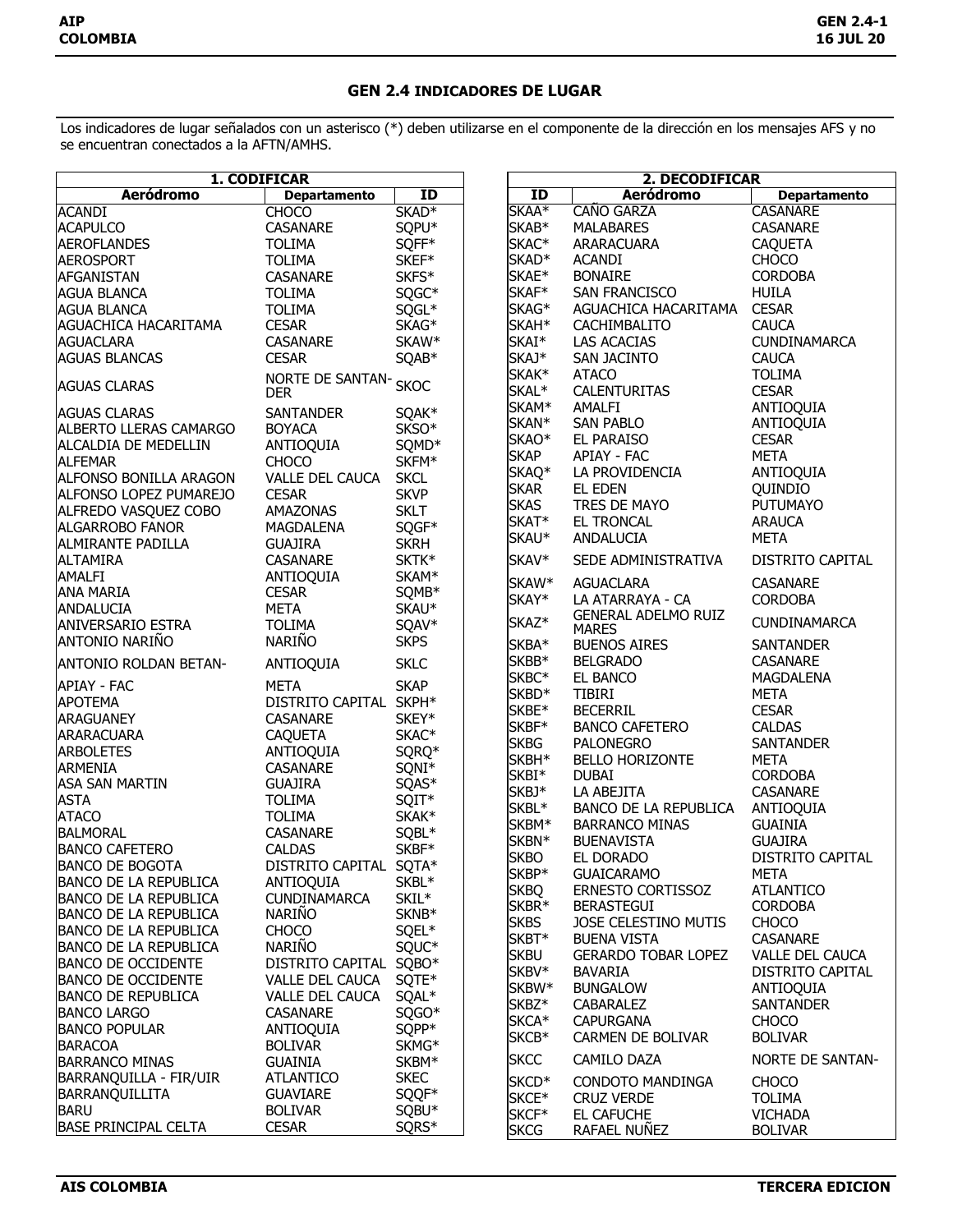|                                           | 1. CODIFICAR            |                   |                   | 2. DECODIFICAR                   |                        |
|-------------------------------------------|-------------------------|-------------------|-------------------|----------------------------------|------------------------|
| <b>Aeródromo</b>                          | <b>Departamento</b>     | ID                | ID                | <b>Aeródromo</b>                 | <b>Departamento</b>    |
| <b>BAVARIA</b>                            | <b>DISTRITO CAPITAL</b> | SKBV <sup>*</sup> | SKCH <sup>*</sup> | <b>EL PACIFICO</b>               | <b>CAQUETA</b>         |
| <b>BECERRIL</b>                           | <b>CESAR</b>            | SKBE*             | SKCI <sup>*</sup> | CARIMAGUA                        | <b>META</b>            |
| <b>BELEN DE INAMBU</b>                    | <b>VAUPES</b>           | SQBK*             | SKCJ*             | CAÑO COLORADO                    | <b>GUAINIA</b>         |
| <b>BELGRADO</b>                           | CASANARE                | SKBB*             |                   |                                  |                        |
| <b>BELLA CRUZ</b>                         | <b>CESAR</b>            | SQBZ*             | SKCK*             | CENTRO COMERCIAL AN-             | DISTRITO CAPITAL       |
| <b>BELLO HORIZONTE</b>                    | <b>META</b>             | SKBH*             | <b>SKCL</b>       | ALFONSO BONILLA ARA-             | <b>VALLE DEL CAUCA</b> |
| BENEFICENCIA DE CUNDINA-                  | DISTRITO CAPITAL        | SQNF*             | SKCM*             | CIMITARRA GUSTAVO RO-<br>JAS     | <b>SANTANDER</b>       |
| BENEFICENCIA DEL TOLIMA                   | <b>TOLIMA</b>           | SKEE*             | SKCN*             | <b>CRAVO NORTE</b>               | <b>ARAUCA</b>          |
| <b>BENITO SALAS</b>                       | <b>HUILA</b>            | <b>SKNV</b>       | <b>SKCO</b>       | LA FLORIDA                       | <b>NARIÑO</b>          |
| <b>BERASTEGUI</b>                         | <b>CORDOBA</b>          | SKBR*             | SKCP*             | <b>CUPICA</b>                    | <b>CHOCO</b>           |
| <b>BERLIN</b>                             | <b>HUILA</b>            | SQBV*             | SKCR*             | <b>CARURU</b>                    | <b>VAUPES</b>          |
| <b>BETANIA</b>                            | CASANARE                | SQBD*             |                   |                                  |                        |
| <b>BETHANIA</b>                           | <b>CESAR</b>            | SQBE*             | SKCS*             | <b>CUSIANA</b>                   | CASANARE               |
| <b>BIZERTA</b>                            | CASANARE                | SKZT*             | SKCT*             | LA CARMELITA                     | <b>TOLIMA</b>          |
| <b>BOCAS DE SATINGA</b>                   | <b>NARIÑO</b>           | SQBC*             | SKCU*             | JUAN HENRY WHITE                 | ANTIOQUIA              |
| <b>BOCOA QUERARI</b>                      | <b>VAUPES</b>           | SQBQ*             | SKCV*             | <b>COVEÑAS</b>                   | <b>SUCRE</b>           |
| <b>BOGOTA - FIR/UIR</b>                   | <b>CUNDINAMARCA</b>     | <b>SKED</b>       | SKCY*             | CASACARA CAYTA                   | <b>CESAR</b>           |
| <b>BOLUGA</b>                             | <b>TOLIMA</b>           | SQOV*             | <b>SKCZ</b>       | <b>LAS BRUJAS</b>                | <b>SUCRE</b>           |
| <b>BONAIRE</b>                            | <b>CORDOBA</b>          | SKAE*             | SKDA*             | INGENIO RISARALDA                | RISARALDA              |
| <b>BOSQUES DE LA PRIMAVERA</b>            | <b>VICHADA</b>          | SKQV*             | SKDB*             | <b>DOROTEA B1</b>                | CASANARE               |
|                                           |                         |                   | SKDD*             | <b>DRUMMOND</b>                  | MAGDALENA              |
| <b>BUCARELIA</b>                          | <b>SANTANDER</b>        | SQBW*             | SKDE*             | EL DIAMANTE                      | RISARALDA              |
| <b>BUENA VISTA</b>                        | CASANARE                | SKBT*             | SKDG*             | LA PONDEROSA                     | <b>META</b>            |
| <b>BUENAVISTA</b>                         | <b>GUAJIRA</b>          | SKBN*             | SKDJ*             | <b>CANDILEJAS</b>                | QUINDIO                |
| <b>BUENOS AIRES</b>                       | <b>SANTANDER</b>        | SKBA*             | SKDN*             | EL DANUBIO                       | CASANARE               |
| <b>BUENOS AIRES</b>                       | <b>CESAR</b>            | SQBA*             | SKDP*             | CERRO DE PIEDRA                  | <b>CESAR</b>           |
| <b>BUENOS AIRES</b>                       | CASANARE                | SQBR*             | SKDQ*             | SAN LUIS DE QUENANE              | <b>META</b>            |
| <b>BUENOS AIRES</b>                       | <b>VAUPES</b>           | SQER*             | SKDR*             | LA CANDELARIA                    | <b>META</b>            |
| <b>BUNGALOW</b>                           | ANTIOQUIA               | SKBW*             | SKDS*             | EDGAR CALDAS POTES               | <b>VALLE DEL CAUCA</b> |
| <b>CABARALEZ</b>                          | <b>SANTANDER</b>        | SKBZ*             | SKDT*             | EL DIAMANTE                      | <b>META</b>            |
| <b>CABO MARZO</b>                         | <b>CHOCO</b>            | SQCM*             | SKDU*             | CAÑO GANDUL                      | <b>CASANARE</b>        |
| <b>CACHIMBALITO</b>                       | <b>CAUCA</b>            | SKAH*             | SKDV*             | LA DIVA                          |                        |
| <b>CACHIPORRO</b>                         | <b>VAUPES</b>           | SQHV*             |                   |                                  | MAGDALENA              |
| CAJA DE VIVIENDA MILITAR                  | DISTRITO CAPITAL SQVM*  |                   | SKDZ*             | EL PEDRAL BONANZA                | <b>SANTANDER</b>       |
| <b>CALAMAR GUAVIARE</b>                   | <b>GUAVIARE</b>         | SQGJ*             | SKEA*             | EL CAIMAN                        | <b>CASANARE</b>        |
| <b>CALDERAS</b>                           | ANTIOQUIA               | SQDR*             | SKEB*             | <b>EL BAGRE</b>                  | ANTIOQUIA              |
| <b>CALENTURITAS</b>                       | <b>CESAR</b>            | SKAL*             | <b>SKEC</b>       | BARRANQUILLA - FIR/UTA ATLANTICO |                        |
| <b>CALICANTO</b>                          | <b>TOLIMA</b>           | SQTV*             | <b>SKED</b>       | <b>BOGOTA - FIR/UTA</b>          | CUNDINAMARCA           |
| <b>CALIMA</b>                             | <b>CESAR</b>            | SQCG*             | SKEE*             | BENEFICENCIA DEL TOLIMA TOLIMA   |                        |
|                                           |                         |                   | SKEF*             | <b>AEROSPORT</b>                 | <b>TOLIMA</b>          |
| CAMARA DE COMERCIO BOGO- DISTRITO CAPITAL |                         | SQCC*             | SKEG*             | EL GUAYABAL                      | <b>CAUCA</b>           |
| <b>CAMARUCOS</b>                          | CASANARE                | SQMU*             | SKEH*             | EL CHARCO                        | <b>NARIÑO</b>          |
| <b>CAMILO DAZA</b>                        | <b>NORTE DE SANTAN-</b> | <b>SKCC</b>       | <b>SKEJ</b>       | <b>YARIGUIES</b>                 | <b>SANTANDER</b>       |
|                                           | <b>DER</b>              |                   | SKEK*             | <b>PORE</b>                      | <b>CASANARE</b>        |
| <b>CAMPO ALEGRE</b>                       | <b>GUAINIA</b>          | SKMH <sup>*</sup> | SKEL*             | <b>EL TAMBO</b>                  | <b>BOLIVAR</b>         |
| <b>CAMPO ALEGRE</b>                       | <b>CESAR</b>            | SQCP*             | SKEM*             | EL MILAGRO                       | <b>VALLE DEL CAUCA</b> |
| <b>CAMPO ALEGRE</b>                       | <b>CASANARE</b>         | SQMQ*             | SKEN*             | EL GAVILAN                       | <b>VICHADA</b>         |
| <b>CAMPO CAPOTE</b>                       | <b>SANTANDER</b>        | SKVZ*             | SKEO*             | EL BORAL                         | <b>CASANARE</b>        |
| <b>CAMPO ESTERO</b>                       | <b>CASANARE</b>         | SQCT*             | SKEP*             | EL PORVENIR                      | MAGDALENA              |
| <b>CAMPOALEGRE</b>                        | HUILA                   | SQOG*             | SKEQ*             | EL BOSQUE                        | <b>CESAR</b>           |
| <b>CANAIMA</b>                            | META                    | SQUV*             | SKER*             | EL PORVENIR                      | <b>CASANARE</b>        |
| <b>CANANARI</b>                           | <b>VAUPES</b>           | SKNN*             | SKET*             | LA CARPETA                       | <b>CASANARE</b>        |
| <b>CANARIAS</b>                           | <b>CASANARE</b>         | SQAH <sup>*</sup> | SKEU*             | <b>TEUCALI</b>                   | <b>TOLIMA</b>          |
| <b>CANDILEJAS</b>                         | QUINDIO                 | SKDJ*             | SKEV*             | EL VIEJO CARMEN                  | <b>CASANARE</b>        |
| CANTA CLARO                               | <b>CASANARE</b>         | SKNO <sup>*</sup> | SKEX*             | <b>EXPOPALMIRA</b>               | <b>VALLE DEL CAUCA</b> |
| <b>CANTADELICIAS</b>                      | <b>TOLIMA</b>           | SKNS*             | SKEY*             | ARAGUANEY                        | <b>CASANARE</b>        |
| CAÑO BLANCO                               | <b>META</b>             | SQBF*             | SKEZ*             | LA ESPERANZA                     | <b>CORDOBA</b>         |
| CAÑO COLORADO                             | <b>GUAINIA</b>          | SKCJ*             | SKFA*             | <b>SAN RAFAEL</b>                | <b>HUILA</b>           |
| CAÑO COLORADO                             | <b>VAUPES</b>           | SQVP*             |                   | FUNDACION CARDIOVAS-             |                        |
| CAÑO GANDUL                               |                         |                   | SKFC*             | <b>CULAR DE CO</b>               | <b>SANTANDER</b>       |
| CAÑO GARZA                                | <b>CASANARE</b>         | SKDU <sup>*</sup> | SKFD*             | FUNDICION GUTIERREZ              | ANTIOQUIA              |
|                                           | <b>CASANARE</b>         | SKAA*             | SKFE*             | FRONTINO EL PLATEADO             | ANTIOQUIA              |
| <b>CAPURGANA</b>                          | <b>CHOCO</b>            | SKCA*             | SKFF*             | <b>FORTUL</b>                    | <b>ARAUCA</b>          |
| <b>CARIMAGUA</b>                          | <b>META</b>             | SKCI <sup>*</sup> | SKFG*             | LOS FERIA GIRON                  | <b>TOLIMA</b>          |
| <b>CARMEN DE BOLIVAR</b>                  | <b>BOLIVAR</b>          | SKCB*             | SKFI*             | <b>FUNDICION ESCOBAR</b>         | ANTIOQUIA              |
| CAROLINA DEL PRINCIPE                     | ANTIOQUIA               | SKRI*             |                   |                                  |                        |
| <b>CARURU</b>                             | <b>VAUPES</b>           | SKCR <sup>*</sup> | SKFJ*             | TE. JULIO CESAR SANABRIA TOLIMA  |                        |

 $\overline{\phantom{a}}$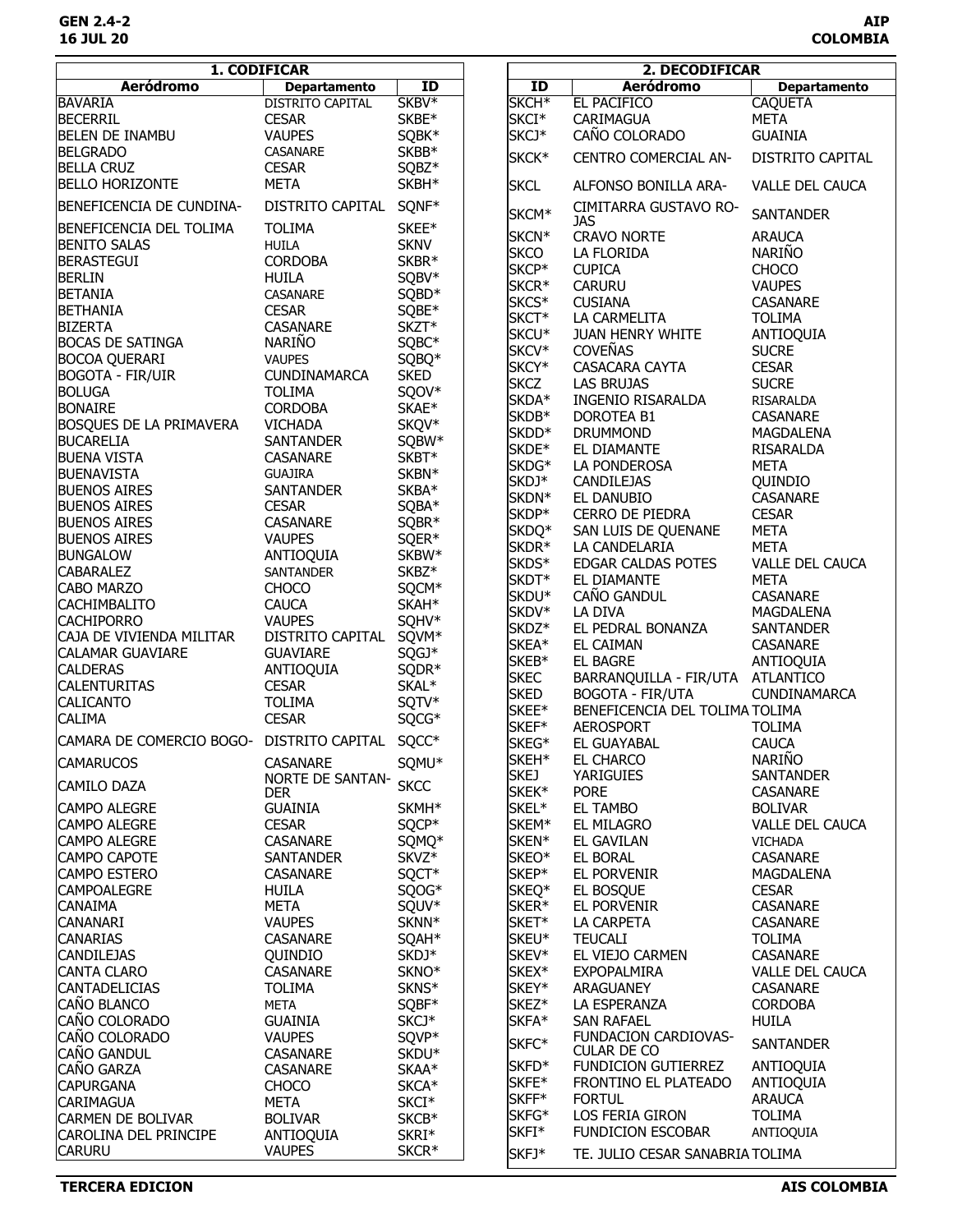| ID<br>Aeródromo<br><b>Departamento</b><br><b>Aeródromo</b><br>$\overline{1}$<br><b>Departamento</b><br><b>GUSTAVO ARTUNDUAGA</b><br><b>CASA COIMA</b><br>SQAC <sup>*</sup><br>ANTIOQUIA<br><b>SKFL</b><br><b>CAQUETA</b><br><b>PAREDES</b><br>SKCY*<br><b>CASACARA CAYTA</b><br><b>CESAR</b><br>SKFM*<br><b>CHOCO</b><br><b>ALFEMAR</b><br>SQSL*<br><b>CASTILLO</b><br><b>ATLANTICO</b><br>FISCALIA GENERAL DE LA<br>SQCV*<br><b>CAVASA</b><br>VALLE DEL CAUCA<br>SKFN*<br>ANTIOQUIA<br><b>NACION</b><br><b>CENTRAL CASTILLA</b><br>VALLE DEL CAUCA<br>SQCA*<br>SKFO*<br>EL REFUGIO<br><b>SANTANDER</b><br>CENTRO ADMINISTRATIVO MU-<br>VALLE DEL CAUCA<br>SQEA*<br>SKFP*<br>SAN FELIPE<br><b>GUAINIA</b><br>SKFR*<br><b>BOYACA</b><br><b>FURATENA</b><br>DISTRITO CAPITAL SKCK*<br>CENTRO COMERCIAL ANDINO<br>SKFS*<br>AFGANISTAN<br>CASANARE<br>CENTRO DISTRITAL DE SALUD<br>DISTRITO CAPITAL SKSK*<br>SKFT*<br>ELF TRINIDAD<br>CASANARE<br><b>CENTRO INTERNACIONAL TE-</b><br>DISTRITO CAPITAL SQIQ*<br>SKFU*<br><b>FUNDACION</b><br>MAGDALENA<br><b>QUENDAM</b><br>SQCE*<br>SKFV*<br><b>CERREJON CENTRAL</b><br><b>GUAJIRA</b><br>FUNDACION VALLE DE LILI VALLE DEL CAUCA<br>SQIB*<br>SKFZ*<br><b>CERRITOS</b><br><b>TOLIMA</b><br>LA FORTUNA<br><b>META</b><br>SKDP*<br><b>CERRO DE PIEDRA</b><br><b>CESAR</b><br>SKGA*<br>LA GAVIOTA<br><b>VICHADA</b><br>SKPD*<br><b>SKGB</b><br><b>CESAR GAVIRIA</b><br><b>GUAINIA</b><br><b>GUABITO</b><br><b>VALLE DEL CAUCA</b><br>VALLE DEL CAUCA<br>SQHM*<br><b>CHAMBIMBAL</b><br>SKGC*<br>EL LAGO<br><b>TOLIMA</b><br>SKHR*<br><b>CHAPARRITO</b><br>CASANARE<br>SKGD*<br><b>GEMELOS DORADOS</b><br><b>SANTANDER</b><br><b>CORDOBA</b><br>SQHP*<br><b>CHAPINERO</b><br>SKGE*<br>SAN GERMAN<br><b>TOLIMA</b><br>SQHS*<br>CHICORAL ESTRA<br><b>TOLIMA</b><br>SKGF*<br><b>META</b><br><b>GAVIOTAS</b><br>SKIO*<br><b>CICUCO</b><br><b>BOLIVAR</b><br>SKGG*<br><b>PAPUNAGUA</b><br><b>GUAVIARE</b><br><b>CIENAGA</b><br>SKYC*<br>CASANARE<br>SKGH <sup>*</sup><br><b>GUADUALITO</b><br>CASANARE<br>SKIF*<br><b>CIENFUEGOS</b><br>CASANARE<br><b>SKGI</b><br>GIRARDOT SANTIAGO VILA TOLIMA<br>SKCM*<br>CIMITARRA GUSTAVO ROJAS<br><b>SANTANDER</b><br>SKGJ*<br><b>GABRIELAS</b><br>VALLE DEL CAUCA<br>NORTE DE SANTAN- SQTU*<br>SKGK*<br><b>VAUPES</b><br>SAN GERARDO<br><b>CINERA</b><br><b>DER</b><br>SKGL*<br>LA GLORIA<br>CASANARE<br>SKUY*<br>ICIUDAD YARI<br><b>CAQUETA</b><br>SKGM*<br>LA LUCHA<br>MAGDALENA<br>DISTRITO CAPITAL SKOH*<br><b>CLINICA SHAIO</b><br>SKGN*<br>LAS GUABINAS<br>CASANARE<br>SQFP*<br><b>COFA</b><br>VALLE DEL CAUCA<br><b>SKGO</b><br>SANTA ANA<br><b>VALLE DEL CAUCA</b><br>SQOB*<br><b>COFA BUGA</b><br>VALLE DEL CAUCA<br><b>SKGP</b><br><b>JUAN CASIANO</b><br><b>CAUCA</b><br>COFA ROLDANILLO<br>SQCR*<br><b>VALLE DEL CAUCA</b><br>SKGQ*<br>CASANARE<br><b>GUARILAQUE</b><br>CASANARE<br>SQEG*<br><b>COLEGIAL</b><br>SKGR*<br><b>META</b><br>YAGUARITO<br>SKLZ*<br><b>COLINERAS</b><br>CASANARE<br>SKGS*<br><b>LOS GAVANES</b><br><b>ARAUCA</b><br>SQCO*<br><b>COLOMBAIMA</b><br><b>CUNDINAMARCA</b><br>SKGT*<br><b>GANADERIA EL TRIUNFO</b><br><b>TOLIMA</b><br><b>COLONIZADORES</b><br><b>ARAUCA</b><br><b>SKSA</b><br>SKGU*<br><b>GUADALAJARA</b><br><b>TOLIMA</b><br>SKUD*<br><b>COMUNEROS</b><br><b>SANTANDER</b><br>SKGV*<br>CASANARE<br><b>GUAYABAL DEL CRAVO</b><br>SKCD <sup>*</sup><br>CONDOTO MANDINGA<br><b>CHOCO</b><br>SKGW*<br><b>GUAMITOS</b><br><b>META</b><br>SKPI*<br><b>CONTADOR</b><br><b>HUILA</b><br>SKGX*<br>EL GILGAL<br><b>CHOCO</b><br><b>META</b><br>SQRE*<br><b>CORCEL</b><br><b>SKGY</b><br><b>GUAYMARAL</b><br><b>CUNDINAMARCA</b><br><b>COROCITO</b><br><b>META</b><br>SQOO*<br>SKGZ*<br>LA JAGUA<br><b>HUILA</b><br>SKRO*<br><b>COROCORA</b><br>CASANARE<br>SKHA*<br>NAVAS PARDO<br><b>TOLIMA</b><br>SQCZ*<br><b>COROZITO</b><br><b>CASANARE</b><br>SKHB*<br>LA HERRERA<br><b>TOLIMA</b><br><b>CORRAL NUEVO</b><br>SQCN*<br>MAGDALENA<br>SKHC*<br>HATO COROZAL<br>CASANARE<br><b>COSTA RICA</b><br>SQCY*<br><b>META</b><br>SKHD <sup>*</sup><br><b>CESAR</b><br>HIPILANDIA<br>SKOP*<br><b>COTOPRIX</b><br><b>GUAJIRA</b><br>SKHE*<br>HATO LA ESPERANZA<br>META<br><b>COVEÑAS</b><br>SKCV*<br><b>SUCRE</b><br>SKHG*<br><b>TOLIMA</b><br><b>HACIENDA GARCIA</b><br>SKCN*<br><b>CRAVO NORTE</b><br><b>ARAUCA</b><br>SKHI*<br><b>HIDROPUERTO</b><br><b>BOLIVAR</b><br><b>CRAVO SUR</b><br>CASANARE<br>SQCS*<br>SKHJ*<br><b>HONDURAS</b><br><b>BOLIVAR</b><br><b>CRUZ VERDE</b><br>SKCE*<br><b>TOLIMA</b><br>SKHL <sup>*</sup><br><b>HELICENTRO</b><br><b>CUNDINAMARCA</b><br>SQCU*<br><b>CUATRO VIENTOS</b><br><b>TOLIMA</b><br>SKHN*<br>SHANGRI-LA<br><b>GUAJIRA</b><br>SQBM*<br>CUERPO OFICIAL DE BOMBEROS DISTRITO CAPITAL<br>SKHO <sup>*</sup><br><b>IRHO</b><br><b>CESAR</b><br><b>CUMACHAGUA</b><br>SQCW*<br><b>VICHADA</b><br>HOSPITAL SAN VICENTE DE<br>ANTIOQUIA<br><b>CUMARIBO</b><br>SKUM*<br>SKHP*<br><b>VICHADA</b><br><b>PAUL</b><br><b>CUPICA</b><br>SKCP*<br><b>CHOCO</b><br>SKHR <sup>*</sup><br><b>CHAPARRITO</b><br><b>CASANARE</b><br><b>CESAR</b><br><b>CURALITO</b><br>SQAI*<br>SKHS*<br><b>CALDAS</b><br>HOSPITAL DE CALDAS<br><b>CESAR</b><br>SKUU*<br>SKHU <sup>*</sup><br>CASANARE<br>SANTA HELENA DE UPIA<br>CASANARE<br>SKCS <sup>*</sup><br>SKHV*<br><b>HATO VIEJO</b><br><b>ARAUCA</b><br><b>VALLE DEL CAUCA</b><br>SQDC*<br>SKHX*<br>HELITAXI<br>DISTRITO CAPITAL<br>SKDB*<br>CASANARE<br>SKHY*<br><b>HATO GARIBAY</b><br>CASANARE<br>SKDD <sup>*</sup><br>MAGDALENA<br>SKHZ <sup>*</sup><br>VIRGILIO BARCO VARGAS<br>AMAZONAS<br>SKBI*<br><b>CORDOBA</b><br>SKIA*<br>LA DILIA<br><b>CESAR</b><br>SQDU*<br><b>CASANARE</b><br><b>SKIB</b><br><b>PERALES</b><br><b>TOLIMA</b><br><b>ECOPETROL</b><br>SQET*<br><b>SANTANDER</b><br>SKIC*<br>LAS DELICIAS<br>CASANARE<br><b>EDGAR CALDAS POTES</b><br><b>VALLE DEL CAUCA</b><br>SKDS*<br>SKID*<br><b>ISA</b><br>ANTIOQUIA<br>EDIFICIO BANCO DE OCCIDEN-<br>DISTRITO CAPITAL SQEB*<br>SKIE*<br>MIEL I<br><b>CALDAS</b><br>TE.<br>SKIF*<br><b>CIENFUEGOS</b><br>CASANARE<br>DISTRITO CAPITAL SQNV*<br><b>EDIFICIO RCN TELEVISION</b> | 1. CODIFICAR         |               |       | 2. DECODIFICAR |                      |           |  |
|-----------------------------------------------------------------------------------------------------------------------------------------------------------------------------------------------------------------------------------------------------------------------------------------------------------------------------------------------------------------------------------------------------------------------------------------------------------------------------------------------------------------------------------------------------------------------------------------------------------------------------------------------------------------------------------------------------------------------------------------------------------------------------------------------------------------------------------------------------------------------------------------------------------------------------------------------------------------------------------------------------------------------------------------------------------------------------------------------------------------------------------------------------------------------------------------------------------------------------------------------------------------------------------------------------------------------------------------------------------------------------------------------------------------------------------------------------------------------------------------------------------------------------------------------------------------------------------------------------------------------------------------------------------------------------------------------------------------------------------------------------------------------------------------------------------------------------------------------------------------------------------------------------------------------------------------------------------------------------------------------------------------------------------------------------------------------------------------------------------------------------------------------------------------------------------------------------------------------------------------------------------------------------------------------------------------------------------------------------------------------------------------------------------------------------------------------------------------------------------------------------------------------------------------------------------------------------------------------------------------------------------------------------------------------------------------------------------------------------------------------------------------------------------------------------------------------------------------------------------------------------------------------------------------------------------------------------------------------------------------------------------------------------------------------------------------------------------------------------------------------------------------------------------------------------------------------------------------------------------------------------------------------------------------------------------------------------------------------------------------------------------------------------------------------------------------------------------------------------------------------------------------------------------------------------------------------------------------------------------------------------------------------------------------------------------------------------------------------------------------------------------------------------------------------------------------------------------------------------------------------------------------------------------------------------------------------------------------------------------------------------------------------------------------------------------------------------------------------------------------------------------------------------------------------------------------------------------------------------------------------------------------------------------------------------------------------------------------------------------------------------------------------------------------------------------------------------------------------------------------------------------------------------------------------------------------------------------------------------------------------------------------------------------------------------------------------------------------------------------------------------------------------------------------------------------------------------------------------------------------------------------------------------------------------------------------------------------------------------------------------------------------------------------------------------------------------------------------------------------------------------------------------------------------------------------------------------------------------------------------------------------------------------------------------------------------------------------------------------------------------------------------------------------------------------------------------------------------------------------------------------------------------------------------------------------------------------------------------------------------------------------------------------------------------------------------------------------------------------------------------------------------------------------------------------------------------------------------------------------------------------------------------------------------------------------------------------------------------------------------------------------------------------------------------------------------------------------------------------------------------------|----------------------|---------------|-------|----------------|----------------------|-----------|--|
|                                                                                                                                                                                                                                                                                                                                                                                                                                                                                                                                                                                                                                                                                                                                                                                                                                                                                                                                                                                                                                                                                                                                                                                                                                                                                                                                                                                                                                                                                                                                                                                                                                                                                                                                                                                                                                                                                                                                                                                                                                                                                                                                                                                                                                                                                                                                                                                                                                                                                                                                                                                                                                                                                                                                                                                                                                                                                                                                                                                                                                                                                                                                                                                                                                                                                                                                                                                                                                                                                                                                                                                                                                                                                                                                                                                                                                                                                                                                                                                                                                                                                                                                                                                                                                                                                                                                                                                                                                                                                                                                                                                                                                                                                                                                                                                                                                                                                                                                                                                                                                                                                                                                                                                                                                                                                                                                                                                                                                                                                                                                                                                                                                                                                                                                                                                                                                                                                                                                                                                                                                                                                                                             |                      |               |       |                |                      |           |  |
|                                                                                                                                                                                                                                                                                                                                                                                                                                                                                                                                                                                                                                                                                                                                                                                                                                                                                                                                                                                                                                                                                                                                                                                                                                                                                                                                                                                                                                                                                                                                                                                                                                                                                                                                                                                                                                                                                                                                                                                                                                                                                                                                                                                                                                                                                                                                                                                                                                                                                                                                                                                                                                                                                                                                                                                                                                                                                                                                                                                                                                                                                                                                                                                                                                                                                                                                                                                                                                                                                                                                                                                                                                                                                                                                                                                                                                                                                                                                                                                                                                                                                                                                                                                                                                                                                                                                                                                                                                                                                                                                                                                                                                                                                                                                                                                                                                                                                                                                                                                                                                                                                                                                                                                                                                                                                                                                                                                                                                                                                                                                                                                                                                                                                                                                                                                                                                                                                                                                                                                                                                                                                                                             |                      |               |       |                |                      |           |  |
|                                                                                                                                                                                                                                                                                                                                                                                                                                                                                                                                                                                                                                                                                                                                                                                                                                                                                                                                                                                                                                                                                                                                                                                                                                                                                                                                                                                                                                                                                                                                                                                                                                                                                                                                                                                                                                                                                                                                                                                                                                                                                                                                                                                                                                                                                                                                                                                                                                                                                                                                                                                                                                                                                                                                                                                                                                                                                                                                                                                                                                                                                                                                                                                                                                                                                                                                                                                                                                                                                                                                                                                                                                                                                                                                                                                                                                                                                                                                                                                                                                                                                                                                                                                                                                                                                                                                                                                                                                                                                                                                                                                                                                                                                                                                                                                                                                                                                                                                                                                                                                                                                                                                                                                                                                                                                                                                                                                                                                                                                                                                                                                                                                                                                                                                                                                                                                                                                                                                                                                                                                                                                                                             |                      |               |       |                |                      |           |  |
|                                                                                                                                                                                                                                                                                                                                                                                                                                                                                                                                                                                                                                                                                                                                                                                                                                                                                                                                                                                                                                                                                                                                                                                                                                                                                                                                                                                                                                                                                                                                                                                                                                                                                                                                                                                                                                                                                                                                                                                                                                                                                                                                                                                                                                                                                                                                                                                                                                                                                                                                                                                                                                                                                                                                                                                                                                                                                                                                                                                                                                                                                                                                                                                                                                                                                                                                                                                                                                                                                                                                                                                                                                                                                                                                                                                                                                                                                                                                                                                                                                                                                                                                                                                                                                                                                                                                                                                                                                                                                                                                                                                                                                                                                                                                                                                                                                                                                                                                                                                                                                                                                                                                                                                                                                                                                                                                                                                                                                                                                                                                                                                                                                                                                                                                                                                                                                                                                                                                                                                                                                                                                                                             |                      |               |       |                |                      |           |  |
|                                                                                                                                                                                                                                                                                                                                                                                                                                                                                                                                                                                                                                                                                                                                                                                                                                                                                                                                                                                                                                                                                                                                                                                                                                                                                                                                                                                                                                                                                                                                                                                                                                                                                                                                                                                                                                                                                                                                                                                                                                                                                                                                                                                                                                                                                                                                                                                                                                                                                                                                                                                                                                                                                                                                                                                                                                                                                                                                                                                                                                                                                                                                                                                                                                                                                                                                                                                                                                                                                                                                                                                                                                                                                                                                                                                                                                                                                                                                                                                                                                                                                                                                                                                                                                                                                                                                                                                                                                                                                                                                                                                                                                                                                                                                                                                                                                                                                                                                                                                                                                                                                                                                                                                                                                                                                                                                                                                                                                                                                                                                                                                                                                                                                                                                                                                                                                                                                                                                                                                                                                                                                                                             |                      |               |       |                |                      |           |  |
|                                                                                                                                                                                                                                                                                                                                                                                                                                                                                                                                                                                                                                                                                                                                                                                                                                                                                                                                                                                                                                                                                                                                                                                                                                                                                                                                                                                                                                                                                                                                                                                                                                                                                                                                                                                                                                                                                                                                                                                                                                                                                                                                                                                                                                                                                                                                                                                                                                                                                                                                                                                                                                                                                                                                                                                                                                                                                                                                                                                                                                                                                                                                                                                                                                                                                                                                                                                                                                                                                                                                                                                                                                                                                                                                                                                                                                                                                                                                                                                                                                                                                                                                                                                                                                                                                                                                                                                                                                                                                                                                                                                                                                                                                                                                                                                                                                                                                                                                                                                                                                                                                                                                                                                                                                                                                                                                                                                                                                                                                                                                                                                                                                                                                                                                                                                                                                                                                                                                                                                                                                                                                                                             |                      |               |       |                |                      |           |  |
|                                                                                                                                                                                                                                                                                                                                                                                                                                                                                                                                                                                                                                                                                                                                                                                                                                                                                                                                                                                                                                                                                                                                                                                                                                                                                                                                                                                                                                                                                                                                                                                                                                                                                                                                                                                                                                                                                                                                                                                                                                                                                                                                                                                                                                                                                                                                                                                                                                                                                                                                                                                                                                                                                                                                                                                                                                                                                                                                                                                                                                                                                                                                                                                                                                                                                                                                                                                                                                                                                                                                                                                                                                                                                                                                                                                                                                                                                                                                                                                                                                                                                                                                                                                                                                                                                                                                                                                                                                                                                                                                                                                                                                                                                                                                                                                                                                                                                                                                                                                                                                                                                                                                                                                                                                                                                                                                                                                                                                                                                                                                                                                                                                                                                                                                                                                                                                                                                                                                                                                                                                                                                                                             |                      |               |       |                |                      |           |  |
|                                                                                                                                                                                                                                                                                                                                                                                                                                                                                                                                                                                                                                                                                                                                                                                                                                                                                                                                                                                                                                                                                                                                                                                                                                                                                                                                                                                                                                                                                                                                                                                                                                                                                                                                                                                                                                                                                                                                                                                                                                                                                                                                                                                                                                                                                                                                                                                                                                                                                                                                                                                                                                                                                                                                                                                                                                                                                                                                                                                                                                                                                                                                                                                                                                                                                                                                                                                                                                                                                                                                                                                                                                                                                                                                                                                                                                                                                                                                                                                                                                                                                                                                                                                                                                                                                                                                                                                                                                                                                                                                                                                                                                                                                                                                                                                                                                                                                                                                                                                                                                                                                                                                                                                                                                                                                                                                                                                                                                                                                                                                                                                                                                                                                                                                                                                                                                                                                                                                                                                                                                                                                                                             | <b>NICIPA</b>        |               |       |                |                      |           |  |
|                                                                                                                                                                                                                                                                                                                                                                                                                                                                                                                                                                                                                                                                                                                                                                                                                                                                                                                                                                                                                                                                                                                                                                                                                                                                                                                                                                                                                                                                                                                                                                                                                                                                                                                                                                                                                                                                                                                                                                                                                                                                                                                                                                                                                                                                                                                                                                                                                                                                                                                                                                                                                                                                                                                                                                                                                                                                                                                                                                                                                                                                                                                                                                                                                                                                                                                                                                                                                                                                                                                                                                                                                                                                                                                                                                                                                                                                                                                                                                                                                                                                                                                                                                                                                                                                                                                                                                                                                                                                                                                                                                                                                                                                                                                                                                                                                                                                                                                                                                                                                                                                                                                                                                                                                                                                                                                                                                                                                                                                                                                                                                                                                                                                                                                                                                                                                                                                                                                                                                                                                                                                                                                             |                      |               |       |                |                      |           |  |
|                                                                                                                                                                                                                                                                                                                                                                                                                                                                                                                                                                                                                                                                                                                                                                                                                                                                                                                                                                                                                                                                                                                                                                                                                                                                                                                                                                                                                                                                                                                                                                                                                                                                                                                                                                                                                                                                                                                                                                                                                                                                                                                                                                                                                                                                                                                                                                                                                                                                                                                                                                                                                                                                                                                                                                                                                                                                                                                                                                                                                                                                                                                                                                                                                                                                                                                                                                                                                                                                                                                                                                                                                                                                                                                                                                                                                                                                                                                                                                                                                                                                                                                                                                                                                                                                                                                                                                                                                                                                                                                                                                                                                                                                                                                                                                                                                                                                                                                                                                                                                                                                                                                                                                                                                                                                                                                                                                                                                                                                                                                                                                                                                                                                                                                                                                                                                                                                                                                                                                                                                                                                                                                             |                      |               |       |                |                      |           |  |
|                                                                                                                                                                                                                                                                                                                                                                                                                                                                                                                                                                                                                                                                                                                                                                                                                                                                                                                                                                                                                                                                                                                                                                                                                                                                                                                                                                                                                                                                                                                                                                                                                                                                                                                                                                                                                                                                                                                                                                                                                                                                                                                                                                                                                                                                                                                                                                                                                                                                                                                                                                                                                                                                                                                                                                                                                                                                                                                                                                                                                                                                                                                                                                                                                                                                                                                                                                                                                                                                                                                                                                                                                                                                                                                                                                                                                                                                                                                                                                                                                                                                                                                                                                                                                                                                                                                                                                                                                                                                                                                                                                                                                                                                                                                                                                                                                                                                                                                                                                                                                                                                                                                                                                                                                                                                                                                                                                                                                                                                                                                                                                                                                                                                                                                                                                                                                                                                                                                                                                                                                                                                                                                             |                      |               |       |                |                      |           |  |
|                                                                                                                                                                                                                                                                                                                                                                                                                                                                                                                                                                                                                                                                                                                                                                                                                                                                                                                                                                                                                                                                                                                                                                                                                                                                                                                                                                                                                                                                                                                                                                                                                                                                                                                                                                                                                                                                                                                                                                                                                                                                                                                                                                                                                                                                                                                                                                                                                                                                                                                                                                                                                                                                                                                                                                                                                                                                                                                                                                                                                                                                                                                                                                                                                                                                                                                                                                                                                                                                                                                                                                                                                                                                                                                                                                                                                                                                                                                                                                                                                                                                                                                                                                                                                                                                                                                                                                                                                                                                                                                                                                                                                                                                                                                                                                                                                                                                                                                                                                                                                                                                                                                                                                                                                                                                                                                                                                                                                                                                                                                                                                                                                                                                                                                                                                                                                                                                                                                                                                                                                                                                                                                             |                      |               |       |                |                      |           |  |
|                                                                                                                                                                                                                                                                                                                                                                                                                                                                                                                                                                                                                                                                                                                                                                                                                                                                                                                                                                                                                                                                                                                                                                                                                                                                                                                                                                                                                                                                                                                                                                                                                                                                                                                                                                                                                                                                                                                                                                                                                                                                                                                                                                                                                                                                                                                                                                                                                                                                                                                                                                                                                                                                                                                                                                                                                                                                                                                                                                                                                                                                                                                                                                                                                                                                                                                                                                                                                                                                                                                                                                                                                                                                                                                                                                                                                                                                                                                                                                                                                                                                                                                                                                                                                                                                                                                                                                                                                                                                                                                                                                                                                                                                                                                                                                                                                                                                                                                                                                                                                                                                                                                                                                                                                                                                                                                                                                                                                                                                                                                                                                                                                                                                                                                                                                                                                                                                                                                                                                                                                                                                                                                             |                      |               |       |                |                      |           |  |
|                                                                                                                                                                                                                                                                                                                                                                                                                                                                                                                                                                                                                                                                                                                                                                                                                                                                                                                                                                                                                                                                                                                                                                                                                                                                                                                                                                                                                                                                                                                                                                                                                                                                                                                                                                                                                                                                                                                                                                                                                                                                                                                                                                                                                                                                                                                                                                                                                                                                                                                                                                                                                                                                                                                                                                                                                                                                                                                                                                                                                                                                                                                                                                                                                                                                                                                                                                                                                                                                                                                                                                                                                                                                                                                                                                                                                                                                                                                                                                                                                                                                                                                                                                                                                                                                                                                                                                                                                                                                                                                                                                                                                                                                                                                                                                                                                                                                                                                                                                                                                                                                                                                                                                                                                                                                                                                                                                                                                                                                                                                                                                                                                                                                                                                                                                                                                                                                                                                                                                                                                                                                                                                             |                      |               |       |                |                      |           |  |
|                                                                                                                                                                                                                                                                                                                                                                                                                                                                                                                                                                                                                                                                                                                                                                                                                                                                                                                                                                                                                                                                                                                                                                                                                                                                                                                                                                                                                                                                                                                                                                                                                                                                                                                                                                                                                                                                                                                                                                                                                                                                                                                                                                                                                                                                                                                                                                                                                                                                                                                                                                                                                                                                                                                                                                                                                                                                                                                                                                                                                                                                                                                                                                                                                                                                                                                                                                                                                                                                                                                                                                                                                                                                                                                                                                                                                                                                                                                                                                                                                                                                                                                                                                                                                                                                                                                                                                                                                                                                                                                                                                                                                                                                                                                                                                                                                                                                                                                                                                                                                                                                                                                                                                                                                                                                                                                                                                                                                                                                                                                                                                                                                                                                                                                                                                                                                                                                                                                                                                                                                                                                                                                             |                      |               |       |                |                      |           |  |
|                                                                                                                                                                                                                                                                                                                                                                                                                                                                                                                                                                                                                                                                                                                                                                                                                                                                                                                                                                                                                                                                                                                                                                                                                                                                                                                                                                                                                                                                                                                                                                                                                                                                                                                                                                                                                                                                                                                                                                                                                                                                                                                                                                                                                                                                                                                                                                                                                                                                                                                                                                                                                                                                                                                                                                                                                                                                                                                                                                                                                                                                                                                                                                                                                                                                                                                                                                                                                                                                                                                                                                                                                                                                                                                                                                                                                                                                                                                                                                                                                                                                                                                                                                                                                                                                                                                                                                                                                                                                                                                                                                                                                                                                                                                                                                                                                                                                                                                                                                                                                                                                                                                                                                                                                                                                                                                                                                                                                                                                                                                                                                                                                                                                                                                                                                                                                                                                                                                                                                                                                                                                                                                             |                      |               |       |                |                      |           |  |
|                                                                                                                                                                                                                                                                                                                                                                                                                                                                                                                                                                                                                                                                                                                                                                                                                                                                                                                                                                                                                                                                                                                                                                                                                                                                                                                                                                                                                                                                                                                                                                                                                                                                                                                                                                                                                                                                                                                                                                                                                                                                                                                                                                                                                                                                                                                                                                                                                                                                                                                                                                                                                                                                                                                                                                                                                                                                                                                                                                                                                                                                                                                                                                                                                                                                                                                                                                                                                                                                                                                                                                                                                                                                                                                                                                                                                                                                                                                                                                                                                                                                                                                                                                                                                                                                                                                                                                                                                                                                                                                                                                                                                                                                                                                                                                                                                                                                                                                                                                                                                                                                                                                                                                                                                                                                                                                                                                                                                                                                                                                                                                                                                                                                                                                                                                                                                                                                                                                                                                                                                                                                                                                             |                      |               |       |                |                      |           |  |
|                                                                                                                                                                                                                                                                                                                                                                                                                                                                                                                                                                                                                                                                                                                                                                                                                                                                                                                                                                                                                                                                                                                                                                                                                                                                                                                                                                                                                                                                                                                                                                                                                                                                                                                                                                                                                                                                                                                                                                                                                                                                                                                                                                                                                                                                                                                                                                                                                                                                                                                                                                                                                                                                                                                                                                                                                                                                                                                                                                                                                                                                                                                                                                                                                                                                                                                                                                                                                                                                                                                                                                                                                                                                                                                                                                                                                                                                                                                                                                                                                                                                                                                                                                                                                                                                                                                                                                                                                                                                                                                                                                                                                                                                                                                                                                                                                                                                                                                                                                                                                                                                                                                                                                                                                                                                                                                                                                                                                                                                                                                                                                                                                                                                                                                                                                                                                                                                                                                                                                                                                                                                                                                             |                      |               |       |                |                      |           |  |
|                                                                                                                                                                                                                                                                                                                                                                                                                                                                                                                                                                                                                                                                                                                                                                                                                                                                                                                                                                                                                                                                                                                                                                                                                                                                                                                                                                                                                                                                                                                                                                                                                                                                                                                                                                                                                                                                                                                                                                                                                                                                                                                                                                                                                                                                                                                                                                                                                                                                                                                                                                                                                                                                                                                                                                                                                                                                                                                                                                                                                                                                                                                                                                                                                                                                                                                                                                                                                                                                                                                                                                                                                                                                                                                                                                                                                                                                                                                                                                                                                                                                                                                                                                                                                                                                                                                                                                                                                                                                                                                                                                                                                                                                                                                                                                                                                                                                                                                                                                                                                                                                                                                                                                                                                                                                                                                                                                                                                                                                                                                                                                                                                                                                                                                                                                                                                                                                                                                                                                                                                                                                                                                             |                      |               |       |                |                      |           |  |
|                                                                                                                                                                                                                                                                                                                                                                                                                                                                                                                                                                                                                                                                                                                                                                                                                                                                                                                                                                                                                                                                                                                                                                                                                                                                                                                                                                                                                                                                                                                                                                                                                                                                                                                                                                                                                                                                                                                                                                                                                                                                                                                                                                                                                                                                                                                                                                                                                                                                                                                                                                                                                                                                                                                                                                                                                                                                                                                                                                                                                                                                                                                                                                                                                                                                                                                                                                                                                                                                                                                                                                                                                                                                                                                                                                                                                                                                                                                                                                                                                                                                                                                                                                                                                                                                                                                                                                                                                                                                                                                                                                                                                                                                                                                                                                                                                                                                                                                                                                                                                                                                                                                                                                                                                                                                                                                                                                                                                                                                                                                                                                                                                                                                                                                                                                                                                                                                                                                                                                                                                                                                                                                             |                      |               |       |                |                      |           |  |
|                                                                                                                                                                                                                                                                                                                                                                                                                                                                                                                                                                                                                                                                                                                                                                                                                                                                                                                                                                                                                                                                                                                                                                                                                                                                                                                                                                                                                                                                                                                                                                                                                                                                                                                                                                                                                                                                                                                                                                                                                                                                                                                                                                                                                                                                                                                                                                                                                                                                                                                                                                                                                                                                                                                                                                                                                                                                                                                                                                                                                                                                                                                                                                                                                                                                                                                                                                                                                                                                                                                                                                                                                                                                                                                                                                                                                                                                                                                                                                                                                                                                                                                                                                                                                                                                                                                                                                                                                                                                                                                                                                                                                                                                                                                                                                                                                                                                                                                                                                                                                                                                                                                                                                                                                                                                                                                                                                                                                                                                                                                                                                                                                                                                                                                                                                                                                                                                                                                                                                                                                                                                                                                             |                      |               |       |                |                      |           |  |
|                                                                                                                                                                                                                                                                                                                                                                                                                                                                                                                                                                                                                                                                                                                                                                                                                                                                                                                                                                                                                                                                                                                                                                                                                                                                                                                                                                                                                                                                                                                                                                                                                                                                                                                                                                                                                                                                                                                                                                                                                                                                                                                                                                                                                                                                                                                                                                                                                                                                                                                                                                                                                                                                                                                                                                                                                                                                                                                                                                                                                                                                                                                                                                                                                                                                                                                                                                                                                                                                                                                                                                                                                                                                                                                                                                                                                                                                                                                                                                                                                                                                                                                                                                                                                                                                                                                                                                                                                                                                                                                                                                                                                                                                                                                                                                                                                                                                                                                                                                                                                                                                                                                                                                                                                                                                                                                                                                                                                                                                                                                                                                                                                                                                                                                                                                                                                                                                                                                                                                                                                                                                                                                             |                      |               |       |                |                      |           |  |
|                                                                                                                                                                                                                                                                                                                                                                                                                                                                                                                                                                                                                                                                                                                                                                                                                                                                                                                                                                                                                                                                                                                                                                                                                                                                                                                                                                                                                                                                                                                                                                                                                                                                                                                                                                                                                                                                                                                                                                                                                                                                                                                                                                                                                                                                                                                                                                                                                                                                                                                                                                                                                                                                                                                                                                                                                                                                                                                                                                                                                                                                                                                                                                                                                                                                                                                                                                                                                                                                                                                                                                                                                                                                                                                                                                                                                                                                                                                                                                                                                                                                                                                                                                                                                                                                                                                                                                                                                                                                                                                                                                                                                                                                                                                                                                                                                                                                                                                                                                                                                                                                                                                                                                                                                                                                                                                                                                                                                                                                                                                                                                                                                                                                                                                                                                                                                                                                                                                                                                                                                                                                                                                             |                      |               |       |                |                      |           |  |
|                                                                                                                                                                                                                                                                                                                                                                                                                                                                                                                                                                                                                                                                                                                                                                                                                                                                                                                                                                                                                                                                                                                                                                                                                                                                                                                                                                                                                                                                                                                                                                                                                                                                                                                                                                                                                                                                                                                                                                                                                                                                                                                                                                                                                                                                                                                                                                                                                                                                                                                                                                                                                                                                                                                                                                                                                                                                                                                                                                                                                                                                                                                                                                                                                                                                                                                                                                                                                                                                                                                                                                                                                                                                                                                                                                                                                                                                                                                                                                                                                                                                                                                                                                                                                                                                                                                                                                                                                                                                                                                                                                                                                                                                                                                                                                                                                                                                                                                                                                                                                                                                                                                                                                                                                                                                                                                                                                                                                                                                                                                                                                                                                                                                                                                                                                                                                                                                                                                                                                                                                                                                                                                             |                      |               |       |                |                      |           |  |
|                                                                                                                                                                                                                                                                                                                                                                                                                                                                                                                                                                                                                                                                                                                                                                                                                                                                                                                                                                                                                                                                                                                                                                                                                                                                                                                                                                                                                                                                                                                                                                                                                                                                                                                                                                                                                                                                                                                                                                                                                                                                                                                                                                                                                                                                                                                                                                                                                                                                                                                                                                                                                                                                                                                                                                                                                                                                                                                                                                                                                                                                                                                                                                                                                                                                                                                                                                                                                                                                                                                                                                                                                                                                                                                                                                                                                                                                                                                                                                                                                                                                                                                                                                                                                                                                                                                                                                                                                                                                                                                                                                                                                                                                                                                                                                                                                                                                                                                                                                                                                                                                                                                                                                                                                                                                                                                                                                                                                                                                                                                                                                                                                                                                                                                                                                                                                                                                                                                                                                                                                                                                                                                             |                      |               |       |                |                      |           |  |
|                                                                                                                                                                                                                                                                                                                                                                                                                                                                                                                                                                                                                                                                                                                                                                                                                                                                                                                                                                                                                                                                                                                                                                                                                                                                                                                                                                                                                                                                                                                                                                                                                                                                                                                                                                                                                                                                                                                                                                                                                                                                                                                                                                                                                                                                                                                                                                                                                                                                                                                                                                                                                                                                                                                                                                                                                                                                                                                                                                                                                                                                                                                                                                                                                                                                                                                                                                                                                                                                                                                                                                                                                                                                                                                                                                                                                                                                                                                                                                                                                                                                                                                                                                                                                                                                                                                                                                                                                                                                                                                                                                                                                                                                                                                                                                                                                                                                                                                                                                                                                                                                                                                                                                                                                                                                                                                                                                                                                                                                                                                                                                                                                                                                                                                                                                                                                                                                                                                                                                                                                                                                                                                             |                      |               |       |                |                      |           |  |
|                                                                                                                                                                                                                                                                                                                                                                                                                                                                                                                                                                                                                                                                                                                                                                                                                                                                                                                                                                                                                                                                                                                                                                                                                                                                                                                                                                                                                                                                                                                                                                                                                                                                                                                                                                                                                                                                                                                                                                                                                                                                                                                                                                                                                                                                                                                                                                                                                                                                                                                                                                                                                                                                                                                                                                                                                                                                                                                                                                                                                                                                                                                                                                                                                                                                                                                                                                                                                                                                                                                                                                                                                                                                                                                                                                                                                                                                                                                                                                                                                                                                                                                                                                                                                                                                                                                                                                                                                                                                                                                                                                                                                                                                                                                                                                                                                                                                                                                                                                                                                                                                                                                                                                                                                                                                                                                                                                                                                                                                                                                                                                                                                                                                                                                                                                                                                                                                                                                                                                                                                                                                                                                             |                      |               |       |                |                      |           |  |
|                                                                                                                                                                                                                                                                                                                                                                                                                                                                                                                                                                                                                                                                                                                                                                                                                                                                                                                                                                                                                                                                                                                                                                                                                                                                                                                                                                                                                                                                                                                                                                                                                                                                                                                                                                                                                                                                                                                                                                                                                                                                                                                                                                                                                                                                                                                                                                                                                                                                                                                                                                                                                                                                                                                                                                                                                                                                                                                                                                                                                                                                                                                                                                                                                                                                                                                                                                                                                                                                                                                                                                                                                                                                                                                                                                                                                                                                                                                                                                                                                                                                                                                                                                                                                                                                                                                                                                                                                                                                                                                                                                                                                                                                                                                                                                                                                                                                                                                                                                                                                                                                                                                                                                                                                                                                                                                                                                                                                                                                                                                                                                                                                                                                                                                                                                                                                                                                                                                                                                                                                                                                                                                             |                      |               |       |                |                      |           |  |
|                                                                                                                                                                                                                                                                                                                                                                                                                                                                                                                                                                                                                                                                                                                                                                                                                                                                                                                                                                                                                                                                                                                                                                                                                                                                                                                                                                                                                                                                                                                                                                                                                                                                                                                                                                                                                                                                                                                                                                                                                                                                                                                                                                                                                                                                                                                                                                                                                                                                                                                                                                                                                                                                                                                                                                                                                                                                                                                                                                                                                                                                                                                                                                                                                                                                                                                                                                                                                                                                                                                                                                                                                                                                                                                                                                                                                                                                                                                                                                                                                                                                                                                                                                                                                                                                                                                                                                                                                                                                                                                                                                                                                                                                                                                                                                                                                                                                                                                                                                                                                                                                                                                                                                                                                                                                                                                                                                                                                                                                                                                                                                                                                                                                                                                                                                                                                                                                                                                                                                                                                                                                                                                             |                      |               |       |                |                      |           |  |
|                                                                                                                                                                                                                                                                                                                                                                                                                                                                                                                                                                                                                                                                                                                                                                                                                                                                                                                                                                                                                                                                                                                                                                                                                                                                                                                                                                                                                                                                                                                                                                                                                                                                                                                                                                                                                                                                                                                                                                                                                                                                                                                                                                                                                                                                                                                                                                                                                                                                                                                                                                                                                                                                                                                                                                                                                                                                                                                                                                                                                                                                                                                                                                                                                                                                                                                                                                                                                                                                                                                                                                                                                                                                                                                                                                                                                                                                                                                                                                                                                                                                                                                                                                                                                                                                                                                                                                                                                                                                                                                                                                                                                                                                                                                                                                                                                                                                                                                                                                                                                                                                                                                                                                                                                                                                                                                                                                                                                                                                                                                                                                                                                                                                                                                                                                                                                                                                                                                                                                                                                                                                                                                             |                      |               |       |                |                      |           |  |
|                                                                                                                                                                                                                                                                                                                                                                                                                                                                                                                                                                                                                                                                                                                                                                                                                                                                                                                                                                                                                                                                                                                                                                                                                                                                                                                                                                                                                                                                                                                                                                                                                                                                                                                                                                                                                                                                                                                                                                                                                                                                                                                                                                                                                                                                                                                                                                                                                                                                                                                                                                                                                                                                                                                                                                                                                                                                                                                                                                                                                                                                                                                                                                                                                                                                                                                                                                                                                                                                                                                                                                                                                                                                                                                                                                                                                                                                                                                                                                                                                                                                                                                                                                                                                                                                                                                                                                                                                                                                                                                                                                                                                                                                                                                                                                                                                                                                                                                                                                                                                                                                                                                                                                                                                                                                                                                                                                                                                                                                                                                                                                                                                                                                                                                                                                                                                                                                                                                                                                                                                                                                                                                             |                      |               |       |                |                      |           |  |
|                                                                                                                                                                                                                                                                                                                                                                                                                                                                                                                                                                                                                                                                                                                                                                                                                                                                                                                                                                                                                                                                                                                                                                                                                                                                                                                                                                                                                                                                                                                                                                                                                                                                                                                                                                                                                                                                                                                                                                                                                                                                                                                                                                                                                                                                                                                                                                                                                                                                                                                                                                                                                                                                                                                                                                                                                                                                                                                                                                                                                                                                                                                                                                                                                                                                                                                                                                                                                                                                                                                                                                                                                                                                                                                                                                                                                                                                                                                                                                                                                                                                                                                                                                                                                                                                                                                                                                                                                                                                                                                                                                                                                                                                                                                                                                                                                                                                                                                                                                                                                                                                                                                                                                                                                                                                                                                                                                                                                                                                                                                                                                                                                                                                                                                                                                                                                                                                                                                                                                                                                                                                                                                             |                      |               |       |                |                      |           |  |
|                                                                                                                                                                                                                                                                                                                                                                                                                                                                                                                                                                                                                                                                                                                                                                                                                                                                                                                                                                                                                                                                                                                                                                                                                                                                                                                                                                                                                                                                                                                                                                                                                                                                                                                                                                                                                                                                                                                                                                                                                                                                                                                                                                                                                                                                                                                                                                                                                                                                                                                                                                                                                                                                                                                                                                                                                                                                                                                                                                                                                                                                                                                                                                                                                                                                                                                                                                                                                                                                                                                                                                                                                                                                                                                                                                                                                                                                                                                                                                                                                                                                                                                                                                                                                                                                                                                                                                                                                                                                                                                                                                                                                                                                                                                                                                                                                                                                                                                                                                                                                                                                                                                                                                                                                                                                                                                                                                                                                                                                                                                                                                                                                                                                                                                                                                                                                                                                                                                                                                                                                                                                                                                             |                      |               |       |                |                      |           |  |
|                                                                                                                                                                                                                                                                                                                                                                                                                                                                                                                                                                                                                                                                                                                                                                                                                                                                                                                                                                                                                                                                                                                                                                                                                                                                                                                                                                                                                                                                                                                                                                                                                                                                                                                                                                                                                                                                                                                                                                                                                                                                                                                                                                                                                                                                                                                                                                                                                                                                                                                                                                                                                                                                                                                                                                                                                                                                                                                                                                                                                                                                                                                                                                                                                                                                                                                                                                                                                                                                                                                                                                                                                                                                                                                                                                                                                                                                                                                                                                                                                                                                                                                                                                                                                                                                                                                                                                                                                                                                                                                                                                                                                                                                                                                                                                                                                                                                                                                                                                                                                                                                                                                                                                                                                                                                                                                                                                                                                                                                                                                                                                                                                                                                                                                                                                                                                                                                                                                                                                                                                                                                                                                             |                      |               |       |                |                      |           |  |
|                                                                                                                                                                                                                                                                                                                                                                                                                                                                                                                                                                                                                                                                                                                                                                                                                                                                                                                                                                                                                                                                                                                                                                                                                                                                                                                                                                                                                                                                                                                                                                                                                                                                                                                                                                                                                                                                                                                                                                                                                                                                                                                                                                                                                                                                                                                                                                                                                                                                                                                                                                                                                                                                                                                                                                                                                                                                                                                                                                                                                                                                                                                                                                                                                                                                                                                                                                                                                                                                                                                                                                                                                                                                                                                                                                                                                                                                                                                                                                                                                                                                                                                                                                                                                                                                                                                                                                                                                                                                                                                                                                                                                                                                                                                                                                                                                                                                                                                                                                                                                                                                                                                                                                                                                                                                                                                                                                                                                                                                                                                                                                                                                                                                                                                                                                                                                                                                                                                                                                                                                                                                                                                             |                      |               |       |                |                      |           |  |
|                                                                                                                                                                                                                                                                                                                                                                                                                                                                                                                                                                                                                                                                                                                                                                                                                                                                                                                                                                                                                                                                                                                                                                                                                                                                                                                                                                                                                                                                                                                                                                                                                                                                                                                                                                                                                                                                                                                                                                                                                                                                                                                                                                                                                                                                                                                                                                                                                                                                                                                                                                                                                                                                                                                                                                                                                                                                                                                                                                                                                                                                                                                                                                                                                                                                                                                                                                                                                                                                                                                                                                                                                                                                                                                                                                                                                                                                                                                                                                                                                                                                                                                                                                                                                                                                                                                                                                                                                                                                                                                                                                                                                                                                                                                                                                                                                                                                                                                                                                                                                                                                                                                                                                                                                                                                                                                                                                                                                                                                                                                                                                                                                                                                                                                                                                                                                                                                                                                                                                                                                                                                                                                             |                      |               |       |                |                      |           |  |
|                                                                                                                                                                                                                                                                                                                                                                                                                                                                                                                                                                                                                                                                                                                                                                                                                                                                                                                                                                                                                                                                                                                                                                                                                                                                                                                                                                                                                                                                                                                                                                                                                                                                                                                                                                                                                                                                                                                                                                                                                                                                                                                                                                                                                                                                                                                                                                                                                                                                                                                                                                                                                                                                                                                                                                                                                                                                                                                                                                                                                                                                                                                                                                                                                                                                                                                                                                                                                                                                                                                                                                                                                                                                                                                                                                                                                                                                                                                                                                                                                                                                                                                                                                                                                                                                                                                                                                                                                                                                                                                                                                                                                                                                                                                                                                                                                                                                                                                                                                                                                                                                                                                                                                                                                                                                                                                                                                                                                                                                                                                                                                                                                                                                                                                                                                                                                                                                                                                                                                                                                                                                                                                             |                      |               |       |                |                      |           |  |
|                                                                                                                                                                                                                                                                                                                                                                                                                                                                                                                                                                                                                                                                                                                                                                                                                                                                                                                                                                                                                                                                                                                                                                                                                                                                                                                                                                                                                                                                                                                                                                                                                                                                                                                                                                                                                                                                                                                                                                                                                                                                                                                                                                                                                                                                                                                                                                                                                                                                                                                                                                                                                                                                                                                                                                                                                                                                                                                                                                                                                                                                                                                                                                                                                                                                                                                                                                                                                                                                                                                                                                                                                                                                                                                                                                                                                                                                                                                                                                                                                                                                                                                                                                                                                                                                                                                                                                                                                                                                                                                                                                                                                                                                                                                                                                                                                                                                                                                                                                                                                                                                                                                                                                                                                                                                                                                                                                                                                                                                                                                                                                                                                                                                                                                                                                                                                                                                                                                                                                                                                                                                                                                             |                      |               |       |                |                      |           |  |
|                                                                                                                                                                                                                                                                                                                                                                                                                                                                                                                                                                                                                                                                                                                                                                                                                                                                                                                                                                                                                                                                                                                                                                                                                                                                                                                                                                                                                                                                                                                                                                                                                                                                                                                                                                                                                                                                                                                                                                                                                                                                                                                                                                                                                                                                                                                                                                                                                                                                                                                                                                                                                                                                                                                                                                                                                                                                                                                                                                                                                                                                                                                                                                                                                                                                                                                                                                                                                                                                                                                                                                                                                                                                                                                                                                                                                                                                                                                                                                                                                                                                                                                                                                                                                                                                                                                                                                                                                                                                                                                                                                                                                                                                                                                                                                                                                                                                                                                                                                                                                                                                                                                                                                                                                                                                                                                                                                                                                                                                                                                                                                                                                                                                                                                                                                                                                                                                                                                                                                                                                                                                                                                             |                      |               |       |                |                      |           |  |
|                                                                                                                                                                                                                                                                                                                                                                                                                                                                                                                                                                                                                                                                                                                                                                                                                                                                                                                                                                                                                                                                                                                                                                                                                                                                                                                                                                                                                                                                                                                                                                                                                                                                                                                                                                                                                                                                                                                                                                                                                                                                                                                                                                                                                                                                                                                                                                                                                                                                                                                                                                                                                                                                                                                                                                                                                                                                                                                                                                                                                                                                                                                                                                                                                                                                                                                                                                                                                                                                                                                                                                                                                                                                                                                                                                                                                                                                                                                                                                                                                                                                                                                                                                                                                                                                                                                                                                                                                                                                                                                                                                                                                                                                                                                                                                                                                                                                                                                                                                                                                                                                                                                                                                                                                                                                                                                                                                                                                                                                                                                                                                                                                                                                                                                                                                                                                                                                                                                                                                                                                                                                                                                             |                      |               |       |                |                      |           |  |
|                                                                                                                                                                                                                                                                                                                                                                                                                                                                                                                                                                                                                                                                                                                                                                                                                                                                                                                                                                                                                                                                                                                                                                                                                                                                                                                                                                                                                                                                                                                                                                                                                                                                                                                                                                                                                                                                                                                                                                                                                                                                                                                                                                                                                                                                                                                                                                                                                                                                                                                                                                                                                                                                                                                                                                                                                                                                                                                                                                                                                                                                                                                                                                                                                                                                                                                                                                                                                                                                                                                                                                                                                                                                                                                                                                                                                                                                                                                                                                                                                                                                                                                                                                                                                                                                                                                                                                                                                                                                                                                                                                                                                                                                                                                                                                                                                                                                                                                                                                                                                                                                                                                                                                                                                                                                                                                                                                                                                                                                                                                                                                                                                                                                                                                                                                                                                                                                                                                                                                                                                                                                                                                             |                      |               |       |                |                      |           |  |
|                                                                                                                                                                                                                                                                                                                                                                                                                                                                                                                                                                                                                                                                                                                                                                                                                                                                                                                                                                                                                                                                                                                                                                                                                                                                                                                                                                                                                                                                                                                                                                                                                                                                                                                                                                                                                                                                                                                                                                                                                                                                                                                                                                                                                                                                                                                                                                                                                                                                                                                                                                                                                                                                                                                                                                                                                                                                                                                                                                                                                                                                                                                                                                                                                                                                                                                                                                                                                                                                                                                                                                                                                                                                                                                                                                                                                                                                                                                                                                                                                                                                                                                                                                                                                                                                                                                                                                                                                                                                                                                                                                                                                                                                                                                                                                                                                                                                                                                                                                                                                                                                                                                                                                                                                                                                                                                                                                                                                                                                                                                                                                                                                                                                                                                                                                                                                                                                                                                                                                                                                                                                                                                             |                      |               |       |                |                      |           |  |
|                                                                                                                                                                                                                                                                                                                                                                                                                                                                                                                                                                                                                                                                                                                                                                                                                                                                                                                                                                                                                                                                                                                                                                                                                                                                                                                                                                                                                                                                                                                                                                                                                                                                                                                                                                                                                                                                                                                                                                                                                                                                                                                                                                                                                                                                                                                                                                                                                                                                                                                                                                                                                                                                                                                                                                                                                                                                                                                                                                                                                                                                                                                                                                                                                                                                                                                                                                                                                                                                                                                                                                                                                                                                                                                                                                                                                                                                                                                                                                                                                                                                                                                                                                                                                                                                                                                                                                                                                                                                                                                                                                                                                                                                                                                                                                                                                                                                                                                                                                                                                                                                                                                                                                                                                                                                                                                                                                                                                                                                                                                                                                                                                                                                                                                                                                                                                                                                                                                                                                                                                                                                                                                             |                      |               |       |                |                      |           |  |
|                                                                                                                                                                                                                                                                                                                                                                                                                                                                                                                                                                                                                                                                                                                                                                                                                                                                                                                                                                                                                                                                                                                                                                                                                                                                                                                                                                                                                                                                                                                                                                                                                                                                                                                                                                                                                                                                                                                                                                                                                                                                                                                                                                                                                                                                                                                                                                                                                                                                                                                                                                                                                                                                                                                                                                                                                                                                                                                                                                                                                                                                                                                                                                                                                                                                                                                                                                                                                                                                                                                                                                                                                                                                                                                                                                                                                                                                                                                                                                                                                                                                                                                                                                                                                                                                                                                                                                                                                                                                                                                                                                                                                                                                                                                                                                                                                                                                                                                                                                                                                                                                                                                                                                                                                                                                                                                                                                                                                                                                                                                                                                                                                                                                                                                                                                                                                                                                                                                                                                                                                                                                                                                             |                      |               |       |                |                      |           |  |
|                                                                                                                                                                                                                                                                                                                                                                                                                                                                                                                                                                                                                                                                                                                                                                                                                                                                                                                                                                                                                                                                                                                                                                                                                                                                                                                                                                                                                                                                                                                                                                                                                                                                                                                                                                                                                                                                                                                                                                                                                                                                                                                                                                                                                                                                                                                                                                                                                                                                                                                                                                                                                                                                                                                                                                                                                                                                                                                                                                                                                                                                                                                                                                                                                                                                                                                                                                                                                                                                                                                                                                                                                                                                                                                                                                                                                                                                                                                                                                                                                                                                                                                                                                                                                                                                                                                                                                                                                                                                                                                                                                                                                                                                                                                                                                                                                                                                                                                                                                                                                                                                                                                                                                                                                                                                                                                                                                                                                                                                                                                                                                                                                                                                                                                                                                                                                                                                                                                                                                                                                                                                                                                             |                      |               |       |                |                      |           |  |
|                                                                                                                                                                                                                                                                                                                                                                                                                                                                                                                                                                                                                                                                                                                                                                                                                                                                                                                                                                                                                                                                                                                                                                                                                                                                                                                                                                                                                                                                                                                                                                                                                                                                                                                                                                                                                                                                                                                                                                                                                                                                                                                                                                                                                                                                                                                                                                                                                                                                                                                                                                                                                                                                                                                                                                                                                                                                                                                                                                                                                                                                                                                                                                                                                                                                                                                                                                                                                                                                                                                                                                                                                                                                                                                                                                                                                                                                                                                                                                                                                                                                                                                                                                                                                                                                                                                                                                                                                                                                                                                                                                                                                                                                                                                                                                                                                                                                                                                                                                                                                                                                                                                                                                                                                                                                                                                                                                                                                                                                                                                                                                                                                                                                                                                                                                                                                                                                                                                                                                                                                                                                                                                             |                      |               |       |                |                      |           |  |
|                                                                                                                                                                                                                                                                                                                                                                                                                                                                                                                                                                                                                                                                                                                                                                                                                                                                                                                                                                                                                                                                                                                                                                                                                                                                                                                                                                                                                                                                                                                                                                                                                                                                                                                                                                                                                                                                                                                                                                                                                                                                                                                                                                                                                                                                                                                                                                                                                                                                                                                                                                                                                                                                                                                                                                                                                                                                                                                                                                                                                                                                                                                                                                                                                                                                                                                                                                                                                                                                                                                                                                                                                                                                                                                                                                                                                                                                                                                                                                                                                                                                                                                                                                                                                                                                                                                                                                                                                                                                                                                                                                                                                                                                                                                                                                                                                                                                                                                                                                                                                                                                                                                                                                                                                                                                                                                                                                                                                                                                                                                                                                                                                                                                                                                                                                                                                                                                                                                                                                                                                                                                                                                             |                      |               |       |                |                      |           |  |
|                                                                                                                                                                                                                                                                                                                                                                                                                                                                                                                                                                                                                                                                                                                                                                                                                                                                                                                                                                                                                                                                                                                                                                                                                                                                                                                                                                                                                                                                                                                                                                                                                                                                                                                                                                                                                                                                                                                                                                                                                                                                                                                                                                                                                                                                                                                                                                                                                                                                                                                                                                                                                                                                                                                                                                                                                                                                                                                                                                                                                                                                                                                                                                                                                                                                                                                                                                                                                                                                                                                                                                                                                                                                                                                                                                                                                                                                                                                                                                                                                                                                                                                                                                                                                                                                                                                                                                                                                                                                                                                                                                                                                                                                                                                                                                                                                                                                                                                                                                                                                                                                                                                                                                                                                                                                                                                                                                                                                                                                                                                                                                                                                                                                                                                                                                                                                                                                                                                                                                                                                                                                                                                             |                      |               |       |                |                      |           |  |
|                                                                                                                                                                                                                                                                                                                                                                                                                                                                                                                                                                                                                                                                                                                                                                                                                                                                                                                                                                                                                                                                                                                                                                                                                                                                                                                                                                                                                                                                                                                                                                                                                                                                                                                                                                                                                                                                                                                                                                                                                                                                                                                                                                                                                                                                                                                                                                                                                                                                                                                                                                                                                                                                                                                                                                                                                                                                                                                                                                                                                                                                                                                                                                                                                                                                                                                                                                                                                                                                                                                                                                                                                                                                                                                                                                                                                                                                                                                                                                                                                                                                                                                                                                                                                                                                                                                                                                                                                                                                                                                                                                                                                                                                                                                                                                                                                                                                                                                                                                                                                                                                                                                                                                                                                                                                                                                                                                                                                                                                                                                                                                                                                                                                                                                                                                                                                                                                                                                                                                                                                                                                                                                             |                      |               |       |                |                      |           |  |
|                                                                                                                                                                                                                                                                                                                                                                                                                                                                                                                                                                                                                                                                                                                                                                                                                                                                                                                                                                                                                                                                                                                                                                                                                                                                                                                                                                                                                                                                                                                                                                                                                                                                                                                                                                                                                                                                                                                                                                                                                                                                                                                                                                                                                                                                                                                                                                                                                                                                                                                                                                                                                                                                                                                                                                                                                                                                                                                                                                                                                                                                                                                                                                                                                                                                                                                                                                                                                                                                                                                                                                                                                                                                                                                                                                                                                                                                                                                                                                                                                                                                                                                                                                                                                                                                                                                                                                                                                                                                                                                                                                                                                                                                                                                                                                                                                                                                                                                                                                                                                                                                                                                                                                                                                                                                                                                                                                                                                                                                                                                                                                                                                                                                                                                                                                                                                                                                                                                                                                                                                                                                                                                             |                      |               |       |                |                      |           |  |
|                                                                                                                                                                                                                                                                                                                                                                                                                                                                                                                                                                                                                                                                                                                                                                                                                                                                                                                                                                                                                                                                                                                                                                                                                                                                                                                                                                                                                                                                                                                                                                                                                                                                                                                                                                                                                                                                                                                                                                                                                                                                                                                                                                                                                                                                                                                                                                                                                                                                                                                                                                                                                                                                                                                                                                                                                                                                                                                                                                                                                                                                                                                                                                                                                                                                                                                                                                                                                                                                                                                                                                                                                                                                                                                                                                                                                                                                                                                                                                                                                                                                                                                                                                                                                                                                                                                                                                                                                                                                                                                                                                                                                                                                                                                                                                                                                                                                                                                                                                                                                                                                                                                                                                                                                                                                                                                                                                                                                                                                                                                                                                                                                                                                                                                                                                                                                                                                                                                                                                                                                                                                                                                             |                      |               |       |                |                      |           |  |
|                                                                                                                                                                                                                                                                                                                                                                                                                                                                                                                                                                                                                                                                                                                                                                                                                                                                                                                                                                                                                                                                                                                                                                                                                                                                                                                                                                                                                                                                                                                                                                                                                                                                                                                                                                                                                                                                                                                                                                                                                                                                                                                                                                                                                                                                                                                                                                                                                                                                                                                                                                                                                                                                                                                                                                                                                                                                                                                                                                                                                                                                                                                                                                                                                                                                                                                                                                                                                                                                                                                                                                                                                                                                                                                                                                                                                                                                                                                                                                                                                                                                                                                                                                                                                                                                                                                                                                                                                                                                                                                                                                                                                                                                                                                                                                                                                                                                                                                                                                                                                                                                                                                                                                                                                                                                                                                                                                                                                                                                                                                                                                                                                                                                                                                                                                                                                                                                                                                                                                                                                                                                                                                             |                      |               |       |                |                      |           |  |
|                                                                                                                                                                                                                                                                                                                                                                                                                                                                                                                                                                                                                                                                                                                                                                                                                                                                                                                                                                                                                                                                                                                                                                                                                                                                                                                                                                                                                                                                                                                                                                                                                                                                                                                                                                                                                                                                                                                                                                                                                                                                                                                                                                                                                                                                                                                                                                                                                                                                                                                                                                                                                                                                                                                                                                                                                                                                                                                                                                                                                                                                                                                                                                                                                                                                                                                                                                                                                                                                                                                                                                                                                                                                                                                                                                                                                                                                                                                                                                                                                                                                                                                                                                                                                                                                                                                                                                                                                                                                                                                                                                                                                                                                                                                                                                                                                                                                                                                                                                                                                                                                                                                                                                                                                                                                                                                                                                                                                                                                                                                                                                                                                                                                                                                                                                                                                                                                                                                                                                                                                                                                                                                             |                      |               |       |                |                      |           |  |
|                                                                                                                                                                                                                                                                                                                                                                                                                                                                                                                                                                                                                                                                                                                                                                                                                                                                                                                                                                                                                                                                                                                                                                                                                                                                                                                                                                                                                                                                                                                                                                                                                                                                                                                                                                                                                                                                                                                                                                                                                                                                                                                                                                                                                                                                                                                                                                                                                                                                                                                                                                                                                                                                                                                                                                                                                                                                                                                                                                                                                                                                                                                                                                                                                                                                                                                                                                                                                                                                                                                                                                                                                                                                                                                                                                                                                                                                                                                                                                                                                                                                                                                                                                                                                                                                                                                                                                                                                                                                                                                                                                                                                                                                                                                                                                                                                                                                                                                                                                                                                                                                                                                                                                                                                                                                                                                                                                                                                                                                                                                                                                                                                                                                                                                                                                                                                                                                                                                                                                                                                                                                                                                             | <b>CURUMANI</b>      |               |       |                |                      |           |  |
|                                                                                                                                                                                                                                                                                                                                                                                                                                                                                                                                                                                                                                                                                                                                                                                                                                                                                                                                                                                                                                                                                                                                                                                                                                                                                                                                                                                                                                                                                                                                                                                                                                                                                                                                                                                                                                                                                                                                                                                                                                                                                                                                                                                                                                                                                                                                                                                                                                                                                                                                                                                                                                                                                                                                                                                                                                                                                                                                                                                                                                                                                                                                                                                                                                                                                                                                                                                                                                                                                                                                                                                                                                                                                                                                                                                                                                                                                                                                                                                                                                                                                                                                                                                                                                                                                                                                                                                                                                                                                                                                                                                                                                                                                                                                                                                                                                                                                                                                                                                                                                                                                                                                                                                                                                                                                                                                                                                                                                                                                                                                                                                                                                                                                                                                                                                                                                                                                                                                                                                                                                                                                                                             | <b>CUSIANA</b>       |               |       |                |                      |           |  |
|                                                                                                                                                                                                                                                                                                                                                                                                                                                                                                                                                                                                                                                                                                                                                                                                                                                                                                                                                                                                                                                                                                                                                                                                                                                                                                                                                                                                                                                                                                                                                                                                                                                                                                                                                                                                                                                                                                                                                                                                                                                                                                                                                                                                                                                                                                                                                                                                                                                                                                                                                                                                                                                                                                                                                                                                                                                                                                                                                                                                                                                                                                                                                                                                                                                                                                                                                                                                                                                                                                                                                                                                                                                                                                                                                                                                                                                                                                                                                                                                                                                                                                                                                                                                                                                                                                                                                                                                                                                                                                                                                                                                                                                                                                                                                                                                                                                                                                                                                                                                                                                                                                                                                                                                                                                                                                                                                                                                                                                                                                                                                                                                                                                                                                                                                                                                                                                                                                                                                                                                                                                                                                                             | <b>DARIEN CALIMA</b> |               |       |                |                      |           |  |
|                                                                                                                                                                                                                                                                                                                                                                                                                                                                                                                                                                                                                                                                                                                                                                                                                                                                                                                                                                                                                                                                                                                                                                                                                                                                                                                                                                                                                                                                                                                                                                                                                                                                                                                                                                                                                                                                                                                                                                                                                                                                                                                                                                                                                                                                                                                                                                                                                                                                                                                                                                                                                                                                                                                                                                                                                                                                                                                                                                                                                                                                                                                                                                                                                                                                                                                                                                                                                                                                                                                                                                                                                                                                                                                                                                                                                                                                                                                                                                                                                                                                                                                                                                                                                                                                                                                                                                                                                                                                                                                                                                                                                                                                                                                                                                                                                                                                                                                                                                                                                                                                                                                                                                                                                                                                                                                                                                                                                                                                                                                                                                                                                                                                                                                                                                                                                                                                                                                                                                                                                                                                                                                             | DOROTEA B1           |               |       |                |                      |           |  |
|                                                                                                                                                                                                                                                                                                                                                                                                                                                                                                                                                                                                                                                                                                                                                                                                                                                                                                                                                                                                                                                                                                                                                                                                                                                                                                                                                                                                                                                                                                                                                                                                                                                                                                                                                                                                                                                                                                                                                                                                                                                                                                                                                                                                                                                                                                                                                                                                                                                                                                                                                                                                                                                                                                                                                                                                                                                                                                                                                                                                                                                                                                                                                                                                                                                                                                                                                                                                                                                                                                                                                                                                                                                                                                                                                                                                                                                                                                                                                                                                                                                                                                                                                                                                                                                                                                                                                                                                                                                                                                                                                                                                                                                                                                                                                                                                                                                                                                                                                                                                                                                                                                                                                                                                                                                                                                                                                                                                                                                                                                                                                                                                                                                                                                                                                                                                                                                                                                                                                                                                                                                                                                                             | <b>DRUMMOND</b>      |               |       |                |                      |           |  |
|                                                                                                                                                                                                                                                                                                                                                                                                                                                                                                                                                                                                                                                                                                                                                                                                                                                                                                                                                                                                                                                                                                                                                                                                                                                                                                                                                                                                                                                                                                                                                                                                                                                                                                                                                                                                                                                                                                                                                                                                                                                                                                                                                                                                                                                                                                                                                                                                                                                                                                                                                                                                                                                                                                                                                                                                                                                                                                                                                                                                                                                                                                                                                                                                                                                                                                                                                                                                                                                                                                                                                                                                                                                                                                                                                                                                                                                                                                                                                                                                                                                                                                                                                                                                                                                                                                                                                                                                                                                                                                                                                                                                                                                                                                                                                                                                                                                                                                                                                                                                                                                                                                                                                                                                                                                                                                                                                                                                                                                                                                                                                                                                                                                                                                                                                                                                                                                                                                                                                                                                                                                                                                                             | <b>DUBAI</b>         |               |       |                |                      |           |  |
|                                                                                                                                                                                                                                                                                                                                                                                                                                                                                                                                                                                                                                                                                                                                                                                                                                                                                                                                                                                                                                                                                                                                                                                                                                                                                                                                                                                                                                                                                                                                                                                                                                                                                                                                                                                                                                                                                                                                                                                                                                                                                                                                                                                                                                                                                                                                                                                                                                                                                                                                                                                                                                                                                                                                                                                                                                                                                                                                                                                                                                                                                                                                                                                                                                                                                                                                                                                                                                                                                                                                                                                                                                                                                                                                                                                                                                                                                                                                                                                                                                                                                                                                                                                                                                                                                                                                                                                                                                                                                                                                                                                                                                                                                                                                                                                                                                                                                                                                                                                                                                                                                                                                                                                                                                                                                                                                                                                                                                                                                                                                                                                                                                                                                                                                                                                                                                                                                                                                                                                                                                                                                                                             | <b>DUMACITA</b>      |               |       |                |                      |           |  |
|                                                                                                                                                                                                                                                                                                                                                                                                                                                                                                                                                                                                                                                                                                                                                                                                                                                                                                                                                                                                                                                                                                                                                                                                                                                                                                                                                                                                                                                                                                                                                                                                                                                                                                                                                                                                                                                                                                                                                                                                                                                                                                                                                                                                                                                                                                                                                                                                                                                                                                                                                                                                                                                                                                                                                                                                                                                                                                                                                                                                                                                                                                                                                                                                                                                                                                                                                                                                                                                                                                                                                                                                                                                                                                                                                                                                                                                                                                                                                                                                                                                                                                                                                                                                                                                                                                                                                                                                                                                                                                                                                                                                                                                                                                                                                                                                                                                                                                                                                                                                                                                                                                                                                                                                                                                                                                                                                                                                                                                                                                                                                                                                                                                                                                                                                                                                                                                                                                                                                                                                                                                                                                                             |                      |               |       |                |                      |           |  |
|                                                                                                                                                                                                                                                                                                                                                                                                                                                                                                                                                                                                                                                                                                                                                                                                                                                                                                                                                                                                                                                                                                                                                                                                                                                                                                                                                                                                                                                                                                                                                                                                                                                                                                                                                                                                                                                                                                                                                                                                                                                                                                                                                                                                                                                                                                                                                                                                                                                                                                                                                                                                                                                                                                                                                                                                                                                                                                                                                                                                                                                                                                                                                                                                                                                                                                                                                                                                                                                                                                                                                                                                                                                                                                                                                                                                                                                                                                                                                                                                                                                                                                                                                                                                                                                                                                                                                                                                                                                                                                                                                                                                                                                                                                                                                                                                                                                                                                                                                                                                                                                                                                                                                                                                                                                                                                                                                                                                                                                                                                                                                                                                                                                                                                                                                                                                                                                                                                                                                                                                                                                                                                                             |                      |               |       |                |                      |           |  |
|                                                                                                                                                                                                                                                                                                                                                                                                                                                                                                                                                                                                                                                                                                                                                                                                                                                                                                                                                                                                                                                                                                                                                                                                                                                                                                                                                                                                                                                                                                                                                                                                                                                                                                                                                                                                                                                                                                                                                                                                                                                                                                                                                                                                                                                                                                                                                                                                                                                                                                                                                                                                                                                                                                                                                                                                                                                                                                                                                                                                                                                                                                                                                                                                                                                                                                                                                                                                                                                                                                                                                                                                                                                                                                                                                                                                                                                                                                                                                                                                                                                                                                                                                                                                                                                                                                                                                                                                                                                                                                                                                                                                                                                                                                                                                                                                                                                                                                                                                                                                                                                                                                                                                                                                                                                                                                                                                                                                                                                                                                                                                                                                                                                                                                                                                                                                                                                                                                                                                                                                                                                                                                                             |                      |               |       |                |                      |           |  |
|                                                                                                                                                                                                                                                                                                                                                                                                                                                                                                                                                                                                                                                                                                                                                                                                                                                                                                                                                                                                                                                                                                                                                                                                                                                                                                                                                                                                                                                                                                                                                                                                                                                                                                                                                                                                                                                                                                                                                                                                                                                                                                                                                                                                                                                                                                                                                                                                                                                                                                                                                                                                                                                                                                                                                                                                                                                                                                                                                                                                                                                                                                                                                                                                                                                                                                                                                                                                                                                                                                                                                                                                                                                                                                                                                                                                                                                                                                                                                                                                                                                                                                                                                                                                                                                                                                                                                                                                                                                                                                                                                                                                                                                                                                                                                                                                                                                                                                                                                                                                                                                                                                                                                                                                                                                                                                                                                                                                                                                                                                                                                                                                                                                                                                                                                                                                                                                                                                                                                                                                                                                                                                                             |                      |               |       |                |                      |           |  |
|                                                                                                                                                                                                                                                                                                                                                                                                                                                                                                                                                                                                                                                                                                                                                                                                                                                                                                                                                                                                                                                                                                                                                                                                                                                                                                                                                                                                                                                                                                                                                                                                                                                                                                                                                                                                                                                                                                                                                                                                                                                                                                                                                                                                                                                                                                                                                                                                                                                                                                                                                                                                                                                                                                                                                                                                                                                                                                                                                                                                                                                                                                                                                                                                                                                                                                                                                                                                                                                                                                                                                                                                                                                                                                                                                                                                                                                                                                                                                                                                                                                                                                                                                                                                                                                                                                                                                                                                                                                                                                                                                                                                                                                                                                                                                                                                                                                                                                                                                                                                                                                                                                                                                                                                                                                                                                                                                                                                                                                                                                                                                                                                                                                                                                                                                                                                                                                                                                                                                                                                                                                                                                                             | <b>EL ACEITUNO</b>   | <b>TOLIMA</b> | SQII* | SKIG*          | JAIME ORTIZ BETANCUR | ANTIOQUIA |  |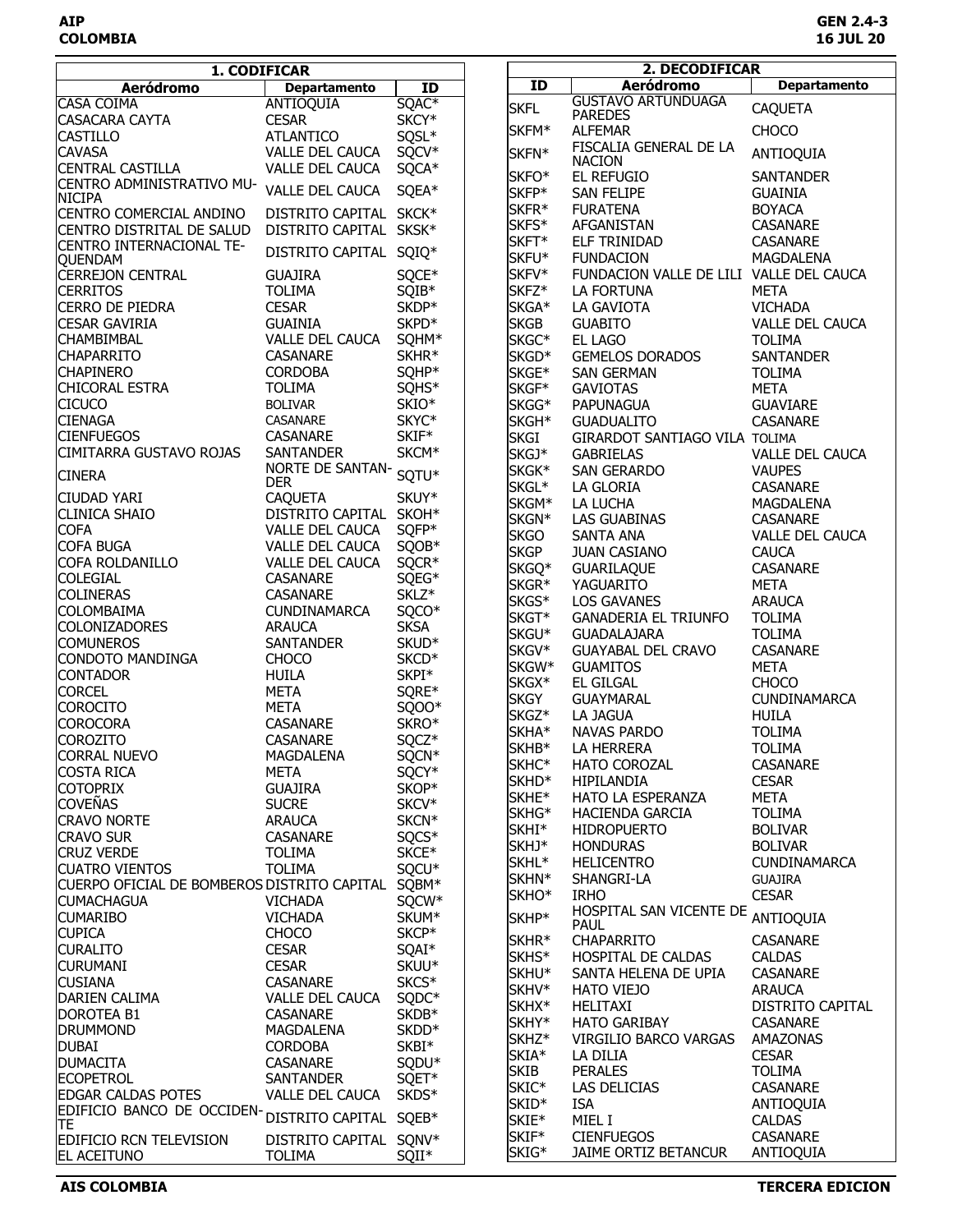| <b>Aeródromo</b><br><b>Aeródromo</b><br><b>Departamento</b><br>ID<br>ID<br><b>Departamento</b><br><b>SUCRE</b><br>SQAW*<br>SKIH*<br><b>HUILA</b><br><b>EL ALGARROBO</b><br><b>SINAI</b><br>SQGX*<br>SKII*<br><b>SUCRE</b><br><b>INGENIO CARMELITA</b><br>VALLE DEL CAUCA<br><b>EL ALGARROBO</b><br>SKIL*<br>SQAY*<br>BANCO DE LA REPUBLICA<br>CUNDINAMARCA<br><b>CASANARE</b><br><b>EL ARENAL</b><br>SKIM*<br>SQIE*<br>QUINDIO<br>LA PRIMAVERA<br><b>VICHADA</b><br>EL ARIETE<br><b>NARIÑO</b><br>$SKEB*$<br>SKIN*<br><b>EL BAGRE</b><br>ANTIOQUIA<br><b>GUINULERO</b><br>SKBC*<br>SKIO*<br><b>CICUCO</b><br><b>BOLIVAR</b><br><b>EL BANCO</b><br>MAGDALENA<br><b>NARIÑO</b><br><b>SKIP</b><br>SKEO*<br><b>SAN LUIS</b><br><b>EL BORAL</b><br><b>CASANARE</b><br>SKLB*<br><b>EL BORREGO</b><br><b>CESAR</b><br>SKIQ*<br><b>VICHADA</b><br>PINOQUIA<br>SKIR*<br><b>CESAR</b><br>SKEQ*<br>MAPIRIPAN<br><b>META</b><br><b>EL BOSQUE</b><br>SKCF*<br>SKIS*<br><b>EL CAFUCHE</b><br><b>VICHADA</b><br>SAN ISIDRO II<br><b>META</b><br>SKIV*<br>SKEA*<br><b>EL CAIMAN</b><br>CASANARE<br><b>VILLA ROSA</b><br><b>CESAR</b><br>SKIY*<br>SQIR*<br><b>EL CAIRANO</b><br><b>BOLIVAR</b><br><b>INGENIO MAYAGUEZ</b><br>VALLE DEL CAUCA<br>SKIZ*<br>SQAO*<br><b>META</b><br><b>EL CAIRO</b><br><b>META</b><br>EL RINCONCITO<br>SQCI*<br>SKJA*<br>CASANARE<br><b>EL CAIRO</b><br><b>CASANARE</b><br>MAJAGUILLO<br>SKJB*<br>EL CAPRICHO<br><b>META</b><br>SQEH*<br><b>JABALCON</b><br><b>TOLIMA</b><br>EL CARAÑO<br><b>SKUI</b><br>SKJC*<br>CHOCO<br><b>JUANCHACO</b><br><b>VALLE DEL CAUCA</b><br>SKJG*<br><b>EL CARIBE</b><br>CASANARE<br>SQZR*<br><b>CESAR</b><br>LA JAGUA<br>SKJI*<br>SQIJ*<br>LA JAGUA DE IBIRICO<br><b>CESAR</b><br>EL CARMEN DE CHUCURI<br>SANTANDER<br>SKMM*<br>SKJM*<br>EL CARMEN DE GUAMAL<br>MAGDALENA<br><b>JAMAICA</b><br>CASANARE<br>SKJP*<br>SKRY*<br>SAN JOSE DEL ARIPORO<br>EL CARPINTERO<br><b>META</b><br>CASANARE<br>SKOY*<br>SKJR*<br><b>EL CEBRUNO</b><br><b>CORDOBA</b><br><b>JAGUAR</b><br><b>META</b><br>SKJS*<br>LOS MONJES<br>EL CEDRITO<br>QUINDIO<br>SQCQ*<br><b>CESAR</b><br><b>NARIÑO</b><br>SKEH*<br>SKJU*<br><b>JURADO</b><br><b>CHOCO</b><br><b>EL CHARCO</b><br>SQEO*<br>SKJV*<br><b>EL CIMARRON</b><br><b>VICHADA</b><br>SAN JAVIER<br><b>TOLIMA</b><br>SQNH*<br><b>EL CONCHAL</b><br>VALLE DEL CAUCA<br>SKLA*<br><b>MALAGA</b><br><b>SANTANDER</b><br><b>TOLIMA</b><br>SKOO*<br>SKLB*<br>EL BORREGO<br><b>EL CONDOR</b><br><b>CESAR</b><br>SKON*<br>ANTONIO ROLDAN BETAN-<br>EL CONVENTO<br><b>META</b><br><b>SKLC</b><br>ANTIOQUIA<br><b>COURT</b><br>SQJG*<br><b>EL CORAJE</b><br>MAGDALENA<br>SKLD*<br>EL EDEN<br><b>MAGDALENA</b><br>SKOZ*<br>EL COROZO<br><b>ARAUCA</b><br>SKLE*<br>LA CULEBRA<br>CASANARE<br>SKDN*<br>EL DANUBIO<br>CASANARE<br>SKLF*<br>LA FLORA<br>CASANARE<br>SQED*<br>EL DELIRIO<br><b>ARAUCA</b><br>SKLG*<br>PUERTO LEGUIZAMO<br><b>PUTUMAYO</b><br>SQDH*<br>EL DESECHO<br>CASANARE<br>SKLH*<br>LLANO CAUCHO<br><b>VICHADA</b><br>SKDE*<br><b>EL DIAMANTE</b><br>RISARALDA<br>SKLI*<br>LA ISLA<br><b>META</b><br>SKDT*<br><b>EL DIAMANTE</b><br>META<br>SKLJ*<br>LAJITAS<br><b>META</b><br>SQDT*<br><b>EL DIAMANTE</b><br><b>TOLIMA</b><br>SKLK*<br>LOS KIOSCOS<br><b>META</b><br><b>EL DORADO</b><br>DISTRITO CAPITAL<br><b>SKBO</b><br>SKLL*<br><b>META</b><br>PUERTO LLERAS<br><b>EL EDEN</b><br><b>SKAR</b><br>QUINDIO<br>JORGE ISAACS (ANTES LA<br>SKLD*<br><b>EL EDEN</b><br>MAGDALENA<br>SKLM*<br><b>GUAJIRA</b><br>MINA)<br>SQDN*<br><b>EL EDEN</b><br><b>META</b><br>SKLN*<br>LA CANDELARIA<br>CASANARE<br>SAN ANDRES Y PRO-<br><b>SKPV</b><br><b>EL EMBRUJO</b><br>SKLO*<br>LA BRAMADORA<br><b>CASANARE</b><br><b>VIDENCIA</b><br>SKLP*<br>LA PEDRERA<br>AMAZONAS<br><b>EL ENCANTO</b><br><b>VICHADA</b><br>SKNT*<br>SKLR*<br>LARANDIA<br><b>CAQUETA</b><br><b>EL ENCANTO</b><br>AMAZONAS<br>SQZN*<br>SKLS*<br>LOS TOROS<br><b>CASANARE</b><br><b>EL ESCOBAL</b><br><b>TOLIMA</b><br>SQSI*<br><b>SKLT</b><br>ALFREDO VASQUEZ COBO<br>AMAZONAS<br>SKZM*<br><b>ATLANTICO</b><br><b>EL ESFUERZO</b><br>SKLU*<br><b>CASANARE</b><br>LA UNION<br>SQSY*<br><b>IEL ESPINO</b><br><b>BOYACA</b><br>SKLV*<br><b>LA VEGA</b><br><b>BOLIVAR</b><br><b>EL GAVILAN</b><br><b>VICHADA</b><br>SKEN*<br>SKLY*<br><b>CASANARE</b><br>LA MACOYA<br>SKGX*<br><b>EL GILGAL</b><br><b>CHOCO</b><br>SKLZ*<br><b>COLINERAS</b><br>CASANARE<br>EL GUAMO - ASTA<br><b>TOLIMA</b><br>SQUO*<br><b>SKMA</b><br>MADRID<br><b>CUNDINAMARCA</b><br>SKEG*<br><b>EL GUAYABAL</b><br><b>CAUCA</b><br>SKMB*<br><b>TIMBIQUI</b><br><b>CAUCA</b><br>HUILA<br>SQJN*<br><b>EL JUNCAL</b><br>SKMC*<br><b>SAN CARLOS</b><br><b>CASANARE</b><br>SKGC*<br><b>TOLIMA</b><br><b>EL LAGO</b><br><b>SKMD</b><br>OLAYA HERRERA<br>ANTIOQUIA<br><b>EL LIMONAR</b><br><b>HUILA</b><br>SQAG*<br><b>SKME</b><br><b>MELGAR</b><br><b>TOLIMA</b><br>SQEM*<br><b>EL MARNE</b><br>SANTANDER<br>SKMF*<br><b>MIRAFLORES</b><br><b>GUAVIARE</b><br><b>EL MEDANO</b><br>CASANARE<br>SQEN*<br>SKMG*<br><b>BARACOA</b><br><b>BOLIVAR</b><br><b>EL MILAGRO</b><br><b>VALLE DEL CAUCA</b><br>SKEM*<br>SKMH <sup>*</sup><br><b>CAMPO ALEGRE</b><br><b>GUAINIA</b><br>SQMS*<br><b>EL MONASTERIO</b><br>META<br>SKMI*<br><b>GETSEMANI</b><br><b>CASANARE</b><br><b>EL MORICHE</b><br><b>CASANARE</b><br>SQHZ*<br>SKMJ*<br>MAICAO<br><b>GUAJIRA</b><br><b>META</b><br>SQLL*<br><b>EL NOGAL</b><br>SKMK*<br>LA MATA<br><b>ARAUCA</b><br><b>EL PACIFICO</b><br><b>CAQUETA</b><br>SKCH <sup>*</sup><br>SKML <sup>*</sup><br>MONTELIBANO<br><b>CORDOBA</b><br>SKPK*<br><b>EL PAILON</b><br><b>VALLE DEL CAUCA</b><br>SKMM <sup>*</sup><br>EL CARMEN DE GUAMAL<br>MAGDALENA<br><b>EL PALMAR</b><br>CASANARE<br>SQRH*<br>SKMN*<br>MANI<br><b>CASANARE</b><br><b>EL PARAISO</b><br><b>CESAR</b><br>SKAO <sup>*</sup><br>SKMO <sup>*</sup><br><b>MORELIA</b><br>META<br><b>EL PARAISO</b><br><b>VICHADA</b><br>SQIO*<br>SKMP*<br>SAN BERNARDO<br><b>BOLIVAR</b><br><b>EL PARAISO</b><br>SQOC*<br><b>CASANARE</b><br>SKMQ*<br>ANTIOQUIA<br>SAN JOSE DE MULATOS<br><b>EL PARAISO</b><br><b>TOLIMA</b><br>SQOI* | 1. CODIFICAR |  | 2. DECODIFICAR |  |
|--------------------------------------------------------------------------------------------------------------------------------------------------------------------------------------------------------------------------------------------------------------------------------------------------------------------------------------------------------------------------------------------------------------------------------------------------------------------------------------------------------------------------------------------------------------------------------------------------------------------------------------------------------------------------------------------------------------------------------------------------------------------------------------------------------------------------------------------------------------------------------------------------------------------------------------------------------------------------------------------------------------------------------------------------------------------------------------------------------------------------------------------------------------------------------------------------------------------------------------------------------------------------------------------------------------------------------------------------------------------------------------------------------------------------------------------------------------------------------------------------------------------------------------------------------------------------------------------------------------------------------------------------------------------------------------------------------------------------------------------------------------------------------------------------------------------------------------------------------------------------------------------------------------------------------------------------------------------------------------------------------------------------------------------------------------------------------------------------------------------------------------------------------------------------------------------------------------------------------------------------------------------------------------------------------------------------------------------------------------------------------------------------------------------------------------------------------------------------------------------------------------------------------------------------------------------------------------------------------------------------------------------------------------------------------------------------------------------------------------------------------------------------------------------------------------------------------------------------------------------------------------------------------------------------------------------------------------------------------------------------------------------------------------------------------------------------------------------------------------------------------------------------------------------------------------------------------------------------------------------------------------------------------------------------------------------------------------------------------------------------------------------------------------------------------------------------------------------------------------------------------------------------------------------------------------------------------------------------------------------------------------------------------------------------------------------------------------------------------------------------------------------------------------------------------------------------------------------------------------------------------------------------------------------------------------------------------------------------------------------------------------------------------------------------------------------------------------------------------------------------------------------------------------------------------------------------------------------------------------------------------------------------------------------------------------------------------------------------------------------------------------------------------------------------------------------------------------------------------------------------------------------------------------------------------------------------------------------------------------------------------------------------------------------------------------------------------------------------------------------------------------------------------------------------------------------------------------------------------------------------------------------------------------------------------------------------------------------------------------------------------------------------------------------------------------------------------------------------------------------------------------------------------------------------------------------------------------------------------------------------------------------------------------------------------------------------------------------------------------------------------------------------------------------------------------------------------------------------------------------------------------------------------------------------------------------------------------------------------------------------------------------------------------------------------------------------------------------------------------------------------------------------------------------------------------------------------------------------------------------------------------------------------------------------------------------------------------------------------------------------------------------------------------------------------------------------------------------------------------|--------------|--|----------------|--|
|                                                                                                                                                                                                                                                                                                                                                                                                                                                                                                                                                                                                                                                                                                                                                                                                                                                                                                                                                                                                                                                                                                                                                                                                                                                                                                                                                                                                                                                                                                                                                                                                                                                                                                                                                                                                                                                                                                                                                                                                                                                                                                                                                                                                                                                                                                                                                                                                                                                                                                                                                                                                                                                                                                                                                                                                                                                                                                                                                                                                                                                                                                                                                                                                                                                                                                                                                                                                                                                                                                                                                                                                                                                                                                                                                                                                                                                                                                                                                                                                                                                                                                                                                                                                                                                                                                                                                                                                                                                                                                                                                                                                                                                                                                                                                                                                                                                                                                                                                                                                                                                                                                                                                                                                                                                                                                                                                                                                                                                                                                                                                                                                                                                                                                                                                                                                                                                                                                                                                                                                                                                                                                              |              |  |                |  |
|                                                                                                                                                                                                                                                                                                                                                                                                                                                                                                                                                                                                                                                                                                                                                                                                                                                                                                                                                                                                                                                                                                                                                                                                                                                                                                                                                                                                                                                                                                                                                                                                                                                                                                                                                                                                                                                                                                                                                                                                                                                                                                                                                                                                                                                                                                                                                                                                                                                                                                                                                                                                                                                                                                                                                                                                                                                                                                                                                                                                                                                                                                                                                                                                                                                                                                                                                                                                                                                                                                                                                                                                                                                                                                                                                                                                                                                                                                                                                                                                                                                                                                                                                                                                                                                                                                                                                                                                                                                                                                                                                                                                                                                                                                                                                                                                                                                                                                                                                                                                                                                                                                                                                                                                                                                                                                                                                                                                                                                                                                                                                                                                                                                                                                                                                                                                                                                                                                                                                                                                                                                                                                              |              |  |                |  |
|                                                                                                                                                                                                                                                                                                                                                                                                                                                                                                                                                                                                                                                                                                                                                                                                                                                                                                                                                                                                                                                                                                                                                                                                                                                                                                                                                                                                                                                                                                                                                                                                                                                                                                                                                                                                                                                                                                                                                                                                                                                                                                                                                                                                                                                                                                                                                                                                                                                                                                                                                                                                                                                                                                                                                                                                                                                                                                                                                                                                                                                                                                                                                                                                                                                                                                                                                                                                                                                                                                                                                                                                                                                                                                                                                                                                                                                                                                                                                                                                                                                                                                                                                                                                                                                                                                                                                                                                                                                                                                                                                                                                                                                                                                                                                                                                                                                                                                                                                                                                                                                                                                                                                                                                                                                                                                                                                                                                                                                                                                                                                                                                                                                                                                                                                                                                                                                                                                                                                                                                                                                                                                              |              |  |                |  |
|                                                                                                                                                                                                                                                                                                                                                                                                                                                                                                                                                                                                                                                                                                                                                                                                                                                                                                                                                                                                                                                                                                                                                                                                                                                                                                                                                                                                                                                                                                                                                                                                                                                                                                                                                                                                                                                                                                                                                                                                                                                                                                                                                                                                                                                                                                                                                                                                                                                                                                                                                                                                                                                                                                                                                                                                                                                                                                                                                                                                                                                                                                                                                                                                                                                                                                                                                                                                                                                                                                                                                                                                                                                                                                                                                                                                                                                                                                                                                                                                                                                                                                                                                                                                                                                                                                                                                                                                                                                                                                                                                                                                                                                                                                                                                                                                                                                                                                                                                                                                                                                                                                                                                                                                                                                                                                                                                                                                                                                                                                                                                                                                                                                                                                                                                                                                                                                                                                                                                                                                                                                                                                              |              |  |                |  |
|                                                                                                                                                                                                                                                                                                                                                                                                                                                                                                                                                                                                                                                                                                                                                                                                                                                                                                                                                                                                                                                                                                                                                                                                                                                                                                                                                                                                                                                                                                                                                                                                                                                                                                                                                                                                                                                                                                                                                                                                                                                                                                                                                                                                                                                                                                                                                                                                                                                                                                                                                                                                                                                                                                                                                                                                                                                                                                                                                                                                                                                                                                                                                                                                                                                                                                                                                                                                                                                                                                                                                                                                                                                                                                                                                                                                                                                                                                                                                                                                                                                                                                                                                                                                                                                                                                                                                                                                                                                                                                                                                                                                                                                                                                                                                                                                                                                                                                                                                                                                                                                                                                                                                                                                                                                                                                                                                                                                                                                                                                                                                                                                                                                                                                                                                                                                                                                                                                                                                                                                                                                                                                              |              |  |                |  |
|                                                                                                                                                                                                                                                                                                                                                                                                                                                                                                                                                                                                                                                                                                                                                                                                                                                                                                                                                                                                                                                                                                                                                                                                                                                                                                                                                                                                                                                                                                                                                                                                                                                                                                                                                                                                                                                                                                                                                                                                                                                                                                                                                                                                                                                                                                                                                                                                                                                                                                                                                                                                                                                                                                                                                                                                                                                                                                                                                                                                                                                                                                                                                                                                                                                                                                                                                                                                                                                                                                                                                                                                                                                                                                                                                                                                                                                                                                                                                                                                                                                                                                                                                                                                                                                                                                                                                                                                                                                                                                                                                                                                                                                                                                                                                                                                                                                                                                                                                                                                                                                                                                                                                                                                                                                                                                                                                                                                                                                                                                                                                                                                                                                                                                                                                                                                                                                                                                                                                                                                                                                                                                              |              |  |                |  |
|                                                                                                                                                                                                                                                                                                                                                                                                                                                                                                                                                                                                                                                                                                                                                                                                                                                                                                                                                                                                                                                                                                                                                                                                                                                                                                                                                                                                                                                                                                                                                                                                                                                                                                                                                                                                                                                                                                                                                                                                                                                                                                                                                                                                                                                                                                                                                                                                                                                                                                                                                                                                                                                                                                                                                                                                                                                                                                                                                                                                                                                                                                                                                                                                                                                                                                                                                                                                                                                                                                                                                                                                                                                                                                                                                                                                                                                                                                                                                                                                                                                                                                                                                                                                                                                                                                                                                                                                                                                                                                                                                                                                                                                                                                                                                                                                                                                                                                                                                                                                                                                                                                                                                                                                                                                                                                                                                                                                                                                                                                                                                                                                                                                                                                                                                                                                                                                                                                                                                                                                                                                                                                              |              |  |                |  |
|                                                                                                                                                                                                                                                                                                                                                                                                                                                                                                                                                                                                                                                                                                                                                                                                                                                                                                                                                                                                                                                                                                                                                                                                                                                                                                                                                                                                                                                                                                                                                                                                                                                                                                                                                                                                                                                                                                                                                                                                                                                                                                                                                                                                                                                                                                                                                                                                                                                                                                                                                                                                                                                                                                                                                                                                                                                                                                                                                                                                                                                                                                                                                                                                                                                                                                                                                                                                                                                                                                                                                                                                                                                                                                                                                                                                                                                                                                                                                                                                                                                                                                                                                                                                                                                                                                                                                                                                                                                                                                                                                                                                                                                                                                                                                                                                                                                                                                                                                                                                                                                                                                                                                                                                                                                                                                                                                                                                                                                                                                                                                                                                                                                                                                                                                                                                                                                                                                                                                                                                                                                                                                              |              |  |                |  |
|                                                                                                                                                                                                                                                                                                                                                                                                                                                                                                                                                                                                                                                                                                                                                                                                                                                                                                                                                                                                                                                                                                                                                                                                                                                                                                                                                                                                                                                                                                                                                                                                                                                                                                                                                                                                                                                                                                                                                                                                                                                                                                                                                                                                                                                                                                                                                                                                                                                                                                                                                                                                                                                                                                                                                                                                                                                                                                                                                                                                                                                                                                                                                                                                                                                                                                                                                                                                                                                                                                                                                                                                                                                                                                                                                                                                                                                                                                                                                                                                                                                                                                                                                                                                                                                                                                                                                                                                                                                                                                                                                                                                                                                                                                                                                                                                                                                                                                                                                                                                                                                                                                                                                                                                                                                                                                                                                                                                                                                                                                                                                                                                                                                                                                                                                                                                                                                                                                                                                                                                                                                                                                              |              |  |                |  |
|                                                                                                                                                                                                                                                                                                                                                                                                                                                                                                                                                                                                                                                                                                                                                                                                                                                                                                                                                                                                                                                                                                                                                                                                                                                                                                                                                                                                                                                                                                                                                                                                                                                                                                                                                                                                                                                                                                                                                                                                                                                                                                                                                                                                                                                                                                                                                                                                                                                                                                                                                                                                                                                                                                                                                                                                                                                                                                                                                                                                                                                                                                                                                                                                                                                                                                                                                                                                                                                                                                                                                                                                                                                                                                                                                                                                                                                                                                                                                                                                                                                                                                                                                                                                                                                                                                                                                                                                                                                                                                                                                                                                                                                                                                                                                                                                                                                                                                                                                                                                                                                                                                                                                                                                                                                                                                                                                                                                                                                                                                                                                                                                                                                                                                                                                                                                                                                                                                                                                                                                                                                                                                              |              |  |                |  |
|                                                                                                                                                                                                                                                                                                                                                                                                                                                                                                                                                                                                                                                                                                                                                                                                                                                                                                                                                                                                                                                                                                                                                                                                                                                                                                                                                                                                                                                                                                                                                                                                                                                                                                                                                                                                                                                                                                                                                                                                                                                                                                                                                                                                                                                                                                                                                                                                                                                                                                                                                                                                                                                                                                                                                                                                                                                                                                                                                                                                                                                                                                                                                                                                                                                                                                                                                                                                                                                                                                                                                                                                                                                                                                                                                                                                                                                                                                                                                                                                                                                                                                                                                                                                                                                                                                                                                                                                                                                                                                                                                                                                                                                                                                                                                                                                                                                                                                                                                                                                                                                                                                                                                                                                                                                                                                                                                                                                                                                                                                                                                                                                                                                                                                                                                                                                                                                                                                                                                                                                                                                                                                              |              |  |                |  |
|                                                                                                                                                                                                                                                                                                                                                                                                                                                                                                                                                                                                                                                                                                                                                                                                                                                                                                                                                                                                                                                                                                                                                                                                                                                                                                                                                                                                                                                                                                                                                                                                                                                                                                                                                                                                                                                                                                                                                                                                                                                                                                                                                                                                                                                                                                                                                                                                                                                                                                                                                                                                                                                                                                                                                                                                                                                                                                                                                                                                                                                                                                                                                                                                                                                                                                                                                                                                                                                                                                                                                                                                                                                                                                                                                                                                                                                                                                                                                                                                                                                                                                                                                                                                                                                                                                                                                                                                                                                                                                                                                                                                                                                                                                                                                                                                                                                                                                                                                                                                                                                                                                                                                                                                                                                                                                                                                                                                                                                                                                                                                                                                                                                                                                                                                                                                                                                                                                                                                                                                                                                                                                              |              |  |                |  |
|                                                                                                                                                                                                                                                                                                                                                                                                                                                                                                                                                                                                                                                                                                                                                                                                                                                                                                                                                                                                                                                                                                                                                                                                                                                                                                                                                                                                                                                                                                                                                                                                                                                                                                                                                                                                                                                                                                                                                                                                                                                                                                                                                                                                                                                                                                                                                                                                                                                                                                                                                                                                                                                                                                                                                                                                                                                                                                                                                                                                                                                                                                                                                                                                                                                                                                                                                                                                                                                                                                                                                                                                                                                                                                                                                                                                                                                                                                                                                                                                                                                                                                                                                                                                                                                                                                                                                                                                                                                                                                                                                                                                                                                                                                                                                                                                                                                                                                                                                                                                                                                                                                                                                                                                                                                                                                                                                                                                                                                                                                                                                                                                                                                                                                                                                                                                                                                                                                                                                                                                                                                                                                              |              |  |                |  |
|                                                                                                                                                                                                                                                                                                                                                                                                                                                                                                                                                                                                                                                                                                                                                                                                                                                                                                                                                                                                                                                                                                                                                                                                                                                                                                                                                                                                                                                                                                                                                                                                                                                                                                                                                                                                                                                                                                                                                                                                                                                                                                                                                                                                                                                                                                                                                                                                                                                                                                                                                                                                                                                                                                                                                                                                                                                                                                                                                                                                                                                                                                                                                                                                                                                                                                                                                                                                                                                                                                                                                                                                                                                                                                                                                                                                                                                                                                                                                                                                                                                                                                                                                                                                                                                                                                                                                                                                                                                                                                                                                                                                                                                                                                                                                                                                                                                                                                                                                                                                                                                                                                                                                                                                                                                                                                                                                                                                                                                                                                                                                                                                                                                                                                                                                                                                                                                                                                                                                                                                                                                                                                              |              |  |                |  |
|                                                                                                                                                                                                                                                                                                                                                                                                                                                                                                                                                                                                                                                                                                                                                                                                                                                                                                                                                                                                                                                                                                                                                                                                                                                                                                                                                                                                                                                                                                                                                                                                                                                                                                                                                                                                                                                                                                                                                                                                                                                                                                                                                                                                                                                                                                                                                                                                                                                                                                                                                                                                                                                                                                                                                                                                                                                                                                                                                                                                                                                                                                                                                                                                                                                                                                                                                                                                                                                                                                                                                                                                                                                                                                                                                                                                                                                                                                                                                                                                                                                                                                                                                                                                                                                                                                                                                                                                                                                                                                                                                                                                                                                                                                                                                                                                                                                                                                                                                                                                                                                                                                                                                                                                                                                                                                                                                                                                                                                                                                                                                                                                                                                                                                                                                                                                                                                                                                                                                                                                                                                                                                              |              |  |                |  |
|                                                                                                                                                                                                                                                                                                                                                                                                                                                                                                                                                                                                                                                                                                                                                                                                                                                                                                                                                                                                                                                                                                                                                                                                                                                                                                                                                                                                                                                                                                                                                                                                                                                                                                                                                                                                                                                                                                                                                                                                                                                                                                                                                                                                                                                                                                                                                                                                                                                                                                                                                                                                                                                                                                                                                                                                                                                                                                                                                                                                                                                                                                                                                                                                                                                                                                                                                                                                                                                                                                                                                                                                                                                                                                                                                                                                                                                                                                                                                                                                                                                                                                                                                                                                                                                                                                                                                                                                                                                                                                                                                                                                                                                                                                                                                                                                                                                                                                                                                                                                                                                                                                                                                                                                                                                                                                                                                                                                                                                                                                                                                                                                                                                                                                                                                                                                                                                                                                                                                                                                                                                                                                              |              |  |                |  |
|                                                                                                                                                                                                                                                                                                                                                                                                                                                                                                                                                                                                                                                                                                                                                                                                                                                                                                                                                                                                                                                                                                                                                                                                                                                                                                                                                                                                                                                                                                                                                                                                                                                                                                                                                                                                                                                                                                                                                                                                                                                                                                                                                                                                                                                                                                                                                                                                                                                                                                                                                                                                                                                                                                                                                                                                                                                                                                                                                                                                                                                                                                                                                                                                                                                                                                                                                                                                                                                                                                                                                                                                                                                                                                                                                                                                                                                                                                                                                                                                                                                                                                                                                                                                                                                                                                                                                                                                                                                                                                                                                                                                                                                                                                                                                                                                                                                                                                                                                                                                                                                                                                                                                                                                                                                                                                                                                                                                                                                                                                                                                                                                                                                                                                                                                                                                                                                                                                                                                                                                                                                                                                              |              |  |                |  |
|                                                                                                                                                                                                                                                                                                                                                                                                                                                                                                                                                                                                                                                                                                                                                                                                                                                                                                                                                                                                                                                                                                                                                                                                                                                                                                                                                                                                                                                                                                                                                                                                                                                                                                                                                                                                                                                                                                                                                                                                                                                                                                                                                                                                                                                                                                                                                                                                                                                                                                                                                                                                                                                                                                                                                                                                                                                                                                                                                                                                                                                                                                                                                                                                                                                                                                                                                                                                                                                                                                                                                                                                                                                                                                                                                                                                                                                                                                                                                                                                                                                                                                                                                                                                                                                                                                                                                                                                                                                                                                                                                                                                                                                                                                                                                                                                                                                                                                                                                                                                                                                                                                                                                                                                                                                                                                                                                                                                                                                                                                                                                                                                                                                                                                                                                                                                                                                                                                                                                                                                                                                                                                              |              |  |                |  |
|                                                                                                                                                                                                                                                                                                                                                                                                                                                                                                                                                                                                                                                                                                                                                                                                                                                                                                                                                                                                                                                                                                                                                                                                                                                                                                                                                                                                                                                                                                                                                                                                                                                                                                                                                                                                                                                                                                                                                                                                                                                                                                                                                                                                                                                                                                                                                                                                                                                                                                                                                                                                                                                                                                                                                                                                                                                                                                                                                                                                                                                                                                                                                                                                                                                                                                                                                                                                                                                                                                                                                                                                                                                                                                                                                                                                                                                                                                                                                                                                                                                                                                                                                                                                                                                                                                                                                                                                                                                                                                                                                                                                                                                                                                                                                                                                                                                                                                                                                                                                                                                                                                                                                                                                                                                                                                                                                                                                                                                                                                                                                                                                                                                                                                                                                                                                                                                                                                                                                                                                                                                                                                              |              |  |                |  |
|                                                                                                                                                                                                                                                                                                                                                                                                                                                                                                                                                                                                                                                                                                                                                                                                                                                                                                                                                                                                                                                                                                                                                                                                                                                                                                                                                                                                                                                                                                                                                                                                                                                                                                                                                                                                                                                                                                                                                                                                                                                                                                                                                                                                                                                                                                                                                                                                                                                                                                                                                                                                                                                                                                                                                                                                                                                                                                                                                                                                                                                                                                                                                                                                                                                                                                                                                                                                                                                                                                                                                                                                                                                                                                                                                                                                                                                                                                                                                                                                                                                                                                                                                                                                                                                                                                                                                                                                                                                                                                                                                                                                                                                                                                                                                                                                                                                                                                                                                                                                                                                                                                                                                                                                                                                                                                                                                                                                                                                                                                                                                                                                                                                                                                                                                                                                                                                                                                                                                                                                                                                                                                              |              |  |                |  |
|                                                                                                                                                                                                                                                                                                                                                                                                                                                                                                                                                                                                                                                                                                                                                                                                                                                                                                                                                                                                                                                                                                                                                                                                                                                                                                                                                                                                                                                                                                                                                                                                                                                                                                                                                                                                                                                                                                                                                                                                                                                                                                                                                                                                                                                                                                                                                                                                                                                                                                                                                                                                                                                                                                                                                                                                                                                                                                                                                                                                                                                                                                                                                                                                                                                                                                                                                                                                                                                                                                                                                                                                                                                                                                                                                                                                                                                                                                                                                                                                                                                                                                                                                                                                                                                                                                                                                                                                                                                                                                                                                                                                                                                                                                                                                                                                                                                                                                                                                                                                                                                                                                                                                                                                                                                                                                                                                                                                                                                                                                                                                                                                                                                                                                                                                                                                                                                                                                                                                                                                                                                                                                              |              |  |                |  |
|                                                                                                                                                                                                                                                                                                                                                                                                                                                                                                                                                                                                                                                                                                                                                                                                                                                                                                                                                                                                                                                                                                                                                                                                                                                                                                                                                                                                                                                                                                                                                                                                                                                                                                                                                                                                                                                                                                                                                                                                                                                                                                                                                                                                                                                                                                                                                                                                                                                                                                                                                                                                                                                                                                                                                                                                                                                                                                                                                                                                                                                                                                                                                                                                                                                                                                                                                                                                                                                                                                                                                                                                                                                                                                                                                                                                                                                                                                                                                                                                                                                                                                                                                                                                                                                                                                                                                                                                                                                                                                                                                                                                                                                                                                                                                                                                                                                                                                                                                                                                                                                                                                                                                                                                                                                                                                                                                                                                                                                                                                                                                                                                                                                                                                                                                                                                                                                                                                                                                                                                                                                                                                              |              |  |                |  |
|                                                                                                                                                                                                                                                                                                                                                                                                                                                                                                                                                                                                                                                                                                                                                                                                                                                                                                                                                                                                                                                                                                                                                                                                                                                                                                                                                                                                                                                                                                                                                                                                                                                                                                                                                                                                                                                                                                                                                                                                                                                                                                                                                                                                                                                                                                                                                                                                                                                                                                                                                                                                                                                                                                                                                                                                                                                                                                                                                                                                                                                                                                                                                                                                                                                                                                                                                                                                                                                                                                                                                                                                                                                                                                                                                                                                                                                                                                                                                                                                                                                                                                                                                                                                                                                                                                                                                                                                                                                                                                                                                                                                                                                                                                                                                                                                                                                                                                                                                                                                                                                                                                                                                                                                                                                                                                                                                                                                                                                                                                                                                                                                                                                                                                                                                                                                                                                                                                                                                                                                                                                                                                              |              |  |                |  |
|                                                                                                                                                                                                                                                                                                                                                                                                                                                                                                                                                                                                                                                                                                                                                                                                                                                                                                                                                                                                                                                                                                                                                                                                                                                                                                                                                                                                                                                                                                                                                                                                                                                                                                                                                                                                                                                                                                                                                                                                                                                                                                                                                                                                                                                                                                                                                                                                                                                                                                                                                                                                                                                                                                                                                                                                                                                                                                                                                                                                                                                                                                                                                                                                                                                                                                                                                                                                                                                                                                                                                                                                                                                                                                                                                                                                                                                                                                                                                                                                                                                                                                                                                                                                                                                                                                                                                                                                                                                                                                                                                                                                                                                                                                                                                                                                                                                                                                                                                                                                                                                                                                                                                                                                                                                                                                                                                                                                                                                                                                                                                                                                                                                                                                                                                                                                                                                                                                                                                                                                                                                                                                              |              |  |                |  |
|                                                                                                                                                                                                                                                                                                                                                                                                                                                                                                                                                                                                                                                                                                                                                                                                                                                                                                                                                                                                                                                                                                                                                                                                                                                                                                                                                                                                                                                                                                                                                                                                                                                                                                                                                                                                                                                                                                                                                                                                                                                                                                                                                                                                                                                                                                                                                                                                                                                                                                                                                                                                                                                                                                                                                                                                                                                                                                                                                                                                                                                                                                                                                                                                                                                                                                                                                                                                                                                                                                                                                                                                                                                                                                                                                                                                                                                                                                                                                                                                                                                                                                                                                                                                                                                                                                                                                                                                                                                                                                                                                                                                                                                                                                                                                                                                                                                                                                                                                                                                                                                                                                                                                                                                                                                                                                                                                                                                                                                                                                                                                                                                                                                                                                                                                                                                                                                                                                                                                                                                                                                                                                              |              |  |                |  |
|                                                                                                                                                                                                                                                                                                                                                                                                                                                                                                                                                                                                                                                                                                                                                                                                                                                                                                                                                                                                                                                                                                                                                                                                                                                                                                                                                                                                                                                                                                                                                                                                                                                                                                                                                                                                                                                                                                                                                                                                                                                                                                                                                                                                                                                                                                                                                                                                                                                                                                                                                                                                                                                                                                                                                                                                                                                                                                                                                                                                                                                                                                                                                                                                                                                                                                                                                                                                                                                                                                                                                                                                                                                                                                                                                                                                                                                                                                                                                                                                                                                                                                                                                                                                                                                                                                                                                                                                                                                                                                                                                                                                                                                                                                                                                                                                                                                                                                                                                                                                                                                                                                                                                                                                                                                                                                                                                                                                                                                                                                                                                                                                                                                                                                                                                                                                                                                                                                                                                                                                                                                                                                              |              |  |                |  |
|                                                                                                                                                                                                                                                                                                                                                                                                                                                                                                                                                                                                                                                                                                                                                                                                                                                                                                                                                                                                                                                                                                                                                                                                                                                                                                                                                                                                                                                                                                                                                                                                                                                                                                                                                                                                                                                                                                                                                                                                                                                                                                                                                                                                                                                                                                                                                                                                                                                                                                                                                                                                                                                                                                                                                                                                                                                                                                                                                                                                                                                                                                                                                                                                                                                                                                                                                                                                                                                                                                                                                                                                                                                                                                                                                                                                                                                                                                                                                                                                                                                                                                                                                                                                                                                                                                                                                                                                                                                                                                                                                                                                                                                                                                                                                                                                                                                                                                                                                                                                                                                                                                                                                                                                                                                                                                                                                                                                                                                                                                                                                                                                                                                                                                                                                                                                                                                                                                                                                                                                                                                                                                              |              |  |                |  |
|                                                                                                                                                                                                                                                                                                                                                                                                                                                                                                                                                                                                                                                                                                                                                                                                                                                                                                                                                                                                                                                                                                                                                                                                                                                                                                                                                                                                                                                                                                                                                                                                                                                                                                                                                                                                                                                                                                                                                                                                                                                                                                                                                                                                                                                                                                                                                                                                                                                                                                                                                                                                                                                                                                                                                                                                                                                                                                                                                                                                                                                                                                                                                                                                                                                                                                                                                                                                                                                                                                                                                                                                                                                                                                                                                                                                                                                                                                                                                                                                                                                                                                                                                                                                                                                                                                                                                                                                                                                                                                                                                                                                                                                                                                                                                                                                                                                                                                                                                                                                                                                                                                                                                                                                                                                                                                                                                                                                                                                                                                                                                                                                                                                                                                                                                                                                                                                                                                                                                                                                                                                                                                              |              |  |                |  |
|                                                                                                                                                                                                                                                                                                                                                                                                                                                                                                                                                                                                                                                                                                                                                                                                                                                                                                                                                                                                                                                                                                                                                                                                                                                                                                                                                                                                                                                                                                                                                                                                                                                                                                                                                                                                                                                                                                                                                                                                                                                                                                                                                                                                                                                                                                                                                                                                                                                                                                                                                                                                                                                                                                                                                                                                                                                                                                                                                                                                                                                                                                                                                                                                                                                                                                                                                                                                                                                                                                                                                                                                                                                                                                                                                                                                                                                                                                                                                                                                                                                                                                                                                                                                                                                                                                                                                                                                                                                                                                                                                                                                                                                                                                                                                                                                                                                                                                                                                                                                                                                                                                                                                                                                                                                                                                                                                                                                                                                                                                                                                                                                                                                                                                                                                                                                                                                                                                                                                                                                                                                                                                              |              |  |                |  |
|                                                                                                                                                                                                                                                                                                                                                                                                                                                                                                                                                                                                                                                                                                                                                                                                                                                                                                                                                                                                                                                                                                                                                                                                                                                                                                                                                                                                                                                                                                                                                                                                                                                                                                                                                                                                                                                                                                                                                                                                                                                                                                                                                                                                                                                                                                                                                                                                                                                                                                                                                                                                                                                                                                                                                                                                                                                                                                                                                                                                                                                                                                                                                                                                                                                                                                                                                                                                                                                                                                                                                                                                                                                                                                                                                                                                                                                                                                                                                                                                                                                                                                                                                                                                                                                                                                                                                                                                                                                                                                                                                                                                                                                                                                                                                                                                                                                                                                                                                                                                                                                                                                                                                                                                                                                                                                                                                                                                                                                                                                                                                                                                                                                                                                                                                                                                                                                                                                                                                                                                                                                                                                              |              |  |                |  |
|                                                                                                                                                                                                                                                                                                                                                                                                                                                                                                                                                                                                                                                                                                                                                                                                                                                                                                                                                                                                                                                                                                                                                                                                                                                                                                                                                                                                                                                                                                                                                                                                                                                                                                                                                                                                                                                                                                                                                                                                                                                                                                                                                                                                                                                                                                                                                                                                                                                                                                                                                                                                                                                                                                                                                                                                                                                                                                                                                                                                                                                                                                                                                                                                                                                                                                                                                                                                                                                                                                                                                                                                                                                                                                                                                                                                                                                                                                                                                                                                                                                                                                                                                                                                                                                                                                                                                                                                                                                                                                                                                                                                                                                                                                                                                                                                                                                                                                                                                                                                                                                                                                                                                                                                                                                                                                                                                                                                                                                                                                                                                                                                                                                                                                                                                                                                                                                                                                                                                                                                                                                                                                              |              |  |                |  |
|                                                                                                                                                                                                                                                                                                                                                                                                                                                                                                                                                                                                                                                                                                                                                                                                                                                                                                                                                                                                                                                                                                                                                                                                                                                                                                                                                                                                                                                                                                                                                                                                                                                                                                                                                                                                                                                                                                                                                                                                                                                                                                                                                                                                                                                                                                                                                                                                                                                                                                                                                                                                                                                                                                                                                                                                                                                                                                                                                                                                                                                                                                                                                                                                                                                                                                                                                                                                                                                                                                                                                                                                                                                                                                                                                                                                                                                                                                                                                                                                                                                                                                                                                                                                                                                                                                                                                                                                                                                                                                                                                                                                                                                                                                                                                                                                                                                                                                                                                                                                                                                                                                                                                                                                                                                                                                                                                                                                                                                                                                                                                                                                                                                                                                                                                                                                                                                                                                                                                                                                                                                                                                              |              |  |                |  |
|                                                                                                                                                                                                                                                                                                                                                                                                                                                                                                                                                                                                                                                                                                                                                                                                                                                                                                                                                                                                                                                                                                                                                                                                                                                                                                                                                                                                                                                                                                                                                                                                                                                                                                                                                                                                                                                                                                                                                                                                                                                                                                                                                                                                                                                                                                                                                                                                                                                                                                                                                                                                                                                                                                                                                                                                                                                                                                                                                                                                                                                                                                                                                                                                                                                                                                                                                                                                                                                                                                                                                                                                                                                                                                                                                                                                                                                                                                                                                                                                                                                                                                                                                                                                                                                                                                                                                                                                                                                                                                                                                                                                                                                                                                                                                                                                                                                                                                                                                                                                                                                                                                                                                                                                                                                                                                                                                                                                                                                                                                                                                                                                                                                                                                                                                                                                                                                                                                                                                                                                                                                                                                              |              |  |                |  |
|                                                                                                                                                                                                                                                                                                                                                                                                                                                                                                                                                                                                                                                                                                                                                                                                                                                                                                                                                                                                                                                                                                                                                                                                                                                                                                                                                                                                                                                                                                                                                                                                                                                                                                                                                                                                                                                                                                                                                                                                                                                                                                                                                                                                                                                                                                                                                                                                                                                                                                                                                                                                                                                                                                                                                                                                                                                                                                                                                                                                                                                                                                                                                                                                                                                                                                                                                                                                                                                                                                                                                                                                                                                                                                                                                                                                                                                                                                                                                                                                                                                                                                                                                                                                                                                                                                                                                                                                                                                                                                                                                                                                                                                                                                                                                                                                                                                                                                                                                                                                                                                                                                                                                                                                                                                                                                                                                                                                                                                                                                                                                                                                                                                                                                                                                                                                                                                                                                                                                                                                                                                                                                              |              |  |                |  |
|                                                                                                                                                                                                                                                                                                                                                                                                                                                                                                                                                                                                                                                                                                                                                                                                                                                                                                                                                                                                                                                                                                                                                                                                                                                                                                                                                                                                                                                                                                                                                                                                                                                                                                                                                                                                                                                                                                                                                                                                                                                                                                                                                                                                                                                                                                                                                                                                                                                                                                                                                                                                                                                                                                                                                                                                                                                                                                                                                                                                                                                                                                                                                                                                                                                                                                                                                                                                                                                                                                                                                                                                                                                                                                                                                                                                                                                                                                                                                                                                                                                                                                                                                                                                                                                                                                                                                                                                                                                                                                                                                                                                                                                                                                                                                                                                                                                                                                                                                                                                                                                                                                                                                                                                                                                                                                                                                                                                                                                                                                                                                                                                                                                                                                                                                                                                                                                                                                                                                                                                                                                                                                              |              |  |                |  |
|                                                                                                                                                                                                                                                                                                                                                                                                                                                                                                                                                                                                                                                                                                                                                                                                                                                                                                                                                                                                                                                                                                                                                                                                                                                                                                                                                                                                                                                                                                                                                                                                                                                                                                                                                                                                                                                                                                                                                                                                                                                                                                                                                                                                                                                                                                                                                                                                                                                                                                                                                                                                                                                                                                                                                                                                                                                                                                                                                                                                                                                                                                                                                                                                                                                                                                                                                                                                                                                                                                                                                                                                                                                                                                                                                                                                                                                                                                                                                                                                                                                                                                                                                                                                                                                                                                                                                                                                                                                                                                                                                                                                                                                                                                                                                                                                                                                                                                                                                                                                                                                                                                                                                                                                                                                                                                                                                                                                                                                                                                                                                                                                                                                                                                                                                                                                                                                                                                                                                                                                                                                                                                              |              |  |                |  |
|                                                                                                                                                                                                                                                                                                                                                                                                                                                                                                                                                                                                                                                                                                                                                                                                                                                                                                                                                                                                                                                                                                                                                                                                                                                                                                                                                                                                                                                                                                                                                                                                                                                                                                                                                                                                                                                                                                                                                                                                                                                                                                                                                                                                                                                                                                                                                                                                                                                                                                                                                                                                                                                                                                                                                                                                                                                                                                                                                                                                                                                                                                                                                                                                                                                                                                                                                                                                                                                                                                                                                                                                                                                                                                                                                                                                                                                                                                                                                                                                                                                                                                                                                                                                                                                                                                                                                                                                                                                                                                                                                                                                                                                                                                                                                                                                                                                                                                                                                                                                                                                                                                                                                                                                                                                                                                                                                                                                                                                                                                                                                                                                                                                                                                                                                                                                                                                                                                                                                                                                                                                                                                              |              |  |                |  |
|                                                                                                                                                                                                                                                                                                                                                                                                                                                                                                                                                                                                                                                                                                                                                                                                                                                                                                                                                                                                                                                                                                                                                                                                                                                                                                                                                                                                                                                                                                                                                                                                                                                                                                                                                                                                                                                                                                                                                                                                                                                                                                                                                                                                                                                                                                                                                                                                                                                                                                                                                                                                                                                                                                                                                                                                                                                                                                                                                                                                                                                                                                                                                                                                                                                                                                                                                                                                                                                                                                                                                                                                                                                                                                                                                                                                                                                                                                                                                                                                                                                                                                                                                                                                                                                                                                                                                                                                                                                                                                                                                                                                                                                                                                                                                                                                                                                                                                                                                                                                                                                                                                                                                                                                                                                                                                                                                                                                                                                                                                                                                                                                                                                                                                                                                                                                                                                                                                                                                                                                                                                                                                              |              |  |                |  |
|                                                                                                                                                                                                                                                                                                                                                                                                                                                                                                                                                                                                                                                                                                                                                                                                                                                                                                                                                                                                                                                                                                                                                                                                                                                                                                                                                                                                                                                                                                                                                                                                                                                                                                                                                                                                                                                                                                                                                                                                                                                                                                                                                                                                                                                                                                                                                                                                                                                                                                                                                                                                                                                                                                                                                                                                                                                                                                                                                                                                                                                                                                                                                                                                                                                                                                                                                                                                                                                                                                                                                                                                                                                                                                                                                                                                                                                                                                                                                                                                                                                                                                                                                                                                                                                                                                                                                                                                                                                                                                                                                                                                                                                                                                                                                                                                                                                                                                                                                                                                                                                                                                                                                                                                                                                                                                                                                                                                                                                                                                                                                                                                                                                                                                                                                                                                                                                                                                                                                                                                                                                                                                              |              |  |                |  |
|                                                                                                                                                                                                                                                                                                                                                                                                                                                                                                                                                                                                                                                                                                                                                                                                                                                                                                                                                                                                                                                                                                                                                                                                                                                                                                                                                                                                                                                                                                                                                                                                                                                                                                                                                                                                                                                                                                                                                                                                                                                                                                                                                                                                                                                                                                                                                                                                                                                                                                                                                                                                                                                                                                                                                                                                                                                                                                                                                                                                                                                                                                                                                                                                                                                                                                                                                                                                                                                                                                                                                                                                                                                                                                                                                                                                                                                                                                                                                                                                                                                                                                                                                                                                                                                                                                                                                                                                                                                                                                                                                                                                                                                                                                                                                                                                                                                                                                                                                                                                                                                                                                                                                                                                                                                                                                                                                                                                                                                                                                                                                                                                                                                                                                                                                                                                                                                                                                                                                                                                                                                                                                              |              |  |                |  |
|                                                                                                                                                                                                                                                                                                                                                                                                                                                                                                                                                                                                                                                                                                                                                                                                                                                                                                                                                                                                                                                                                                                                                                                                                                                                                                                                                                                                                                                                                                                                                                                                                                                                                                                                                                                                                                                                                                                                                                                                                                                                                                                                                                                                                                                                                                                                                                                                                                                                                                                                                                                                                                                                                                                                                                                                                                                                                                                                                                                                                                                                                                                                                                                                                                                                                                                                                                                                                                                                                                                                                                                                                                                                                                                                                                                                                                                                                                                                                                                                                                                                                                                                                                                                                                                                                                                                                                                                                                                                                                                                                                                                                                                                                                                                                                                                                                                                                                                                                                                                                                                                                                                                                                                                                                                                                                                                                                                                                                                                                                                                                                                                                                                                                                                                                                                                                                                                                                                                                                                                                                                                                                              |              |  |                |  |
|                                                                                                                                                                                                                                                                                                                                                                                                                                                                                                                                                                                                                                                                                                                                                                                                                                                                                                                                                                                                                                                                                                                                                                                                                                                                                                                                                                                                                                                                                                                                                                                                                                                                                                                                                                                                                                                                                                                                                                                                                                                                                                                                                                                                                                                                                                                                                                                                                                                                                                                                                                                                                                                                                                                                                                                                                                                                                                                                                                                                                                                                                                                                                                                                                                                                                                                                                                                                                                                                                                                                                                                                                                                                                                                                                                                                                                                                                                                                                                                                                                                                                                                                                                                                                                                                                                                                                                                                                                                                                                                                                                                                                                                                                                                                                                                                                                                                                                                                                                                                                                                                                                                                                                                                                                                                                                                                                                                                                                                                                                                                                                                                                                                                                                                                                                                                                                                                                                                                                                                                                                                                                                              |              |  |                |  |
|                                                                                                                                                                                                                                                                                                                                                                                                                                                                                                                                                                                                                                                                                                                                                                                                                                                                                                                                                                                                                                                                                                                                                                                                                                                                                                                                                                                                                                                                                                                                                                                                                                                                                                                                                                                                                                                                                                                                                                                                                                                                                                                                                                                                                                                                                                                                                                                                                                                                                                                                                                                                                                                                                                                                                                                                                                                                                                                                                                                                                                                                                                                                                                                                                                                                                                                                                                                                                                                                                                                                                                                                                                                                                                                                                                                                                                                                                                                                                                                                                                                                                                                                                                                                                                                                                                                                                                                                                                                                                                                                                                                                                                                                                                                                                                                                                                                                                                                                                                                                                                                                                                                                                                                                                                                                                                                                                                                                                                                                                                                                                                                                                                                                                                                                                                                                                                                                                                                                                                                                                                                                                                              |              |  |                |  |
|                                                                                                                                                                                                                                                                                                                                                                                                                                                                                                                                                                                                                                                                                                                                                                                                                                                                                                                                                                                                                                                                                                                                                                                                                                                                                                                                                                                                                                                                                                                                                                                                                                                                                                                                                                                                                                                                                                                                                                                                                                                                                                                                                                                                                                                                                                                                                                                                                                                                                                                                                                                                                                                                                                                                                                                                                                                                                                                                                                                                                                                                                                                                                                                                                                                                                                                                                                                                                                                                                                                                                                                                                                                                                                                                                                                                                                                                                                                                                                                                                                                                                                                                                                                                                                                                                                                                                                                                                                                                                                                                                                                                                                                                                                                                                                                                                                                                                                                                                                                                                                                                                                                                                                                                                                                                                                                                                                                                                                                                                                                                                                                                                                                                                                                                                                                                                                                                                                                                                                                                                                                                                                              |              |  |                |  |
|                                                                                                                                                                                                                                                                                                                                                                                                                                                                                                                                                                                                                                                                                                                                                                                                                                                                                                                                                                                                                                                                                                                                                                                                                                                                                                                                                                                                                                                                                                                                                                                                                                                                                                                                                                                                                                                                                                                                                                                                                                                                                                                                                                                                                                                                                                                                                                                                                                                                                                                                                                                                                                                                                                                                                                                                                                                                                                                                                                                                                                                                                                                                                                                                                                                                                                                                                                                                                                                                                                                                                                                                                                                                                                                                                                                                                                                                                                                                                                                                                                                                                                                                                                                                                                                                                                                                                                                                                                                                                                                                                                                                                                                                                                                                                                                                                                                                                                                                                                                                                                                                                                                                                                                                                                                                                                                                                                                                                                                                                                                                                                                                                                                                                                                                                                                                                                                                                                                                                                                                                                                                                                              |              |  |                |  |
|                                                                                                                                                                                                                                                                                                                                                                                                                                                                                                                                                                                                                                                                                                                                                                                                                                                                                                                                                                                                                                                                                                                                                                                                                                                                                                                                                                                                                                                                                                                                                                                                                                                                                                                                                                                                                                                                                                                                                                                                                                                                                                                                                                                                                                                                                                                                                                                                                                                                                                                                                                                                                                                                                                                                                                                                                                                                                                                                                                                                                                                                                                                                                                                                                                                                                                                                                                                                                                                                                                                                                                                                                                                                                                                                                                                                                                                                                                                                                                                                                                                                                                                                                                                                                                                                                                                                                                                                                                                                                                                                                                                                                                                                                                                                                                                                                                                                                                                                                                                                                                                                                                                                                                                                                                                                                                                                                                                                                                                                                                                                                                                                                                                                                                                                                                                                                                                                                                                                                                                                                                                                                                              |              |  |                |  |
|                                                                                                                                                                                                                                                                                                                                                                                                                                                                                                                                                                                                                                                                                                                                                                                                                                                                                                                                                                                                                                                                                                                                                                                                                                                                                                                                                                                                                                                                                                                                                                                                                                                                                                                                                                                                                                                                                                                                                                                                                                                                                                                                                                                                                                                                                                                                                                                                                                                                                                                                                                                                                                                                                                                                                                                                                                                                                                                                                                                                                                                                                                                                                                                                                                                                                                                                                                                                                                                                                                                                                                                                                                                                                                                                                                                                                                                                                                                                                                                                                                                                                                                                                                                                                                                                                                                                                                                                                                                                                                                                                                                                                                                                                                                                                                                                                                                                                                                                                                                                                                                                                                                                                                                                                                                                                                                                                                                                                                                                                                                                                                                                                                                                                                                                                                                                                                                                                                                                                                                                                                                                                                              |              |  |                |  |
|                                                                                                                                                                                                                                                                                                                                                                                                                                                                                                                                                                                                                                                                                                                                                                                                                                                                                                                                                                                                                                                                                                                                                                                                                                                                                                                                                                                                                                                                                                                                                                                                                                                                                                                                                                                                                                                                                                                                                                                                                                                                                                                                                                                                                                                                                                                                                                                                                                                                                                                                                                                                                                                                                                                                                                                                                                                                                                                                                                                                                                                                                                                                                                                                                                                                                                                                                                                                                                                                                                                                                                                                                                                                                                                                                                                                                                                                                                                                                                                                                                                                                                                                                                                                                                                                                                                                                                                                                                                                                                                                                                                                                                                                                                                                                                                                                                                                                                                                                                                                                                                                                                                                                                                                                                                                                                                                                                                                                                                                                                                                                                                                                                                                                                                                                                                                                                                                                                                                                                                                                                                                                                              |              |  |                |  |
|                                                                                                                                                                                                                                                                                                                                                                                                                                                                                                                                                                                                                                                                                                                                                                                                                                                                                                                                                                                                                                                                                                                                                                                                                                                                                                                                                                                                                                                                                                                                                                                                                                                                                                                                                                                                                                                                                                                                                                                                                                                                                                                                                                                                                                                                                                                                                                                                                                                                                                                                                                                                                                                                                                                                                                                                                                                                                                                                                                                                                                                                                                                                                                                                                                                                                                                                                                                                                                                                                                                                                                                                                                                                                                                                                                                                                                                                                                                                                                                                                                                                                                                                                                                                                                                                                                                                                                                                                                                                                                                                                                                                                                                                                                                                                                                                                                                                                                                                                                                                                                                                                                                                                                                                                                                                                                                                                                                                                                                                                                                                                                                                                                                                                                                                                                                                                                                                                                                                                                                                                                                                                                              |              |  |                |  |
|                                                                                                                                                                                                                                                                                                                                                                                                                                                                                                                                                                                                                                                                                                                                                                                                                                                                                                                                                                                                                                                                                                                                                                                                                                                                                                                                                                                                                                                                                                                                                                                                                                                                                                                                                                                                                                                                                                                                                                                                                                                                                                                                                                                                                                                                                                                                                                                                                                                                                                                                                                                                                                                                                                                                                                                                                                                                                                                                                                                                                                                                                                                                                                                                                                                                                                                                                                                                                                                                                                                                                                                                                                                                                                                                                                                                                                                                                                                                                                                                                                                                                                                                                                                                                                                                                                                                                                                                                                                                                                                                                                                                                                                                                                                                                                                                                                                                                                                                                                                                                                                                                                                                                                                                                                                                                                                                                                                                                                                                                                                                                                                                                                                                                                                                                                                                                                                                                                                                                                                                                                                                                                              |              |  |                |  |
|                                                                                                                                                                                                                                                                                                                                                                                                                                                                                                                                                                                                                                                                                                                                                                                                                                                                                                                                                                                                                                                                                                                                                                                                                                                                                                                                                                                                                                                                                                                                                                                                                                                                                                                                                                                                                                                                                                                                                                                                                                                                                                                                                                                                                                                                                                                                                                                                                                                                                                                                                                                                                                                                                                                                                                                                                                                                                                                                                                                                                                                                                                                                                                                                                                                                                                                                                                                                                                                                                                                                                                                                                                                                                                                                                                                                                                                                                                                                                                                                                                                                                                                                                                                                                                                                                                                                                                                                                                                                                                                                                                                                                                                                                                                                                                                                                                                                                                                                                                                                                                                                                                                                                                                                                                                                                                                                                                                                                                                                                                                                                                                                                                                                                                                                                                                                                                                                                                                                                                                                                                                                                                              |              |  |                |  |
|                                                                                                                                                                                                                                                                                                                                                                                                                                                                                                                                                                                                                                                                                                                                                                                                                                                                                                                                                                                                                                                                                                                                                                                                                                                                                                                                                                                                                                                                                                                                                                                                                                                                                                                                                                                                                                                                                                                                                                                                                                                                                                                                                                                                                                                                                                                                                                                                                                                                                                                                                                                                                                                                                                                                                                                                                                                                                                                                                                                                                                                                                                                                                                                                                                                                                                                                                                                                                                                                                                                                                                                                                                                                                                                                                                                                                                                                                                                                                                                                                                                                                                                                                                                                                                                                                                                                                                                                                                                                                                                                                                                                                                                                                                                                                                                                                                                                                                                                                                                                                                                                                                                                                                                                                                                                                                                                                                                                                                                                                                                                                                                                                                                                                                                                                                                                                                                                                                                                                                                                                                                                                                              |              |  |                |  |
|                                                                                                                                                                                                                                                                                                                                                                                                                                                                                                                                                                                                                                                                                                                                                                                                                                                                                                                                                                                                                                                                                                                                                                                                                                                                                                                                                                                                                                                                                                                                                                                                                                                                                                                                                                                                                                                                                                                                                                                                                                                                                                                                                                                                                                                                                                                                                                                                                                                                                                                                                                                                                                                                                                                                                                                                                                                                                                                                                                                                                                                                                                                                                                                                                                                                                                                                                                                                                                                                                                                                                                                                                                                                                                                                                                                                                                                                                                                                                                                                                                                                                                                                                                                                                                                                                                                                                                                                                                                                                                                                                                                                                                                                                                                                                                                                                                                                                                                                                                                                                                                                                                                                                                                                                                                                                                                                                                                                                                                                                                                                                                                                                                                                                                                                                                                                                                                                                                                                                                                                                                                                                                              |              |  |                |  |
|                                                                                                                                                                                                                                                                                                                                                                                                                                                                                                                                                                                                                                                                                                                                                                                                                                                                                                                                                                                                                                                                                                                                                                                                                                                                                                                                                                                                                                                                                                                                                                                                                                                                                                                                                                                                                                                                                                                                                                                                                                                                                                                                                                                                                                                                                                                                                                                                                                                                                                                                                                                                                                                                                                                                                                                                                                                                                                                                                                                                                                                                                                                                                                                                                                                                                                                                                                                                                                                                                                                                                                                                                                                                                                                                                                                                                                                                                                                                                                                                                                                                                                                                                                                                                                                                                                                                                                                                                                                                                                                                                                                                                                                                                                                                                                                                                                                                                                                                                                                                                                                                                                                                                                                                                                                                                                                                                                                                                                                                                                                                                                                                                                                                                                                                                                                                                                                                                                                                                                                                                                                                                                              |              |  |                |  |
|                                                                                                                                                                                                                                                                                                                                                                                                                                                                                                                                                                                                                                                                                                                                                                                                                                                                                                                                                                                                                                                                                                                                                                                                                                                                                                                                                                                                                                                                                                                                                                                                                                                                                                                                                                                                                                                                                                                                                                                                                                                                                                                                                                                                                                                                                                                                                                                                                                                                                                                                                                                                                                                                                                                                                                                                                                                                                                                                                                                                                                                                                                                                                                                                                                                                                                                                                                                                                                                                                                                                                                                                                                                                                                                                                                                                                                                                                                                                                                                                                                                                                                                                                                                                                                                                                                                                                                                                                                                                                                                                                                                                                                                                                                                                                                                                                                                                                                                                                                                                                                                                                                                                                                                                                                                                                                                                                                                                                                                                                                                                                                                                                                                                                                                                                                                                                                                                                                                                                                                                                                                                                                              |              |  |                |  |
|                                                                                                                                                                                                                                                                                                                                                                                                                                                                                                                                                                                                                                                                                                                                                                                                                                                                                                                                                                                                                                                                                                                                                                                                                                                                                                                                                                                                                                                                                                                                                                                                                                                                                                                                                                                                                                                                                                                                                                                                                                                                                                                                                                                                                                                                                                                                                                                                                                                                                                                                                                                                                                                                                                                                                                                                                                                                                                                                                                                                                                                                                                                                                                                                                                                                                                                                                                                                                                                                                                                                                                                                                                                                                                                                                                                                                                                                                                                                                                                                                                                                                                                                                                                                                                                                                                                                                                                                                                                                                                                                                                                                                                                                                                                                                                                                                                                                                                                                                                                                                                                                                                                                                                                                                                                                                                                                                                                                                                                                                                                                                                                                                                                                                                                                                                                                                                                                                                                                                                                                                                                                                                              |              |  |                |  |
|                                                                                                                                                                                                                                                                                                                                                                                                                                                                                                                                                                                                                                                                                                                                                                                                                                                                                                                                                                                                                                                                                                                                                                                                                                                                                                                                                                                                                                                                                                                                                                                                                                                                                                                                                                                                                                                                                                                                                                                                                                                                                                                                                                                                                                                                                                                                                                                                                                                                                                                                                                                                                                                                                                                                                                                                                                                                                                                                                                                                                                                                                                                                                                                                                                                                                                                                                                                                                                                                                                                                                                                                                                                                                                                                                                                                                                                                                                                                                                                                                                                                                                                                                                                                                                                                                                                                                                                                                                                                                                                                                                                                                                                                                                                                                                                                                                                                                                                                                                                                                                                                                                                                                                                                                                                                                                                                                                                                                                                                                                                                                                                                                                                                                                                                                                                                                                                                                                                                                                                                                                                                                                              |              |  |                |  |
|                                                                                                                                                                                                                                                                                                                                                                                                                                                                                                                                                                                                                                                                                                                                                                                                                                                                                                                                                                                                                                                                                                                                                                                                                                                                                                                                                                                                                                                                                                                                                                                                                                                                                                                                                                                                                                                                                                                                                                                                                                                                                                                                                                                                                                                                                                                                                                                                                                                                                                                                                                                                                                                                                                                                                                                                                                                                                                                                                                                                                                                                                                                                                                                                                                                                                                                                                                                                                                                                                                                                                                                                                                                                                                                                                                                                                                                                                                                                                                                                                                                                                                                                                                                                                                                                                                                                                                                                                                                                                                                                                                                                                                                                                                                                                                                                                                                                                                                                                                                                                                                                                                                                                                                                                                                                                                                                                                                                                                                                                                                                                                                                                                                                                                                                                                                                                                                                                                                                                                                                                                                                                                              |              |  |                |  |
|                                                                                                                                                                                                                                                                                                                                                                                                                                                                                                                                                                                                                                                                                                                                                                                                                                                                                                                                                                                                                                                                                                                                                                                                                                                                                                                                                                                                                                                                                                                                                                                                                                                                                                                                                                                                                                                                                                                                                                                                                                                                                                                                                                                                                                                                                                                                                                                                                                                                                                                                                                                                                                                                                                                                                                                                                                                                                                                                                                                                                                                                                                                                                                                                                                                                                                                                                                                                                                                                                                                                                                                                                                                                                                                                                                                                                                                                                                                                                                                                                                                                                                                                                                                                                                                                                                                                                                                                                                                                                                                                                                                                                                                                                                                                                                                                                                                                                                                                                                                                                                                                                                                                                                                                                                                                                                                                                                                                                                                                                                                                                                                                                                                                                                                                                                                                                                                                                                                                                                                                                                                                                                              |              |  |                |  |
|                                                                                                                                                                                                                                                                                                                                                                                                                                                                                                                                                                                                                                                                                                                                                                                                                                                                                                                                                                                                                                                                                                                                                                                                                                                                                                                                                                                                                                                                                                                                                                                                                                                                                                                                                                                                                                                                                                                                                                                                                                                                                                                                                                                                                                                                                                                                                                                                                                                                                                                                                                                                                                                                                                                                                                                                                                                                                                                                                                                                                                                                                                                                                                                                                                                                                                                                                                                                                                                                                                                                                                                                                                                                                                                                                                                                                                                                                                                                                                                                                                                                                                                                                                                                                                                                                                                                                                                                                                                                                                                                                                                                                                                                                                                                                                                                                                                                                                                                                                                                                                                                                                                                                                                                                                                                                                                                                                                                                                                                                                                                                                                                                                                                                                                                                                                                                                                                                                                                                                                                                                                                                                              |              |  |                |  |
|                                                                                                                                                                                                                                                                                                                                                                                                                                                                                                                                                                                                                                                                                                                                                                                                                                                                                                                                                                                                                                                                                                                                                                                                                                                                                                                                                                                                                                                                                                                                                                                                                                                                                                                                                                                                                                                                                                                                                                                                                                                                                                                                                                                                                                                                                                                                                                                                                                                                                                                                                                                                                                                                                                                                                                                                                                                                                                                                                                                                                                                                                                                                                                                                                                                                                                                                                                                                                                                                                                                                                                                                                                                                                                                                                                                                                                                                                                                                                                                                                                                                                                                                                                                                                                                                                                                                                                                                                                                                                                                                                                                                                                                                                                                                                                                                                                                                                                                                                                                                                                                                                                                                                                                                                                                                                                                                                                                                                                                                                                                                                                                                                                                                                                                                                                                                                                                                                                                                                                                                                                                                                                              |              |  |                |  |
|                                                                                                                                                                                                                                                                                                                                                                                                                                                                                                                                                                                                                                                                                                                                                                                                                                                                                                                                                                                                                                                                                                                                                                                                                                                                                                                                                                                                                                                                                                                                                                                                                                                                                                                                                                                                                                                                                                                                                                                                                                                                                                                                                                                                                                                                                                                                                                                                                                                                                                                                                                                                                                                                                                                                                                                                                                                                                                                                                                                                                                                                                                                                                                                                                                                                                                                                                                                                                                                                                                                                                                                                                                                                                                                                                                                                                                                                                                                                                                                                                                                                                                                                                                                                                                                                                                                                                                                                                                                                                                                                                                                                                                                                                                                                                                                                                                                                                                                                                                                                                                                                                                                                                                                                                                                                                                                                                                                                                                                                                                                                                                                                                                                                                                                                                                                                                                                                                                                                                                                                                                                                                                              |              |  |                |  |
|                                                                                                                                                                                                                                                                                                                                                                                                                                                                                                                                                                                                                                                                                                                                                                                                                                                                                                                                                                                                                                                                                                                                                                                                                                                                                                                                                                                                                                                                                                                                                                                                                                                                                                                                                                                                                                                                                                                                                                                                                                                                                                                                                                                                                                                                                                                                                                                                                                                                                                                                                                                                                                                                                                                                                                                                                                                                                                                                                                                                                                                                                                                                                                                                                                                                                                                                                                                                                                                                                                                                                                                                                                                                                                                                                                                                                                                                                                                                                                                                                                                                                                                                                                                                                                                                                                                                                                                                                                                                                                                                                                                                                                                                                                                                                                                                                                                                                                                                                                                                                                                                                                                                                                                                                                                                                                                                                                                                                                                                                                                                                                                                                                                                                                                                                                                                                                                                                                                                                                                                                                                                                                              |              |  |                |  |
|                                                                                                                                                                                                                                                                                                                                                                                                                                                                                                                                                                                                                                                                                                                                                                                                                                                                                                                                                                                                                                                                                                                                                                                                                                                                                                                                                                                                                                                                                                                                                                                                                                                                                                                                                                                                                                                                                                                                                                                                                                                                                                                                                                                                                                                                                                                                                                                                                                                                                                                                                                                                                                                                                                                                                                                                                                                                                                                                                                                                                                                                                                                                                                                                                                                                                                                                                                                                                                                                                                                                                                                                                                                                                                                                                                                                                                                                                                                                                                                                                                                                                                                                                                                                                                                                                                                                                                                                                                                                                                                                                                                                                                                                                                                                                                                                                                                                                                                                                                                                                                                                                                                                                                                                                                                                                                                                                                                                                                                                                                                                                                                                                                                                                                                                                                                                                                                                                                                                                                                                                                                                                                              |              |  |                |  |
|                                                                                                                                                                                                                                                                                                                                                                                                                                                                                                                                                                                                                                                                                                                                                                                                                                                                                                                                                                                                                                                                                                                                                                                                                                                                                                                                                                                                                                                                                                                                                                                                                                                                                                                                                                                                                                                                                                                                                                                                                                                                                                                                                                                                                                                                                                                                                                                                                                                                                                                                                                                                                                                                                                                                                                                                                                                                                                                                                                                                                                                                                                                                                                                                                                                                                                                                                                                                                                                                                                                                                                                                                                                                                                                                                                                                                                                                                                                                                                                                                                                                                                                                                                                                                                                                                                                                                                                                                                                                                                                                                                                                                                                                                                                                                                                                                                                                                                                                                                                                                                                                                                                                                                                                                                                                                                                                                                                                                                                                                                                                                                                                                                                                                                                                                                                                                                                                                                                                                                                                                                                                                                              |              |  |                |  |
|                                                                                                                                                                                                                                                                                                                                                                                                                                                                                                                                                                                                                                                                                                                                                                                                                                                                                                                                                                                                                                                                                                                                                                                                                                                                                                                                                                                                                                                                                                                                                                                                                                                                                                                                                                                                                                                                                                                                                                                                                                                                                                                                                                                                                                                                                                                                                                                                                                                                                                                                                                                                                                                                                                                                                                                                                                                                                                                                                                                                                                                                                                                                                                                                                                                                                                                                                                                                                                                                                                                                                                                                                                                                                                                                                                                                                                                                                                                                                                                                                                                                                                                                                                                                                                                                                                                                                                                                                                                                                                                                                                                                                                                                                                                                                                                                                                                                                                                                                                                                                                                                                                                                                                                                                                                                                                                                                                                                                                                                                                                                                                                                                                                                                                                                                                                                                                                                                                                                                                                                                                                                                                              |              |  |                |  |
|                                                                                                                                                                                                                                                                                                                                                                                                                                                                                                                                                                                                                                                                                                                                                                                                                                                                                                                                                                                                                                                                                                                                                                                                                                                                                                                                                                                                                                                                                                                                                                                                                                                                                                                                                                                                                                                                                                                                                                                                                                                                                                                                                                                                                                                                                                                                                                                                                                                                                                                                                                                                                                                                                                                                                                                                                                                                                                                                                                                                                                                                                                                                                                                                                                                                                                                                                                                                                                                                                                                                                                                                                                                                                                                                                                                                                                                                                                                                                                                                                                                                                                                                                                                                                                                                                                                                                                                                                                                                                                                                                                                                                                                                                                                                                                                                                                                                                                                                                                                                                                                                                                                                                                                                                                                                                                                                                                                                                                                                                                                                                                                                                                                                                                                                                                                                                                                                                                                                                                                                                                                                                                              |              |  |                |  |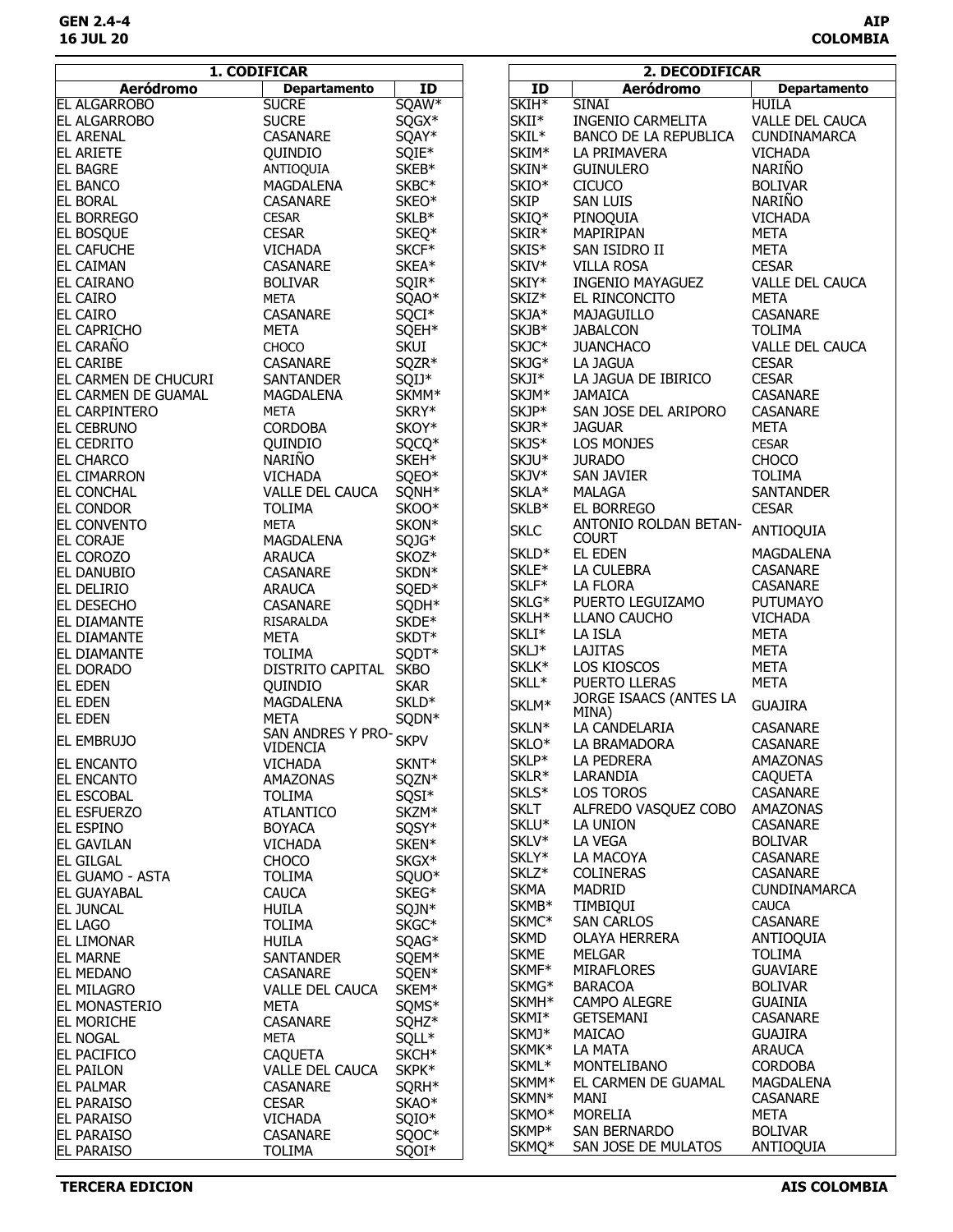**AIP GEN 2.4-5 COLOMBIA 16 JUL 20**

| 1. CODIFICAR                                               |                                 |                   |                   | 2. DECODIFICAR                  |                                            |
|------------------------------------------------------------|---------------------------------|-------------------|-------------------|---------------------------------|--------------------------------------------|
| <b>Aeródromo</b>                                           | <b>Departamento</b>             | ID                | <b>ID</b>         | <b>Aeródromo</b>                | <b>Departamento</b>                        |
| <b>EL PEDRAL BONANZA</b>                                   | <b>SANTANDER</b>                | SKDZ <sup>*</sup> | <b>SKMR</b>       | <b>LOS GARZONES</b>             | <b>CORDOBA</b>                             |
| <b>EL PORTAL</b>                                           | <b>CESAR</b>                    | SKTT*             | SKMS*             | LA MESA                         | <b>VALLE DEL CAUCA</b>                     |
| <b>EL PORVENIR</b>                                         | MAGDALENA                       | SKEP*             | SKMT*             | <b>MATUPA</b>                   | <b>META</b>                                |
| <b>EL PORVENIR</b>                                         | CASANARE                        | SKER*             | <b>SKMU</b>       | <b>MITU</b>                     | <b>VAUPES</b>                              |
| <b>EL PORVENIR</b>                                         | SANTANDER                       | SQEP*             | SKMV*             | <b>MATENOVILLOS</b>             | CASANARE                                   |
| <b>EL PRADO</b>                                            | <b>META</b>                     | SQPG*             | SKMX*             | MAXIMENA                        | CASANARE                                   |
| <b>EL PROGRESO</b>                                         | <b>META</b>                     | SQGM*             | SKMY*             | <b>MAYORCA</b>                  | MAGDALENA                                  |
| <b>EL RASTRO</b>                                           | <b>VICHADA</b>                  | SQRW*             | <b>SKMZ</b>       | LA NUBIA                        | <b>CALDAS</b>                              |
| <b>EL RECREO</b>                                           | CASANARE                        | SQEQ*             | SKNA*             | LA MACARENA                     | <b>META</b>                                |
| <b>EL RECUERDO</b>                                         | <b>TOLIMA</b>                   | SQUE*             | SKNB*             | BANCO DE LA REPUBLICA           | <b>NARIÑO</b>                              |
| <b>EL REFUGIO</b>                                          | <b>SANTANDER</b>                | SKFO*             | SKNC*             | <b>NECOCLI</b>                  | ANTIOQUIA                                  |
| EL RINCON DE MUCURA                                        | <b>SUCRE</b>                    | SQRU*             | SKND <sup>*</sup> | SAN FERNANDO                    | CASANARE                                   |
| <b>EL RINCONCITO</b>                                       | <b>META</b>                     | SKIZ*             | SKNE*             | <b>SABANETA</b>                 | <b>CESAR</b>                               |
| <b>EL RODEO</b>                                            | CASANARE                        | SKTA*             | SKNF*             | <b>MONFORT</b>                  | <b>VAUPES</b>                              |
| <b>EL RODEO</b>                                            | <b>META</b>                     | SQRD*             | SKNG*             | SAN GERARDO                     | VALLE DEL CAUCA                            |
| <b>EL RODEO</b>                                            | CASANARE                        | SQRO*             | SKNH <sup>*</sup> | LA MANGA                        | HUILA                                      |
| <b>EL RUBY</b>                                             | <b>META</b>                     | SQUY*             | SKNI*             | <b>SAN LUIS</b>                 | <b>META</b>                                |
| <b>EL SANTUARIO</b>                                        | <b>TOLIMA</b>                   | SQEI*             | SKNJ*             | SAN JUAN DEL CESAR              | <b>GUAJIRA</b>                             |
| <b>EL SILENCIO</b>                                         | CASANARE                        | SQNZ*             | SKNK*             | <b>NUEVA UNION</b>              | MAGDALENA                                  |
| <b>EL SOÑADOR</b>                                          | CASANARE                        | SQDO*             | SKNM*             | SAN JUAN                        | CASANARE                                   |
| <b>EL TAMBO</b>                                            | <b>BOLIVAR</b>                  | SKEL*             | SKNN*             | CANANARI                        | <b>VAUPES</b>                              |
| <b>EL TAPON</b>                                            | VICHADA                         | SQTK*             | SKNO*             | <b>CANTA CLARO</b>              | CASANARE                                   |
| <b>EL TESORO</b>                                           | CASANARE                        | SQTJ*             | SKNP*             | SAN LUIS DE PALENQUE            | <b>CASANARE</b>                            |
| <b>EL TORNILLO</b>                                         | SANTANDER                       | SQRN*             | SKNQ*             | <b>REYES MURILLO</b>            | <b>CHOCO</b>                               |
| <b>EL TOTUMO</b>                                           | CASANARE                        | SQTT*             | SKNR <sup>*</sup> | <b>GUANAGUANARE</b>             | <b>VICHADA</b>                             |
| <b>EL TRIANGULO</b>                                        | MAGDALENA                       | SKTG*             | SKNS*             | <b>CANTADELICIAS</b>            | <b>TOLIMA</b>                              |
| <b>EL TRIUNFO</b>                                          | <b>TOLIMA</b>                   | SQEF*             | SKNT*             | EL ENCANTO                      | <b>VICHADA</b>                             |
| <b>EL TRIUNFO</b>                                          | ANTIOQUIA                       | SQFQ*             | SKNU*             | <b>SAN LUIS</b>                 | <b>HUILA</b>                               |
| <b>EL TRIUNFO</b>                                          | CASANARE                        | SQTO*             | <b>SKNV</b>       | <b>BENITO SALAS</b>             | HUILA                                      |
| <b>EL TRONCAL</b>                                          | <b>ARAUCA</b>                   | SKAT*             | SKNY*             |                                 |                                            |
| <b>EL VATICANO</b>                                         | <b>CUNDINAMARCA</b>             | SKVO*             | SKNZ*             | MONTERREY<br>LA ESPERANZA       | CASANARE<br>CUNDINAMARCA                   |
| <b>EL VERGEL</b>                                           | <b>META</b>                     | SQVY*             |                   |                                 |                                            |
| <b>EL VIEJO CARMEN</b>                                     | CASANARE                        | SKEV*             | SKOA*             | LA MAPORA                       | <b>CASANARE</b><br><b>NORTE DE SANTAN-</b> |
| <b>EL VIGIA</b>                                            | CASANARE                        | SQVU*             | <b>SKOC</b>       | <b>AGUAS CLARAS</b>             | <b>DER</b>                                 |
| <b>EL VISO</b>                                             | <b>HUILA</b>                    | SKVI*             | SKOE*             | <b>OROCUE</b>                   | CASANARE                                   |
| <b>IEL YOPAL</b>                                           | CASANARE                        | <b>SKYP</b>       | SKOH*             | <b>CLINICA SHAIO</b>            | DISTRITO CAPITAL                           |
| <b>EL ZAMURO</b>                                           | CASANARE                        | SQEZ*             | SKOM*             | LA MONICA                       | CASANARE                                   |
| <b>ELF TRINIDAD</b>                                        | CASANARE                        | SKFT*             | SKON*             | EL CONVENTO                     | <b>META</b>                                |
| <b>EMAUS</b>                                               | CASANARE                        | SQEU*             | SKOO*             | EL CONDOR                       | <b>TOLIMA</b>                              |
| <b>ERNESTO CORTISSOZ</b>                                   | <b>ATLANTICO</b>                | <b>SKBQ</b>       | SKOP*             | <b>COTOPRIX</b>                 | <b>GUAJIRA</b>                             |
| <b>ESTACION DE BOMBEROS</b>                                | <b>SANTANDER</b>                | SQBH*             | SKOR*             | ORITO                           | <b>PUTUMAYO</b>                            |
| <b>EXPOPALMIRA</b>                                         | <b>VALLE DEL CAUCA</b>          | SKEX*             | SKOS*             | <b>SOCEAGRO</b>                 | <b>CASANARE</b>                            |
| <b>FABAL - COALCESAR</b>                                   | <b>CESAR</b>                    | SQFB*             | SKOT*             | REMEDIOS OTU                    | ANTIOQUIA                                  |
| <b>FADECO</b>                                              | <b>CESAR</b>                    | SQDZ*             | SKOV*             | PROVIDENCIA                     | <b>CASANARE</b>                            |
| <b>FALCON</b>                                              | <b>TOLIMA</b>                   | SQFC*             | SKOW*             | <b>POLONIA</b>                  | <b>HUILA</b>                               |
| <b>FARFAN HERIBERTO GIL MARTI-</b>                         | VALLE DEL CAUCA                 | SKUL*             | SKOY*             | EL CEBRUNO                      | <b>CORDOBA</b>                             |
| <b>NEZ</b>                                                 |                                 |                   | SKOZ*             | EL COROZO                       | <b>ARAUCA</b>                              |
| <b>FASCA</b>                                               | <b>CASANARE</b>                 | SQFS*             | SKPA*             | PAIPA JUAN JOSE RONDON BOYACA   |                                            |
| FISCALIA GENERAL DE LA NA-<br><b>CION</b>                  | ANTIOQUIA                       | SKFN*             |                   |                                 |                                            |
| FISCALIA GENERAL DE LA NA-                                 |                                 |                   | SKPB*             | PUERTO BOLIVAR - PORTE- GUAJIRA |                                            |
| <b>CION</b>                                                | DISTRITO CAPITAL                | SQFG*             | <b>SKPC</b>       | <b>GERMAN OLANO</b>             | <b>VICHADA</b>                             |
| <b>FORTUL</b>                                              | <b>ARAUCA</b>                   | SKFF*             | SKPD <sup>*</sup> | <b>CESAR GAVIRIA</b>            | <b>GUAINIA</b>                             |
| <b>FRONTINO EL PLATEADO</b>                                | ANTIOQUIA                       | SKFE*             | <b>SKPE</b>       | <b>MATECAÑAS</b>                | RISARALDA                                  |
| <b>FUNDACION</b>                                           | MAGDALENA                       | SKFU*             | SKPF*             | <b>PAOLA</b>                    | <b>META</b>                                |
| <b>FUNDACION CARDIOVASCULAR</b>                            |                                 |                   | SKPG*             | PUERTO GAITAN                   | <b>META</b>                                |
| DE CO                                                      | <b>SANTANDER</b>                | SKFC*             | SKPH*             | <b>APOTEMA</b>                  | DISTRITO CAPITAL                           |
| <b>FUNDACION OFTALMOLOGICA</b>                             | <b>SANTANDER</b>                | SQUA*             | SKPI*             | <b>CONTADOR</b>                 | HUILA                                      |
| <b>DE SAN</b>                                              |                                 |                   | SKPJ*             | PUERTO ESTRELLA                 | <b>GUAJIRA</b>                             |
| <b>FUNDACION VALLE DE LILI</b>                             | <b>VALLE DEL CAUCA</b>          | SKFV*             | SKPK*             | <b>EL PAILON</b>                | VALLE DEL CAUCA                            |
| <b>FUNDICION ESCOBAR</b>                                   | ANTIOQUIA                       | SKFI*             | SKPL*             | <b>LAS FLORES</b>               | MAGDALENA                                  |
| <b>FUNDICION GUTIERREZ</b>                                 | ANTIOQUIA                       | SKFD*             | SKPN*             | PUERTO NARE                     | ANTIOQUIA                                  |
| <b>FURATENA</b>                                            | <b>BOYACA</b>                   | SKFR*             | SKPO*             | LA CONCEPCION                   | <b>CORDOBA</b>                             |
| <b>GABRIELAS</b>                                           | VALLE DEL CAUCA                 | SKGJ*             |                   |                                 |                                            |
| <b>GANADERIA EL TRIUNFO</b><br><b>GAVILAN DE LA PASCUA</b> | <b>TOLIMA</b><br><b>VICHADA</b> | SKGT*<br>SQGU*    | <b>SKPP</b>       | <b>GUILLERMO LEON VALEN-</b>    | <b>CAUCA</b>                               |
| <b>GAVIOTAS</b>                                            | <b>META</b>                     | SKGF*             | <b>SKPQ</b>       | PALANQUERO                      | <b>CUNDINAMARCA</b>                        |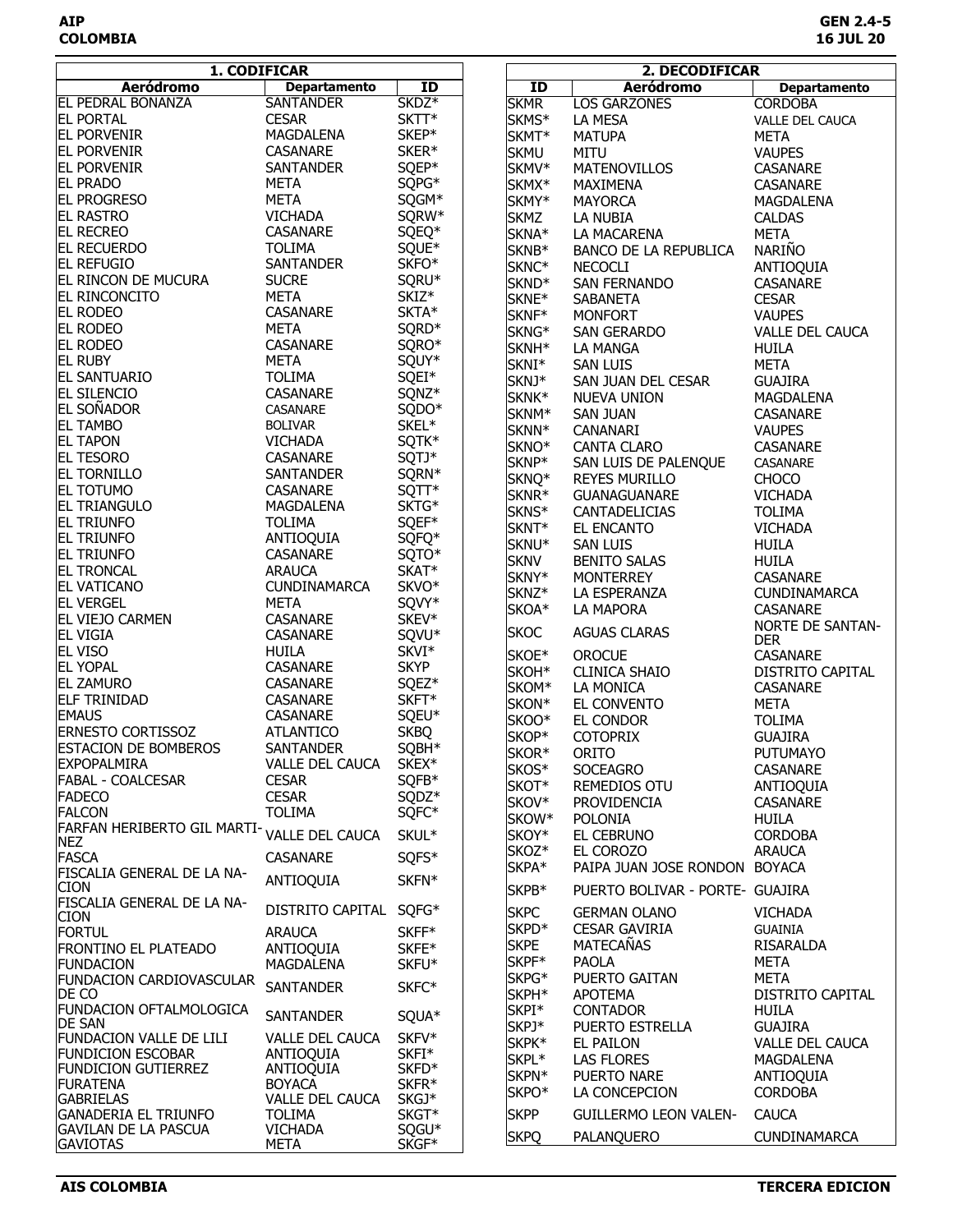| <b>Departamento</b><br><b>Aeródromo</b><br>ID<br><b>Aeródromo</b><br><b>Departamento</b><br>$\overline{1}$<br><b>SANTANDER</b><br>SKGD <sup>*</sup><br>SKPR <sup>*</sup><br>LA MORELA<br><b>GEMELOS DORADOS</b><br><b>ANTIOQUIA</b><br>GENERAL ADELMO RUIZ MARES CUNDINAMARCA<br>SKAZ*<br>ANTONIO NARIÑO<br><b>SKPS</b><br><b>NARIÑO</b><br><b>GERARDO TOBAR LOPEZ</b><br>VALLE DEL CAUCA<br><b>SKBU</b><br>SKPT*<br>SOPETRAN<br>ANTIOQUIA<br>SQMY*<br>GERMAN ALBERTO<br>CASANARE<br>SAN ANDRES Y PRO-<br><b>SKPV</b><br>EL EMBRUJO<br><b>SKPC</b><br><b>VICHADA</b><br><b>IGERMAN OLANO</b><br><b>VIDENCIA</b><br><b>CESAR</b><br>SQGE*<br>SKPX*<br><b>PLANADAS</b><br><b>GERMANIA</b><br><b>TOLIMA</b><br>SKPY*<br>PRIMERO DE MAYO<br><b>CUNDINAMARCA</b><br><b>GETSEMANI</b><br>CASANARE<br>SKMI*<br>SKPZ*<br>PAZ DE ARIPORO<br><b>CASANARE</b><br><b>GIRARDOT SANTIAGO VILA</b><br><b>TOLIMA</b><br><b>SKGI</b><br>SKQE*<br>LA BARQUEREÑA<br>CASANARE<br>SQGA*<br>GOBERNACION DE ANTIOQUIA ANTIOQUIA<br>SKQI*<br>CASANARE<br><b>TARQUI</b><br>SKTU*<br>PUERTO ALVIRA CAQO JA-<br><b>GONZALO MEJIA</b><br>ANTIOQUIA<br>SKQJ*<br><b>META</b><br><b>BON</b><br><b>GRISMANIA</b><br>SQGS*<br><b>CASANARE</b><br>MARIQUITA<br><b>TOLIMA</b><br><b>SKQU</b><br><b>SKGB</b><br><b>GUABITO</b><br>VALLE DEL CAUCA<br>SKYV*<br><b>GUACAMAYAS</b><br><b>CAQUETA</b><br>SKQV*<br>BOSQUES DE LA PRIMAVE- VICHADA<br>SQRC*<br><b>GUACHARACAS</b><br>CUNDINAMARCA<br>SKQW*<br>PUERTO RICO<br><b>CAQUETA</b><br>SKGU <sup>*</sup><br><b>GUADALAJARA</b><br><b>TOLIMA</b><br>SKRA*<br><b>AMAZONAS</b><br><b>TARAPACA</b><br>SKGH*<br><b>GUADUALITO</b><br>CASANARE<br>SKRB*<br>LA AURORA<br>CUNDINAMARCA<br>SQAF*<br><b>GUAFITAS</b><br>CASANARE<br>SKRC*<br>REPRESA DE LAS CANARIAS CASANARE<br>SKBP*<br><b>GUAICARAMO</b><br>META<br>SKRD <sup>*</sup><br><b>RONDON</b><br><b>ARAUCA</b><br><b>META</b><br>SKGW*<br><b>GUAMITOS</b><br>SKRE*<br>RANCHO ALEGRE<br><b>VICHADA</b><br><b>GUAMITOS</b><br><b>HUILA</b><br>SKUH*<br>SKRF*<br><b>SANTA RITA</b><br><b>VAUPES</b><br><b>VICHADA</b><br>SKNR*<br><b>GUANAGUANARE</b><br><b>SKRG</b><br>JOSE MARIA CORDOVA<br>ANTIOQUIA<br>CASANARE<br>SQGP*<br><b>GUANAPALO</b><br><b>SKRH</b><br>ALMIRANTE PADILLA<br><b>GUAJIRA</b><br><b>META</b><br>SQGY*<br><b>GUANAYAS</b><br>SKRI*<br>CAROLINA DEL PRINCIPE<br>ANTIOQUIA<br>SKGQ*<br>CASANARE<br><b>GUARILAQUE</b><br>SKRJ*<br><b>GUAJIRA</b><br><b>MANAURE</b><br><b>GUAYABAL DEL CRAVO</b><br>SKGV*<br>CASANARE<br>SKRK*<br>SAN CARLOS DEL PLANAS<br><b>VICHADA</b><br><b>SKGY</b><br><b>GUAYMARAL</b><br><b>CUNDINAMARCA</b><br>SKRL*<br>LA IRLANDA<br><b>CESAR</b><br>SKUV*<br><b>GUERIMA</b><br><b>VICHADA</b><br>SKRM*<br>CASANARE<br>VILLA GEORGINA<br><b>SKPP</b><br><b>CAUCA</b><br><b>GUILLERMO LEON VALENCIA</b><br>SKRN*<br><b>META</b><br>RANCHO NARE<br>NARIÑO<br>SKIN*<br>iguinulero<br>SKRO*<br><b>COROCORA</b><br>CASANARE<br><b>GUSTAVO ARTUNDUAGA PARE-</b><br><b>CAQUETA</b><br><b>SKFL</b><br>SKRQ*<br>SANTA RITA DE ITUANGO<br>ANTIOQUIA<br><b>DES</b><br>SKRR*<br><b>LOS MORROS</b><br><b>SUCRE</b><br>SAN ANDRES Y PRO-<br><b>SKSP</b><br><b>GUSTAVO ROJAS PINILLA</b> |
|-------------------------------------------------------------------------------------------------------------------------------------------------------------------------------------------------------------------------------------------------------------------------------------------------------------------------------------------------------------------------------------------------------------------------------------------------------------------------------------------------------------------------------------------------------------------------------------------------------------------------------------------------------------------------------------------------------------------------------------------------------------------------------------------------------------------------------------------------------------------------------------------------------------------------------------------------------------------------------------------------------------------------------------------------------------------------------------------------------------------------------------------------------------------------------------------------------------------------------------------------------------------------------------------------------------------------------------------------------------------------------------------------------------------------------------------------------------------------------------------------------------------------------------------------------------------------------------------------------------------------------------------------------------------------------------------------------------------------------------------------------------------------------------------------------------------------------------------------------------------------------------------------------------------------------------------------------------------------------------------------------------------------------------------------------------------------------------------------------------------------------------------------------------------------------------------------------------------------------------------------------------------------------------------------------------------------------------------------------------------------------------------------------------------------------------------------------------------------------------------------------------------------------------------------------------------------------------------------------------------------------------------------------------------------------------------------------------------------------------------------------------------------------------------------------------------------------------------------------------------------------------------------------------------------------------------------------------------------------------------------------------------------------------------------------------------------------------------------------------------------------------------------------------------------------------|
|                                                                                                                                                                                                                                                                                                                                                                                                                                                                                                                                                                                                                                                                                                                                                                                                                                                                                                                                                                                                                                                                                                                                                                                                                                                                                                                                                                                                                                                                                                                                                                                                                                                                                                                                                                                                                                                                                                                                                                                                                                                                                                                                                                                                                                                                                                                                                                                                                                                                                                                                                                                                                                                                                                                                                                                                                                                                                                                                                                                                                                                                                                                                                                                     |
|                                                                                                                                                                                                                                                                                                                                                                                                                                                                                                                                                                                                                                                                                                                                                                                                                                                                                                                                                                                                                                                                                                                                                                                                                                                                                                                                                                                                                                                                                                                                                                                                                                                                                                                                                                                                                                                                                                                                                                                                                                                                                                                                                                                                                                                                                                                                                                                                                                                                                                                                                                                                                                                                                                                                                                                                                                                                                                                                                                                                                                                                                                                                                                                     |
|                                                                                                                                                                                                                                                                                                                                                                                                                                                                                                                                                                                                                                                                                                                                                                                                                                                                                                                                                                                                                                                                                                                                                                                                                                                                                                                                                                                                                                                                                                                                                                                                                                                                                                                                                                                                                                                                                                                                                                                                                                                                                                                                                                                                                                                                                                                                                                                                                                                                                                                                                                                                                                                                                                                                                                                                                                                                                                                                                                                                                                                                                                                                                                                     |
|                                                                                                                                                                                                                                                                                                                                                                                                                                                                                                                                                                                                                                                                                                                                                                                                                                                                                                                                                                                                                                                                                                                                                                                                                                                                                                                                                                                                                                                                                                                                                                                                                                                                                                                                                                                                                                                                                                                                                                                                                                                                                                                                                                                                                                                                                                                                                                                                                                                                                                                                                                                                                                                                                                                                                                                                                                                                                                                                                                                                                                                                                                                                                                                     |
|                                                                                                                                                                                                                                                                                                                                                                                                                                                                                                                                                                                                                                                                                                                                                                                                                                                                                                                                                                                                                                                                                                                                                                                                                                                                                                                                                                                                                                                                                                                                                                                                                                                                                                                                                                                                                                                                                                                                                                                                                                                                                                                                                                                                                                                                                                                                                                                                                                                                                                                                                                                                                                                                                                                                                                                                                                                                                                                                                                                                                                                                                                                                                                                     |
|                                                                                                                                                                                                                                                                                                                                                                                                                                                                                                                                                                                                                                                                                                                                                                                                                                                                                                                                                                                                                                                                                                                                                                                                                                                                                                                                                                                                                                                                                                                                                                                                                                                                                                                                                                                                                                                                                                                                                                                                                                                                                                                                                                                                                                                                                                                                                                                                                                                                                                                                                                                                                                                                                                                                                                                                                                                                                                                                                                                                                                                                                                                                                                                     |
|                                                                                                                                                                                                                                                                                                                                                                                                                                                                                                                                                                                                                                                                                                                                                                                                                                                                                                                                                                                                                                                                                                                                                                                                                                                                                                                                                                                                                                                                                                                                                                                                                                                                                                                                                                                                                                                                                                                                                                                                                                                                                                                                                                                                                                                                                                                                                                                                                                                                                                                                                                                                                                                                                                                                                                                                                                                                                                                                                                                                                                                                                                                                                                                     |
|                                                                                                                                                                                                                                                                                                                                                                                                                                                                                                                                                                                                                                                                                                                                                                                                                                                                                                                                                                                                                                                                                                                                                                                                                                                                                                                                                                                                                                                                                                                                                                                                                                                                                                                                                                                                                                                                                                                                                                                                                                                                                                                                                                                                                                                                                                                                                                                                                                                                                                                                                                                                                                                                                                                                                                                                                                                                                                                                                                                                                                                                                                                                                                                     |
|                                                                                                                                                                                                                                                                                                                                                                                                                                                                                                                                                                                                                                                                                                                                                                                                                                                                                                                                                                                                                                                                                                                                                                                                                                                                                                                                                                                                                                                                                                                                                                                                                                                                                                                                                                                                                                                                                                                                                                                                                                                                                                                                                                                                                                                                                                                                                                                                                                                                                                                                                                                                                                                                                                                                                                                                                                                                                                                                                                                                                                                                                                                                                                                     |
|                                                                                                                                                                                                                                                                                                                                                                                                                                                                                                                                                                                                                                                                                                                                                                                                                                                                                                                                                                                                                                                                                                                                                                                                                                                                                                                                                                                                                                                                                                                                                                                                                                                                                                                                                                                                                                                                                                                                                                                                                                                                                                                                                                                                                                                                                                                                                                                                                                                                                                                                                                                                                                                                                                                                                                                                                                                                                                                                                                                                                                                                                                                                                                                     |
|                                                                                                                                                                                                                                                                                                                                                                                                                                                                                                                                                                                                                                                                                                                                                                                                                                                                                                                                                                                                                                                                                                                                                                                                                                                                                                                                                                                                                                                                                                                                                                                                                                                                                                                                                                                                                                                                                                                                                                                                                                                                                                                                                                                                                                                                                                                                                                                                                                                                                                                                                                                                                                                                                                                                                                                                                                                                                                                                                                                                                                                                                                                                                                                     |
|                                                                                                                                                                                                                                                                                                                                                                                                                                                                                                                                                                                                                                                                                                                                                                                                                                                                                                                                                                                                                                                                                                                                                                                                                                                                                                                                                                                                                                                                                                                                                                                                                                                                                                                                                                                                                                                                                                                                                                                                                                                                                                                                                                                                                                                                                                                                                                                                                                                                                                                                                                                                                                                                                                                                                                                                                                                                                                                                                                                                                                                                                                                                                                                     |
|                                                                                                                                                                                                                                                                                                                                                                                                                                                                                                                                                                                                                                                                                                                                                                                                                                                                                                                                                                                                                                                                                                                                                                                                                                                                                                                                                                                                                                                                                                                                                                                                                                                                                                                                                                                                                                                                                                                                                                                                                                                                                                                                                                                                                                                                                                                                                                                                                                                                                                                                                                                                                                                                                                                                                                                                                                                                                                                                                                                                                                                                                                                                                                                     |
|                                                                                                                                                                                                                                                                                                                                                                                                                                                                                                                                                                                                                                                                                                                                                                                                                                                                                                                                                                                                                                                                                                                                                                                                                                                                                                                                                                                                                                                                                                                                                                                                                                                                                                                                                                                                                                                                                                                                                                                                                                                                                                                                                                                                                                                                                                                                                                                                                                                                                                                                                                                                                                                                                                                                                                                                                                                                                                                                                                                                                                                                                                                                                                                     |
|                                                                                                                                                                                                                                                                                                                                                                                                                                                                                                                                                                                                                                                                                                                                                                                                                                                                                                                                                                                                                                                                                                                                                                                                                                                                                                                                                                                                                                                                                                                                                                                                                                                                                                                                                                                                                                                                                                                                                                                                                                                                                                                                                                                                                                                                                                                                                                                                                                                                                                                                                                                                                                                                                                                                                                                                                                                                                                                                                                                                                                                                                                                                                                                     |
|                                                                                                                                                                                                                                                                                                                                                                                                                                                                                                                                                                                                                                                                                                                                                                                                                                                                                                                                                                                                                                                                                                                                                                                                                                                                                                                                                                                                                                                                                                                                                                                                                                                                                                                                                                                                                                                                                                                                                                                                                                                                                                                                                                                                                                                                                                                                                                                                                                                                                                                                                                                                                                                                                                                                                                                                                                                                                                                                                                                                                                                                                                                                                                                     |
|                                                                                                                                                                                                                                                                                                                                                                                                                                                                                                                                                                                                                                                                                                                                                                                                                                                                                                                                                                                                                                                                                                                                                                                                                                                                                                                                                                                                                                                                                                                                                                                                                                                                                                                                                                                                                                                                                                                                                                                                                                                                                                                                                                                                                                                                                                                                                                                                                                                                                                                                                                                                                                                                                                                                                                                                                                                                                                                                                                                                                                                                                                                                                                                     |
|                                                                                                                                                                                                                                                                                                                                                                                                                                                                                                                                                                                                                                                                                                                                                                                                                                                                                                                                                                                                                                                                                                                                                                                                                                                                                                                                                                                                                                                                                                                                                                                                                                                                                                                                                                                                                                                                                                                                                                                                                                                                                                                                                                                                                                                                                                                                                                                                                                                                                                                                                                                                                                                                                                                                                                                                                                                                                                                                                                                                                                                                                                                                                                                     |
|                                                                                                                                                                                                                                                                                                                                                                                                                                                                                                                                                                                                                                                                                                                                                                                                                                                                                                                                                                                                                                                                                                                                                                                                                                                                                                                                                                                                                                                                                                                                                                                                                                                                                                                                                                                                                                                                                                                                                                                                                                                                                                                                                                                                                                                                                                                                                                                                                                                                                                                                                                                                                                                                                                                                                                                                                                                                                                                                                                                                                                                                                                                                                                                     |
|                                                                                                                                                                                                                                                                                                                                                                                                                                                                                                                                                                                                                                                                                                                                                                                                                                                                                                                                                                                                                                                                                                                                                                                                                                                                                                                                                                                                                                                                                                                                                                                                                                                                                                                                                                                                                                                                                                                                                                                                                                                                                                                                                                                                                                                                                                                                                                                                                                                                                                                                                                                                                                                                                                                                                                                                                                                                                                                                                                                                                                                                                                                                                                                     |
|                                                                                                                                                                                                                                                                                                                                                                                                                                                                                                                                                                                                                                                                                                                                                                                                                                                                                                                                                                                                                                                                                                                                                                                                                                                                                                                                                                                                                                                                                                                                                                                                                                                                                                                                                                                                                                                                                                                                                                                                                                                                                                                                                                                                                                                                                                                                                                                                                                                                                                                                                                                                                                                                                                                                                                                                                                                                                                                                                                                                                                                                                                                                                                                     |
|                                                                                                                                                                                                                                                                                                                                                                                                                                                                                                                                                                                                                                                                                                                                                                                                                                                                                                                                                                                                                                                                                                                                                                                                                                                                                                                                                                                                                                                                                                                                                                                                                                                                                                                                                                                                                                                                                                                                                                                                                                                                                                                                                                                                                                                                                                                                                                                                                                                                                                                                                                                                                                                                                                                                                                                                                                                                                                                                                                                                                                                                                                                                                                                     |
|                                                                                                                                                                                                                                                                                                                                                                                                                                                                                                                                                                                                                                                                                                                                                                                                                                                                                                                                                                                                                                                                                                                                                                                                                                                                                                                                                                                                                                                                                                                                                                                                                                                                                                                                                                                                                                                                                                                                                                                                                                                                                                                                                                                                                                                                                                                                                                                                                                                                                                                                                                                                                                                                                                                                                                                                                                                                                                                                                                                                                                                                                                                                                                                     |
|                                                                                                                                                                                                                                                                                                                                                                                                                                                                                                                                                                                                                                                                                                                                                                                                                                                                                                                                                                                                                                                                                                                                                                                                                                                                                                                                                                                                                                                                                                                                                                                                                                                                                                                                                                                                                                                                                                                                                                                                                                                                                                                                                                                                                                                                                                                                                                                                                                                                                                                                                                                                                                                                                                                                                                                                                                                                                                                                                                                                                                                                                                                                                                                     |
|                                                                                                                                                                                                                                                                                                                                                                                                                                                                                                                                                                                                                                                                                                                                                                                                                                                                                                                                                                                                                                                                                                                                                                                                                                                                                                                                                                                                                                                                                                                                                                                                                                                                                                                                                                                                                                                                                                                                                                                                                                                                                                                                                                                                                                                                                                                                                                                                                                                                                                                                                                                                                                                                                                                                                                                                                                                                                                                                                                                                                                                                                                                                                                                     |
|                                                                                                                                                                                                                                                                                                                                                                                                                                                                                                                                                                                                                                                                                                                                                                                                                                                                                                                                                                                                                                                                                                                                                                                                                                                                                                                                                                                                                                                                                                                                                                                                                                                                                                                                                                                                                                                                                                                                                                                                                                                                                                                                                                                                                                                                                                                                                                                                                                                                                                                                                                                                                                                                                                                                                                                                                                                                                                                                                                                                                                                                                                                                                                                     |
|                                                                                                                                                                                                                                                                                                                                                                                                                                                                                                                                                                                                                                                                                                                                                                                                                                                                                                                                                                                                                                                                                                                                                                                                                                                                                                                                                                                                                                                                                                                                                                                                                                                                                                                                                                                                                                                                                                                                                                                                                                                                                                                                                                                                                                                                                                                                                                                                                                                                                                                                                                                                                                                                                                                                                                                                                                                                                                                                                                                                                                                                                                                                                                                     |
|                                                                                                                                                                                                                                                                                                                                                                                                                                                                                                                                                                                                                                                                                                                                                                                                                                                                                                                                                                                                                                                                                                                                                                                                                                                                                                                                                                                                                                                                                                                                                                                                                                                                                                                                                                                                                                                                                                                                                                                                                                                                                                                                                                                                                                                                                                                                                                                                                                                                                                                                                                                                                                                                                                                                                                                                                                                                                                                                                                                                                                                                                                                                                                                     |
|                                                                                                                                                                                                                                                                                                                                                                                                                                                                                                                                                                                                                                                                                                                                                                                                                                                                                                                                                                                                                                                                                                                                                                                                                                                                                                                                                                                                                                                                                                                                                                                                                                                                                                                                                                                                                                                                                                                                                                                                                                                                                                                                                                                                                                                                                                                                                                                                                                                                                                                                                                                                                                                                                                                                                                                                                                                                                                                                                                                                                                                                                                                                                                                     |
|                                                                                                                                                                                                                                                                                                                                                                                                                                                                                                                                                                                                                                                                                                                                                                                                                                                                                                                                                                                                                                                                                                                                                                                                                                                                                                                                                                                                                                                                                                                                                                                                                                                                                                                                                                                                                                                                                                                                                                                                                                                                                                                                                                                                                                                                                                                                                                                                                                                                                                                                                                                                                                                                                                                                                                                                                                                                                                                                                                                                                                                                                                                                                                                     |
|                                                                                                                                                                                                                                                                                                                                                                                                                                                                                                                                                                                                                                                                                                                                                                                                                                                                                                                                                                                                                                                                                                                                                                                                                                                                                                                                                                                                                                                                                                                                                                                                                                                                                                                                                                                                                                                                                                                                                                                                                                                                                                                                                                                                                                                                                                                                                                                                                                                                                                                                                                                                                                                                                                                                                                                                                                                                                                                                                                                                                                                                                                                                                                                     |
|                                                                                                                                                                                                                                                                                                                                                                                                                                                                                                                                                                                                                                                                                                                                                                                                                                                                                                                                                                                                                                                                                                                                                                                                                                                                                                                                                                                                                                                                                                                                                                                                                                                                                                                                                                                                                                                                                                                                                                                                                                                                                                                                                                                                                                                                                                                                                                                                                                                                                                                                                                                                                                                                                                                                                                                                                                                                                                                                                                                                                                                                                                                                                                                     |
|                                                                                                                                                                                                                                                                                                                                                                                                                                                                                                                                                                                                                                                                                                                                                                                                                                                                                                                                                                                                                                                                                                                                                                                                                                                                                                                                                                                                                                                                                                                                                                                                                                                                                                                                                                                                                                                                                                                                                                                                                                                                                                                                                                                                                                                                                                                                                                                                                                                                                                                                                                                                                                                                                                                                                                                                                                                                                                                                                                                                                                                                                                                                                                                     |
| SKRT*<br><b>VIDENCIA</b><br><b>CASANARE</b><br>PALMAR DE ORIENTE<br><b>GUSTAVO ROJAS PINILLA</b><br>SKTJ*                                                                                                                                                                                                                                                                                                                                                                                                                                                                                                                                                                                                                                                                                                                                                                                                                                                                                                                                                                                                                                                                                                                                                                                                                                                                                                                                                                                                                                                                                                                                                                                                                                                                                                                                                                                                                                                                                                                                                                                                                                                                                                                                                                                                                                                                                                                                                                                                                                                                                                                                                                                                                                                                                                                                                                                                                                                                                                                                                                                                                                                                           |
| <b>BOYACA</b><br>SKRU <sup>*</sup><br><b>LAS CRUCES</b><br><b>SANTANDER</b><br>SKHG*<br>SKRV*<br><b>HACIENDA GARCIA</b><br><b>TOLIMA</b><br><b>MATABRAVA</b><br><b>CASANARE</b>                                                                                                                                                                                                                                                                                                                                                                                                                                                                                                                                                                                                                                                                                                                                                                                                                                                                                                                                                                                                                                                                                                                                                                                                                                                                                                                                                                                                                                                                                                                                                                                                                                                                                                                                                                                                                                                                                                                                                                                                                                                                                                                                                                                                                                                                                                                                                                                                                                                                                                                                                                                                                                                                                                                                                                                                                                                                                                                                                                                                     |
| <b>BOLIVAR</b><br>HACIENDA LA JOYA<br>SQHY*<br>SKRW*<br>LA RUBIERA<br><b>ARAUCA</b>                                                                                                                                                                                                                                                                                                                                                                                                                                                                                                                                                                                                                                                                                                                                                                                                                                                                                                                                                                                                                                                                                                                                                                                                                                                                                                                                                                                                                                                                                                                                                                                                                                                                                                                                                                                                                                                                                                                                                                                                                                                                                                                                                                                                                                                                                                                                                                                                                                                                                                                                                                                                                                                                                                                                                                                                                                                                                                                                                                                                                                                                                                 |
| <b>META</b><br>SQHF*<br><b>HALCONES</b><br>SKRY*<br>EL CARPINTERO<br><b>META</b>                                                                                                                                                                                                                                                                                                                                                                                                                                                                                                                                                                                                                                                                                                                                                                                                                                                                                                                                                                                                                                                                                                                                                                                                                                                                                                                                                                                                                                                                                                                                                                                                                                                                                                                                                                                                                                                                                                                                                                                                                                                                                                                                                                                                                                                                                                                                                                                                                                                                                                                                                                                                                                                                                                                                                                                                                                                                                                                                                                                                                                                                                                    |
| SKHC*<br>HATO COROZAL<br>SKRZ*<br>CASANARE<br>LA ESPERANZA<br><b>SANTANDER</b>                                                                                                                                                                                                                                                                                                                                                                                                                                                                                                                                                                                                                                                                                                                                                                                                                                                                                                                                                                                                                                                                                                                                                                                                                                                                                                                                                                                                                                                                                                                                                                                                                                                                                                                                                                                                                                                                                                                                                                                                                                                                                                                                                                                                                                                                                                                                                                                                                                                                                                                                                                                                                                                                                                                                                                                                                                                                                                                                                                                                                                                                                                      |
| <b>HATO DE OPIA</b><br><b>TOLIMA</b><br>SQHT*<br><b>SKSA</b><br><b>COLONIZADORES</b><br><b>ARAUCA</b>                                                                                                                                                                                                                                                                                                                                                                                                                                                                                                                                                                                                                                                                                                                                                                                                                                                                                                                                                                                                                                                                                                                                                                                                                                                                                                                                                                                                                                                                                                                                                                                                                                                                                                                                                                                                                                                                                                                                                                                                                                                                                                                                                                                                                                                                                                                                                                                                                                                                                                                                                                                                                                                                                                                                                                                                                                                                                                                                                                                                                                                                               |
| <b>HATO GARIBAY</b><br>SKHY*<br>SKSB*<br><b>CASANARE</b><br><b>META</b><br>SANTA BARBARA                                                                                                                                                                                                                                                                                                                                                                                                                                                                                                                                                                                                                                                                                                                                                                                                                                                                                                                                                                                                                                                                                                                                                                                                                                                                                                                                                                                                                                                                                                                                                                                                                                                                                                                                                                                                                                                                                                                                                                                                                                                                                                                                                                                                                                                                                                                                                                                                                                                                                                                                                                                                                                                                                                                                                                                                                                                                                                                                                                                                                                                                                            |
| <b>HATO LA AURORA</b><br>SQHA*<br>SKSC*<br><b>CASANARE</b><br>LA CABAÑA<br><b>META</b>                                                                                                                                                                                                                                                                                                                                                                                                                                                                                                                                                                                                                                                                                                                                                                                                                                                                                                                                                                                                                                                                                                                                                                                                                                                                                                                                                                                                                                                                                                                                                                                                                                                                                                                                                                                                                                                                                                                                                                                                                                                                                                                                                                                                                                                                                                                                                                                                                                                                                                                                                                                                                                                                                                                                                                                                                                                                                                                                                                                                                                                                                              |
| <b>HATO LA ESPERANZA</b><br><b>META</b><br>SKHE*<br>SKSD*<br>SARDINAS<br>CASANARE                                                                                                                                                                                                                                                                                                                                                                                                                                                                                                                                                                                                                                                                                                                                                                                                                                                                                                                                                                                                                                                                                                                                                                                                                                                                                                                                                                                                                                                                                                                                                                                                                                                                                                                                                                                                                                                                                                                                                                                                                                                                                                                                                                                                                                                                                                                                                                                                                                                                                                                                                                                                                                                                                                                                                                                                                                                                                                                                                                                                                                                                                                   |
| <b>HATO VIEJO</b><br><b>ARAUCA</b><br>SKHV <sup>*</sup><br>SKSE*<br>SAN ESTEBAN<br><b>CASANARE</b>                                                                                                                                                                                                                                                                                                                                                                                                                                                                                                                                                                                                                                                                                                                                                                                                                                                                                                                                                                                                                                                                                                                                                                                                                                                                                                                                                                                                                                                                                                                                                                                                                                                                                                                                                                                                                                                                                                                                                                                                                                                                                                                                                                                                                                                                                                                                                                                                                                                                                                                                                                                                                                                                                                                                                                                                                                                                                                                                                                                                                                                                                  |
| <b>HELI AIR RIONEGRO</b><br>ANTIOQUIA<br>SQHO*<br>SKSF*<br>SANTAFE DE ANTIOQUIA<br>ANTIOQUIA                                                                                                                                                                                                                                                                                                                                                                                                                                                                                                                                                                                                                                                                                                                                                                                                                                                                                                                                                                                                                                                                                                                                                                                                                                                                                                                                                                                                                                                                                                                                                                                                                                                                                                                                                                                                                                                                                                                                                                                                                                                                                                                                                                                                                                                                                                                                                                                                                                                                                                                                                                                                                                                                                                                                                                                                                                                                                                                                                                                                                                                                                        |
| <b>HELICE</b><br>META<br>SQHL <sup>*</sup><br>SKSG*<br>LOS POZOS<br><b>SANTANDER</b>                                                                                                                                                                                                                                                                                                                                                                                                                                                                                                                                                                                                                                                                                                                                                                                                                                                                                                                                                                                                                                                                                                                                                                                                                                                                                                                                                                                                                                                                                                                                                                                                                                                                                                                                                                                                                                                                                                                                                                                                                                                                                                                                                                                                                                                                                                                                                                                                                                                                                                                                                                                                                                                                                                                                                                                                                                                                                                                                                                                                                                                                                                |
| <b>HELICENTRO</b><br>SKHL*<br>SKSH*<br><b>CUNDINAMARCA</b><br><b>SEATECH</b><br><b>BOLIVAR</b>                                                                                                                                                                                                                                                                                                                                                                                                                                                                                                                                                                                                                                                                                                                                                                                                                                                                                                                                                                                                                                                                                                                                                                                                                                                                                                                                                                                                                                                                                                                                                                                                                                                                                                                                                                                                                                                                                                                                                                                                                                                                                                                                                                                                                                                                                                                                                                                                                                                                                                                                                                                                                                                                                                                                                                                                                                                                                                                                                                                                                                                                                      |
| HELITAXI<br>DISTRITO CAPITAL<br>SKHX*<br>SKSI*<br>SANTIAGO No.1<br>CASANARE                                                                                                                                                                                                                                                                                                                                                                                                                                                                                                                                                                                                                                                                                                                                                                                                                                                                                                                                                                                                                                                                                                                                                                                                                                                                                                                                                                                                                                                                                                                                                                                                                                                                                                                                                                                                                                                                                                                                                                                                                                                                                                                                                                                                                                                                                                                                                                                                                                                                                                                                                                                                                                                                                                                                                                                                                                                                                                                                                                                                                                                                                                         |
| <b>HELIVALLE</b><br>VALLE DEL CAUCA<br>SQEV*<br>SKSJ<br>SAN JOSE DEL GUAVIARE<br><b>GUAVIARE</b>                                                                                                                                                                                                                                                                                                                                                                                                                                                                                                                                                                                                                                                                                                                                                                                                                                                                                                                                                                                                                                                                                                                                                                                                                                                                                                                                                                                                                                                                                                                                                                                                                                                                                                                                                                                                                                                                                                                                                                                                                                                                                                                                                                                                                                                                                                                                                                                                                                                                                                                                                                                                                                                                                                                                                                                                                                                                                                                                                                                                                                                                                    |
| <b>HIDROPUERTO</b><br><b>BOLIVAR</b><br>SKHI*<br>CENTRO DISTRITAL DE<br>SKSK*<br>DISTRITO CAPITAL                                                                                                                                                                                                                                                                                                                                                                                                                                                                                                                                                                                                                                                                                                                                                                                                                                                                                                                                                                                                                                                                                                                                                                                                                                                                                                                                                                                                                                                                                                                                                                                                                                                                                                                                                                                                                                                                                                                                                                                                                                                                                                                                                                                                                                                                                                                                                                                                                                                                                                                                                                                                                                                                                                                                                                                                                                                                                                                                                                                                                                                                                   |
| <b>SALUD</b><br>HIPILANDIA<br><b>CESAR</b><br>SKHD <sup>*</sup>                                                                                                                                                                                                                                                                                                                                                                                                                                                                                                                                                                                                                                                                                                                                                                                                                                                                                                                                                                                                                                                                                                                                                                                                                                                                                                                                                                                                                                                                                                                                                                                                                                                                                                                                                                                                                                                                                                                                                                                                                                                                                                                                                                                                                                                                                                                                                                                                                                                                                                                                                                                                                                                                                                                                                                                                                                                                                                                                                                                                                                                                                                                     |
| SKSL <sup>*</sup><br>SANTA ROSALIA<br><b>VICHADA</b><br><b>HONDURAS</b><br><b>BOLIVAR</b><br>SKHJ*                                                                                                                                                                                                                                                                                                                                                                                                                                                                                                                                                                                                                                                                                                                                                                                                                                                                                                                                                                                                                                                                                                                                                                                                                                                                                                                                                                                                                                                                                                                                                                                                                                                                                                                                                                                                                                                                                                                                                                                                                                                                                                                                                                                                                                                                                                                                                                                                                                                                                                                                                                                                                                                                                                                                                                                                                                                                                                                                                                                                                                                                                  |
| <b>SKSM</b><br>SIMON BOLIVAR<br>MAGDALENA<br><b>HOSPITAL DE CALDAS</b><br><b>CALDAS</b><br>SKHS*                                                                                                                                                                                                                                                                                                                                                                                                                                                                                                                                                                                                                                                                                                                                                                                                                                                                                                                                                                                                                                                                                                                                                                                                                                                                                                                                                                                                                                                                                                                                                                                                                                                                                                                                                                                                                                                                                                                                                                                                                                                                                                                                                                                                                                                                                                                                                                                                                                                                                                                                                                                                                                                                                                                                                                                                                                                                                                                                                                                                                                                                                    |
| SKSN*<br><b>SAN PABLO</b><br>VALLE DEL CAUCA<br><b>HOSPITAL DE ENGATIVA</b><br>DISTRITO CAPITAL<br>SQHG*                                                                                                                                                                                                                                                                                                                                                                                                                                                                                                                                                                                                                                                                                                                                                                                                                                                                                                                                                                                                                                                                                                                                                                                                                                                                                                                                                                                                                                                                                                                                                                                                                                                                                                                                                                                                                                                                                                                                                                                                                                                                                                                                                                                                                                                                                                                                                                                                                                                                                                                                                                                                                                                                                                                                                                                                                                                                                                                                                                                                                                                                            |
| ALBERTO LLERAS CAMAR-<br>HOSPITAL GENERAL DE MEDE-<br>SKSO*<br><b>BOYACA</b><br>ANTIOQUIA<br>SQHI*                                                                                                                                                                                                                                                                                                                                                                                                                                                                                                                                                                                                                                                                                                                                                                                                                                                                                                                                                                                                                                                                                                                                                                                                                                                                                                                                                                                                                                                                                                                                                                                                                                                                                                                                                                                                                                                                                                                                                                                                                                                                                                                                                                                                                                                                                                                                                                                                                                                                                                                                                                                                                                                                                                                                                                                                                                                                                                                                                                                                                                                                                  |
| GO<br>LLIN                                                                                                                                                                                                                                                                                                                                                                                                                                                                                                                                                                                                                                                                                                                                                                                                                                                                                                                                                                                                                                                                                                                                                                                                                                                                                                                                                                                                                                                                                                                                                                                                                                                                                                                                                                                                                                                                                                                                                                                                                                                                                                                                                                                                                                                                                                                                                                                                                                                                                                                                                                                                                                                                                                                                                                                                                                                                                                                                                                                                                                                                                                                                                                          |
| HOSPITAL SAN VICENTE DE<br><b>SKSP</b><br><b>GUSTAVO ROJAS PINILLA</b><br>SAN ANDRES Y PRO-<br>ANTIOQUIA<br>SKHP*<br><b>PAUL</b>                                                                                                                                                                                                                                                                                                                                                                                                                                                                                                                                                                                                                                                                                                                                                                                                                                                                                                                                                                                                                                                                                                                                                                                                                                                                                                                                                                                                                                                                                                                                                                                                                                                                                                                                                                                                                                                                                                                                                                                                                                                                                                                                                                                                                                                                                                                                                                                                                                                                                                                                                                                                                                                                                                                                                                                                                                                                                                                                                                                                                                                    |
| NARIÑO<br>SKSQ <sup>*</sup><br><b>MOSQUERA</b><br><b>HOTEL DEL CAMPO</b><br>QUINDIO<br>SQLP*                                                                                                                                                                                                                                                                                                                                                                                                                                                                                                                                                                                                                                                                                                                                                                                                                                                                                                                                                                                                                                                                                                                                                                                                                                                                                                                                                                                                                                                                                                                                                                                                                                                                                                                                                                                                                                                                                                                                                                                                                                                                                                                                                                                                                                                                                                                                                                                                                                                                                                                                                                                                                                                                                                                                                                                                                                                                                                                                                                                                                                                                                        |
| SKSR*<br><b>BOLIVAR</b><br>SANTA ROSA DEL SUR<br><b>HOTEL LAS AMERICAS</b><br>SQHR*<br><b>BOLIVAR</b>                                                                                                                                                                                                                                                                                                                                                                                                                                                                                                                                                                                                                                                                                                                                                                                                                                                                                                                                                                                                                                                                                                                                                                                                                                                                                                                                                                                                                                                                                                                                                                                                                                                                                                                                                                                                                                                                                                                                                                                                                                                                                                                                                                                                                                                                                                                                                                                                                                                                                                                                                                                                                                                                                                                                                                                                                                                                                                                                                                                                                                                                               |
| SKSS*<br>LAS DELICIAS<br>META<br><b>HOTEL RUITOQUE</b><br>SQQE*<br><b>SANTANDER</b>                                                                                                                                                                                                                                                                                                                                                                                                                                                                                                                                                                                                                                                                                                                                                                                                                                                                                                                                                                                                                                                                                                                                                                                                                                                                                                                                                                                                                                                                                                                                                                                                                                                                                                                                                                                                                                                                                                                                                                                                                                                                                                                                                                                                                                                                                                                                                                                                                                                                                                                                                                                                                                                                                                                                                                                                                                                                                                                                                                                                                                                                                                 |
| SKST*<br>MILLAN VARGAS<br><b>BOLIVAR</b><br>SQSD*<br><b>HOTEL SAN DIEGO</b><br>META                                                                                                                                                                                                                                                                                                                                                                                                                                                                                                                                                                                                                                                                                                                                                                                                                                                                                                                                                                                                                                                                                                                                                                                                                                                                                                                                                                                                                                                                                                                                                                                                                                                                                                                                                                                                                                                                                                                                                                                                                                                                                                                                                                                                                                                                                                                                                                                                                                                                                                                                                                                                                                                                                                                                                                                                                                                                                                                                                                                                                                                                                                 |
| SKSU <sup>*</sup><br>SAN FELIPE DEL PAUTO<br><b>CASANARE</b><br>I.N.G. BARINGS<br>DISTRITO CAPITAL<br>SQGB*                                                                                                                                                                                                                                                                                                                                                                                                                                                                                                                                                                                                                                                                                                                                                                                                                                                                                                                                                                                                                                                                                                                                                                                                                                                                                                                                                                                                                                                                                                                                                                                                                                                                                                                                                                                                                                                                                                                                                                                                                                                                                                                                                                                                                                                                                                                                                                                                                                                                                                                                                                                                                                                                                                                                                                                                                                                                                                                                                                                                                                                                         |
| <b>SKSV</b><br>SAN VICENTE DEL CAGUAN CAQUETA<br><b>IBACABA</b><br><b>VAUPES</b><br>SQIG*                                                                                                                                                                                                                                                                                                                                                                                                                                                                                                                                                                                                                                                                                                                                                                                                                                                                                                                                                                                                                                                                                                                                                                                                                                                                                                                                                                                                                                                                                                                                                                                                                                                                                                                                                                                                                                                                                                                                                                                                                                                                                                                                                                                                                                                                                                                                                                                                                                                                                                                                                                                                                                                                                                                                                                                                                                                                                                                                                                                                                                                                                           |
| <b>ICP ECOPETROL</b><br>SQCL <sup>*</sup><br><b>SANTANDER</b>                                                                                                                                                                                                                                                                                                                                                                                                                                                                                                                                                                                                                                                                                                                                                                                                                                                                                                                                                                                                                                                                                                                                                                                                                                                                                                                                                                                                                                                                                                                                                                                                                                                                                                                                                                                                                                                                                                                                                                                                                                                                                                                                                                                                                                                                                                                                                                                                                                                                                                                                                                                                                                                                                                                                                                                                                                                                                                                                                                                                                                                                                                                       |
| SKSW*<br><b>SANTA LUCIA</b><br><b>NORTE DE SANTAN-</b><br><b>INDIRA</b><br>SQND*<br>ANTIOQUIA                                                                                                                                                                                                                                                                                                                                                                                                                                                                                                                                                                                                                                                                                                                                                                                                                                                                                                                                                                                                                                                                                                                                                                                                                                                                                                                                                                                                                                                                                                                                                                                                                                                                                                                                                                                                                                                                                                                                                                                                                                                                                                                                                                                                                                                                                                                                                                                                                                                                                                                                                                                                                                                                                                                                                                                                                                                                                                                                                                                                                                                                                       |
| SKSY*<br>SAN SEBASTIAN<br>META<br><b>INGENIO CARMELITA</b><br>VALLE DEL CAUCA<br>SKII*                                                                                                                                                                                                                                                                                                                                                                                                                                                                                                                                                                                                                                                                                                                                                                                                                                                                                                                                                                                                                                                                                                                                                                                                                                                                                                                                                                                                                                                                                                                                                                                                                                                                                                                                                                                                                                                                                                                                                                                                                                                                                                                                                                                                                                                                                                                                                                                                                                                                                                                                                                                                                                                                                                                                                                                                                                                                                                                                                                                                                                                                                              |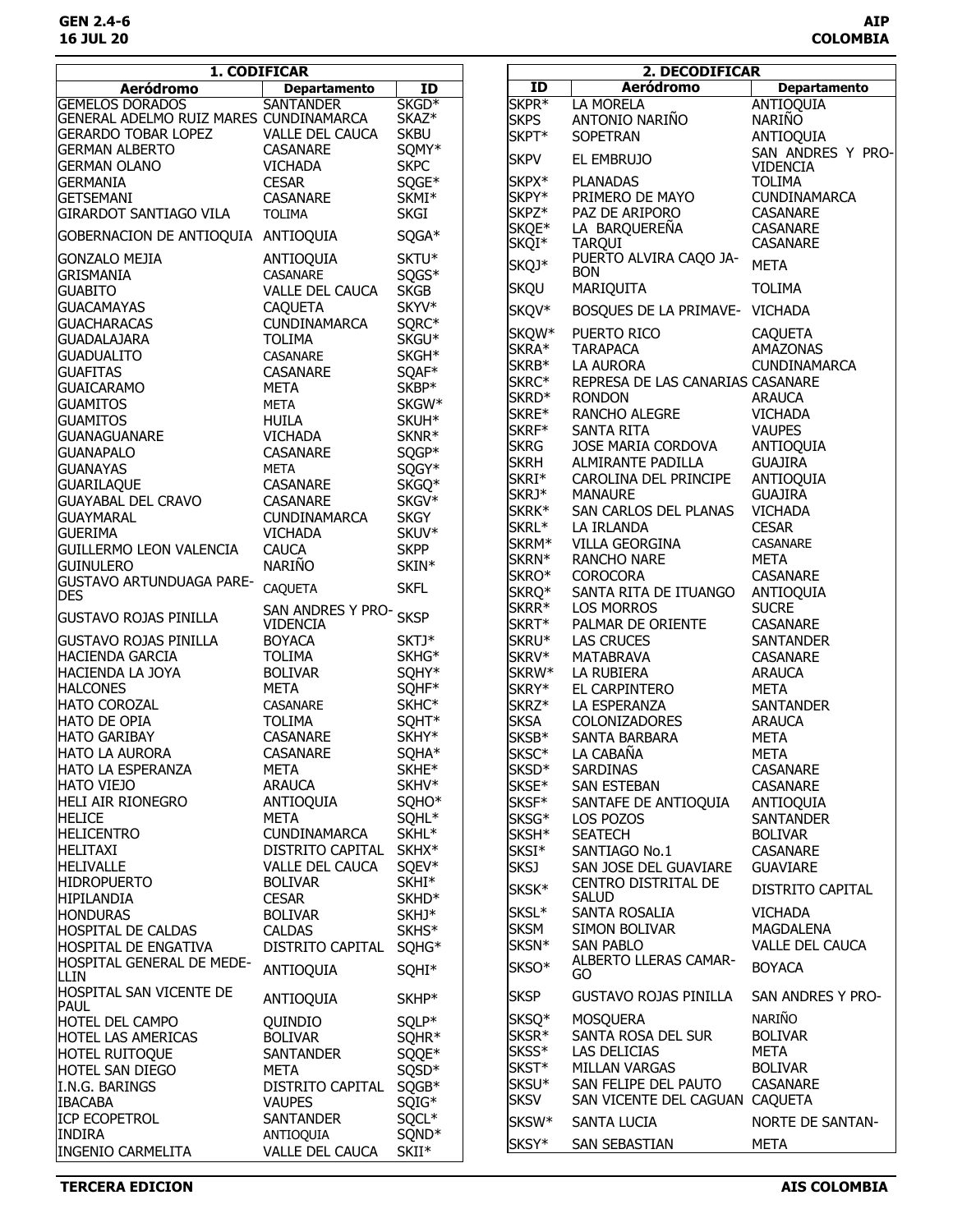| 1. CODIFICAR                                          |                                         | 2. DECODIFICAR             |  |                      |                                  |                              |
|-------------------------------------------------------|-----------------------------------------|----------------------------|--|----------------------|----------------------------------|------------------------------|
|                                                       |                                         |                            |  | $\overline{1}$       | <b>Aeródromo</b>                 | <b>Departamento</b>          |
| <b>Aeródromo</b>                                      | <b>Departamento</b>                     | ID                         |  | SKSZ <sup>*</sup>    | <b>PALMASOLA</b>                 | <b>META</b>                  |
|                                                       |                                         |                            |  | SKTA*                | EL RODEO                         | CASANARE                     |
| <b>INGENIO INCAUCA</b>                                | <b>CAUCA</b>                            | $SQIC*$                    |  | SKTB*                | <b>TIBU</b>                      | <b>NORTE DE SANTAN-</b>      |
| <b>INGENIO MANUELITA</b>                              | VALLE DEL CAUCA                         | SQIM*<br>SKIY*             |  |                      |                                  | <b>DER</b>                   |
| <b>INGENIO MAYAGUEZ</b>                               | <b>VALLE DEL CAUCA</b>                  |                            |  | SKTC*                | <b>MIRADOR</b>                   | CASANARE                     |
| <b>INGENIO PICHICHI</b><br><b>INGENIO PROVIDENCIA</b> | VALLE DEL CAUCA<br>VALLE DEL CAUCA      | SQIH*<br>SQIV*             |  | SKTD*                | TRINIDAD                         | CASANARE                     |
| <b>INGENIO RISARALDA</b>                              | RISARALDA                               | SKDA*                      |  | SKTE*                | <b>TIQUIE</b>                    | <b>VAUPES</b>                |
| <b>IRHO</b>                                           | <b>CESAR</b>                            | SKHO*                      |  | SKTF*                | TIERRA FIRME                     | DISTRITO CAPITAL             |
| <b>ISA</b>                                            | ANTIOQUIA                               | SKID*                      |  | SKTG*<br>SKTH*       | EL TRIANGULO<br>LOS MULATOS      | MAGDALENA<br><b>NARIÑO</b>   |
| <b>ISA</b>                                            | VALLE DEL CAUCA                         | SQAR*                      |  | SKTI*                | <b>TOLEMAIDA</b>                 | <b>TOLIMA</b>                |
| <b>ISA</b>                                            | <b>SANTANDER</b>                        | SQSO*                      |  | SKTJ*                | <b>GUSTAVO ROJAS PINILLA</b>     | <b>BOYACA</b>                |
| <b>JABALCON</b>                                       | <b>TOLIMA</b>                           | SKJB*                      |  | SKTK*                | <b>ALTAMIRA</b>                  | CASANARE                     |
| <b>JAGUAR</b>                                         | <b>META</b>                             | SKJR*                      |  | SKTL*                | <b>TOLU</b>                      | <b>SUCRE</b>                 |
| <b>JAGUAS</b>                                         | ANTIOQUIA                               | SQJA*                      |  | <b>SKTM</b>          | <b>TAME</b>                      | <b>ARAUCA</b>                |
| JAIME ORTIZ BETANCUR                                  | ANTIOQUIA                               | SKIG*                      |  | SKTN*                | LA TRINIDAD                      | <b>META</b>                  |
| <b>JAMAICA</b>                                        | CASANARE                                | SKJM*                      |  | SKTO*                | MONTELIBANO                      | <b>CESAR</b>                 |
| <b>JIBICI</b>                                         | <b>VICHADA</b>                          | SQJC*                      |  | SKTP*                | <b>TAPURUCUARA</b>               | <b>VAUPES</b>                |
| JORGE ISAACS (ANTES LA MI-                            |                                         |                            |  | <b>SKTQ</b>          | TRES ESQUINAS                    | <b>CAQUETA</b>               |
| NA)                                                   | <b>GUAJIRA</b>                          | SKLM*                      |  | SKTR*                | <b>TARAIRA</b>                   | <b>VAUPES</b>                |
| JOSE CELESTINO MUTIS                                  | <b>CHOCO</b>                            | <b>SKBS</b>                |  | SKTS*                | <b>TESALIA</b>                   | <b>HUILA</b>                 |
| JOSE MARIA CORDOVA                                    | ANTIOQUIA                               | <b>SKRG</b>                |  | SKTT*                | EL PORTAL                        | <b>CESAR</b>                 |
| <b>JUAN CASIANO</b>                                   | <b>CAUCA</b>                            | <b>SKGP</b>                |  | SKTU*                | <b>GONZALO MEJIA</b>             | ANTIOQUIA                    |
| <b>JUAN HENRY WHITE</b>                               | ANTIOQUIA                               | SKCU*                      |  | SKTV*                | <b>SAN CARLOS</b>                | VALLE DEL CAUCA              |
| <b>JUANCHACO</b>                                      | VALLE DEL CAUCA                         | SKJC*                      |  | SKTY*                | LA GAITANA                       | <b>META</b>                  |
| <b>JULIA CAROLINA</b>                                 | <b>CESAR</b>                            | SQJL*                      |  | SKTZ*                | <b>TOBASIA</b>                   | <b>META</b>                  |
| <b>JULIAN</b>                                         | META                                    | SQJU*                      |  | <b>SKUA</b>          | <b>MARANDUA</b>                  | <b>VICHADA</b>               |
| <b>JURADO</b>                                         | <b>CHOCO</b>                            | SKJU <sup>*</sup>          |  | SKUB*                | URIBE                            | <b>META</b>                  |
| <b>KAMANAOS</b>                                       | <b>VAUPES</b>                           | SQKM*                      |  | <b>SKUC</b>          | SANTIAGO PEREZ QUIROZ ARAUCA     |                              |
| L. LEGUA                                              | MAGDALENA                               | SQGK*                      |  | SKUD <sup>*</sup>    | <b>COMUNEROS</b>                 | <b>SANTANDER</b>             |
| LA BARQUEREÑA                                         | CASANARE                                | SKQE*                      |  | SKUG*                | <b>LA FUGA</b>                   | <b>META</b>                  |
| LA ABEJITA                                            | CASANARE                                | SKBJ <sup>*</sup>          |  |                      |                                  |                              |
| LA AMALIA                                             | MAGDALENA                               | SQMI*                      |  | SKUH*<br><b>SKUI</b> | <b>GUAMITOS</b><br>EL CARAÑO     | <b>HUILA</b><br><b>CHOCO</b> |
| LA ARABIA                                             | <b>META</b>                             | SQRY*                      |  |                      |                                  |                              |
| LA ARROBLEDA                                          | <b>CAUCA</b>                            | SQRA*                      |  | SKUJ*                | <b>UDELVA</b>                    | VALLE DEL CAUCA              |
| LA ATARRAYA - CA                                      | <b>CORDOBA</b>                          | SKAY*                      |  | SKUL*                | FARFAN HERIBERTO GIL<br>MARTINEZ | VALLE DEL CAUCA              |
| LA AURORA                                             | CUNDINAMARCA                            | SKRB*                      |  | SKUM*                | <b>CUMARIBO</b>                  | <b>VICHADA</b>               |
| LA AURORA<br>LA BASE FUMIVALLE                        | <b>CORDOBA</b>                          | SQAU*                      |  | SKUQ*                | <b>MURINDO</b>                   | ANTIOQUIA                    |
| LA BASTILLA                                           | <b>VALLE DEL CAUCA</b><br><b>TOLIMA</b> | SQFM*<br>SQBG*             |  | SKUR*                | <b>URRAO</b>                     | ANTIOQUIA                    |
| LA BENDICION                                          | <b>VICHADA</b>                          | SQBN*                      |  | SKUS*                | SAN AGUSTIN                      | <b>TOLIMA</b>                |
| LA BENDICION DE ARAUCA                                | <b>ARAUCA</b>                           | SQBB*                      |  | SKUT*                | <b>MULETOS</b>                   | CASANARE                     |
| <b>LA BRAMADORA</b>                                   | <b>CASANARE</b>                         | SKLO*                      |  | SKUU*                | <b>CURUMANI</b>                  | <b>CESAR</b>                 |
| LA CABAÑA                                             | <b>META</b>                             | SKSC*                      |  | SKUV*                | <b>GUERIMA</b>                   | <b>VICHADA</b>               |
| LA CABAÑA                                             | <b>CAUCA</b>                            | SQCB*                      |  | SKUW*                | PUERTO RICO                      | <b>META</b>                  |
| LA CABAÑA                                             | <b>META</b>                             | SQLB*                      |  | SKUY*                | CIUDAD YARI                      | <b>CAQUETA</b>               |
| LA CACICA                                             | <b>CESAR</b>                            | SQLI*                      |  | SKUZ*                | <b>MUZO</b>                      | <b>BOYACA</b>                |
| LA CAIMANA                                            | <b>CASANARE</b>                         | SQMZ*                      |  | SKVA*                | LA GAVIOTA                       | MAGDALENA                    |
| <b>LA CAMPECHANA</b>                                  | <b>CASANARE</b>                         | SQHN*                      |  | SKVC*                | <b>VOLAR COLOMBIA</b>            |                              |
| LA CANDELARIA                                         | META                                    | SKDR*                      |  | SKVD*                |                                  | ANTIOQUIA                    |
| LA CANDELARIA                                         | <b>CASANARE</b>                         | SKLN*                      |  | SKVE*                | <b>LOS VENADOS</b>               | <b>VICHADA</b><br>CASANARE   |
| LA CARMELITA                                          | <b>TOLIMA</b>                           | SKCT*                      |  | SKVF*                | <b>VILLA ANDREA</b>              |                              |
| LA CAROLINA                                           | <b>CESAR</b>                            | SQRL <sup>*</sup>          |  |                      | VIGIA DEL FUERTE                 | ANTIOQUIA                    |
| LA CARPETA                                            | <b>CASANARE</b>                         | SKET*                      |  | SKVG*                | <b>VILLA GARZON</b>              | <b>PUTUMAYO</b>              |
| LA CASCAJERA                                          | <b>SANTANDER</b>                        | SQLC*                      |  | SKVH <sup>*</sup>    | <b>VISTA HERMOSA</b>             | <b>META</b>                  |
| LA CEIBA                                              | META                                    | SQIN*                      |  | SKQR *               | SAN VICENTE DE CHUCURI SANTANDER |                              |
| LA CEIBA                                              | <b>CASANARE</b>                         | SQUH*                      |  | SKVI*                | EL VISO                          | HUILA                        |
| LA CEIBA                                              | MAGDALENA                               | SQGG*                      |  | SKVJ*                | PIVIJAY                          | <b>VICHADA</b>               |
| LA CHAPA                                              | <b>CASANARE</b>                         | SQHH <sup>*</sup>          |  | SKVK*                | PENSILVANIA                      | <b>CALDAS</b>                |
| LA CHEKA                                              | MAGDALENA                               | SQCK*                      |  | SKVL*                | VELASQUEZ                        | <b>BOYACA</b>                |
| LA COLINA                                             | <b>META</b>                             | SQNM*                      |  | SKVM*                | <b>VENECIA DE GUAMAS</b>         | CASANARE                     |
| LA COLONIA<br>LA COMARCA                              | CASANARE<br><b>CASANARE</b>             | SKZE <sup>*</sup><br>SQOM* |  | SKVN*                | VILLANUEVA                       | CASANARE                     |
| LA CONCEPCION                                         | <b>CORDOBA</b>                          | SKPO <sup>*</sup>          |  | SKVO*                | EL VATICANO                      | CUNDINAMARCA                 |
| LA CONCORDIA                                          | <b>CASANARE</b>                         | SQCD <sup>*</sup>          |  | <b>SKVP</b>          | ALFONSO LOPEZ PUMARE-            | <b>CESAR</b>                 |
| LA CONCORDIA                                          | <b>ATLANTICO</b>                        | SQDI*                      |  |                      | JO                               |                              |
| LA CORTES                                             | ANTIOQUIA                               | SQOQ*                      |  | SKVQ*                | <b>VENTAQUEMADA</b>              | <b>TOLIMA</b>                |
| LA CULEBRA                                            | <b>CASANARE</b>                         | SKLE*                      |  | SKVR*                | <b>NUEVA ROMA</b>                | MAGDALENA                    |
| LA DALIA                                              | <b>ARAUCA</b>                           | SQDL*                      |  | SKVS*                | LA VENTUROSA                     | <b>VICHADA</b>               |
|                                                       |                                         |                            |  | SKVT*                | LAS VIOLETAS                     | META                         |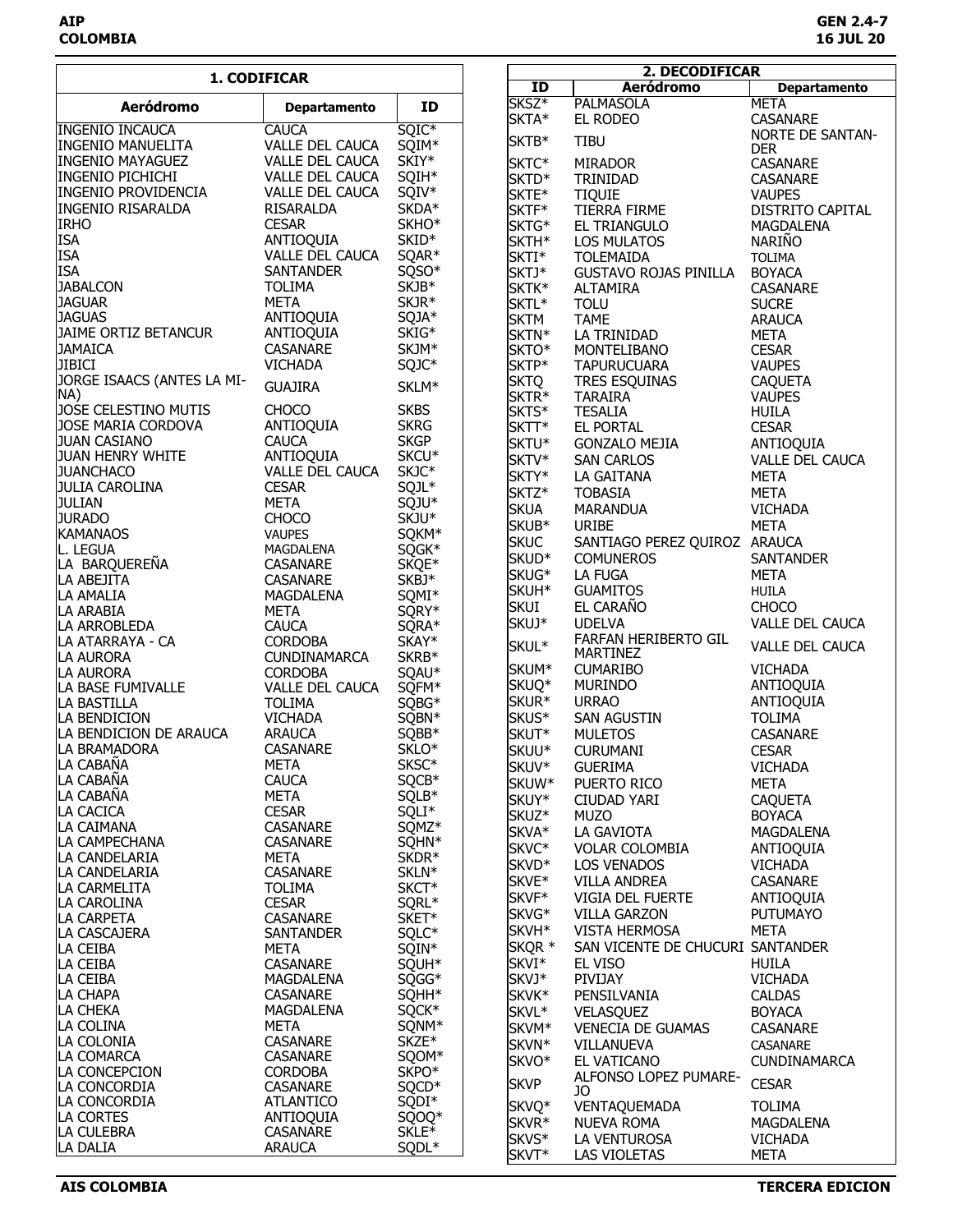|                     | 1. CODIFICAR           |                   |                   | 2. DECODIFICAR                |                        |
|---------------------|------------------------|-------------------|-------------------|-------------------------------|------------------------|
|                     |                        |                   | ID                | <b>Aeródromo</b>              | <b>Departamento</b>    |
| <b>Aeródromo</b>    | <b>Departamento</b>    | ID                | SKVU <sup>*</sup> | <b>VARSOVIA</b>               | <b>TOLIMA</b>          |
| LA DIANA            | <b>META</b>            | $SQIL*$           | <b>SKVV</b>       | VANGUARDIA                    | <b>META</b>            |
| LA DILIA            | <b>CESAR</b>           | SKIA*             | SKVW*             | <b>VEGAS DEL RIO</b>          | <b>CALDAS</b>          |
| LA DIVA             | MAGDALENA              | SKDV*             | SKVZ*             | CAMPO CAPOTE                  | <b>SANTANDER</b>       |
| la Elvira           | VALLE DEL CAUCA        | SQVO*             | SKWA*             | WACARICUARA                   | <b>VAUPES</b>          |
| LA ENVIDIA          | CASANARE               | SQLV*             | SKWN*             | WAINAMBI                      | <b>VAUPES</b>          |
| LA ESCONDIDA        | META                   | SQLN*             | SKWS*             | WASAY                         | <b>VAUPES</b>          |
| LA ESMERALDA        | VALLE DEL CAUCA        | SQDD <sup>*</sup> | SKYA*             | YAGUARA II                    | <b>CAQUETA</b>         |
| LA ESMERALDA        | <b>META</b>            | SQDV*             | SKYC*             | <b>CIENAGA</b>                | <b>CASANARE</b>        |
| LA ESPERANZA        | <b>CORDOBA</b>         | SKEZ <sup>*</sup> | SKYG*             | YAPU                          | <b>VAUPES</b>          |
| LA ESPERANZA        | <b>CUNDINAMARCA</b>    | SKNZ*             | SKYI*             | <b>YARUMITOS</b>              | CASANARE               |
| LA ESPERANZA        | SANTANDER              | SKRZ*             | SKYM*             | YATAROS DE MELUA              | <b>META</b>            |
| LA ESPERANZA        | <b>CESAR</b>           | SQPZ*             | SKYN*             | <b>MAGUI PAYAN</b>            | <b>NARIÑO</b>          |
| LA ESTRELLA         | <b>META</b>            | SQEE*             | <b>SKYP</b>       | EL YOPAL                      | CASANARE               |
| LA ESTRELLA         | VALLE DEL CAUCA        | SQEK*             | SKYS*             | <b>LAS TAPIAS</b>             | <b>CESAR</b>           |
| LA FAZENDA          | <b>META</b>            | SQFZ*             | SKYV*             | <b>GUACAMAYAS</b>             | <b>CAQUETA</b>         |
| LA FE               | MAGDALENA              | SQFE*             | SKZA*             | LA VENGANZA                   | <b>CASANARE</b>        |
| LA FE               | <b>CESAR</b>           | SQLA*             | SKZE*             | LA COLONIA                    | CASANARE               |
| LA FLORA            | CASANARE               | SKLF*             | SKZI*             | LOPEZ DE MICAI                | <b>CAUCA</b>           |
| LA FLORESTA         | <b>HUILA</b>           | SQLF*             | SKZL*             | PLAZA DE LA LIBERTAD          | ANTIOQUIA              |
| LA FLORIDA          | NARIÑO                 | <b>SKCO</b>       | SKZM <sup>*</sup> | EL ESFUERZO                   | <b>ATLANTICO</b>       |
| LA FLORIDA          | <b>META</b>            | SQFL*             |                   | ZONA FRANCA DE RIONE-         |                        |
| LA FORTALEZA        | CASANARE               | SQFT*             | SKZR*             | <b>GRO</b>                    | ANTIOQUIA              |
| LA FORTUNA          | META                   | SKFZ <sup>*</sup> | SKZT*             | <b>BIZERTA</b>                | <b>CASANARE</b>        |
| LA FORTUNA 1        | <b>META</b>            | SQFU*             | SQAA*             | SANTA ANA                     | CASANARE               |
| LA FRANCIA          | <b>CESAR</b>           | SQFR*             | SQAB*             | <b>AGUAS BLANCAS</b>          | <b>CESAR</b>           |
| la fuga             | <b>META</b>            | SKUG*             | SQAC*             | CASA COIMA                    | ANTIOQUIA              |
| LA GAITANA          | <b>META</b>            | SKTY*             | SQAD <sup>*</sup> | SALA 77                       | <b>CESAR</b>           |
| LA GAVIOTA          | <b>VICHADA</b>         | SKGA*             | SQAE*             | <b>LAS AMERICAS</b>           | MAGDALENA              |
| LA GAVIOTA          | MAGDALENA              | SKVA*             | SQAF*             | <b>GUAFITAS</b>               | <b>CASANARE</b>        |
| LA GLORIA           | CASANARE               | SKGL*             | SQAG*             | EL LIMONAR                    | <b>HUILA</b>           |
| LA HERMOSA          | CASANARE               | SQLH*             | SQAH*             | CANARIAS                      | <b>CASANARE</b>        |
| LA HERRERA          | <b>TOLIMA</b>          | SKHB*             | SQAI*             | <b>CURALITO</b>               | <b>CESAR</b>           |
| LA ILUSION          | CASANARE               | SQLS*             | SQAJ*             | LA MEJOR                      | <b>META</b>            |
| LA IRLANDA          | <b>CESAR</b>           | SKRL*             | SQAK*             | <b>AGUAS CLARAS</b>           | <b>SANTANDER</b>       |
| LA ISLA             | <b>META</b>            | SKLI*             | SQAL*             | <b>BANCO DE REPUBLICA</b>     | <b>VALLE DEL CAUCA</b> |
| LA JAGUA            | HUILA                  | SKGZ <sup>*</sup> | SQAM*             | <b>MANARE</b>                 | <b>CASANARE</b>        |
| LA JAGUA            | <b>CESAR</b>           | SKJG*             | SQAN*             | SAN PABLO                     | <b>VAUPES</b>          |
| LA JAGUA DE IBIRICO | <b>CESAR</b>           | SKJI*             | SQAO*             | EL CAIRO                      | <b>META</b>            |
| LA JAULA            | <b>VICHADA</b>         | SQLJ*             | SQAP*             | SAN FELIPE                    | <b>CASANARE</b>        |
| LA LIBELULA         | <b>CUNDINAMARCA</b>    | SQBJ*             | SQAQ*             | SANTILLANA                    | ANTIOQUIA              |
| LA LOMA             | <b>META</b>            | SQOL*             | SQAR*             | <b>ISA</b>                    | <b>VALLE DEL CAUCA</b> |
| LA LORENA           | <b>CASANARE</b>        | SQLO*             | SQAS*             | ASA SAN MARTIN                | <b>GUAJIRA</b>         |
| LA LUCHA            | <b>MAGDALENA</b>       | SKGM*             | SQAT*             | LOS PATOS                     | <b>CASANARE</b>        |
| LA LUNA             | META                   | SQUF*             | SQAU*             | LA AURORA                     | <b>CORDOBA</b>         |
| LA MACARENA         | <b>META</b>            | SKNA*             | SQAV*             | ANIVERSARIO ESTRA             | <b>TOLIMA</b>          |
| LA MACARENA         | VALLE DEL CAUCA        | SQLM*             | SQAW*             | EL ALGARROBO                  | <b>SUCRE</b>           |
| LA MACOYA           | <b>CASANARE</b>        | SKLY*             | SQAY*             | <b>EL ARENAL</b>              | <b>CASANARE</b>        |
| LA MANGA            | <b>HUILA</b>           | SKNH*             | SQAZ*             | <b>SANTA CRUZ</b>             | META                   |
| LA MANSION          | META                   | SQDG*             | SQBA*             | <b>BUENOS AIRES</b>           | <b>CESAR</b>           |
| LA MAPORA           | CASANARE               | SKOA*             |                   | LA BENDICION DE ARAUCA ARAUCA |                        |
| <b>LA MARIA</b>     | META                   | SQMM*             | SQBB*             |                               |                        |
| la Maria            | <b>TOLIMA</b>          | SQRF*             | SQBC*             | <b>BOCAS DE SATINGA</b>       | <b>NARIÑO</b>          |
| LA MARINA           | MAGDALENA              | SQMR <sup>*</sup> | SQBD*             | <b>BETANIA</b>                | <b>CASANARE</b>        |
| LA MATA             | <b>ARAUCA</b>          | SKMK*             | SQBE*             | <b>BETHANIA</b>               | <b>CESAR</b>           |
| LA MATUA            | <b>CESAR</b>           | SQTS*             | SQBF*             | CAÑO BLANCO                   | <b>META</b>            |
| LA MEJOR            | META                   | SQAJ*             | SQBG*             | LA BASTILLA                   | <b>TOLIMA</b>          |
| LA MESA             | <b>VALLE DEL CAUCA</b> | SKMS*             | SQBH*             | ESTACION DE BOMBEROS          | <b>SANTANDER</b>       |
| LA MONICA           | CASANARE               | SKOM*             |                   |                               |                        |
| LA MORELA           | ANTIOQUIA              | SKPR*             | SQBI*             | LAS BRISAS                    | <b>META</b>            |
| LA NENA CAYTA       | <b>CESAR</b>           | SQNY*             | SQBJ*             | LA LIBELULA                   | <b>CUNDINAMARCA</b>    |
| LA NEVERA           | CASANARE               | SQVH <sup>*</sup> | SQBK*             | BELEN DE INAMBU               | <b>VAUPES</b>          |
| LA NUBIA            | <b>CALDAS</b>          | <b>SKMZ</b>       | SQBL*             | <b>BALMORAL</b>               | CASANARE               |
| LA OPIA             | <b>TOLIMA</b>          | SQOP*             | SQBM*             | CUERPO OFICIAL DE BOM-        | DISTRITO CAPITAL       |
| LA PALESTINA        | <b>CALDAS</b>          | SQIP*             |                   | <b>BEROS</b>                  |                        |
| LA PALESTINA        | MAGDALENA              | SQPY*             | SQBN*             | LA BENDICION                  | <b>VICHADA</b>         |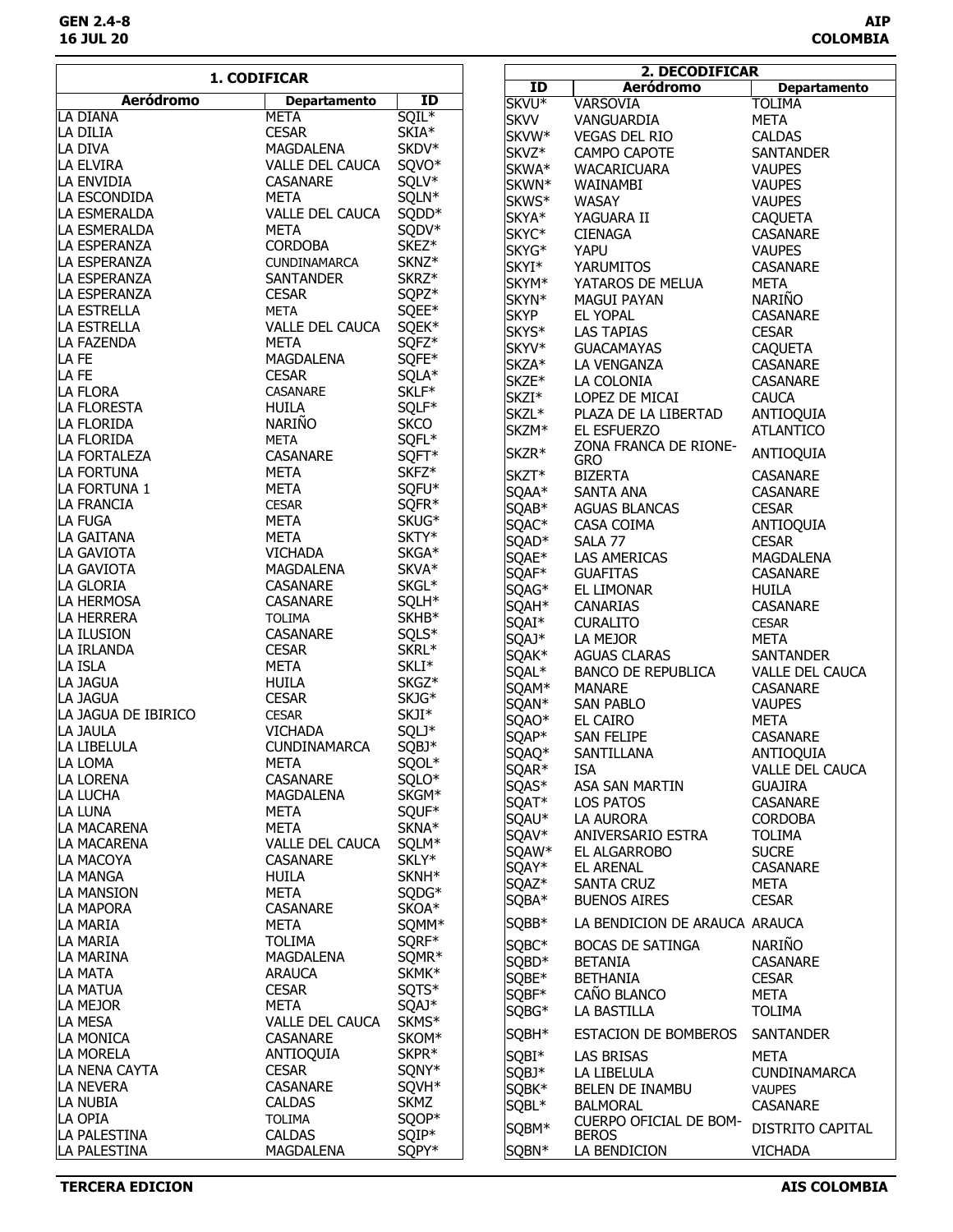|                             | 1. CODIFICAR             |                            |                   | 2. DECODIFICAR                  |                             |
|-----------------------------|--------------------------|----------------------------|-------------------|---------------------------------|-----------------------------|
|                             |                          |                            | ID                | Aeródromo                       | <b>Departamento</b>         |
| Aeródromo                   | <b>Departamento</b>      | ID                         | SQBO*             | <b>BANCO DE OCCIDENTE</b>       | <b>DISTRITO CAPITAL</b>     |
| <b>LA PALMA</b>             | <b>CESAR</b>             | $\overline{SQOS*}$         | SQBQ*             | BOCOA QUERARI                   | <b>VAUPES</b>               |
| LA PASTORA                  | <b>ARAUCA</b>            | SQPA*                      | SQBR <sup>*</sup> | <b>BUENOS AIRES</b>             | <b>CASANARE</b>             |
| LA PAULINA                  | <b>CESAR</b>             | SQPN*                      | SQBT*             | LOS LOBOS                       | CASANARE                    |
| LA PAZ                      | <b>CUNDINAMARCA</b>      | SQLZ*                      | SQBU*             | <b>BARU</b>                     | <b>BOLIVAR</b>              |
| <b>LA PEDRERA</b>           | AMAZONAS                 | SKLP*                      | SQBV*             | <b>BERLIN</b>                   | <b>HUILA</b>                |
| LA PLATA PUERTO TRUJILLO    | <b>META</b>              | SQJI*                      | SQBW*             | <b>BUCARELIA</b>                | <b>SANTANDER</b>            |
| <b>LA PONDEROSA</b>         | <b>META</b>              | SKDG*                      | SQBX*             | SABANALARGA                     | <b>CASANARE</b>             |
| LA PONDEROSA                | <b>CUNDINAMARCA</b>      | SQON*                      | SQBY*             | LOS CABROS                      | <b>CASANARE</b>             |
| LA PONDEROSA                | SANTANDER                | SQPO*                      | SQBZ*             | <b>BELLA CRUZ</b>               | <b>CESAR</b>                |
| LA POREÑA                   | <b>CASANARE</b>          | SQPE*                      | SQCA*             | CENTRAL CASTILLA                | VALLE DEL CAUCA             |
| LA PRIMAVERA                | <b>VICHADA</b>           | SKIM*                      | SQCB*             | LA CABAÑA                       | <b>CAUCA</b>                |
| LA PROVIDENCIA              | ANTIOQUIA                | SKAQ*                      | SQCC*             | CAMARA DE COMERCIO              | DISTRITO CAPITAL            |
| LA PROVINCIA<br>LA REALIDAD | CASANARE                 | SQVN*                      |                   | <b>BOGOTA</b>                   |                             |
|                             | <b>META</b>              | SQRV*                      | SQCD*             | LA CONCORDIA                    | CASANARE                    |
| LA REDENCION                | CASANARE                 | SQDP*                      | SQCE*             | <b>CERREJON CENTRAL</b>         | <b>GUAJIRA</b>              |
| LA REFORMA                  | CASANARE                 | SQFO*                      | SQCF*             | SANTA MARIA DEL CAFE            | CASANARE                    |
| LA REFORMA<br>LA RUBIERA    | <b>META</b>              | SQRZ*<br>SKRW <sup>*</sup> | SQCG*             | <b>CALIMA</b>                   | <b>CESAR</b>                |
| LA SALVACION                | <b>ARAUCA</b>            | SQVC*                      | SQCH*             | MORICHITO                       | CASANARE                    |
| LA SIERRITA                 | CASANARE<br><b>CESAR</b> |                            | SQCI*             | EL CAIRO                        | <b>CASANARE</b>             |
| LA TRINIDAD                 | <b>META</b>              | SQSH*<br>SKTN*             | SQCJ*             | SAN JOSE DE OCUNE               | <b>VICHADA</b>              |
| LA UNION                    |                          | SKLU*                      | SQCK*             | LA CHEKA                        | <b>MAGDALENA</b>            |
|                             | CASANARE<br><b>META</b>  | SQUU*                      | SQCL*             | ICP ECOPETROL                   | <b>SANTANDER</b>            |
| LA UNION<br>LA VEGA         | <b>BOLIVAR</b>           | SKLV*                      | SQCM*             | CABO MARZO                      | <b>CHOCO</b>                |
| <b>LA VENGANZA</b>          | CASANARE                 | SKZA*                      | SQCN*             | <b>CORRAL NUEVO</b>             | MAGDALENA                   |
| LA VENTUROSA                | <b>VICHADA</b>           | SKVS*                      | SQCO*             | COLOMBAIMA                      | <b>CUNDINAMARCA</b>         |
| LA VENTUROSA                | CASANARE                 | SQVT*                      | SQCP*             | <b>CAMPO ALEGRE</b>             | <b>CESAR</b>                |
| LA VEREMOS                  | CASANARE                 | SQVR*                      | SQCQ*             | EL CEDRITO                      | QUINDIO                     |
| LA VICTORIA                 | <b>VICHADA</b>           | SQVK*                      | SQCR*             | COFA ROLDANILLO                 | <b>VALLE DEL CAUCA</b>      |
| LA VICTORIA                 | <b>CESAR</b>             | SQVZ*                      | SQCS*             | <b>CRAVO SUR</b>                | <b>CASANARE</b>             |
| LA YE                       | MAGDALENA                | SQLY*                      | SQCT*             | CAMPO ESTERO                    | CASANARE                    |
| <b>LAGOS DEL DORADO</b>     | <b>GUAVIARE</b>          | SQOF*                      | SQCU*             | <b>CUATRO VIENTOS</b>           | <b>TOLIMA</b>               |
| <b>LAJITAS</b>              | <b>META</b>              | SKLJ*                      | SQCV*             | <b>CAVASA</b>                   | <b>VALLE DEL CAUCA</b>      |
| LARANDIA                    | <b>CAQUETA</b>           | SKLR*                      | SQCW*             | <b>CUMACHAGUA</b>               | <b>VICHADA</b>              |
| <b>LAS ACACIAS</b>          | <b>CUNDINAMARCA</b>      | SKAI*                      | SQCY*             | <b>COSTA RICA</b>               | <b>META</b>                 |
| <b>LAS AGUILAS</b>          | VALLE DEL CAUCA          | SQLG*                      | SQCZ*             | COROZITO                        | CASANARE                    |
| <b>LAS AMERICAS</b>         | MAGDALENA                | SQAE*                      | SQDA*             | SAN LUIS DE PACA                | <b>VAUPES</b>               |
| <b>LAS BRISAS</b>           | <b>META</b>              | SQBI*                      | SQDB*             | LOS CONDORES                    | RISARALDA                   |
| <b>LAS BRUJAS</b>           | <b>SUCRE</b>             | <b>SKCZ</b>                | SQDC*             | DARIEN CALIMA                   | <b>VALLE DEL CAUCA</b>      |
| LAS CAÑAS                   | VALLE DEL CAUCA          | SQNL*                      | SQDD*             | LA ESMERALDA                    | VALLE DEL CAUCA             |
| <b>LAS CRUCES</b>           | <b>SANTANDER</b>         | SKRU*                      | SQDG*             | LA MANSION                      | <b>META</b>                 |
| LAS DELICIAS                | <b>CASANARE</b>          | SKIC*                      | SQDH*             | EL DESECHO                      | <b>CASANARE</b>             |
| <b>LAS DELICIAS</b>         | META                     | SKSS*                      | SQDI*             | LA CONCORDIA                    | ATLANTICO                   |
| <b>LAS FLORES</b>           | MAGDALENA                | SKPL*                      | SQDL*             | LA DALIA                        | <b>ARAUCA</b>               |
| LAS FLORES                  | <b>CESAR</b>             | SQLR*                      | SQDN*             | EL EDEN<br>EL SOÑADOR           | <b>META</b>                 |
| <b>LAS FURIAS</b>           | <b>CASANARE</b>          | SQFA*                      | SQDO*<br>SQDP*    | LA REDENCION                    | <b>CASANARE</b><br>CASANARE |
| <b>LAS GARZAS</b>           | <b>TOLIMA</b>            | SQGZ*                      | SQDR*             | <b>CALDERAS</b>                 |                             |
| <b>LAS GAVIOTAS</b>         | QUINDIO                  | SQVQ*                      | SQDT*             | EL DIAMANTE                     | ANTIOQUIA<br><b>TOLIMA</b>  |
| <b>LAS GUABINAS</b>         | <b>CASANARE</b>          | SKGN*                      | SQDU*             |                                 | <b>CASANARE</b>             |
| <b>LAS JUANAS</b>           | META                     | SQJS*                      | SQDV*             | <b>DUMACITA</b><br>LA ESMERALDA | <b>META</b>                 |
| <b>LAS MALVINAS</b>         | <b>META</b>              | SQMN*                      | SQDZ*             | <b>FADECO</b>                   | <b>CESAR</b>                |
| <b>LAS NUBES</b>            | META                     | SQNW*                      |                   | CENTRO ADMINISTRATIVO           |                             |
| <b>LAS PALMAS</b>           | <b>CESAR</b>             | SQPF*                      | SQEA*             | <b>MUNICIPA</b>                 | VALLE DEL CAUCA             |
| <b>LAS TAPIAS</b>           | <b>CESAR</b>             | SKYS*                      |                   | EDIFICIO BANCO DE OCCI-         |                             |
| <b>LAS VEGAS</b>            | CASANARE                 | SQSV*                      | SQEB*             | <b>DENTE</b>                    | DISTRITO CAPITAL            |
| <b>LAS VIOLETAS</b>         | META                     | SKVT*                      | SQEC*             | TORRE COLPATRIA                 | DISTRITO CAPITAL            |
| <b>LETICIA</b>              | <b>TOLIMA</b>            | SQLT*                      | SQED*             | EL DELIRIO                      | <b>ARAUCA</b>               |
| <b>LIBANO</b>               | <b>CESAR</b>             | SQNO*                      | SQEE*             | LA ESTRELLA                     | META                        |
| LIMA                        | MAGDALENA                | SQIA*                      | SQEF*             | EL TRIUNFO                      | <b>TOLIMA</b>               |
| LLANO CAUCHO                | <b>VICHADA</b>           | SKLH <sup>*</sup>          | SQEG*             | COLEGIAL                        | <b>CASANARE</b>             |
| <b>LOMA GRANDE</b>          | <b>CORDOBA</b>           | SQGR*                      | SQEH*             | EL CAPRICHO                     | <b>META</b>                 |
| LOPEZ DE MICAI              | <b>CAUCA</b>             | SKZI*                      | SQEI*             | EL SANTUARIO                    | <b>TOLIMA</b>               |
| <b>LOS ACACIOS</b>          | <b>META</b>              | SQUZ*                      | SQEJ*             | MADREVIEJA                      | CASANARE                    |
| LOS ALMENDROS               | ANTIOQUIA                | SQOA*                      | SQEK*             | LA ESTRELLA                     | VALLE DEL CAUCA             |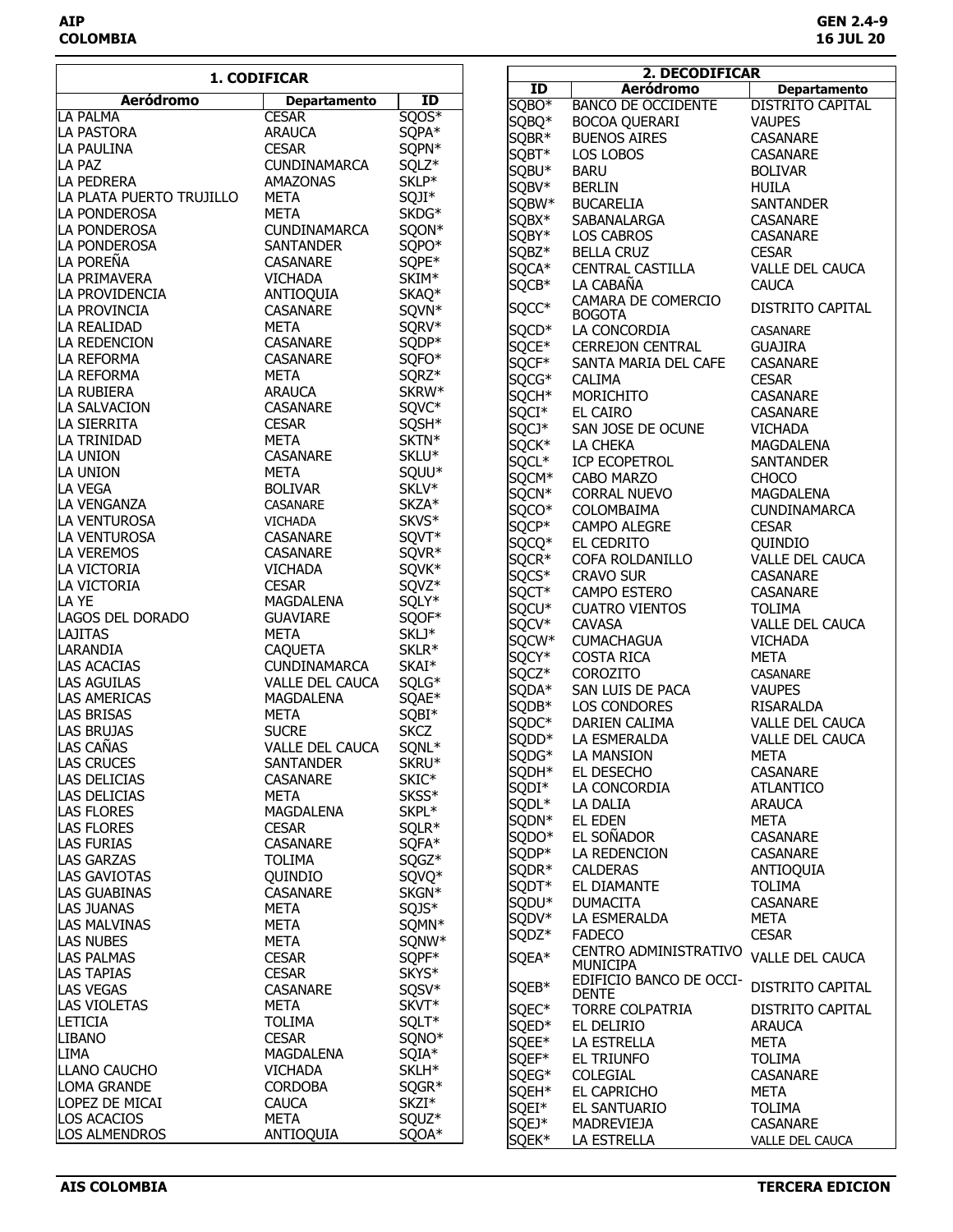## **GEN 2.4-10 AIP 16 JUL 20 COLOMBIA**

|                                        | 1. CODIFICAR                   |                            |       | 2. DECODIFICAR                          |                        |
|----------------------------------------|--------------------------------|----------------------------|-------|-----------------------------------------|------------------------|
| <b>Aeródromo</b>                       |                                | ID                         | ID    | <b>Aeródromo</b>                        | <b>Departamento</b>    |
|                                        | <b>Departamento</b>            |                            | SQEL* | <b>BANCO DE LA REPUBLICA</b>            | <b>CHOCO</b>           |
| <b>LOS ANGELES</b>                     | <b>VAUPES</b>                  | SQGW*                      | SQEM* | <b>EL MARNE</b>                         | <b>SANTANDER</b>       |
| <b>LOS ARUCOS</b>                      | CASANARE                       | SQWL*                      | SQEN* | EL MEDANO                               | CASANARE               |
| <b>LOS BALTICOS</b>                    | <b>META</b>                    | SQOZ*                      | SQEO* | <b>EL CIMARRON</b>                      | <b>VICHADA</b>         |
| <b>LOS CABROS</b>                      | CASANARE                       | SQBY*                      | SQEP* | EL PORVENIR                             | <b>SANTANDER</b>       |
| <b>LOS CONDORES</b>                    | RISARALDA                      | SQDB*                      | SQEQ* | EL RECREO                               | <b>CASANARE</b>        |
| LOS FERIA GIRON                        | <b>TOLIMA</b>                  | SKFG*                      | SQER* |                                         |                        |
| <b>LOS GANSOS</b>                      | <b>VICHADA</b>                 | SQGI*                      |       | <b>BUENOS AIRES</b>                     | <b>VAUPES</b>          |
| <b>LOS GARZONES</b>                    | <b>CORDOBA</b>                 | <b>SKMR</b>                | SQES* | <b>REMACHE SUR</b>                      | <b>CASANARE</b>        |
| <b>LOS GAVANES</b>                     | <b>ARAUCA</b>                  | SKGS*                      | SQET* | <b>ECOPETROL</b>                        | <b>SANTANDER</b>       |
| <b>LOS GAVANES</b>                     | <b>META</b>                    | SQGV*                      | SQEU* | <b>EMAUS</b>                            | CASANARE               |
| <b>LOS GUIRES</b>                      | <b>CASANARE</b>                | SQGH*                      | SQEV* | <b>HELIVALLE</b>                        | VALLE DEL CAUCA        |
| LOS HALCONES                           | <b>VALLE DEL CAUCA</b>         | SQHC*                      | SQEY* | <b>MARAREY</b>                          | <b>CASANARE</b>        |
| <b>LOS KIOSCOS</b>                     | <b>META</b>                    | SKLK*                      | SQEZ* | EL ZAMURO                               | CASANARE               |
| <b>LOS LOBOS</b>                       | CASANARE                       | SQBT*                      | SQFA* | <b>LAS FURIAS</b>                       | <b>CASANARE</b>        |
| <b>LOS MANGOS</b>                      | <b>TOLIMA</b>                  | SQGT*                      | SQFB* | FABAL - COALCESAR                       | <b>CESAR</b>           |
| LOS MANGOS                             | <b>TOLIMA</b>                  | SQMO*                      | SQFC* | <b>FALCON</b>                           | <b>TOLIMA</b>          |
| <b>LOS MANGOS</b>                      | <b>CORDOBA</b>                 | SQNG*                      | SQFE* | LA FE                                   | MAGDALENA              |
| <b>LOS MILAGROS</b>                    | <b>CASANARE</b>                | SQGN*                      | SQFF* | <b>AEROFLANDES</b>                      | <b>TOLIMA</b>          |
| LOS MOCHUELOS                          | <b>CORDOBA</b>                 | SQHU <sup>*</sup>          |       | FISCALIA GENERAL DE LA DISTRITO CAPITAL |                        |
| <b>LOS MONJES</b>                      | <b>CESAR</b>                   | SKJS*                      | SQFG* | <b>NACION</b>                           |                        |
| <b>LOS MORROS</b>                      | <b>SUCRE</b>                   | SKRR*                      | SQFL* | LA FLORIDA                              | <b>META</b>            |
| <b>LOS MULATOS</b>                     | NARIÑO                         | SKTH*                      | SQFM* | LA BASE FUMIVALLE                       | VALLE DEL CAUCA        |
| <b>LOS PATOS</b>                       | CASANARE                       | SQAT*                      | SQFN* | <b>SAN FRANCISCO</b>                    | <b>META</b>            |
| <b>LOS PLANES</b>                      | ANTIOQUIA                      | SQPS*                      | SQFO* | LA REFORMA                              | CASANARE               |
| LOS POZOS                              | <b>SANTANDER</b>               | SKSG*                      | SQFP* | <b>COFA</b>                             | <b>VALLE DEL CAUCA</b> |
| <b>LOS REMANSOS</b>                    | <b>SANTANDER</b>               | SQRM*                      | SQFQ* | EL TRIUNFO                              | ANTIOQUIA              |
| <b>LOS REYES</b>                       | RISARALDA                      | SQYS*                      |       |                                         | <b>CESAR</b>           |
| <b>LOS SABANALES</b>                   | <b>META</b>                    | SQSF*                      | SQFR* | LA FRANCIA                              |                        |
| <b>LOS TOROS</b>                       | <b>CASANARE</b>                | SKLS <sup>*</sup>          | SQFS* | <b>FASCA</b>                            | <b>CASANARE</b>        |
| <b>LOS VENADOS</b>                     | <b>VICHADA</b>                 | SKVD*                      | SQFT* | LA FORTALEZA                            | CASANARE               |
| <b>LOS VENADOS</b>                     | <b>META</b>                    | SQSZ*                      | SQFU* | LA FORTUNA 1                            | <b>META</b>            |
| LUCITANIA                              | <b>CASANARE</b>                | SQLU*                      | SQFZ* | <b>LA FAZENDA</b>                       | <b>META</b>            |
| <b>LUNA PARK</b>                       | <b>VICHADA</b>                 | SQLK*                      | SQGA* | <b>GOBERNACION DE ANTIO-</b>            | ANTIOQUIA              |
| <b>MACOLLA</b>                         | <b>CASANARE</b>                | SQML*                      |       | QUIA                                    |                        |
| <b>MADACI</b>                          | <b>CESAR</b>                   | SQMC*                      | SQGB* | I.N.G. BARINGS                          | DISTRITO CAPITAL       |
| <b>MADREVIEJA</b>                      | <b>CASANARE</b>                | SQEJ*                      | SQGC* | AGUA BLANCA                             | <b>TOLIMA</b>          |
| <b>MADRID</b>                          | <b>CUNDINAMARCA</b>            | <b>SKMA</b>                | SQGD* | <b>PRAGA</b>                            | VALLE DEL CAUCA        |
| <b>MAGUI PAYAN</b>                     | <b>NARIÑO</b>                  | SKYN*                      | SQGE* | <b>GERMANIA</b>                         | <b>CESAR</b>           |
| <b>MAICAO</b>                          | <b>GUAJIRA</b>                 | SKMJ*                      | SQGF* | ALGARROBO FANOR                         | MAGDALENA              |
| <b>MAJAGUAL</b>                        | <b>META</b>                    | SQMJ*                      | SQGG* | LA CEIBA                                | MAGDALENA              |
| <b>MAJAGUILLO</b>                      | CASANARE                       | SKJA*                      | SQGH* | <b>LOS GUIRES</b>                       | CASANARE               |
| <b>MALABARES</b>                       | <b>CASANARE</b>                | SKAB*                      | SQGI* | LOS GANSOS                              | <b>VICHADA</b>         |
| <b>MALAGA</b>                          | <b>SANTANDER</b>               | SKLA*                      | SQGJ* | <b>CALAMAR GUAVIARE</b>                 | GUAVIARE               |
| <b>MALVINAS</b>                        | <b>META</b>                    | SQVD*                      | SQGK* | L. LEGUA                                | MAGDALENA              |
| <b>MANARE</b>                          | CASANARE                       | SQAM*                      | SQGL* | <b>AGUA BLANCA</b>                      | <b>TOLIMA</b>          |
| <b>MANAURE</b>                         | <b>GUAJIRA</b>                 | SKRJ*                      | SQGM* | EL PROGRESO                             | <b>META</b>            |
|                                        |                                |                            | SQGN* | LOS MILAGROS                            | CASANARE               |
| <b>MANI</b><br>MAPIRIPAN               | CASANARE<br><b>META</b>        | SKMN <sup>*</sup><br>SKIR* | SQGO* | <b>BANCO LARGO</b>                      | <b>CASANARE</b>        |
| <b>MARANDUA</b>                        | <b>VICHADA</b>                 | <b>SKUA</b>                | SQGP* | <b>GUANAPALO</b>                        | <b>CASANARE</b>        |
| <b>MARAREY</b>                         | <b>CASANARE</b>                | SQEY*                      |       |                                         |                        |
|                                        |                                |                            | SQGQ* | <b>PORTUGALITO</b>                      | QUINDIO                |
| <b>MARE MARE</b>                       | <b>CASANARE</b>                | SQME*                      | SQGR* | LOMA GRANDE                             | <b>CORDOBA</b>         |
| <b>MARIA ALEJANDRA</b>                 | CASANARE                       | SQJR*                      | SQGS* | <b>GRISMANIA</b>                        | <b>CASANARE</b>        |
| <b>MARIA ANGELICA</b>                  | CASANARE                       | SQRG*                      | SQGT* | <b>LOS MANGOS</b>                       | <b>TOLIMA</b>          |
| MARIA JUANA                            | CASANARE                       | SQRJ*                      | SQGU* | <b>GAVILAN DE LA PASCUA</b>             | <b>VICHADA</b>         |
| <b>MARIQUITA</b>                       | <b>TOLIMA</b>                  | <b>SKQU</b>                | SQGV* | <b>LOS GAVANES</b>                      | <b>META</b>            |
| <b>MATA DE AGUA</b><br>MATA DE PLATANO | CASANARE                       | SQTG*                      | SQGW* | <b>LOS ANGELES</b>                      | <b>VAUPES</b>          |
| <b>MATABRAVA</b>                       | <b>SANTANDER</b>               | SQTN*<br>SKRV*             | SQGX* | EL ALGARROBO                            | <b>SUCRE</b>           |
| <b>MATECAÑAS</b>                       | CASANARE                       | <b>SKPE</b>                | SQGY* | <b>GUANAYAS</b>                         | META                   |
|                                        | RISARALDA                      |                            | SQGZ* | <b>LAS GARZAS</b>                       | <b>TOLIMA</b>          |
| <b>MATENOVILLOS</b>                    | CASANARE                       | SKMV*                      | SQHA* | <b>HATO LA AURORA</b>                   | CASANARE               |
| <b>MATUPA</b>                          | META                           | SKMT*                      |       | NUNCHIA LOS LIBERTADO-                  |                        |
| <b>MAXIMENA</b>                        | <b>CASANARE</b>                | SKMX*                      | SQHB* | <b>RES</b>                              | CASANARE               |
| <b>MAYORCA</b>                         | MAGDALENA                      | SKMY*                      | SQHC* | <b>LOS HALCONES</b>                     | <b>VALLE DEL CAUCA</b> |
| <b>MEDICAL DUARTE</b>                  | NORTE DE SANTAN-<br><b>DER</b> | SQMT*                      | SQHD* | <b>RANCHO GRANDE</b>                    | TOLIMA                 |
| <b>MEDINA</b>                          | <b>CUNDINAMARCA</b>            | SQMW*                      | SQHF* | <b>HALCONES</b>                         | <b>META</b>            |
| <b>MELGAR</b>                          | <b>TOLIMA</b>                  | <b>SKME</b>                | SQHG* | HOSPITAL DE ENGATIVA                    | DISTRITO CAPITAL       |
|                                        |                                |                            | SQHH* | LA CHAPA                                | CASANARE               |
| <b>MEXICO</b>                          | CASANARE                       | SQMX*                      |       |                                         |                        |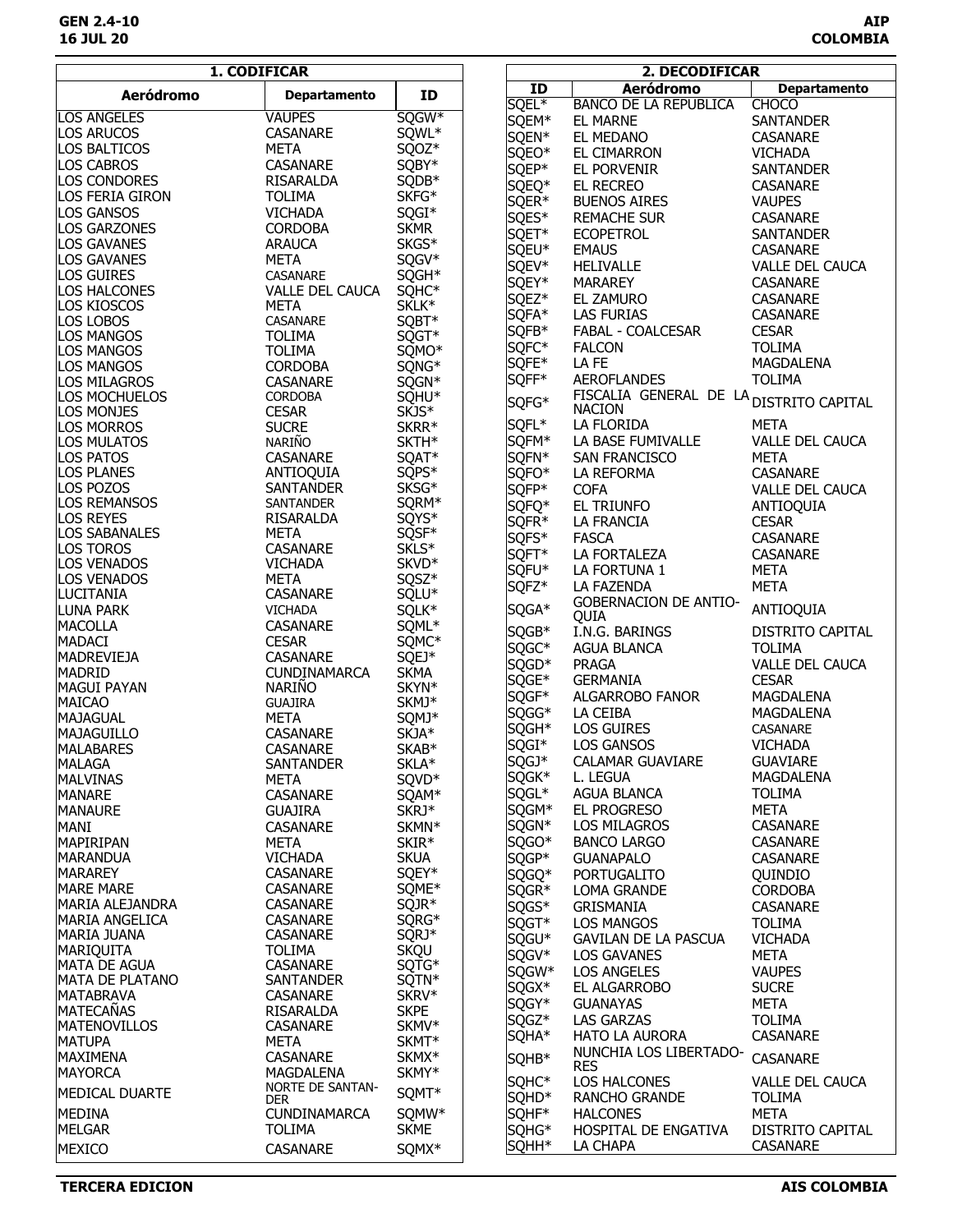|                                           | 1. CODIFICAR                       |                            |                   | 2. DECODIFICAR                |                                       |
|-------------------------------------------|------------------------------------|----------------------------|-------------------|-------------------------------|---------------------------------------|
| <b>Aeródromo</b>                          | <b>Departamento</b>                | ID                         | ID                | <b>Aeródromo</b>              | <b>Departamento</b>                   |
| MIEL I                                    | <b>CALDAS</b>                      | SKIE <sup>*</sup>          | SQHI*             | HOSPITAL GENERAL DE           | ANTIOQUIA                             |
| <b>MILLAN VARGAS</b>                      | <b>BOLIVAR</b>                     | SKST*                      | SQHL <sup>*</sup> | <b>HELICE</b>                 | <b>META</b>                           |
| <b>MIRADOR</b>                            | <b>CASANARE</b>                    | SKTC*                      | SQHM*             | CHAMBIMBAL                    | VALLE DEL CAUCA                       |
| <b>MIRAFLORES</b><br>MIRAMAR DE GUANAPALO | <b>GUAVIARE</b>                    | SKMF*                      | SQHN*             | LA CAMPECHANA                 | CASANARE                              |
| MIRAVISTA                                 | CASANARE<br>CASANARE               | SQMG*<br>SQMV*             | SQHO <sup>*</sup> | HELI AIR RIONEGRO             | ANTIOQUIA                             |
| MITU                                      | <b>VAUPES</b>                      | <b>SKMU</b>                | SQHP*             | <b>CHAPINERO</b>              | <b>CORDOBA</b>                        |
| <b>MONFORT</b>                            | <b>VAUPES</b>                      | SKNF*                      | SQHQ*             | RANCHO AEREO                  | ANTIOQUIA                             |
| MONTELIBANO                               | <b>CORDOBA</b>                     | SKML*                      | SQHR*             | HOTEL LAS AMERICAS            | <b>BOLIVAR</b>                        |
| MONTELIBANO                               | <b>CESAR</b>                       | SKTO*                      | SQHS*             | CHICORAL ESTRA                | <b>TOLIMA</b>                         |
| <b>MONTERREY</b>                          | <b>CASANARE</b>                    | SKNY*                      | SQHT*             | <b>HATO DE OPIA</b>           | <b>TOLIMA</b>                         |
| <b>MONTERREY</b>                          | <b>BOLIVAR</b>                     | SQYB*                      | SQHU*             | LOS MOCHUELOS                 | <b>CORDOBA</b>                        |
| <b>MORELIA</b>                            | <b>META</b>                        | SKMO*                      | SQHV*             | <b>CACHIPORRO</b>             | <b>VAUPES</b>                         |
| <b>MORICHITO</b>                          | CASANARE                           | SQCH*                      | SQHY*             | HACIENDA LA JOYA              | <b>BOLIVAR</b>                        |
| MOSQUERA                                  | NARIÑO                             | SKSQ*                      | SQHZ*             | EL MORICHE                    | CASANARE                              |
| <b>MULETOS</b>                            | CASANARE                           | SKUT*                      | SQIA*             | LIMA                          | MAGDALENA                             |
| <b>MURIBA</b>                             | CASANARE                           | SQUB*                      | SQIB*             | <b>CERRITOS</b>               | <b>TOLIMA</b><br><b>CAUCA</b>         |
| <b>MURINDO</b>                            | ANTIOQUIA                          | SKUQ*                      | SQIC*<br>SQID*    | INGENIO INCAUCA<br>SAN ISIDRO | <b>META</b>                           |
| <b>MUTATA</b><br><b>MUZO</b>              | ANTIOQUIA<br><b>BOYACA</b>         | SQQT*<br>SKUZ <sup>*</sup> | SQIE*             | EL ARIETE                     | QUINDIO                               |
| <b>NATALIA</b>                            | <b>META</b>                        | SQTZ*                      | SQIF*             | <b>VILLA FATIMA</b>           | <b>VAUPES</b>                         |
| <b>NAVAS PARDO</b>                        | <b>TOLIMA</b>                      | SKHA*                      | SQIG*             | <b>IBACABA</b>                | <b>VAUPES</b>                         |
| <b>NECOCLI</b>                            | ANTIOQUIA                          | SKNC*                      | SQIH*             | INGENIO PICHICHI              | <b>VALLE DEL CAUCA</b>                |
| NEIVA YORK - MILENA                       | <b>META</b>                        | SQNP*                      | SQII*             | EL ACEITUNO                   | <b>TOLIMA</b>                         |
| NI                                        | <b>VAUPES</b>                      | SQNX*                      | SQIJ*             | EL CARMEN DE CHUCURI          | <b>SANTANDER</b>                      |
| <b>NUEVA FORTUNA</b>                      | ANTIOQUIA                          | SQVF*                      | SQIK*             | <b>TERESITA</b>               | <b>VAUPES</b>                         |
| <b>NUEVA GRANADA</b>                      | <b>CESAR</b>                       | SQVJ*                      | SQIL*             | LA DIANA                      | <b>META</b>                           |
| <b>NUEVA ROMA</b>                         | MAGDALENA                          | SKVR*                      | SQIM*             | <b>INGENIO MANUELITA</b>      | <b>VALLE DEL CAUCA</b>                |
| NUEVA UNION                               | MAGDALENA                          | SKNK*                      | SQIN*             | LA CEIBA                      | <b>META</b>                           |
| <b>NUEVA YORK</b>                         | <b>TOLIMA</b>                      | SQRK*                      | SQIO*             | <b>EL PARAISO</b>             | <b>VICHADA</b>                        |
| <b>NUEVO MUNDO</b>                        | CASANARE                           | SQOU*                      | SQIP*             | LA PALESTINA                  | <b>CALDAS</b>                         |
| NUNCHIA LOS LIBERTADORES                  | CASANARE                           | SQHB*                      | SQIQ*             | CENTRO INTERNACIONAL          | <b>DISTRITO CAPITAL</b>               |
| <b>OCELOTE</b>                            | META                               | SQOT*                      | SQIR*             | EL CAIRANO                    | <b>BOLIVAR</b>                        |
| <b>OLAYA HERRERA</b>                      | ANTIOQUIA                          | <b>SKMD</b>                | SQIS*             | <b>SAN LUIS</b>               | <b>NORTE DE SANTAN-</b><br><b>DER</b> |
| <b>OREGANAL</b>                           | <b>GUAJIRA</b>                     | SQOR*                      | SQIT*             | <b>ASTA</b>                   | <b>TOLIMA</b>                         |
| <b>ORIHUECA</b>                           | MAGDALENA                          | SQOH*                      | <b>SQIU*</b>      | <b>VILLA NUEVA</b>            | <b>VAUPES</b>                         |
| <b>ORITO</b><br><b>OROCUE</b>             | <b>PUTUMAYO</b><br><b>CASANARE</b> | SKOR*<br>SKOE*             | SQIV*             | INGENIO PROVIDENCIA           | VALLE DEL CAUCA                       |
| <b>PACOA</b>                              | <b>VAUPES</b>                      | SQPK*                      | SQIY*             | TIO BAYO                      | CASANARE                              |
| <b>PACU</b>                               | <b>VAUPES</b>                      | SQPD*                      | SQIZ*             | <b>SAN MARINO</b>             | <b>VALLE DEL CAUCA</b>                |
| PAIPA JUAN JOSE RONDON                    | <b>BOYACA</b>                      | SKPA*                      | SQJA*             | <b>JAGUAS</b>                 | ANTIOQUIA                             |
| <b>PAJONALES</b>                          | <b>TOLIMA</b>                      | SQPJ*                      | SQJC*             | JIBICI                        | <b>VICHADA</b>                        |
| PALACIO MUNICIPAL                         | ANTIOQUIA                          | SQPL*                      | SQJF*             | SAN JERONIMO                  | <b>TOLIMA</b>                         |
| PALANQUERO                                | <b>CUNDINAMARCA</b>                | <b>SKPQ</b>                | SQJG*             | EL CORAJE                     | MAGDALENA                             |
| <b>PALMAR DE ORIENTE</b>                  | <b>CASANARE</b>                    | SKRT*                      | SQJI*             | LA PLATA PUERTO TRUJI-        | <b>META</b>                           |
| PALMARITO 2                               | CASANARE                           | SQPI*                      | SQJL*             | <b>JULIA CAROLINA</b>         | <b>CESAR</b>                          |
| <b>PALMAROSA</b>                          | CASANARE                           | SQPH*                      | SQJN*             | EL JUNCAL                     | <b>HUILA</b>                          |
| PALMAS DE TUMACO                          | NARIÑO                             | SQPT*                      | SQJQ*             | SAN JUAN DE URABA             | ANTIOQUIA                             |
| PALMAS DEL CASANARE                       | <b>CASANARE</b>                    | SQSR*                      | SQJR*             | MARIA ALEJANDRA               | CASANARE                              |
| PALMASOLA<br><b>PALONEGRO</b>             | <b>META</b><br><b>SANTANDER</b>    | SKSZ*<br><b>SKBG</b>       | SQJS*             | <b>LAS JUANAS</b>             | META                                  |
| <b>PAOLA</b>                              | META                               | SKPF*                      | SQJT*             | <b>SAN JUAN</b>               | <b>META</b>                           |
| <b>PAPUNAGUA</b>                          | <b>GUAVIARE</b>                    | SKGG*                      | SQJU*             | <b>JULIAN</b>                 | META                                  |
| PAPUNAGUA - PUETO SOLANO                  | <b>VAUPES</b>                      | SQMF*                      | SQKM*             | <b>KAMANAOS</b>               | <b>VAUPES</b>                         |
| PARQUE CENTRAL BAVARIA                    | DISTRITO CAPITAL SQPB*             |                            | SQLA*<br>SQLB*    | LA FE<br>LA CABAÑA            | <b>CESAR</b><br><b>META</b>           |
| PAZ DE ARIPORO                            | <b>CASANARE</b>                    | SKPZ <sup>*</sup>          | SQLC*             | LA CASCAJERA                  | <b>SANTANDER</b>                      |
| PENSILVANIA                               | <b>CALDAS</b>                      | SKVK*                      | SQLE*             | VILLANUEVA                    | ANTIOQUIA                             |
| <b>PERALES</b>                            | <b>TOLIMA</b>                      | <b>SKIB</b>                | SQLF*             | LA FLORESTA                   | <b>HUILA</b>                          |
| PETRIBA (GUAYABAL)                        | <b>META</b>                        | SQRB*                      | SQLG*             | LAS AGUILAS                   | <b>VALLE DEL CAUCA</b>                |
| <b>PETROLEA</b>                           | NORTE DE SANTAN- SQTW*             |                            | SQLH*             | LA HERMOSA                    | CASANARE                              |
|                                           |                                    |                            | SQLI*             | LA CACICA                     | <b>CESAR</b>                          |
| PIEDRA ÑI                                 | <b>VAUPES</b>                      | SQPV*                      | SQLJ*             | LA JAULA                      | <b>VICHADA</b>                        |
| PILMAIQUEN                                | ANTIOQUIA                          | SQPQ*                      | SQLK*             | LUNA PARK                     | <b>VICHADA</b>                        |
| PINOQUIA                                  | <b>VICHADA</b>                     | SKIQ*                      | SQLL*             | EL NOGAL                      | META                                  |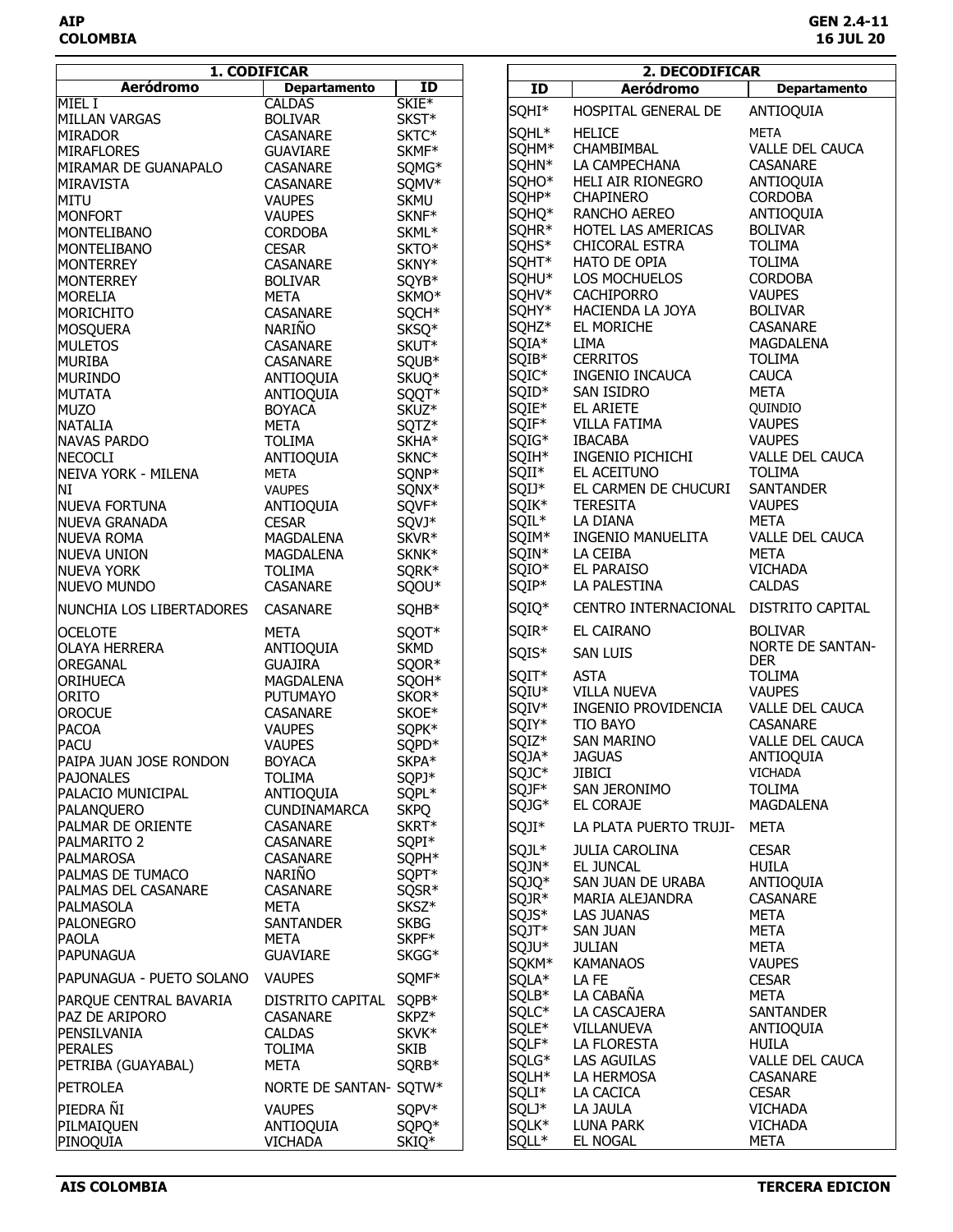|                                           | 1. CODIFICAR               |                   |                   | 2. DECODIFICAR                                         |                                       |
|-------------------------------------------|----------------------------|-------------------|-------------------|--------------------------------------------------------|---------------------------------------|
| <b>Aeródromo</b>                          | <b>Departamento</b>        | ID                | ID                | <b>Aeródromo</b>                                       | <b>Departamento</b>                   |
| <b>PIRACUARA</b>                          | <b>VAUPES</b>              | SQPC*             | SQLM*             | <b>LA MACARENA</b>                                     | <b>VALLE DEL CAUCA</b>                |
| PIVIJAY                                   | <b>VICHADA</b>             | SKVJ*             | SQLN*             | LA ESCONDIDA                                           | <b>META</b>                           |
| PIZARRO                                   | <b>CHOCO</b>               | SQZJ*             | SQLO*             | LA LORENA                                              | <b>CASANARE</b>                       |
| <b>PLANADAS</b>                           | <b>TOLIMA</b>              | SKPX*             | SQLP*             | HOTEL DEL CAMPO                                        | QUINDIO                               |
| PLAZA DE LA LIBERTAD                      | ANTIOQUIA                  | SKZL*             | SQLR*             | <b>LAS FLORES</b>                                      | <b>CESAR</b>                          |
| <b>POLONIA</b>                            | <b>HUILA</b>               | SKOW*             | SQLS*             | LA ILUSION                                             | CASANARE                              |
| <b>PORE</b>                               | CASANARE                   | SKEK*             | SQLT*             | LETICIA                                                | <b>TOLIMA</b>                         |
| <b>PORORO</b>                             | <b>CESAR</b>               | SQPR*             | SQLU*             | LUCITANIA                                              | CASANARE                              |
| PORTUGALITO                               | QUINDIO                    | SQGQ*             | SQLV*             | LA ENVIDIA                                             | CASANARE                              |
| <b>POTRERITO</b>                          | <b>TOLIMA</b>              | SQOE*             |                   | LA YE                                                  |                                       |
| PRAGA                                     | VALLE DEL CAUCA            | SQGD*             | SQLY*             |                                                        | MAGDALENA                             |
| <b>PRIMERO DE MAYO</b>                    | <b>CUNDINAMARCA</b>        | SKPY*             | SQLZ*             | LA PAZ                                                 | <b>CUNDINAMARCA</b>                   |
| <b>PROMA</b>                              | DISTRITO CAPITAL           | SQMA*             | SQMA*             | <b>PROMA</b>                                           | DISTRITO CAPITAL                      |
| PROVIDENCIA                               | CASANARE                   | SKOV*             | SQMB*             | ANA MARIA                                              | <b>CESAR</b>                          |
| PUERTO ALVIRA CAQO JABON                  | <b>META</b>                | SKQJ*             | SQMC*             | MADACI                                                 | <b>CESAR</b>                          |
| PUERTO BOLIVAR - PORTETE                  | <b>GUAJIRA</b>             | SKPB*             | SQMD <sup>*</sup> | ALCALDIA DE MEDELLIN                                   | ANTIOQUIA                             |
| <b>PUERTO ESTRELLA</b>                    | <b>GUAJIRA</b>             | SKPJ*             | SQME*             | <b>MARE MARE</b>                                       | CASANARE                              |
| <b>PUERTO GAITAN</b>                      | <b>META</b>                | SKPG*             | SQMF*             | PAPUNAGUA - PUETO SO- <sub>VAUPES</sub><br><b>LANO</b> |                                       |
| PUERTO LEGUIZAMO                          | <b>PUTUMAYO</b>            | SKLG*             |                   |                                                        |                                       |
| <b>PUERTO LLERAS</b>                      | META                       | SKLL*             | SQMG*             | MIRAMAR DE GUANAPALO CASANARE                          |                                       |
| <b>PUERTO NARE</b>                        | ANTIOQUIA                  | SKPN*             | SQMI*             | LA AMALIA                                              | MAGDALENA                             |
| <b>PUERTO PERALES</b>                     | ANTIOQUIA                  | SQPX*             | SQMJ*             | MAJAGUAL                                               | <b>META</b>                           |
| PUERTO RICO                               | <b>CAQUETA</b>             | SKQW*             | SQML*             | MACOLLA                                                | <b>CASANARE</b>                       |
| <b>PUERTO RICO</b>                        | <b>META</b>                | SKUW <sup>*</sup> | SQMM*             | LA MARIA                                               | <b>META</b>                           |
| PUERTO WILCHES                            | <b>SANTANDER</b>           | SQPW*             |                   |                                                        |                                       |
| <b>QUEBRADITAS</b>                        | <b>META</b>                | SQQB*             | SQMN*             | LAS MALVINAS                                           | <b>META</b>                           |
| RAFAEL NUÑEZ                              | <b>BOLIVAR</b>             | <b>SKCG</b>       | SQMO*             | <b>LOS MANGOS</b>                                      | <b>TOLIMA</b>                         |
| <b>RANCHO AEREO</b>                       | ANTIOQUIA                  | SQHQ*             | SQMQ*             | CAMPO ALEGRE                                           | CASANARE                              |
| RANCHO ALEGRE                             | <b>VICHADA</b>             | SKRE*             | SQMR*             | LA MARINA                                              | MAGDALENA                             |
| RANCHO COLIBRI                            | VALLE DEL CAUCA            | SQRI*             | SQMS*             | EL MONASTERIO                                          | <b>META</b>                           |
| <b>RANCHO GRANDE</b>                      | <b>TOLIMA</b>              | SQHD*             | SQMT*             | MEDICAL DUARTE                                         | <b>NORTE DE SANTAN-</b><br><b>DER</b> |
| RANCHO NARE                               | <b>META</b>                | SKRN*             | SQMU*             | <b>CAMARUCOS</b>                                       | CASANARE                              |
| <b>REMACHE SUR</b>                        | CASANARE                   | SQES*             | SQMV*             | MIRAVISTA                                              | <b>CASANARE</b>                       |
| <b>REMEDIOS OTU</b>                       | ANTIOQUIA                  | SKOT*             | SQMW*             | MEDINA                                                 | <b>CUNDINAMARCA</b>                   |
| <b>REMOLINOS</b>                          | META                       | SQZM*             | SQMX*             | MEXICO                                                 | <b>CASANARE</b>                       |
| <b>RENSO</b>                              | CASANARE                   | SQRX*             | SQMY*             | <b>GERMAN ALBERTO</b>                                  | CASANARE                              |
| <b>REPRESA DE LAS CANARIAS</b>            | CASANARE                   | SKRC*             |                   | LA CAIMANA                                             |                                       |
| <b>REYES MURILLO</b>                      | <b>CHOCO</b>               | SKNQ*             | SQMZ*             |                                                        | CASANARE                              |
| <b>RIOPAILA</b>                           | VALLE DEL CAUCA            | SQRP*             | SQNA*             | SAN PABLO<br><b>SAN BARTEL</b>                         | <b>BOLIVAR</b><br><b>ATLANTICO</b>    |
| <b>RIOSUCIO</b>                           | <b>CHOCO</b>               | SQSC*             | SQNB*             |                                                        |                                       |
| <b>RONDON</b>                             | <b>ARAUCA</b>              | SKRD <sup>*</sup> | SQNC*             | SAN CARLOS                                             | ANTIOQUIA                             |
| SABANALARGA                               | CASANARE                   | SQBX*             | SQND*             | <b>INDIRA</b>                                          | ANTIOQUIA                             |
| <b>SABANETA</b>                           | <b>CESAR</b>               | SKNE*             | SQNE*             | <b>SAN MIGUEL</b>                                      | <b>VAUPES</b>                         |
| <b>SABANETA</b>                           | META                       | SQNT*             | SQNF*             | BENEFICENCIA DE CUNDI-<br>NAMARCA                      | DISTRITO CAPITAL                      |
| SALA 77                                   | <b>CESAR</b>               | SQAD <sup>*</sup> | SQNG*             | <b>LOS MANGOS</b>                                      | <b>CORDOBA</b>                        |
| <b>SAN AGUSTIN</b>                        | <b>TOLIMA</b>              | SKUS*             | SQNH*             | EL CONCHAL                                             | VALLE DEL CAUCA                       |
| SAN ANTONIO                               | <b>VAUPES</b>              | SQSK*             | SQNI*             | <b>ARMENIA</b>                                         | <b>CASANARE</b>                       |
| <b>SAN BARTEL</b>                         | <b>ATLANTICO</b>           | SQNB*             | SQNJ*             | SAN JUANITO                                            | <b>META</b>                           |
| <b>SAN BERNARDO</b>                       | <b>BOLIVAR</b>             | SKMP*             | SQNK*             | <b>SAN NICOLAS</b>                                     | <b>CASANARE</b>                       |
| <b>SAN CARLOS</b>                         | CASANARE                   | SKMC*             | SQNL*             | LAS CAÑAS                                              | <b>VALLE DEL CAUCA</b>                |
| <b>SAN CARLOS</b>                         | <b>VALLE DEL CAUCA</b>     | SKTV*             | SQNM*             | LA COLINA                                              | META                                  |
| <b>SAN CARLOS</b>                         | ANTIOQUIA                  | SQNC*             |                   | SANTA ANA                                              | <b>TOLIMA</b>                         |
| <b>SAN CARLOS DEL PLANAS</b>              | <b>VICHADA</b>             | SKRK*             | SQNN*             |                                                        |                                       |
| <b>SAN DIEGO</b>                          | <b>HUILA</b>               | SQTD <sup>*</sup> | SQNO <sup>*</sup> | <b>LIBANO</b>                                          | <b>CESAR</b>                          |
| San Eduardo                               | CASANARE                   | SQSU*             | SQNP*             | NEIVA YORK - MILENA                                    | <b>META</b>                           |
| <b>SAN ESTEBAN</b>                        | CASANARE                   | SKSE*             | SQNQ*             | SAN PEDRO DE URABA                                     | ANTIOQUIA                             |
| <b>SAN FELIPE</b>                         | <b>GUAINIA</b>             | SKFP*             | SQNR*             | SAN ROQUE                                              | VALLE DEL CAUCA                       |
| <b>SAN FELIPE</b>                         | <b>CASANARE</b>            | SQAP*             | SQNS*             | SAN MIGUEL                                             | META                                  |
| <b>SAN FELIPE DEL PAUTO</b>               | CASANARE                   | SKSU <sup>*</sup> | SQNT*             | <b>SABANETA</b>                                        | <b>META</b>                           |
| ISAN FERNANDO                             | CASANARE                   | SKND <sup>*</sup> | SQNU*             | <b>SAN VICENTE</b>                                     | <b>META</b>                           |
| <b>SAN FRANCISCO</b>                      | <b>HUILA</b>               | SKAF*             | SQNV*             | EDIFICIO RCN TELEVISION DISTRITO CAPITAL               |                                       |
| <b>SAN FRANCISCO</b>                      | <b>META</b>                | SQFN*             | SQNW*             | <b>LAS NUBES</b>                                       | META                                  |
| <b>SAN GERARDO</b>                        | <b>VAUPES</b>              | SKGK*             | SQNX*             | NI                                                     | <b>VAUPES</b>                         |
| <b>SAN GERARDO</b>                        | VALLE DEL CAUCA            | SKNG*             | SQNY*             | LA NENA CAYTA                                          | <b>CESAR</b>                          |
| <b>SAN GERMAN</b>                         | <b>TOLIMA</b>              | SKGE*             | SQNZ*             | EL SILENCIO                                            | <b>CASANARE</b>                       |
| <b>SAN ISIDRO</b><br><b>SAN ISIDRO II</b> | <b>META</b><br><b>META</b> | $SQID*$<br>SKIS*  | SQOA*             | LOS ALMENDROS                                          | ANTIOQUIA                             |
|                                           |                            |                   |                   |                                                        |                                       |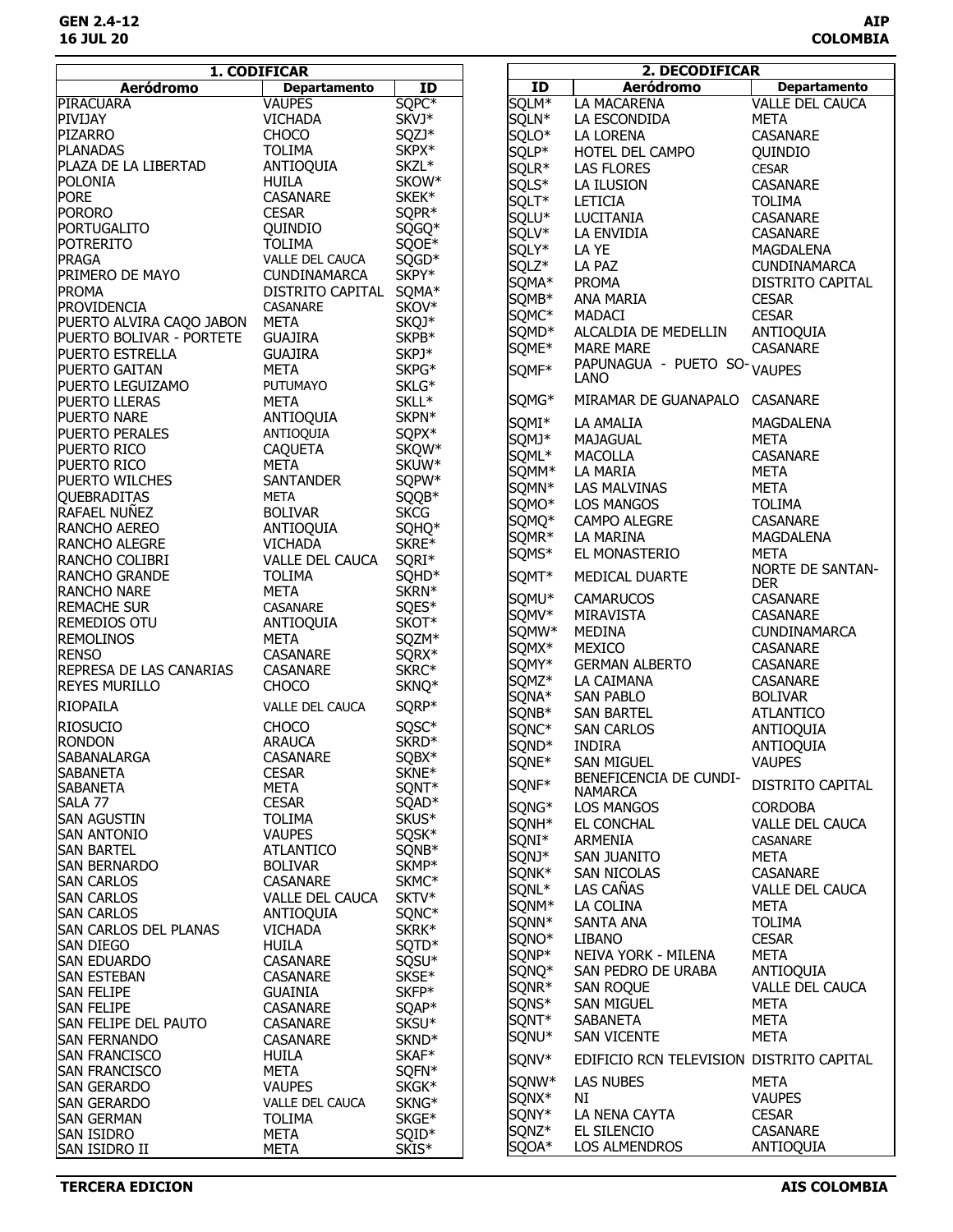|                             | 1. CODIFICAR        |                   | 2. DECODIFICAR                                            |                   |                                         |                        |
|-----------------------------|---------------------|-------------------|-----------------------------------------------------------|-------------------|-----------------------------------------|------------------------|
| <b>Aeródromo</b>            | <b>Departamento</b> | ID                | $\overline{1}$<br><b>Aeródromo</b><br><b>Departamento</b> |                   |                                         |                        |
| <b>SAN JACINTO</b>          | <b>CAUCA</b>        | SKAJ <sup>*</sup> |                                                           | SQOB <sup>*</sup> | <b>COFA BUGA</b>                        | <b>VALLE DEL CAUCA</b> |
| <b>SAN JAVIER</b>           | <b>TOLIMA</b>       | SKJV*             |                                                           | SQOC*             | EL PARAISO                              | CASANARE               |
|                             |                     |                   |                                                           | SQOD*             | SONAÑA                                  | <b>VAUPES</b>          |
| SAN JERONIMO                | <b>TOLIMA</b>       | SQJF*             |                                                           |                   |                                         |                        |
| <b>SAN JOSE</b>             | <b>TOLIMA</b>       | SQSJ*             |                                                           | SQOE*             | <b>POTRERITO</b>                        | <b>TOLIMA</b>          |
| <b>SAN JOSE DE MULATOS</b>  | ANTIOQUIA           | SKMQ*             |                                                           | SQOF*             | LAGOS DEL DORADO                        | <b>GUAVIARE</b>        |
| <b>SAN JOSE DE OCUNE</b>    | <b>VICHADA</b>      | SQCJ*             |                                                           | SQOG*             | CAMPOALEGRE                             | <b>HUILA</b>           |
| SAN JOSE DEL ARIPORO        | CASANARE            | SKJP*             |                                                           | SQOH*             | ORIHUECA                                | MAGDALENA              |
| SAN JOSE DEL GUAVIARE       | <b>GUAVIARE</b>     | <b>SKSJ</b>       |                                                           | SQOI*             | <b>EL PARAISO</b>                       | <b>TOLIMA</b>          |
| <b>SAN JUAN</b>             | <b>CASANARE</b>     | SKNM*             |                                                           | SQOJ*             | <b>ULTRAMOJANA</b>                      | ANTIOQUIA              |
| <b>SAN JUAN</b>             | <b>META</b>         | SQJT*             |                                                           | SQOL*             | LA LOMA                                 | <b>META</b>            |
| <b>SAN JUAN DE URABA</b>    | ANTIOQUIA           | SQJQ*             |                                                           | SQOM*             | LA COMARCA                              | CASANARE               |
| <b>SAN JUAN DEL CESAR</b>   | <b>GUAJIRA</b>      | SKNJ*             |                                                           | SQON*             | LA PONDEROSA                            | CUNDINAMARCA           |
| <b>SAN JUANITO</b>          | <b>META</b>         | SQNJ*             |                                                           | SQOO*             | <b>COROCITO</b>                         | <b>META</b>            |
| <b>SAN LUIS</b>             | NARIÑO              | <b>SKIP</b>       |                                                           | SQOP*             | LA OPIA                                 | <b>TOLIMA</b>          |
| <b>SAN LUIS</b>             | <b>META</b>         | SKNI*             |                                                           | SQOQ*             | LA CORTES                               | ANTIOQUIA              |
|                             | <b>HUILA</b>        | SKNU*             |                                                           | SQOR*             | OREGANAL                                | <b>GUAJIRA</b>         |
| <b>SAN LUIS</b>             |                     |                   |                                                           |                   |                                         | <b>CESAR</b>           |
| <b>SAN LUIS</b>             | NORTE DE SANTAN-    | SQIS*             |                                                           | SQOS*             | LA PALMA                                |                        |
|                             | <b>DER</b>          |                   |                                                           | SQOT*             | <b>OCELOTE</b>                          | <b>META</b>            |
| <b>SAN LUIS DE PACA</b>     | <b>VAUPES</b>       | SQDA*             |                                                           | SQOU*             | NUEVO MUNDO                             | CASANARE               |
| SAN LUIS DE PALENQUE        | <b>CASANARE</b>     | SKNP*             |                                                           | SQOV*             | <b>BOLUGA</b>                           | <b>TOLIMA</b>          |
| <b>SAN LUIS DE QUENANE</b>  | <b>META</b>         | SKDQ*             |                                                           | SQOZ*             | LOS BALTICOS                            | <b>META</b>            |
| isan Marino                 | VALLE DEL CAUCA     | SQIZ*             |                                                           | SQPA*             | LA PASTORA                              | <b>ARAUCA</b>          |
| <b>SAN MARTIN</b>           | <b>META</b>         | SQSA*             |                                                           | SQPB*             | PARQUE CENTRAL BAVARIA DISTRITO CAPITAL |                        |
| <b>SAN MARTIN</b>           | <b>CESAR</b>        | SQSM*             |                                                           | SQPC*             | PIRACUARA                               | <b>VAUPES</b>          |
| <b>SAN MIGUEL</b>           | <b>VAUPES</b>       | SQNE*             |                                                           | SQPD*             | <b>PACU</b>                             | <b>VAUPES</b>          |
| <b>SAN MIGUEL</b>           | <b>META</b>         | SQNS*             |                                                           | SQPE*             | LA POREÑA                               | CASANARE               |
| <b>SAN MIGUEL</b>           | <b>META</b>         | SQSG*             |                                                           | SQPF*             | LAS PALMAS                              | <b>CESAR</b>           |
| <b>SAN NICOLAS</b>          | CASANARE            | SQNK*             |                                                           | SQPG*             | EL PRADO                                | <b>META</b>            |
| <b>SAN PABLO</b>            | ANTIOQUIA           | SKAN*             |                                                           | SQPH*             | PALMAROSA                               | <b>CASANARE</b>        |
| San Pablo                   | VALLE DEL CAUCA     | SKSN*             |                                                           |                   |                                         |                        |
|                             | <b>VAUPES</b>       |                   |                                                           | SQPI*             | PALMARITO 2                             | <b>CASANARE</b>        |
| <b>SAN PABLO</b>            |                     | SQAN*             |                                                           | SQPJ*             | <b>PAJONALES</b>                        | <b>TOLIMA</b>          |
| <b>SAN PABLO</b>            | <b>BOLIVAR</b>      | SQNA*             |                                                           | SQPK*             | <b>PACOA</b>                            | <b>VAUPES</b>          |
| <b>SAN PABLO</b>            | CASANARE            | SQSN*             |                                                           | SQPL*             | PALACIO MUNICIPAL                       | ANTIOQUIA              |
| Isan Pablo                  | <b>CORDOBA</b>      | SQSP*             |                                                           | SQPN*             | LA PAULINA                              | <b>CESAR</b>           |
| <b>SAN PEDRO</b>            | <b>SUCRE</b>        | SQSE*             |                                                           | SQPO*             | LA PONDEROSA                            | <b>SANTANDER</b>       |
| <b>SAN PEDRO DE URABA</b>   | ANTIOQUIA           | SQNQ*             |                                                           | SQPP*             | <b>BANCO POPULAR</b>                    | ANTIOQUIA              |
| <b>SAN RAFAEL</b>           | <b>HUILA</b>        | SKFA*             |                                                           | SQPQ*             | PILMAIQUEN                              | ANTIOQUIA              |
| <b>SAN ROQUE</b>            | VALLE DEL CAUCA     | SQNR <sup>*</sup> |                                                           | SQPR*             | <b>PORORO</b>                           | <b>CESAR</b>           |
| <b>SAN SEBASTIAN</b>        | <b>META</b>         | SKSY*             |                                                           | SQPS*             | <b>LOS PLANES</b>                       | ANTIOQUIA              |
| <b>SAN VICENTE</b>          | <b>META</b>         | SQNU*             |                                                           | SQPT*             | PALMAS DE TUMACO                        | <b>NARIÑO</b>          |
| ISAN VICENTE DE CHUCURI     | <b>SANTANDER</b>    | SKQR *            |                                                           | SQPU*             | <b>ACAPULCO</b>                         | CASANARE               |
| SAN VICENTE DEL CAGUAN      | <b>CAQUETA</b>      | <b>SKSV</b>       |                                                           | SQPV*             | PIEDRA ÑI                               | <b>VAUPES</b>          |
| <b>SANTA ANA</b>            | VALLE DEL CAUCA     | <b>SKGO</b>       |                                                           | SQPW*             | PUERTO WILCHES                          | <b>SANTANDER</b>       |
| <b>SANTA ANA</b>            | CASANARE            | SQAA*             |                                                           | SQPX*             | PUERTO PERALES                          | ANTIOQUIA              |
| <b>SANTA ANA</b>            | <b>TOLIMA</b>       | SQNN*             |                                                           | SQPY*             | LA PALESTINA                            | MAGDALENA              |
| <b>SANTA BARBARA</b>        | HUILA               | SQSB*             |                                                           | SQPZ*             | LA ESPERANZA                            | <b>CESAR</b>           |
| SANTA BARBARA               | NARIÑO              | SQST*             |                                                           | SQQB*             | QUEBRADITAS                             | META                   |
| SANTA BARBARA               | <b>META</b>         | SKSB*             |                                                           |                   |                                         |                        |
| <b>SANTA CLARA</b>          | CASANARE            | SQRT*             |                                                           | SQQE*             | HOTEL RUITOQUE                          | SANTANDER              |
| <b>SANTA CRUZ</b>           | META                | SQAZ <sup>*</sup> |                                                           | SQQF*             | BARRANQUILLITA                          | <b>GUAVIARE</b>        |
|                             | CASANARE            |                   |                                                           | SQQT*             | <b>MUTATA</b>                           | ANTIOQUIA              |
| SANTA HELENA DE UPIA        |                     | SKHU <sup>*</sup> |                                                           | SQQU*             | <b>TEQUENDAMA</b>                       | <b>MAGDALENA</b>       |
| <b>SANTA ISABEL</b>         | META                | SQTI*             |                                                           | SQRA*             | LA ARROBLEDA                            | <b>CAUCA</b>           |
| <b>SANTA ISABEL</b>         | <b>VAUPES</b>       | SQTL*             |                                                           | SQRB*             | PETRIBA (GUAYABAL)                      | <b>META</b>            |
| <b>SANTA LUCIA</b>          | NORTE DE SANTAN-    | SKSW*             |                                                           | SQRC*             | <b>GUACHARACAS</b>                      | <b>CUNDINAMARCA</b>    |
|                             | <b>DER</b>          |                   |                                                           | SQRD*             | EL RODEO                                | META                   |
| <b>SANTA LUCIA</b>          | <b>VAUPES</b>       | SQSW*             |                                                           | SQRE*             | <b>CORCEL</b>                           | <b>META</b>            |
| <b>SANTA MARIA DEL CAFE</b> | CASANARE            | SQCF*             |                                                           | SQRF*             | LA MARIA                                | <b>TOLIMA</b>          |
| <b>SANTA RITA</b>           | <b>VAUPES</b>       | SKRF*             |                                                           | SQRG*             | MARIA ANGELICA                          | <b>CASANARE</b>        |
| SANTA RITA DE ITUANGO       | ANTIOQUIA           | SKRQ*             |                                                           | SQRH <sup>*</sup> | EL PALMAR                               | CASANARE               |
| SANTA ROSA DEL SUR          | <b>BOLIVAR</b>      | SKSR*             |                                                           | SQRI*             | RANCHO COLIBRI                          | <b>VALLE DEL CAUCA</b> |
| SANTA ROSALIA               | <b>VICHADA</b>      | SKSL*             |                                                           | SQRJ*             | MARIA JUANA                             | CASANARE               |
| SANTAFE DE ANTIOQUIA        | ANTIOQUIA           | SKSF*             |                                                           | SQRK*             | NUEVA YORK                              |                        |
| SANTIAGO No.1               | CASANARE            | SKSI*             |                                                           |                   |                                         | <b>TOLIMA</b>          |
| SANTIAGO PEREZ QUIROZ       | <b>ARAUCA</b>       | <b>SKUC</b>       |                                                           | SQRL*             | LA CAROLINA                             | <b>CESAR</b>           |
| <b>SANTILLANA</b>           | ANTIOQUIA           | SQAQ*             |                                                           | SQRM*             | LOS REMANSOS                            | <b>SANTANDER</b>       |
| SARDINAS                    | CASANARE            | SKSD <sup>*</sup> |                                                           | SQRN*             | EL TORNILLO                             | <b>SANTANDER</b>       |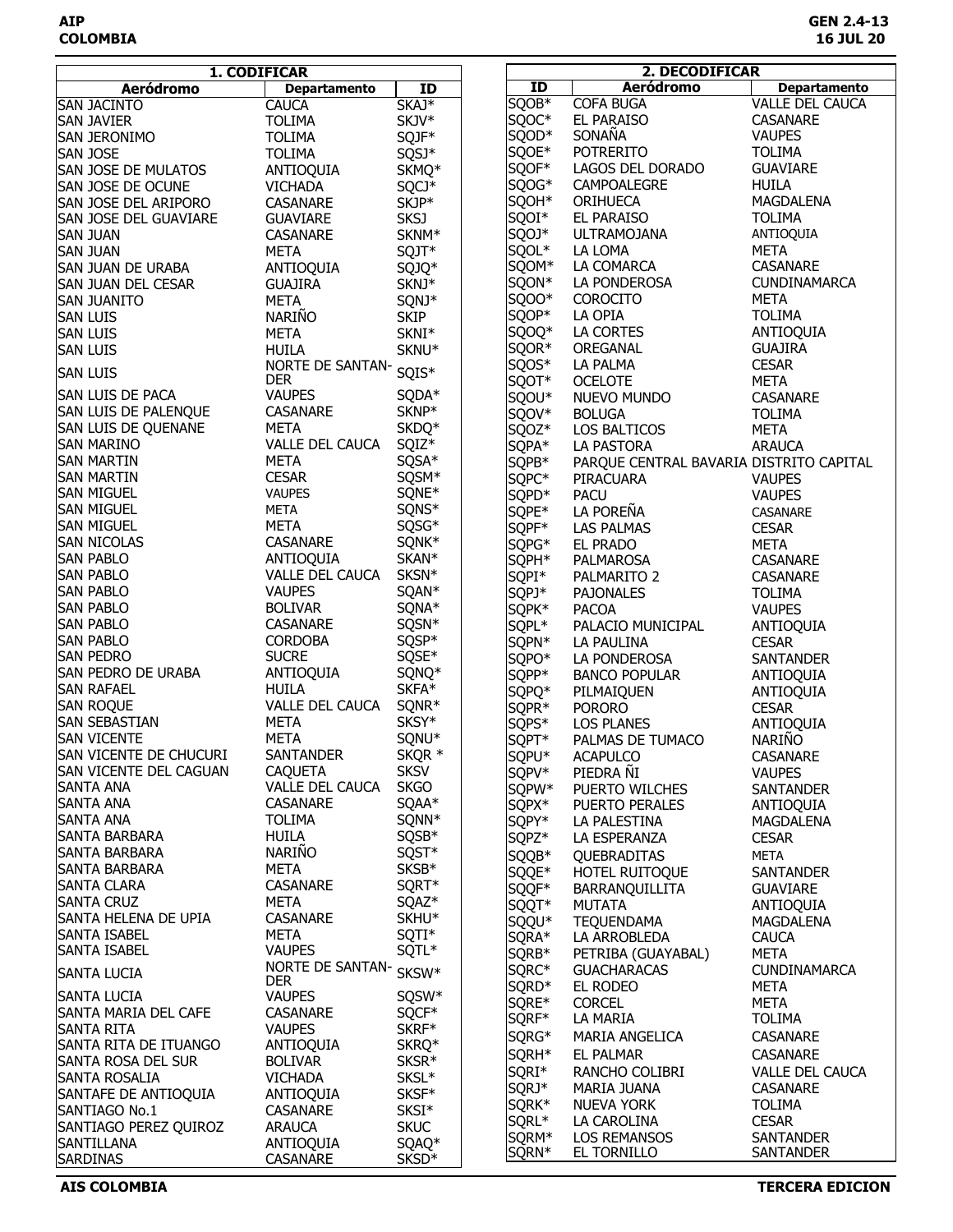| <b>Aeródromo</b><br><b>Aeródromo</b><br><b>Departamento</b><br><b>Departamento</b><br>ID<br>ID<br>SKSH <sup>*</sup><br>SQRO*<br><b>EL RODEO</b><br><b>SEATECH</b><br><b>BOLIVAR</b><br><b>CASANARE</b><br>SQRP*<br>SEDE ADMINISTRATIVA AVIAN- <sub>DISTRITO CAPITAL SKAV*</sub><br>RIOPAILA<br><b>VALLE DEL CAUCA</b><br>CA<br>SQRQ*<br><b>ARBOLETES</b><br>ANTIOQUIA<br>SEÑORIAS<br>SQUN*<br>CASANARE<br>SQRR*<br><b>CORDOBA</b><br><b>URRA</b><br><b>SEVILLA</b><br>SQVL*<br><b>CASANARE</b><br>SQRS*<br>BASE PRINCIPAL CELTA<br><b>CESAR</b><br>SKHN*<br>SHANGRI-LA<br><b>GUAJIRA</b><br>SQRT*<br>SANTA CLARA<br>CASANARE<br><b>SKSM</b><br><b>SIMON BOLIVAR</b><br>MAGDALENA<br>SQRU*<br>EL RINCON DE MUCURA<br><b>SUCRE</b><br>SKIH*<br><b>SINAI</b><br><b>HUILA</b><br>SQRV*<br><b>META</b><br>LA REALIDAD<br>SQSS*<br><b>SIRENAS</b><br>CASANARE<br>SQRW*<br>EL RASTRO<br><b>VICHADA</b><br>SKOS*<br><b>SOCEAGRO</b><br><b>CASANARE</b><br>SQRX*<br><b>RENSO</b><br><b>CASANARE</b><br><b>SOLANO</b><br><b>CAQUETA</b><br>SQSQ*<br>SQRY*<br>LA ARABIA<br><b>META</b><br>SONAÑA<br><b>VAUPES</b><br>SQOD*<br>SQRZ*<br>LA REFORMA<br><b>META</b><br>SKPT*<br><b>SOPETRAN</b><br>ANTIOQUIA<br>SQSA*<br><b>SAN MARTIN</b><br>META<br><b>SUESCUN</b><br>SQUG*<br><b>META</b><br>SQSB*<br>SANTA BARBARA<br><b>HUILA</b><br><b>TABLON DE TAMARA</b><br>SQUJ*<br>CASANARE<br>SQSC*<br><b>RIOSUCIO</b><br><b>CHOCO</b><br><b>TAL</b><br><b>META</b><br>SQZA*<br>SQSD*<br>HOTEL SAN DIEGO<br>META<br>SQSE*<br><b>TALANQUERAS</b><br><b>META</b><br>SQTQ*<br><b>SAN PEDRO</b><br><b>SUCRE</b><br>SQSF*<br><b>TAMACA</b><br><b>CESAR</b><br>SQTM*<br><b>META</b><br><b>LOS SABANALES</b><br>SQTY*<br>SQSG*<br>SAN MIGUEL<br><b>META</b><br>TAMARINDO<br><b>TOLIMA</b><br>SQSH*<br><b>CESAR</b><br><b>SKTM</b><br>LA SIERRITA<br><b>TAME</b><br><b>ARAUCA</b><br>SQSI*<br>EL ESCOBAL<br><b>TAPA</b><br><b>META</b><br><b>TOLIMA</b><br>SQTC*<br>SQSJ*<br>SAN JOSE<br><b>TOLIMA</b><br><b>TAPURUCUARA</b><br><b>VAUPES</b><br>SKTP*<br>SQSK*<br><b>SAN ANTONIO</b><br><b>VAUPES</b><br><b>TARAIRA</b><br>SKTR*<br><b>VAUPES</b><br>SQSL*<br>CASTILLO<br><b>ATLANTICO</b><br><b>TARAPACA</b><br>SKRA*<br>AMAZONAS<br>SQSM*<br><b>SAN MARTIN</b><br><b>CESAR</b><br><b>TARQUI</b><br>SKQI*<br>CASANARE<br>SQSN*<br>TE. JULIO CESAR SANABRIA<br><b>SAN PABLO</b><br><b>CASANARE</b><br>SKFJ*<br><b>TOLIMA</b><br><b>RIVERA</b><br>SQSO*<br><b>ISA</b><br><b>SANTANDER</b><br>SQQU*<br><b>TEQUENDAMA</b><br>MAGDALENA<br>SQSP*<br><b>SAN PABLO</b><br><b>CORDOBA</b><br><b>TERESITA</b><br>SQIK*<br><b>VAUPES</b><br>SQSQ*<br><b>SOLANO</b><br><b>CAQUETA</b><br>SKTS*<br><b>TESALIA</b><br><b>HUILA</b><br>SQSR*<br>PALMAS DEL CASANARE<br><b>CASANARE</b><br><b>TEUCALI</b><br><b>TOLIMA</b><br>SKEU*<br>SQSS*<br>CASANARE<br><b>SIRENAS</b><br>NARIÑO<br><b>TIBIRI</b><br><b>META</b><br>SKBD*<br>SQST*<br>SANTA BARBARA<br>NORTE DE SANTAN-<br>SQSU*<br>SAN EDUARDO<br>CASANARE<br>SKTB*<br><b>TIBU</b><br><b>DER</b><br>SQSV*<br><b>LAS VEGAS</b><br>CASANARE<br>TIERRA BLANCA<br>VALLE DEL CAUCA<br>SQTB*<br>SQSW*<br>SANTA LUCIA<br><b>VAUPES</b><br>DISTRITO CAPITAL SKTF*<br><b>TIERRA FIRME</b><br>SQSY*<br>EL ESPINO<br><b>BOYACA</b><br><b>CAUCA</b><br><b>TIMBIQUI</b><br>SKMB*<br>SQSZ*<br><b>LOS VENADOS</b><br><b>META</b><br><b>TIO BAYO</b><br>CASANARE<br>SQIY*<br>SQTA*<br><b>BANCO DE BOGOTA</b><br><b>DISTRITO CAPITAL</b><br><b>TIQUIE</b><br><b>VAUPES</b><br>SKTE*<br>SQTB*<br><b>TIERRA BLANCA</b><br><b>VALLE DEL CAUCA</b><br><b>TOBASIA</b><br><b>META</b><br>SKTZ*<br>SQTC*<br><b>TAPA</b><br><b>META</b><br><b>TOLEMAIDA</b><br>SKTI*<br><b>TOLIMA</b><br>SQTD <sup>*</sup><br>SAN DIEGO<br><b>HUILA</b><br><b>TOLU</b><br><b>SUCRE</b><br>SKTL*<br>SQTE*<br><b>BANCO DE OCCIDENTE</b><br><b>VALLE DEL CAUCA</b><br><b>TOMACHIPAN</b><br><b>GUAVIARE</b><br>SQTH*<br>SQTF*<br><b>TORRE COLFONDOS</b><br>DISTRITO CAPITAL<br><b>TORRE COLFONDOS</b><br>DISTRITO CAPITAL SQTF*<br>SQTG*<br>MATA DE AGUA<br><b>CASANARE</b><br><b>TORRE COLPATRIA</b><br>DISTRITO CAPITAL SQEC*<br>SQTH*<br>TOMACHIPAN<br><b>GUAVIARE</b><br>SQTI*<br>SANTA ISABEL<br><b>META</b><br>TORRE EMPRESARIAL PACIFIC<br>DISTRITO CAPITAL SQTP*<br>SQTJ*<br>EL TESORO<br>CASANARE<br><b>PUTUMAYO</b><br><b>SKAS</b><br><b>TRES DE MAYO</b><br>SQTK*<br><b>EL TAPON</b><br><b>VICHADA</b><br><b>TRES ESQUINAS</b><br><b>SKTQ</b><br><b>CAQUETA</b><br>SQTL*<br>SANTA ISABEL<br><b>VAUPES</b><br><b>TRES RIOS</b><br>SQTR*<br><b>GUAVIARE</b><br>SQTM*<br><b>TAMACA</b><br><b>CESAR</b><br><b>TRINIDAD</b><br><b>CASANARE</b><br>SKTD <sup>*</sup><br>SQTN*<br>MATA DE PLATANO<br>SANTANDER<br>SQYC*<br><b>TROMPILLOS</b><br>CASANARE<br>SQTO*<br>EL TRIUNFO<br>CASANARE<br><b>TUCANES</b><br>SQUQ*<br>Quindio<br>TORRE EMPRESARIAL PACI-<br>SQTP*<br>DISTRITO CAPITAL<br><b>UDELVA</b><br>VALLE DEL CAUCA<br>SKUJ*<br><b>FIC</b><br>SQTQ*<br><b>TALANQUERAS</b><br><b>ULTRAMOJANA</b><br>SQOJ*<br>META<br>ANTIOQUIA<br>SQTR*<br><b>UMBRIA</b><br><b>TRES RIOS</b><br><b>GUAVIARE</b><br>META<br>SQUM*<br>SQTS*<br>LA MATUA<br><b>CESAR</b><br><b>URACA</b><br><b>ATLANTICO</b><br>SQUR*<br>SQTT*<br>EL TOTUMO<br><b>CASANARE</b><br><b>URIBE</b><br>SKUB*<br>META<br><b>NORTE DE SANTAN-</b><br><b>URRA</b><br><b>CORDOBA</b><br>SQRR*<br>SQTU*<br><b>CINERA</b><br><b>DER</b><br><b>URRAO</b><br>SKUR*<br>ANTIOQUIA<br>SQTV*<br>CALICANTO<br><b>TOLIMA</b><br><b>VANGUARDIA</b><br><b>META</b><br><b>SKVV</b><br><b>NORTE DE SANTAN-</b><br><b>VARSOVIA</b><br>SKVU*<br><b>TOLIMA</b><br>SQTW*<br><b>PETROLEA</b><br><b>DER</b><br>VARSOVIA<br>CASANARE<br>SQVV*<br>SQTY*<br>TAMARINDO<br><b>TOLIMA</b><br><b>VEGAS DEL RIO</b><br><b>CALDAS</b><br>SKVW* | 1. CODIFICAR | 2. DECODIFICAR |       |                |             |
|-----------------------------------------------------------------------------------------------------------------------------------------------------------------------------------------------------------------------------------------------------------------------------------------------------------------------------------------------------------------------------------------------------------------------------------------------------------------------------------------------------------------------------------------------------------------------------------------------------------------------------------------------------------------------------------------------------------------------------------------------------------------------------------------------------------------------------------------------------------------------------------------------------------------------------------------------------------------------------------------------------------------------------------------------------------------------------------------------------------------------------------------------------------------------------------------------------------------------------------------------------------------------------------------------------------------------------------------------------------------------------------------------------------------------------------------------------------------------------------------------------------------------------------------------------------------------------------------------------------------------------------------------------------------------------------------------------------------------------------------------------------------------------------------------------------------------------------------------------------------------------------------------------------------------------------------------------------------------------------------------------------------------------------------------------------------------------------------------------------------------------------------------------------------------------------------------------------------------------------------------------------------------------------------------------------------------------------------------------------------------------------------------------------------------------------------------------------------------------------------------------------------------------------------------------------------------------------------------------------------------------------------------------------------------------------------------------------------------------------------------------------------------------------------------------------------------------------------------------------------------------------------------------------------------------------------------------------------------------------------------------------------------------------------------------------------------------------------------------------------------------------------------------------------------------------------------------------------------------------------------------------------------------------------------------------------------------------------------------------------------------------------------------------------------------------------------------------------------------------------------------------------------------------------------------------------------------------------------------------------------------------------------------------------------------------------------------------------------------------------------------------------------------------------------------------------------------------------------------------------------------------------------------------------------------------------------------------------------------------------------------------------------------------------------------------------------------------------------------------------------------------------------------------------------------------------------------------------------------------------------------------------------------------------------------------------------------------------------------------------------------------------------------------------------------------------------------------------------------------------------------------------------------------------------------------------------------------------------------------------------------------------------------------------------------------------------------------------------------------------------------------------------------------------------------------------------------------------------------------------------------------------------------------------------------------------------------------------------------------------------------------------------------------------------------------------------------------------------------------------------------------------------------------------------------------------------------------------------------------------------------------------------------------------------------------------------------------------------------------------------------------------------------------------------------------------------------------------------------------------------------------------------------------------------------------------------------------------------------------------------------------------------------------------------------------------------------------------------------------------------------|--------------|----------------|-------|----------------|-------------|
|                                                                                                                                                                                                                                                                                                                                                                                                                                                                                                                                                                                                                                                                                                                                                                                                                                                                                                                                                                                                                                                                                                                                                                                                                                                                                                                                                                                                                                                                                                                                                                                                                                                                                                                                                                                                                                                                                                                                                                                                                                                                                                                                                                                                                                                                                                                                                                                                                                                                                                                                                                                                                                                                                                                                                                                                                                                                                                                                                                                                                                                                                                                                                                                                                                                                                                                                                                                                                                                                                                                                                                                                                                                                                                                                                                                                                                                                                                                                                                                                                                                                                                                                                                                                                                                                                                                                                                                                                                                                                                                                                                                                                                                                                                                                                                                                                                                                                                                                                                                                                                                                                                                                                                                                                                                                                                                                                                                                                                                                                                                                                                                                                                                                                                                                                     |              |                |       |                |             |
|                                                                                                                                                                                                                                                                                                                                                                                                                                                                                                                                                                                                                                                                                                                                                                                                                                                                                                                                                                                                                                                                                                                                                                                                                                                                                                                                                                                                                                                                                                                                                                                                                                                                                                                                                                                                                                                                                                                                                                                                                                                                                                                                                                                                                                                                                                                                                                                                                                                                                                                                                                                                                                                                                                                                                                                                                                                                                                                                                                                                                                                                                                                                                                                                                                                                                                                                                                                                                                                                                                                                                                                                                                                                                                                                                                                                                                                                                                                                                                                                                                                                                                                                                                                                                                                                                                                                                                                                                                                                                                                                                                                                                                                                                                                                                                                                                                                                                                                                                                                                                                                                                                                                                                                                                                                                                                                                                                                                                                                                                                                                                                                                                                                                                                                                                     |              |                |       |                |             |
|                                                                                                                                                                                                                                                                                                                                                                                                                                                                                                                                                                                                                                                                                                                                                                                                                                                                                                                                                                                                                                                                                                                                                                                                                                                                                                                                                                                                                                                                                                                                                                                                                                                                                                                                                                                                                                                                                                                                                                                                                                                                                                                                                                                                                                                                                                                                                                                                                                                                                                                                                                                                                                                                                                                                                                                                                                                                                                                                                                                                                                                                                                                                                                                                                                                                                                                                                                                                                                                                                                                                                                                                                                                                                                                                                                                                                                                                                                                                                                                                                                                                                                                                                                                                                                                                                                                                                                                                                                                                                                                                                                                                                                                                                                                                                                                                                                                                                                                                                                                                                                                                                                                                                                                                                                                                                                                                                                                                                                                                                                                                                                                                                                                                                                                                                     |              |                |       |                |             |
|                                                                                                                                                                                                                                                                                                                                                                                                                                                                                                                                                                                                                                                                                                                                                                                                                                                                                                                                                                                                                                                                                                                                                                                                                                                                                                                                                                                                                                                                                                                                                                                                                                                                                                                                                                                                                                                                                                                                                                                                                                                                                                                                                                                                                                                                                                                                                                                                                                                                                                                                                                                                                                                                                                                                                                                                                                                                                                                                                                                                                                                                                                                                                                                                                                                                                                                                                                                                                                                                                                                                                                                                                                                                                                                                                                                                                                                                                                                                                                                                                                                                                                                                                                                                                                                                                                                                                                                                                                                                                                                                                                                                                                                                                                                                                                                                                                                                                                                                                                                                                                                                                                                                                                                                                                                                                                                                                                                                                                                                                                                                                                                                                                                                                                                                                     |              |                |       |                |             |
|                                                                                                                                                                                                                                                                                                                                                                                                                                                                                                                                                                                                                                                                                                                                                                                                                                                                                                                                                                                                                                                                                                                                                                                                                                                                                                                                                                                                                                                                                                                                                                                                                                                                                                                                                                                                                                                                                                                                                                                                                                                                                                                                                                                                                                                                                                                                                                                                                                                                                                                                                                                                                                                                                                                                                                                                                                                                                                                                                                                                                                                                                                                                                                                                                                                                                                                                                                                                                                                                                                                                                                                                                                                                                                                                                                                                                                                                                                                                                                                                                                                                                                                                                                                                                                                                                                                                                                                                                                                                                                                                                                                                                                                                                                                                                                                                                                                                                                                                                                                                                                                                                                                                                                                                                                                                                                                                                                                                                                                                                                                                                                                                                                                                                                                                                     |              |                |       |                |             |
|                                                                                                                                                                                                                                                                                                                                                                                                                                                                                                                                                                                                                                                                                                                                                                                                                                                                                                                                                                                                                                                                                                                                                                                                                                                                                                                                                                                                                                                                                                                                                                                                                                                                                                                                                                                                                                                                                                                                                                                                                                                                                                                                                                                                                                                                                                                                                                                                                                                                                                                                                                                                                                                                                                                                                                                                                                                                                                                                                                                                                                                                                                                                                                                                                                                                                                                                                                                                                                                                                                                                                                                                                                                                                                                                                                                                                                                                                                                                                                                                                                                                                                                                                                                                                                                                                                                                                                                                                                                                                                                                                                                                                                                                                                                                                                                                                                                                                                                                                                                                                                                                                                                                                                                                                                                                                                                                                                                                                                                                                                                                                                                                                                                                                                                                                     |              |                |       |                |             |
|                                                                                                                                                                                                                                                                                                                                                                                                                                                                                                                                                                                                                                                                                                                                                                                                                                                                                                                                                                                                                                                                                                                                                                                                                                                                                                                                                                                                                                                                                                                                                                                                                                                                                                                                                                                                                                                                                                                                                                                                                                                                                                                                                                                                                                                                                                                                                                                                                                                                                                                                                                                                                                                                                                                                                                                                                                                                                                                                                                                                                                                                                                                                                                                                                                                                                                                                                                                                                                                                                                                                                                                                                                                                                                                                                                                                                                                                                                                                                                                                                                                                                                                                                                                                                                                                                                                                                                                                                                                                                                                                                                                                                                                                                                                                                                                                                                                                                                                                                                                                                                                                                                                                                                                                                                                                                                                                                                                                                                                                                                                                                                                                                                                                                                                                                     |              |                |       |                |             |
|                                                                                                                                                                                                                                                                                                                                                                                                                                                                                                                                                                                                                                                                                                                                                                                                                                                                                                                                                                                                                                                                                                                                                                                                                                                                                                                                                                                                                                                                                                                                                                                                                                                                                                                                                                                                                                                                                                                                                                                                                                                                                                                                                                                                                                                                                                                                                                                                                                                                                                                                                                                                                                                                                                                                                                                                                                                                                                                                                                                                                                                                                                                                                                                                                                                                                                                                                                                                                                                                                                                                                                                                                                                                                                                                                                                                                                                                                                                                                                                                                                                                                                                                                                                                                                                                                                                                                                                                                                                                                                                                                                                                                                                                                                                                                                                                                                                                                                                                                                                                                                                                                                                                                                                                                                                                                                                                                                                                                                                                                                                                                                                                                                                                                                                                                     |              |                |       |                |             |
|                                                                                                                                                                                                                                                                                                                                                                                                                                                                                                                                                                                                                                                                                                                                                                                                                                                                                                                                                                                                                                                                                                                                                                                                                                                                                                                                                                                                                                                                                                                                                                                                                                                                                                                                                                                                                                                                                                                                                                                                                                                                                                                                                                                                                                                                                                                                                                                                                                                                                                                                                                                                                                                                                                                                                                                                                                                                                                                                                                                                                                                                                                                                                                                                                                                                                                                                                                                                                                                                                                                                                                                                                                                                                                                                                                                                                                                                                                                                                                                                                                                                                                                                                                                                                                                                                                                                                                                                                                                                                                                                                                                                                                                                                                                                                                                                                                                                                                                                                                                                                                                                                                                                                                                                                                                                                                                                                                                                                                                                                                                                                                                                                                                                                                                                                     |              |                |       |                |             |
|                                                                                                                                                                                                                                                                                                                                                                                                                                                                                                                                                                                                                                                                                                                                                                                                                                                                                                                                                                                                                                                                                                                                                                                                                                                                                                                                                                                                                                                                                                                                                                                                                                                                                                                                                                                                                                                                                                                                                                                                                                                                                                                                                                                                                                                                                                                                                                                                                                                                                                                                                                                                                                                                                                                                                                                                                                                                                                                                                                                                                                                                                                                                                                                                                                                                                                                                                                                                                                                                                                                                                                                                                                                                                                                                                                                                                                                                                                                                                                                                                                                                                                                                                                                                                                                                                                                                                                                                                                                                                                                                                                                                                                                                                                                                                                                                                                                                                                                                                                                                                                                                                                                                                                                                                                                                                                                                                                                                                                                                                                                                                                                                                                                                                                                                                     |              |                |       |                |             |
|                                                                                                                                                                                                                                                                                                                                                                                                                                                                                                                                                                                                                                                                                                                                                                                                                                                                                                                                                                                                                                                                                                                                                                                                                                                                                                                                                                                                                                                                                                                                                                                                                                                                                                                                                                                                                                                                                                                                                                                                                                                                                                                                                                                                                                                                                                                                                                                                                                                                                                                                                                                                                                                                                                                                                                                                                                                                                                                                                                                                                                                                                                                                                                                                                                                                                                                                                                                                                                                                                                                                                                                                                                                                                                                                                                                                                                                                                                                                                                                                                                                                                                                                                                                                                                                                                                                                                                                                                                                                                                                                                                                                                                                                                                                                                                                                                                                                                                                                                                                                                                                                                                                                                                                                                                                                                                                                                                                                                                                                                                                                                                                                                                                                                                                                                     |              |                |       |                |             |
|                                                                                                                                                                                                                                                                                                                                                                                                                                                                                                                                                                                                                                                                                                                                                                                                                                                                                                                                                                                                                                                                                                                                                                                                                                                                                                                                                                                                                                                                                                                                                                                                                                                                                                                                                                                                                                                                                                                                                                                                                                                                                                                                                                                                                                                                                                                                                                                                                                                                                                                                                                                                                                                                                                                                                                                                                                                                                                                                                                                                                                                                                                                                                                                                                                                                                                                                                                                                                                                                                                                                                                                                                                                                                                                                                                                                                                                                                                                                                                                                                                                                                                                                                                                                                                                                                                                                                                                                                                                                                                                                                                                                                                                                                                                                                                                                                                                                                                                                                                                                                                                                                                                                                                                                                                                                                                                                                                                                                                                                                                                                                                                                                                                                                                                                                     |              |                |       |                |             |
|                                                                                                                                                                                                                                                                                                                                                                                                                                                                                                                                                                                                                                                                                                                                                                                                                                                                                                                                                                                                                                                                                                                                                                                                                                                                                                                                                                                                                                                                                                                                                                                                                                                                                                                                                                                                                                                                                                                                                                                                                                                                                                                                                                                                                                                                                                                                                                                                                                                                                                                                                                                                                                                                                                                                                                                                                                                                                                                                                                                                                                                                                                                                                                                                                                                                                                                                                                                                                                                                                                                                                                                                                                                                                                                                                                                                                                                                                                                                                                                                                                                                                                                                                                                                                                                                                                                                                                                                                                                                                                                                                                                                                                                                                                                                                                                                                                                                                                                                                                                                                                                                                                                                                                                                                                                                                                                                                                                                                                                                                                                                                                                                                                                                                                                                                     |              |                |       |                |             |
|                                                                                                                                                                                                                                                                                                                                                                                                                                                                                                                                                                                                                                                                                                                                                                                                                                                                                                                                                                                                                                                                                                                                                                                                                                                                                                                                                                                                                                                                                                                                                                                                                                                                                                                                                                                                                                                                                                                                                                                                                                                                                                                                                                                                                                                                                                                                                                                                                                                                                                                                                                                                                                                                                                                                                                                                                                                                                                                                                                                                                                                                                                                                                                                                                                                                                                                                                                                                                                                                                                                                                                                                                                                                                                                                                                                                                                                                                                                                                                                                                                                                                                                                                                                                                                                                                                                                                                                                                                                                                                                                                                                                                                                                                                                                                                                                                                                                                                                                                                                                                                                                                                                                                                                                                                                                                                                                                                                                                                                                                                                                                                                                                                                                                                                                                     |              |                |       |                |             |
|                                                                                                                                                                                                                                                                                                                                                                                                                                                                                                                                                                                                                                                                                                                                                                                                                                                                                                                                                                                                                                                                                                                                                                                                                                                                                                                                                                                                                                                                                                                                                                                                                                                                                                                                                                                                                                                                                                                                                                                                                                                                                                                                                                                                                                                                                                                                                                                                                                                                                                                                                                                                                                                                                                                                                                                                                                                                                                                                                                                                                                                                                                                                                                                                                                                                                                                                                                                                                                                                                                                                                                                                                                                                                                                                                                                                                                                                                                                                                                                                                                                                                                                                                                                                                                                                                                                                                                                                                                                                                                                                                                                                                                                                                                                                                                                                                                                                                                                                                                                                                                                                                                                                                                                                                                                                                                                                                                                                                                                                                                                                                                                                                                                                                                                                                     |              |                |       |                |             |
|                                                                                                                                                                                                                                                                                                                                                                                                                                                                                                                                                                                                                                                                                                                                                                                                                                                                                                                                                                                                                                                                                                                                                                                                                                                                                                                                                                                                                                                                                                                                                                                                                                                                                                                                                                                                                                                                                                                                                                                                                                                                                                                                                                                                                                                                                                                                                                                                                                                                                                                                                                                                                                                                                                                                                                                                                                                                                                                                                                                                                                                                                                                                                                                                                                                                                                                                                                                                                                                                                                                                                                                                                                                                                                                                                                                                                                                                                                                                                                                                                                                                                                                                                                                                                                                                                                                                                                                                                                                                                                                                                                                                                                                                                                                                                                                                                                                                                                                                                                                                                                                                                                                                                                                                                                                                                                                                                                                                                                                                                                                                                                                                                                                                                                                                                     |              |                |       |                |             |
|                                                                                                                                                                                                                                                                                                                                                                                                                                                                                                                                                                                                                                                                                                                                                                                                                                                                                                                                                                                                                                                                                                                                                                                                                                                                                                                                                                                                                                                                                                                                                                                                                                                                                                                                                                                                                                                                                                                                                                                                                                                                                                                                                                                                                                                                                                                                                                                                                                                                                                                                                                                                                                                                                                                                                                                                                                                                                                                                                                                                                                                                                                                                                                                                                                                                                                                                                                                                                                                                                                                                                                                                                                                                                                                                                                                                                                                                                                                                                                                                                                                                                                                                                                                                                                                                                                                                                                                                                                                                                                                                                                                                                                                                                                                                                                                                                                                                                                                                                                                                                                                                                                                                                                                                                                                                                                                                                                                                                                                                                                                                                                                                                                                                                                                                                     |              |                |       |                |             |
|                                                                                                                                                                                                                                                                                                                                                                                                                                                                                                                                                                                                                                                                                                                                                                                                                                                                                                                                                                                                                                                                                                                                                                                                                                                                                                                                                                                                                                                                                                                                                                                                                                                                                                                                                                                                                                                                                                                                                                                                                                                                                                                                                                                                                                                                                                                                                                                                                                                                                                                                                                                                                                                                                                                                                                                                                                                                                                                                                                                                                                                                                                                                                                                                                                                                                                                                                                                                                                                                                                                                                                                                                                                                                                                                                                                                                                                                                                                                                                                                                                                                                                                                                                                                                                                                                                                                                                                                                                                                                                                                                                                                                                                                                                                                                                                                                                                                                                                                                                                                                                                                                                                                                                                                                                                                                                                                                                                                                                                                                                                                                                                                                                                                                                                                                     |              |                |       |                |             |
|                                                                                                                                                                                                                                                                                                                                                                                                                                                                                                                                                                                                                                                                                                                                                                                                                                                                                                                                                                                                                                                                                                                                                                                                                                                                                                                                                                                                                                                                                                                                                                                                                                                                                                                                                                                                                                                                                                                                                                                                                                                                                                                                                                                                                                                                                                                                                                                                                                                                                                                                                                                                                                                                                                                                                                                                                                                                                                                                                                                                                                                                                                                                                                                                                                                                                                                                                                                                                                                                                                                                                                                                                                                                                                                                                                                                                                                                                                                                                                                                                                                                                                                                                                                                                                                                                                                                                                                                                                                                                                                                                                                                                                                                                                                                                                                                                                                                                                                                                                                                                                                                                                                                                                                                                                                                                                                                                                                                                                                                                                                                                                                                                                                                                                                                                     |              |                |       |                |             |
|                                                                                                                                                                                                                                                                                                                                                                                                                                                                                                                                                                                                                                                                                                                                                                                                                                                                                                                                                                                                                                                                                                                                                                                                                                                                                                                                                                                                                                                                                                                                                                                                                                                                                                                                                                                                                                                                                                                                                                                                                                                                                                                                                                                                                                                                                                                                                                                                                                                                                                                                                                                                                                                                                                                                                                                                                                                                                                                                                                                                                                                                                                                                                                                                                                                                                                                                                                                                                                                                                                                                                                                                                                                                                                                                                                                                                                                                                                                                                                                                                                                                                                                                                                                                                                                                                                                                                                                                                                                                                                                                                                                                                                                                                                                                                                                                                                                                                                                                                                                                                                                                                                                                                                                                                                                                                                                                                                                                                                                                                                                                                                                                                                                                                                                                                     |              |                |       |                |             |
|                                                                                                                                                                                                                                                                                                                                                                                                                                                                                                                                                                                                                                                                                                                                                                                                                                                                                                                                                                                                                                                                                                                                                                                                                                                                                                                                                                                                                                                                                                                                                                                                                                                                                                                                                                                                                                                                                                                                                                                                                                                                                                                                                                                                                                                                                                                                                                                                                                                                                                                                                                                                                                                                                                                                                                                                                                                                                                                                                                                                                                                                                                                                                                                                                                                                                                                                                                                                                                                                                                                                                                                                                                                                                                                                                                                                                                                                                                                                                                                                                                                                                                                                                                                                                                                                                                                                                                                                                                                                                                                                                                                                                                                                                                                                                                                                                                                                                                                                                                                                                                                                                                                                                                                                                                                                                                                                                                                                                                                                                                                                                                                                                                                                                                                                                     |              |                |       |                |             |
|                                                                                                                                                                                                                                                                                                                                                                                                                                                                                                                                                                                                                                                                                                                                                                                                                                                                                                                                                                                                                                                                                                                                                                                                                                                                                                                                                                                                                                                                                                                                                                                                                                                                                                                                                                                                                                                                                                                                                                                                                                                                                                                                                                                                                                                                                                                                                                                                                                                                                                                                                                                                                                                                                                                                                                                                                                                                                                                                                                                                                                                                                                                                                                                                                                                                                                                                                                                                                                                                                                                                                                                                                                                                                                                                                                                                                                                                                                                                                                                                                                                                                                                                                                                                                                                                                                                                                                                                                                                                                                                                                                                                                                                                                                                                                                                                                                                                                                                                                                                                                                                                                                                                                                                                                                                                                                                                                                                                                                                                                                                                                                                                                                                                                                                                                     |              |                |       |                |             |
|                                                                                                                                                                                                                                                                                                                                                                                                                                                                                                                                                                                                                                                                                                                                                                                                                                                                                                                                                                                                                                                                                                                                                                                                                                                                                                                                                                                                                                                                                                                                                                                                                                                                                                                                                                                                                                                                                                                                                                                                                                                                                                                                                                                                                                                                                                                                                                                                                                                                                                                                                                                                                                                                                                                                                                                                                                                                                                                                                                                                                                                                                                                                                                                                                                                                                                                                                                                                                                                                                                                                                                                                                                                                                                                                                                                                                                                                                                                                                                                                                                                                                                                                                                                                                                                                                                                                                                                                                                                                                                                                                                                                                                                                                                                                                                                                                                                                                                                                                                                                                                                                                                                                                                                                                                                                                                                                                                                                                                                                                                                                                                                                                                                                                                                                                     |              |                |       |                |             |
|                                                                                                                                                                                                                                                                                                                                                                                                                                                                                                                                                                                                                                                                                                                                                                                                                                                                                                                                                                                                                                                                                                                                                                                                                                                                                                                                                                                                                                                                                                                                                                                                                                                                                                                                                                                                                                                                                                                                                                                                                                                                                                                                                                                                                                                                                                                                                                                                                                                                                                                                                                                                                                                                                                                                                                                                                                                                                                                                                                                                                                                                                                                                                                                                                                                                                                                                                                                                                                                                                                                                                                                                                                                                                                                                                                                                                                                                                                                                                                                                                                                                                                                                                                                                                                                                                                                                                                                                                                                                                                                                                                                                                                                                                                                                                                                                                                                                                                                                                                                                                                                                                                                                                                                                                                                                                                                                                                                                                                                                                                                                                                                                                                                                                                                                                     |              |                |       |                |             |
|                                                                                                                                                                                                                                                                                                                                                                                                                                                                                                                                                                                                                                                                                                                                                                                                                                                                                                                                                                                                                                                                                                                                                                                                                                                                                                                                                                                                                                                                                                                                                                                                                                                                                                                                                                                                                                                                                                                                                                                                                                                                                                                                                                                                                                                                                                                                                                                                                                                                                                                                                                                                                                                                                                                                                                                                                                                                                                                                                                                                                                                                                                                                                                                                                                                                                                                                                                                                                                                                                                                                                                                                                                                                                                                                                                                                                                                                                                                                                                                                                                                                                                                                                                                                                                                                                                                                                                                                                                                                                                                                                                                                                                                                                                                                                                                                                                                                                                                                                                                                                                                                                                                                                                                                                                                                                                                                                                                                                                                                                                                                                                                                                                                                                                                                                     |              |                |       |                |             |
|                                                                                                                                                                                                                                                                                                                                                                                                                                                                                                                                                                                                                                                                                                                                                                                                                                                                                                                                                                                                                                                                                                                                                                                                                                                                                                                                                                                                                                                                                                                                                                                                                                                                                                                                                                                                                                                                                                                                                                                                                                                                                                                                                                                                                                                                                                                                                                                                                                                                                                                                                                                                                                                                                                                                                                                                                                                                                                                                                                                                                                                                                                                                                                                                                                                                                                                                                                                                                                                                                                                                                                                                                                                                                                                                                                                                                                                                                                                                                                                                                                                                                                                                                                                                                                                                                                                                                                                                                                                                                                                                                                                                                                                                                                                                                                                                                                                                                                                                                                                                                                                                                                                                                                                                                                                                                                                                                                                                                                                                                                                                                                                                                                                                                                                                                     |              |                |       |                |             |
|                                                                                                                                                                                                                                                                                                                                                                                                                                                                                                                                                                                                                                                                                                                                                                                                                                                                                                                                                                                                                                                                                                                                                                                                                                                                                                                                                                                                                                                                                                                                                                                                                                                                                                                                                                                                                                                                                                                                                                                                                                                                                                                                                                                                                                                                                                                                                                                                                                                                                                                                                                                                                                                                                                                                                                                                                                                                                                                                                                                                                                                                                                                                                                                                                                                                                                                                                                                                                                                                                                                                                                                                                                                                                                                                                                                                                                                                                                                                                                                                                                                                                                                                                                                                                                                                                                                                                                                                                                                                                                                                                                                                                                                                                                                                                                                                                                                                                                                                                                                                                                                                                                                                                                                                                                                                                                                                                                                                                                                                                                                                                                                                                                                                                                                                                     |              |                |       |                |             |
|                                                                                                                                                                                                                                                                                                                                                                                                                                                                                                                                                                                                                                                                                                                                                                                                                                                                                                                                                                                                                                                                                                                                                                                                                                                                                                                                                                                                                                                                                                                                                                                                                                                                                                                                                                                                                                                                                                                                                                                                                                                                                                                                                                                                                                                                                                                                                                                                                                                                                                                                                                                                                                                                                                                                                                                                                                                                                                                                                                                                                                                                                                                                                                                                                                                                                                                                                                                                                                                                                                                                                                                                                                                                                                                                                                                                                                                                                                                                                                                                                                                                                                                                                                                                                                                                                                                                                                                                                                                                                                                                                                                                                                                                                                                                                                                                                                                                                                                                                                                                                                                                                                                                                                                                                                                                                                                                                                                                                                                                                                                                                                                                                                                                                                                                                     |              |                |       |                |             |
|                                                                                                                                                                                                                                                                                                                                                                                                                                                                                                                                                                                                                                                                                                                                                                                                                                                                                                                                                                                                                                                                                                                                                                                                                                                                                                                                                                                                                                                                                                                                                                                                                                                                                                                                                                                                                                                                                                                                                                                                                                                                                                                                                                                                                                                                                                                                                                                                                                                                                                                                                                                                                                                                                                                                                                                                                                                                                                                                                                                                                                                                                                                                                                                                                                                                                                                                                                                                                                                                                                                                                                                                                                                                                                                                                                                                                                                                                                                                                                                                                                                                                                                                                                                                                                                                                                                                                                                                                                                                                                                                                                                                                                                                                                                                                                                                                                                                                                                                                                                                                                                                                                                                                                                                                                                                                                                                                                                                                                                                                                                                                                                                                                                                                                                                                     |              |                |       |                |             |
|                                                                                                                                                                                                                                                                                                                                                                                                                                                                                                                                                                                                                                                                                                                                                                                                                                                                                                                                                                                                                                                                                                                                                                                                                                                                                                                                                                                                                                                                                                                                                                                                                                                                                                                                                                                                                                                                                                                                                                                                                                                                                                                                                                                                                                                                                                                                                                                                                                                                                                                                                                                                                                                                                                                                                                                                                                                                                                                                                                                                                                                                                                                                                                                                                                                                                                                                                                                                                                                                                                                                                                                                                                                                                                                                                                                                                                                                                                                                                                                                                                                                                                                                                                                                                                                                                                                                                                                                                                                                                                                                                                                                                                                                                                                                                                                                                                                                                                                                                                                                                                                                                                                                                                                                                                                                                                                                                                                                                                                                                                                                                                                                                                                                                                                                                     |              |                |       |                |             |
|                                                                                                                                                                                                                                                                                                                                                                                                                                                                                                                                                                                                                                                                                                                                                                                                                                                                                                                                                                                                                                                                                                                                                                                                                                                                                                                                                                                                                                                                                                                                                                                                                                                                                                                                                                                                                                                                                                                                                                                                                                                                                                                                                                                                                                                                                                                                                                                                                                                                                                                                                                                                                                                                                                                                                                                                                                                                                                                                                                                                                                                                                                                                                                                                                                                                                                                                                                                                                                                                                                                                                                                                                                                                                                                                                                                                                                                                                                                                                                                                                                                                                                                                                                                                                                                                                                                                                                                                                                                                                                                                                                                                                                                                                                                                                                                                                                                                                                                                                                                                                                                                                                                                                                                                                                                                                                                                                                                                                                                                                                                                                                                                                                                                                                                                                     |              |                |       |                |             |
|                                                                                                                                                                                                                                                                                                                                                                                                                                                                                                                                                                                                                                                                                                                                                                                                                                                                                                                                                                                                                                                                                                                                                                                                                                                                                                                                                                                                                                                                                                                                                                                                                                                                                                                                                                                                                                                                                                                                                                                                                                                                                                                                                                                                                                                                                                                                                                                                                                                                                                                                                                                                                                                                                                                                                                                                                                                                                                                                                                                                                                                                                                                                                                                                                                                                                                                                                                                                                                                                                                                                                                                                                                                                                                                                                                                                                                                                                                                                                                                                                                                                                                                                                                                                                                                                                                                                                                                                                                                                                                                                                                                                                                                                                                                                                                                                                                                                                                                                                                                                                                                                                                                                                                                                                                                                                                                                                                                                                                                                                                                                                                                                                                                                                                                                                     |              |                |       |                |             |
|                                                                                                                                                                                                                                                                                                                                                                                                                                                                                                                                                                                                                                                                                                                                                                                                                                                                                                                                                                                                                                                                                                                                                                                                                                                                                                                                                                                                                                                                                                                                                                                                                                                                                                                                                                                                                                                                                                                                                                                                                                                                                                                                                                                                                                                                                                                                                                                                                                                                                                                                                                                                                                                                                                                                                                                                                                                                                                                                                                                                                                                                                                                                                                                                                                                                                                                                                                                                                                                                                                                                                                                                                                                                                                                                                                                                                                                                                                                                                                                                                                                                                                                                                                                                                                                                                                                                                                                                                                                                                                                                                                                                                                                                                                                                                                                                                                                                                                                                                                                                                                                                                                                                                                                                                                                                                                                                                                                                                                                                                                                                                                                                                                                                                                                                                     |              |                |       |                |             |
|                                                                                                                                                                                                                                                                                                                                                                                                                                                                                                                                                                                                                                                                                                                                                                                                                                                                                                                                                                                                                                                                                                                                                                                                                                                                                                                                                                                                                                                                                                                                                                                                                                                                                                                                                                                                                                                                                                                                                                                                                                                                                                                                                                                                                                                                                                                                                                                                                                                                                                                                                                                                                                                                                                                                                                                                                                                                                                                                                                                                                                                                                                                                                                                                                                                                                                                                                                                                                                                                                                                                                                                                                                                                                                                                                                                                                                                                                                                                                                                                                                                                                                                                                                                                                                                                                                                                                                                                                                                                                                                                                                                                                                                                                                                                                                                                                                                                                                                                                                                                                                                                                                                                                                                                                                                                                                                                                                                                                                                                                                                                                                                                                                                                                                                                                     |              |                |       |                |             |
|                                                                                                                                                                                                                                                                                                                                                                                                                                                                                                                                                                                                                                                                                                                                                                                                                                                                                                                                                                                                                                                                                                                                                                                                                                                                                                                                                                                                                                                                                                                                                                                                                                                                                                                                                                                                                                                                                                                                                                                                                                                                                                                                                                                                                                                                                                                                                                                                                                                                                                                                                                                                                                                                                                                                                                                                                                                                                                                                                                                                                                                                                                                                                                                                                                                                                                                                                                                                                                                                                                                                                                                                                                                                                                                                                                                                                                                                                                                                                                                                                                                                                                                                                                                                                                                                                                                                                                                                                                                                                                                                                                                                                                                                                                                                                                                                                                                                                                                                                                                                                                                                                                                                                                                                                                                                                                                                                                                                                                                                                                                                                                                                                                                                                                                                                     |              |                |       |                |             |
|                                                                                                                                                                                                                                                                                                                                                                                                                                                                                                                                                                                                                                                                                                                                                                                                                                                                                                                                                                                                                                                                                                                                                                                                                                                                                                                                                                                                                                                                                                                                                                                                                                                                                                                                                                                                                                                                                                                                                                                                                                                                                                                                                                                                                                                                                                                                                                                                                                                                                                                                                                                                                                                                                                                                                                                                                                                                                                                                                                                                                                                                                                                                                                                                                                                                                                                                                                                                                                                                                                                                                                                                                                                                                                                                                                                                                                                                                                                                                                                                                                                                                                                                                                                                                                                                                                                                                                                                                                                                                                                                                                                                                                                                                                                                                                                                                                                                                                                                                                                                                                                                                                                                                                                                                                                                                                                                                                                                                                                                                                                                                                                                                                                                                                                                                     |              |                |       |                |             |
|                                                                                                                                                                                                                                                                                                                                                                                                                                                                                                                                                                                                                                                                                                                                                                                                                                                                                                                                                                                                                                                                                                                                                                                                                                                                                                                                                                                                                                                                                                                                                                                                                                                                                                                                                                                                                                                                                                                                                                                                                                                                                                                                                                                                                                                                                                                                                                                                                                                                                                                                                                                                                                                                                                                                                                                                                                                                                                                                                                                                                                                                                                                                                                                                                                                                                                                                                                                                                                                                                                                                                                                                                                                                                                                                                                                                                                                                                                                                                                                                                                                                                                                                                                                                                                                                                                                                                                                                                                                                                                                                                                                                                                                                                                                                                                                                                                                                                                                                                                                                                                                                                                                                                                                                                                                                                                                                                                                                                                                                                                                                                                                                                                                                                                                                                     |              |                |       |                |             |
|                                                                                                                                                                                                                                                                                                                                                                                                                                                                                                                                                                                                                                                                                                                                                                                                                                                                                                                                                                                                                                                                                                                                                                                                                                                                                                                                                                                                                                                                                                                                                                                                                                                                                                                                                                                                                                                                                                                                                                                                                                                                                                                                                                                                                                                                                                                                                                                                                                                                                                                                                                                                                                                                                                                                                                                                                                                                                                                                                                                                                                                                                                                                                                                                                                                                                                                                                                                                                                                                                                                                                                                                                                                                                                                                                                                                                                                                                                                                                                                                                                                                                                                                                                                                                                                                                                                                                                                                                                                                                                                                                                                                                                                                                                                                                                                                                                                                                                                                                                                                                                                                                                                                                                                                                                                                                                                                                                                                                                                                                                                                                                                                                                                                                                                                                     |              |                |       |                |             |
|                                                                                                                                                                                                                                                                                                                                                                                                                                                                                                                                                                                                                                                                                                                                                                                                                                                                                                                                                                                                                                                                                                                                                                                                                                                                                                                                                                                                                                                                                                                                                                                                                                                                                                                                                                                                                                                                                                                                                                                                                                                                                                                                                                                                                                                                                                                                                                                                                                                                                                                                                                                                                                                                                                                                                                                                                                                                                                                                                                                                                                                                                                                                                                                                                                                                                                                                                                                                                                                                                                                                                                                                                                                                                                                                                                                                                                                                                                                                                                                                                                                                                                                                                                                                                                                                                                                                                                                                                                                                                                                                                                                                                                                                                                                                                                                                                                                                                                                                                                                                                                                                                                                                                                                                                                                                                                                                                                                                                                                                                                                                                                                                                                                                                                                                                     |              |                |       |                |             |
|                                                                                                                                                                                                                                                                                                                                                                                                                                                                                                                                                                                                                                                                                                                                                                                                                                                                                                                                                                                                                                                                                                                                                                                                                                                                                                                                                                                                                                                                                                                                                                                                                                                                                                                                                                                                                                                                                                                                                                                                                                                                                                                                                                                                                                                                                                                                                                                                                                                                                                                                                                                                                                                                                                                                                                                                                                                                                                                                                                                                                                                                                                                                                                                                                                                                                                                                                                                                                                                                                                                                                                                                                                                                                                                                                                                                                                                                                                                                                                                                                                                                                                                                                                                                                                                                                                                                                                                                                                                                                                                                                                                                                                                                                                                                                                                                                                                                                                                                                                                                                                                                                                                                                                                                                                                                                                                                                                                                                                                                                                                                                                                                                                                                                                                                                     |              |                |       |                |             |
|                                                                                                                                                                                                                                                                                                                                                                                                                                                                                                                                                                                                                                                                                                                                                                                                                                                                                                                                                                                                                                                                                                                                                                                                                                                                                                                                                                                                                                                                                                                                                                                                                                                                                                                                                                                                                                                                                                                                                                                                                                                                                                                                                                                                                                                                                                                                                                                                                                                                                                                                                                                                                                                                                                                                                                                                                                                                                                                                                                                                                                                                                                                                                                                                                                                                                                                                                                                                                                                                                                                                                                                                                                                                                                                                                                                                                                                                                                                                                                                                                                                                                                                                                                                                                                                                                                                                                                                                                                                                                                                                                                                                                                                                                                                                                                                                                                                                                                                                                                                                                                                                                                                                                                                                                                                                                                                                                                                                                                                                                                                                                                                                                                                                                                                                                     |              |                |       |                |             |
|                                                                                                                                                                                                                                                                                                                                                                                                                                                                                                                                                                                                                                                                                                                                                                                                                                                                                                                                                                                                                                                                                                                                                                                                                                                                                                                                                                                                                                                                                                                                                                                                                                                                                                                                                                                                                                                                                                                                                                                                                                                                                                                                                                                                                                                                                                                                                                                                                                                                                                                                                                                                                                                                                                                                                                                                                                                                                                                                                                                                                                                                                                                                                                                                                                                                                                                                                                                                                                                                                                                                                                                                                                                                                                                                                                                                                                                                                                                                                                                                                                                                                                                                                                                                                                                                                                                                                                                                                                                                                                                                                                                                                                                                                                                                                                                                                                                                                                                                                                                                                                                                                                                                                                                                                                                                                                                                                                                                                                                                                                                                                                                                                                                                                                                                                     |              |                |       |                |             |
|                                                                                                                                                                                                                                                                                                                                                                                                                                                                                                                                                                                                                                                                                                                                                                                                                                                                                                                                                                                                                                                                                                                                                                                                                                                                                                                                                                                                                                                                                                                                                                                                                                                                                                                                                                                                                                                                                                                                                                                                                                                                                                                                                                                                                                                                                                                                                                                                                                                                                                                                                                                                                                                                                                                                                                                                                                                                                                                                                                                                                                                                                                                                                                                                                                                                                                                                                                                                                                                                                                                                                                                                                                                                                                                                                                                                                                                                                                                                                                                                                                                                                                                                                                                                                                                                                                                                                                                                                                                                                                                                                                                                                                                                                                                                                                                                                                                                                                                                                                                                                                                                                                                                                                                                                                                                                                                                                                                                                                                                                                                                                                                                                                                                                                                                                     |              |                |       |                |             |
|                                                                                                                                                                                                                                                                                                                                                                                                                                                                                                                                                                                                                                                                                                                                                                                                                                                                                                                                                                                                                                                                                                                                                                                                                                                                                                                                                                                                                                                                                                                                                                                                                                                                                                                                                                                                                                                                                                                                                                                                                                                                                                                                                                                                                                                                                                                                                                                                                                                                                                                                                                                                                                                                                                                                                                                                                                                                                                                                                                                                                                                                                                                                                                                                                                                                                                                                                                                                                                                                                                                                                                                                                                                                                                                                                                                                                                                                                                                                                                                                                                                                                                                                                                                                                                                                                                                                                                                                                                                                                                                                                                                                                                                                                                                                                                                                                                                                                                                                                                                                                                                                                                                                                                                                                                                                                                                                                                                                                                                                                                                                                                                                                                                                                                                                                     |              |                |       |                |             |
|                                                                                                                                                                                                                                                                                                                                                                                                                                                                                                                                                                                                                                                                                                                                                                                                                                                                                                                                                                                                                                                                                                                                                                                                                                                                                                                                                                                                                                                                                                                                                                                                                                                                                                                                                                                                                                                                                                                                                                                                                                                                                                                                                                                                                                                                                                                                                                                                                                                                                                                                                                                                                                                                                                                                                                                                                                                                                                                                                                                                                                                                                                                                                                                                                                                                                                                                                                                                                                                                                                                                                                                                                                                                                                                                                                                                                                                                                                                                                                                                                                                                                                                                                                                                                                                                                                                                                                                                                                                                                                                                                                                                                                                                                                                                                                                                                                                                                                                                                                                                                                                                                                                                                                                                                                                                                                                                                                                                                                                                                                                                                                                                                                                                                                                                                     |              |                |       |                |             |
|                                                                                                                                                                                                                                                                                                                                                                                                                                                                                                                                                                                                                                                                                                                                                                                                                                                                                                                                                                                                                                                                                                                                                                                                                                                                                                                                                                                                                                                                                                                                                                                                                                                                                                                                                                                                                                                                                                                                                                                                                                                                                                                                                                                                                                                                                                                                                                                                                                                                                                                                                                                                                                                                                                                                                                                                                                                                                                                                                                                                                                                                                                                                                                                                                                                                                                                                                                                                                                                                                                                                                                                                                                                                                                                                                                                                                                                                                                                                                                                                                                                                                                                                                                                                                                                                                                                                                                                                                                                                                                                                                                                                                                                                                                                                                                                                                                                                                                                                                                                                                                                                                                                                                                                                                                                                                                                                                                                                                                                                                                                                                                                                                                                                                                                                                     |              |                |       |                |             |
|                                                                                                                                                                                                                                                                                                                                                                                                                                                                                                                                                                                                                                                                                                                                                                                                                                                                                                                                                                                                                                                                                                                                                                                                                                                                                                                                                                                                                                                                                                                                                                                                                                                                                                                                                                                                                                                                                                                                                                                                                                                                                                                                                                                                                                                                                                                                                                                                                                                                                                                                                                                                                                                                                                                                                                                                                                                                                                                                                                                                                                                                                                                                                                                                                                                                                                                                                                                                                                                                                                                                                                                                                                                                                                                                                                                                                                                                                                                                                                                                                                                                                                                                                                                                                                                                                                                                                                                                                                                                                                                                                                                                                                                                                                                                                                                                                                                                                                                                                                                                                                                                                                                                                                                                                                                                                                                                                                                                                                                                                                                                                                                                                                                                                                                                                     |              |                |       |                |             |
|                                                                                                                                                                                                                                                                                                                                                                                                                                                                                                                                                                                                                                                                                                                                                                                                                                                                                                                                                                                                                                                                                                                                                                                                                                                                                                                                                                                                                                                                                                                                                                                                                                                                                                                                                                                                                                                                                                                                                                                                                                                                                                                                                                                                                                                                                                                                                                                                                                                                                                                                                                                                                                                                                                                                                                                                                                                                                                                                                                                                                                                                                                                                                                                                                                                                                                                                                                                                                                                                                                                                                                                                                                                                                                                                                                                                                                                                                                                                                                                                                                                                                                                                                                                                                                                                                                                                                                                                                                                                                                                                                                                                                                                                                                                                                                                                                                                                                                                                                                                                                                                                                                                                                                                                                                                                                                                                                                                                                                                                                                                                                                                                                                                                                                                                                     |              |                |       |                |             |
|                                                                                                                                                                                                                                                                                                                                                                                                                                                                                                                                                                                                                                                                                                                                                                                                                                                                                                                                                                                                                                                                                                                                                                                                                                                                                                                                                                                                                                                                                                                                                                                                                                                                                                                                                                                                                                                                                                                                                                                                                                                                                                                                                                                                                                                                                                                                                                                                                                                                                                                                                                                                                                                                                                                                                                                                                                                                                                                                                                                                                                                                                                                                                                                                                                                                                                                                                                                                                                                                                                                                                                                                                                                                                                                                                                                                                                                                                                                                                                                                                                                                                                                                                                                                                                                                                                                                                                                                                                                                                                                                                                                                                                                                                                                                                                                                                                                                                                                                                                                                                                                                                                                                                                                                                                                                                                                                                                                                                                                                                                                                                                                                                                                                                                                                                     |              |                |       |                |             |
|                                                                                                                                                                                                                                                                                                                                                                                                                                                                                                                                                                                                                                                                                                                                                                                                                                                                                                                                                                                                                                                                                                                                                                                                                                                                                                                                                                                                                                                                                                                                                                                                                                                                                                                                                                                                                                                                                                                                                                                                                                                                                                                                                                                                                                                                                                                                                                                                                                                                                                                                                                                                                                                                                                                                                                                                                                                                                                                                                                                                                                                                                                                                                                                                                                                                                                                                                                                                                                                                                                                                                                                                                                                                                                                                                                                                                                                                                                                                                                                                                                                                                                                                                                                                                                                                                                                                                                                                                                                                                                                                                                                                                                                                                                                                                                                                                                                                                                                                                                                                                                                                                                                                                                                                                                                                                                                                                                                                                                                                                                                                                                                                                                                                                                                                                     |              |                |       |                |             |
|                                                                                                                                                                                                                                                                                                                                                                                                                                                                                                                                                                                                                                                                                                                                                                                                                                                                                                                                                                                                                                                                                                                                                                                                                                                                                                                                                                                                                                                                                                                                                                                                                                                                                                                                                                                                                                                                                                                                                                                                                                                                                                                                                                                                                                                                                                                                                                                                                                                                                                                                                                                                                                                                                                                                                                                                                                                                                                                                                                                                                                                                                                                                                                                                                                                                                                                                                                                                                                                                                                                                                                                                                                                                                                                                                                                                                                                                                                                                                                                                                                                                                                                                                                                                                                                                                                                                                                                                                                                                                                                                                                                                                                                                                                                                                                                                                                                                                                                                                                                                                                                                                                                                                                                                                                                                                                                                                                                                                                                                                                                                                                                                                                                                                                                                                     |              |                |       |                |             |
|                                                                                                                                                                                                                                                                                                                                                                                                                                                                                                                                                                                                                                                                                                                                                                                                                                                                                                                                                                                                                                                                                                                                                                                                                                                                                                                                                                                                                                                                                                                                                                                                                                                                                                                                                                                                                                                                                                                                                                                                                                                                                                                                                                                                                                                                                                                                                                                                                                                                                                                                                                                                                                                                                                                                                                                                                                                                                                                                                                                                                                                                                                                                                                                                                                                                                                                                                                                                                                                                                                                                                                                                                                                                                                                                                                                                                                                                                                                                                                                                                                                                                                                                                                                                                                                                                                                                                                                                                                                                                                                                                                                                                                                                                                                                                                                                                                                                                                                                                                                                                                                                                                                                                                                                                                                                                                                                                                                                                                                                                                                                                                                                                                                                                                                                                     |              |                |       |                |             |
|                                                                                                                                                                                                                                                                                                                                                                                                                                                                                                                                                                                                                                                                                                                                                                                                                                                                                                                                                                                                                                                                                                                                                                                                                                                                                                                                                                                                                                                                                                                                                                                                                                                                                                                                                                                                                                                                                                                                                                                                                                                                                                                                                                                                                                                                                                                                                                                                                                                                                                                                                                                                                                                                                                                                                                                                                                                                                                                                                                                                                                                                                                                                                                                                                                                                                                                                                                                                                                                                                                                                                                                                                                                                                                                                                                                                                                                                                                                                                                                                                                                                                                                                                                                                                                                                                                                                                                                                                                                                                                                                                                                                                                                                                                                                                                                                                                                                                                                                                                                                                                                                                                                                                                                                                                                                                                                                                                                                                                                                                                                                                                                                                                                                                                                                                     |              |                |       |                |             |
|                                                                                                                                                                                                                                                                                                                                                                                                                                                                                                                                                                                                                                                                                                                                                                                                                                                                                                                                                                                                                                                                                                                                                                                                                                                                                                                                                                                                                                                                                                                                                                                                                                                                                                                                                                                                                                                                                                                                                                                                                                                                                                                                                                                                                                                                                                                                                                                                                                                                                                                                                                                                                                                                                                                                                                                                                                                                                                                                                                                                                                                                                                                                                                                                                                                                                                                                                                                                                                                                                                                                                                                                                                                                                                                                                                                                                                                                                                                                                                                                                                                                                                                                                                                                                                                                                                                                                                                                                                                                                                                                                                                                                                                                                                                                                                                                                                                                                                                                                                                                                                                                                                                                                                                                                                                                                                                                                                                                                                                                                                                                                                                                                                                                                                                                                     |              |                |       |                |             |
|                                                                                                                                                                                                                                                                                                                                                                                                                                                                                                                                                                                                                                                                                                                                                                                                                                                                                                                                                                                                                                                                                                                                                                                                                                                                                                                                                                                                                                                                                                                                                                                                                                                                                                                                                                                                                                                                                                                                                                                                                                                                                                                                                                                                                                                                                                                                                                                                                                                                                                                                                                                                                                                                                                                                                                                                                                                                                                                                                                                                                                                                                                                                                                                                                                                                                                                                                                                                                                                                                                                                                                                                                                                                                                                                                                                                                                                                                                                                                                                                                                                                                                                                                                                                                                                                                                                                                                                                                                                                                                                                                                                                                                                                                                                                                                                                                                                                                                                                                                                                                                                                                                                                                                                                                                                                                                                                                                                                                                                                                                                                                                                                                                                                                                                                                     |              |                |       |                |             |
|                                                                                                                                                                                                                                                                                                                                                                                                                                                                                                                                                                                                                                                                                                                                                                                                                                                                                                                                                                                                                                                                                                                                                                                                                                                                                                                                                                                                                                                                                                                                                                                                                                                                                                                                                                                                                                                                                                                                                                                                                                                                                                                                                                                                                                                                                                                                                                                                                                                                                                                                                                                                                                                                                                                                                                                                                                                                                                                                                                                                                                                                                                                                                                                                                                                                                                                                                                                                                                                                                                                                                                                                                                                                                                                                                                                                                                                                                                                                                                                                                                                                                                                                                                                                                                                                                                                                                                                                                                                                                                                                                                                                                                                                                                                                                                                                                                                                                                                                                                                                                                                                                                                                                                                                                                                                                                                                                                                                                                                                                                                                                                                                                                                                                                                                                     |              |                |       |                |             |
|                                                                                                                                                                                                                                                                                                                                                                                                                                                                                                                                                                                                                                                                                                                                                                                                                                                                                                                                                                                                                                                                                                                                                                                                                                                                                                                                                                                                                                                                                                                                                                                                                                                                                                                                                                                                                                                                                                                                                                                                                                                                                                                                                                                                                                                                                                                                                                                                                                                                                                                                                                                                                                                                                                                                                                                                                                                                                                                                                                                                                                                                                                                                                                                                                                                                                                                                                                                                                                                                                                                                                                                                                                                                                                                                                                                                                                                                                                                                                                                                                                                                                                                                                                                                                                                                                                                                                                                                                                                                                                                                                                                                                                                                                                                                                                                                                                                                                                                                                                                                                                                                                                                                                                                                                                                                                                                                                                                                                                                                                                                                                                                                                                                                                                                                                     |              |                |       |                |             |
|                                                                                                                                                                                                                                                                                                                                                                                                                                                                                                                                                                                                                                                                                                                                                                                                                                                                                                                                                                                                                                                                                                                                                                                                                                                                                                                                                                                                                                                                                                                                                                                                                                                                                                                                                                                                                                                                                                                                                                                                                                                                                                                                                                                                                                                                                                                                                                                                                                                                                                                                                                                                                                                                                                                                                                                                                                                                                                                                                                                                                                                                                                                                                                                                                                                                                                                                                                                                                                                                                                                                                                                                                                                                                                                                                                                                                                                                                                                                                                                                                                                                                                                                                                                                                                                                                                                                                                                                                                                                                                                                                                                                                                                                                                                                                                                                                                                                                                                                                                                                                                                                                                                                                                                                                                                                                                                                                                                                                                                                                                                                                                                                                                                                                                                                                     |              |                |       |                |             |
|                                                                                                                                                                                                                                                                                                                                                                                                                                                                                                                                                                                                                                                                                                                                                                                                                                                                                                                                                                                                                                                                                                                                                                                                                                                                                                                                                                                                                                                                                                                                                                                                                                                                                                                                                                                                                                                                                                                                                                                                                                                                                                                                                                                                                                                                                                                                                                                                                                                                                                                                                                                                                                                                                                                                                                                                                                                                                                                                                                                                                                                                                                                                                                                                                                                                                                                                                                                                                                                                                                                                                                                                                                                                                                                                                                                                                                                                                                                                                                                                                                                                                                                                                                                                                                                                                                                                                                                                                                                                                                                                                                                                                                                                                                                                                                                                                                                                                                                                                                                                                                                                                                                                                                                                                                                                                                                                                                                                                                                                                                                                                                                                                                                                                                                                                     |              |                |       |                |             |
|                                                                                                                                                                                                                                                                                                                                                                                                                                                                                                                                                                                                                                                                                                                                                                                                                                                                                                                                                                                                                                                                                                                                                                                                                                                                                                                                                                                                                                                                                                                                                                                                                                                                                                                                                                                                                                                                                                                                                                                                                                                                                                                                                                                                                                                                                                                                                                                                                                                                                                                                                                                                                                                                                                                                                                                                                                                                                                                                                                                                                                                                                                                                                                                                                                                                                                                                                                                                                                                                                                                                                                                                                                                                                                                                                                                                                                                                                                                                                                                                                                                                                                                                                                                                                                                                                                                                                                                                                                                                                                                                                                                                                                                                                                                                                                                                                                                                                                                                                                                                                                                                                                                                                                                                                                                                                                                                                                                                                                                                                                                                                                                                                                                                                                                                                     |              |                |       |                |             |
|                                                                                                                                                                                                                                                                                                                                                                                                                                                                                                                                                                                                                                                                                                                                                                                                                                                                                                                                                                                                                                                                                                                                                                                                                                                                                                                                                                                                                                                                                                                                                                                                                                                                                                                                                                                                                                                                                                                                                                                                                                                                                                                                                                                                                                                                                                                                                                                                                                                                                                                                                                                                                                                                                                                                                                                                                                                                                                                                                                                                                                                                                                                                                                                                                                                                                                                                                                                                                                                                                                                                                                                                                                                                                                                                                                                                                                                                                                                                                                                                                                                                                                                                                                                                                                                                                                                                                                                                                                                                                                                                                                                                                                                                                                                                                                                                                                                                                                                                                                                                                                                                                                                                                                                                                                                                                                                                                                                                                                                                                                                                                                                                                                                                                                                                                     |              |                |       |                |             |
|                                                                                                                                                                                                                                                                                                                                                                                                                                                                                                                                                                                                                                                                                                                                                                                                                                                                                                                                                                                                                                                                                                                                                                                                                                                                                                                                                                                                                                                                                                                                                                                                                                                                                                                                                                                                                                                                                                                                                                                                                                                                                                                                                                                                                                                                                                                                                                                                                                                                                                                                                                                                                                                                                                                                                                                                                                                                                                                                                                                                                                                                                                                                                                                                                                                                                                                                                                                                                                                                                                                                                                                                                                                                                                                                                                                                                                                                                                                                                                                                                                                                                                                                                                                                                                                                                                                                                                                                                                                                                                                                                                                                                                                                                                                                                                                                                                                                                                                                                                                                                                                                                                                                                                                                                                                                                                                                                                                                                                                                                                                                                                                                                                                                                                                                                     |              |                |       |                |             |
|                                                                                                                                                                                                                                                                                                                                                                                                                                                                                                                                                                                                                                                                                                                                                                                                                                                                                                                                                                                                                                                                                                                                                                                                                                                                                                                                                                                                                                                                                                                                                                                                                                                                                                                                                                                                                                                                                                                                                                                                                                                                                                                                                                                                                                                                                                                                                                                                                                                                                                                                                                                                                                                                                                                                                                                                                                                                                                                                                                                                                                                                                                                                                                                                                                                                                                                                                                                                                                                                                                                                                                                                                                                                                                                                                                                                                                                                                                                                                                                                                                                                                                                                                                                                                                                                                                                                                                                                                                                                                                                                                                                                                                                                                                                                                                                                                                                                                                                                                                                                                                                                                                                                                                                                                                                                                                                                                                                                                                                                                                                                                                                                                                                                                                                                                     |              |                |       |                |             |
|                                                                                                                                                                                                                                                                                                                                                                                                                                                                                                                                                                                                                                                                                                                                                                                                                                                                                                                                                                                                                                                                                                                                                                                                                                                                                                                                                                                                                                                                                                                                                                                                                                                                                                                                                                                                                                                                                                                                                                                                                                                                                                                                                                                                                                                                                                                                                                                                                                                                                                                                                                                                                                                                                                                                                                                                                                                                                                                                                                                                                                                                                                                                                                                                                                                                                                                                                                                                                                                                                                                                                                                                                                                                                                                                                                                                                                                                                                                                                                                                                                                                                                                                                                                                                                                                                                                                                                                                                                                                                                                                                                                                                                                                                                                                                                                                                                                                                                                                                                                                                                                                                                                                                                                                                                                                                                                                                                                                                                                                                                                                                                                                                                                                                                                                                     |              |                |       |                |             |
|                                                                                                                                                                                                                                                                                                                                                                                                                                                                                                                                                                                                                                                                                                                                                                                                                                                                                                                                                                                                                                                                                                                                                                                                                                                                                                                                                                                                                                                                                                                                                                                                                                                                                                                                                                                                                                                                                                                                                                                                                                                                                                                                                                                                                                                                                                                                                                                                                                                                                                                                                                                                                                                                                                                                                                                                                                                                                                                                                                                                                                                                                                                                                                                                                                                                                                                                                                                                                                                                                                                                                                                                                                                                                                                                                                                                                                                                                                                                                                                                                                                                                                                                                                                                                                                                                                                                                                                                                                                                                                                                                                                                                                                                                                                                                                                                                                                                                                                                                                                                                                                                                                                                                                                                                                                                                                                                                                                                                                                                                                                                                                                                                                                                                                                                                     |              |                |       |                |             |
|                                                                                                                                                                                                                                                                                                                                                                                                                                                                                                                                                                                                                                                                                                                                                                                                                                                                                                                                                                                                                                                                                                                                                                                                                                                                                                                                                                                                                                                                                                                                                                                                                                                                                                                                                                                                                                                                                                                                                                                                                                                                                                                                                                                                                                                                                                                                                                                                                                                                                                                                                                                                                                                                                                                                                                                                                                                                                                                                                                                                                                                                                                                                                                                                                                                                                                                                                                                                                                                                                                                                                                                                                                                                                                                                                                                                                                                                                                                                                                                                                                                                                                                                                                                                                                                                                                                                                                                                                                                                                                                                                                                                                                                                                                                                                                                                                                                                                                                                                                                                                                                                                                                                                                                                                                                                                                                                                                                                                                                                                                                                                                                                                                                                                                                                                     |              |                |       |                |             |
|                                                                                                                                                                                                                                                                                                                                                                                                                                                                                                                                                                                                                                                                                                                                                                                                                                                                                                                                                                                                                                                                                                                                                                                                                                                                                                                                                                                                                                                                                                                                                                                                                                                                                                                                                                                                                                                                                                                                                                                                                                                                                                                                                                                                                                                                                                                                                                                                                                                                                                                                                                                                                                                                                                                                                                                                                                                                                                                                                                                                                                                                                                                                                                                                                                                                                                                                                                                                                                                                                                                                                                                                                                                                                                                                                                                                                                                                                                                                                                                                                                                                                                                                                                                                                                                                                                                                                                                                                                                                                                                                                                                                                                                                                                                                                                                                                                                                                                                                                                                                                                                                                                                                                                                                                                                                                                                                                                                                                                                                                                                                                                                                                                                                                                                                                     |              |                |       |                |             |
|                                                                                                                                                                                                                                                                                                                                                                                                                                                                                                                                                                                                                                                                                                                                                                                                                                                                                                                                                                                                                                                                                                                                                                                                                                                                                                                                                                                                                                                                                                                                                                                                                                                                                                                                                                                                                                                                                                                                                                                                                                                                                                                                                                                                                                                                                                                                                                                                                                                                                                                                                                                                                                                                                                                                                                                                                                                                                                                                                                                                                                                                                                                                                                                                                                                                                                                                                                                                                                                                                                                                                                                                                                                                                                                                                                                                                                                                                                                                                                                                                                                                                                                                                                                                                                                                                                                                                                                                                                                                                                                                                                                                                                                                                                                                                                                                                                                                                                                                                                                                                                                                                                                                                                                                                                                                                                                                                                                                                                                                                                                                                                                                                                                                                                                                                     |              |                | SQTZ* | <b>NATALIA</b> | <b>META</b> |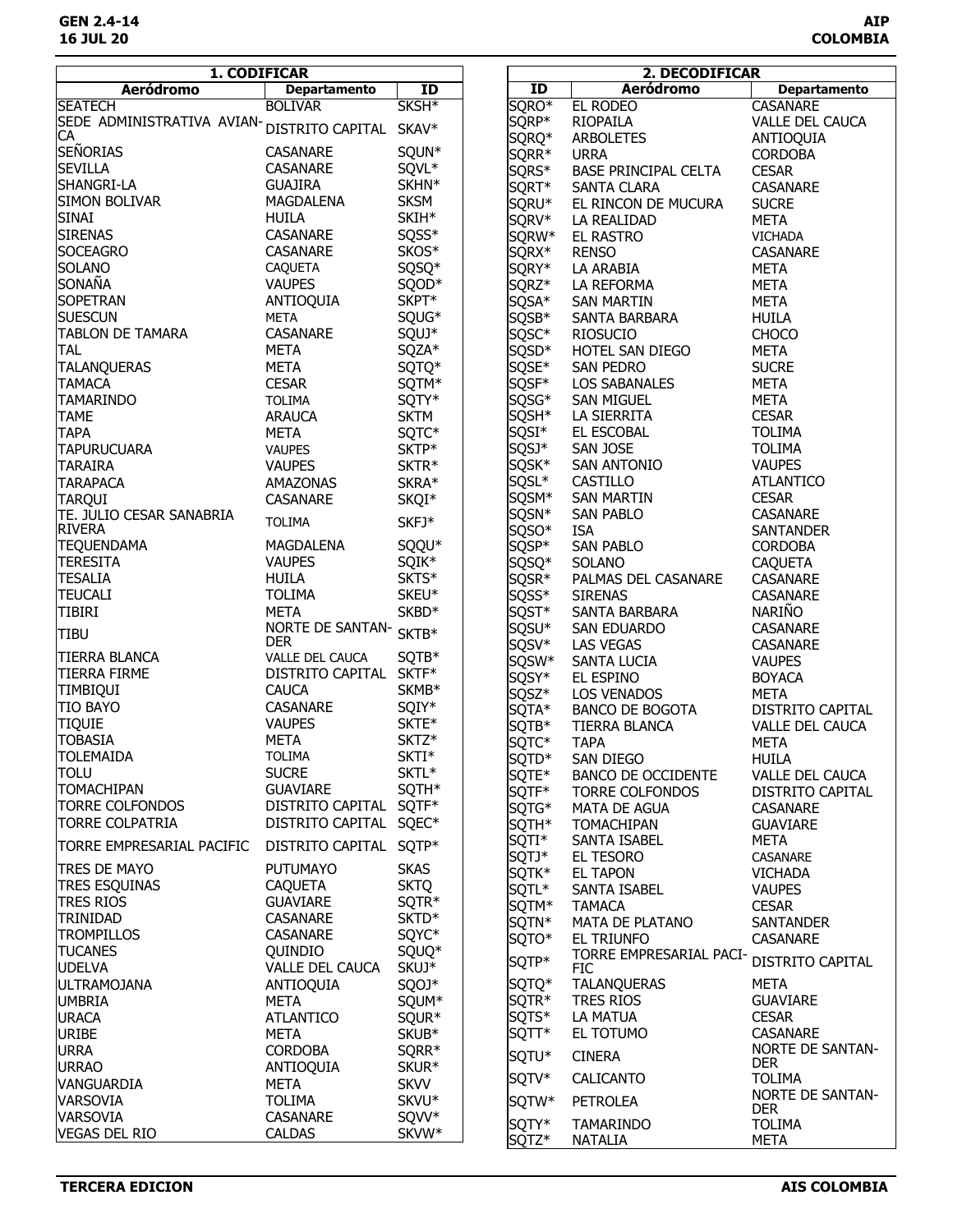|                                                       | 1. CODIFICAR        |                   | 2. DECODIFICAR |                   |                                   |                     |
|-------------------------------------------------------|---------------------|-------------------|----------------|-------------------|-----------------------------------|---------------------|
| <b>Aeródromo</b>                                      | <b>Departamento</b> | ID                |                | $\overline{1}$    | <b>Aeródromo</b>                  | <b>Departamento</b> |
| <b>VELASQUEZ</b>                                      | <b>BOYACA</b>       | SKVI <sup>*</sup> |                |                   | <b>FUNDACION OFTALMOLO-</b>       |                     |
| <b>VENECIA</b>                                        | VALLE DEL CAUCA     | SQVE*             |                | SQUA*             | <b>GICA DE SAN</b>                | <b>SANTANDER</b>    |
| <b>VENECIA DE GUAMAS</b>                              | CASANARE            | SKVM*             |                | SQUB*             | <b>MURIBA</b>                     | CASANARE            |
| <b>VENECIA DE GUANAPALO</b>                           | CASANARE            |                   |                | SOUC <sup>*</sup> | BANCO DE LA REPUBLICA             | <b>NARIÑO</b>       |
|                                                       |                     | SQVG*             |                | SQUE*             | EL RECUERDO                       | <b>TOLIMA</b>       |
| VENTAQUEMADA                                          | <b>TOLIMA</b>       | SKVQ <sup>*</sup> |                | SQUF*             | LA LUNA                           | <b>META</b>         |
| <b>VIGIA DEL FUERTE</b>                               | ANTIOQUIA           | SKVF <sup>*</sup> |                |                   |                                   |                     |
| <b>VILLA ANDREA</b>                                   | CASANARE            | SKVE*             |                | SQUG*             | <b>SUESCUN</b>                    | META                |
| VILLA FATIMA                                          | <b>VAUPES</b>       | SQIF*             |                | SQUH <sup>*</sup> | LA CEIBA                          | CASANARE            |
| <b>VILLA GARZON</b><br>VILLA GARZON<br>VILLA GEORGINA | <b>PUTUMAYO</b>     | SKVG*             |                | SQUJ*             | TABLON DE TAMARA                  | CASANARE            |
|                                                       | CASANARE            | SKRM*             |                | SOUM*             | <b>UMBRIA</b>                     | META                |
| <b>VILLA GLADYS</b>                                   | <b>VAUPES</b>       | SQYA*             |                | SQUN*             | <b>SEÑORIAS</b>                   | CASANARE            |
| <b>VILLA ISABELLA</b>                                 | CASANARE            | SQVS <sup>*</sup> |                | SQUO*             | EL GUAMO - ASTA                   | <b>TOLIMA</b>       |
| <b>VILLA NUEVA</b>                                    | <b>VAUPES</b>       | SQIU <sup>*</sup> |                | SQUQ*             | <b>TUCANES</b>                    | QUINDIO             |
| <b>VILLA OLIVA</b>                                    | <b>CESAR</b>        | SQVI*             |                | SQUR <sup>*</sup> | <b>URACA</b>                      | <b>ATLANTICO</b>    |
| <b>VILLA ROSA</b>                                     | <b>CESAR</b>        | SKIV <sup>*</sup> |                | SQUU*             | LA UNION                          | META                |
| VILLA VERONICA                                        | CASANARE            | SQVB*             |                | SQUV*             | CANAIMA                           | META                |
| <b>VILLANUEVA</b>                                     | CASANARE            | SKVN*             |                | SQUY*             | EL RUBY                           | <b>META</b>         |
| <b>VILLANUEVA</b>                                     | ANTIOQUIA           | SQLE*             |                | SQUZ <sup>*</sup> | LOS ACACIOS                       | <b>META</b>         |
| VILLANUEVA                                            | <b>GUAJIRA</b>      | SQVA*             |                | SQVA*             | VILLANUEVA                        | <b>GUAJIRA</b>      |
| VIRGILIO BARCO VARGAS                                 | AMAZONAS            | SKHZ*             |                | SQVB*             | VILLA VERONICA                    | CASANARE            |
| VISTA HERMOSA                                         | <b>META</b>         | SKVH <sup>*</sup> |                | SQVC*             | LA SALVACION                      | CASANARE            |
| VOLAR COLOMBIA                                        | ANTIOQUIA           | SKVC*             |                | SQVD <sup>*</sup> | <b>MALVINAS</b>                   | <b>META</b>         |
| <b>WACARICUARA</b>                                    | <b>VAUPES</b>       | SKWA*             |                | SQVE*             | <b>VENECIA</b>                    | VALLE DEL CAUCA     |
| WAINAMBI                                              | <b>VAUPES</b>       | SKWN*             |                | SQVF*             | <b>NUEVA FORTUNA</b>              | ANTIOQUIA           |
| <b>WASAY</b>                                          | <b>VAUPES</b>       | SKWS*             |                | SOVG*             |                                   | CASANARE            |
| <b>WATERLOO</b>                                       | <b>TOLIMA</b>       | SQWA*             |                | SQVH*             | VENECIA DE GUANAPALO<br>LA NEVERA | CASANARE            |
|                                                       |                     |                   |                |                   |                                   |                     |
| YAGUARA II                                            | CAQUETA             | SKYA*             |                | SQVI*             | VILLA OLIVA                       | <b>CESAR</b>        |
| YAGUARITO                                             | META                | SKGR <sup>*</sup> |                | SQVJ*             | NUEVA GRANADA                     | <b>CESAR</b>        |
| YALCONIA                                              | <b>META</b>         | SQYL*             |                | SQVK*             | LA VICTORIA                       | <b>VICHADA</b>      |
| YAPIMA                                                | <b>VAUPES</b>       | SQYP*             |                | SQVL <sup>*</sup> | <b>SEVILLA</b>                    | CASANARE            |
| YAPU                                                  | <b>VAUPES</b>       | SKYG*             |                | SQVM*             | CAJA DE VIVIENDA MILI-            | DISTRITO CAPITAL    |
| <b>YARIGUIES</b>                                      | SANTANDER           | <b>SKEJ</b>       |                |                   | <b>TAR</b>                        |                     |
| <b>YARUMITOS</b>                                      | CASANARE            | SKYI*             |                | SQVN*             | LA PROVINCIA                      | <b>CASANARE</b>     |
| YATAROS DE MELUA                                      | META                | SKYM <sup>*</sup> |                | SQVO <sup>*</sup> | LA ELVIRA                         | VALLE DEL CAUCA     |
| YAVARATE                                              | <b>VAUPES</b>       | SQYV*             |                | SQVP*             | CAÑO COLORADO                     | <b>VAUPES</b>       |
| <b>ZAPATOCA</b>                                       | SANTANDER           | SQZP*             |                | SQVQ*             | LAS GAVIOTAS                      | QUINDIO             |
| ZONA FRANCA DE RIONEGRO                               | ANTIOQUIA           | SKZR*             |                | SQVR*             | LA VEREMOS                        | CASANARE            |
|                                                       |                     |                   |                | SQVS*             | VILLA ISABELLA                    | CASANARE            |
|                                                       |                     |                   |                | SQVT*             | LA VENTUROSA                      | CASANARE            |
|                                                       |                     |                   |                | SQVU*             | EL VIGIA                          | CASANARE            |
|                                                       |                     |                   |                | SQVV*             |                                   | CASANARE            |
|                                                       |                     |                   |                |                   | VARSOVIA                          |                     |
|                                                       |                     |                   |                | SQVY*             | <b>EL VERGEL</b>                  | <b>META</b>         |
|                                                       |                     |                   |                | SQVZ*             | LA VICTORIA                       | <b>CESAR</b>        |
|                                                       |                     |                   |                | SQWA*             | <b>WATERLOO</b>                   | <b>TOLIMA</b>       |
|                                                       |                     |                   |                | SQWL*             | <b>LOS ARUCOS</b>                 | <b>CASANARE</b>     |
|                                                       |                     |                   |                | SQYA*             | <b>VILLA GLADYS</b>               | <b>VAUPES</b>       |
|                                                       |                     |                   |                | SQYB*             | MONTERREY                         | <b>BOLIVAR</b>      |
|                                                       |                     |                   |                | SQYC*             | <b>TROMPILLOS</b>                 | CASANARE            |
|                                                       |                     |                   |                | SQYL*             | YALCONIA                          | META                |
|                                                       |                     |                   |                |                   |                                   |                     |
|                                                       |                     |                   |                | SQYP*             | YAPIMA                            | <b>VAUPES</b>       |
|                                                       |                     |                   |                | SQYS*             | <b>LOS REYES</b>                  | RISARALDA           |
|                                                       |                     |                   |                | SQYV*             | YAVARATE                          | <b>VAUPES</b>       |
|                                                       |                     |                   |                | SQZA*             | <b>TAL</b>                        | META                |
|                                                       |                     |                   |                | SQZJ*             | PIZARRO                           | <b>CHOCO</b>        |
|                                                       |                     |                   |                | SQZM*             | <b>REMOLINOS</b>                  | <b>META</b>         |
|                                                       |                     |                   |                | SQZN*             | EL ENCANTO                        | AMAZONAS            |
|                                                       |                     |                   |                | SQZP*             | ZAPATOCA                          | <b>SANTANDER</b>    |
|                                                       |                     |                   |                | SQZR*             | EL CARIBE                         | CASANARE            |
|                                                       |                     |                   |                |                   |                                   |                     |
|                                                       |                     |                   |                |                   |                                   |                     |
|                                                       |                     |                   |                |                   |                                   |                     |
|                                                       |                     |                   |                |                   |                                   |                     |
|                                                       |                     |                   |                |                   |                                   |                     |
|                                                       |                     |                   |                |                   |                                   |                     |
|                                                       |                     |                   |                |                   |                                   |                     |
|                                                       |                     |                   |                |                   |                                   |                     |
|                                                       |                     |                   |                |                   |                                   |                     |
|                                                       |                     |                   |                |                   |                                   |                     |
|                                                       |                     |                   |                |                   |                                   |                     |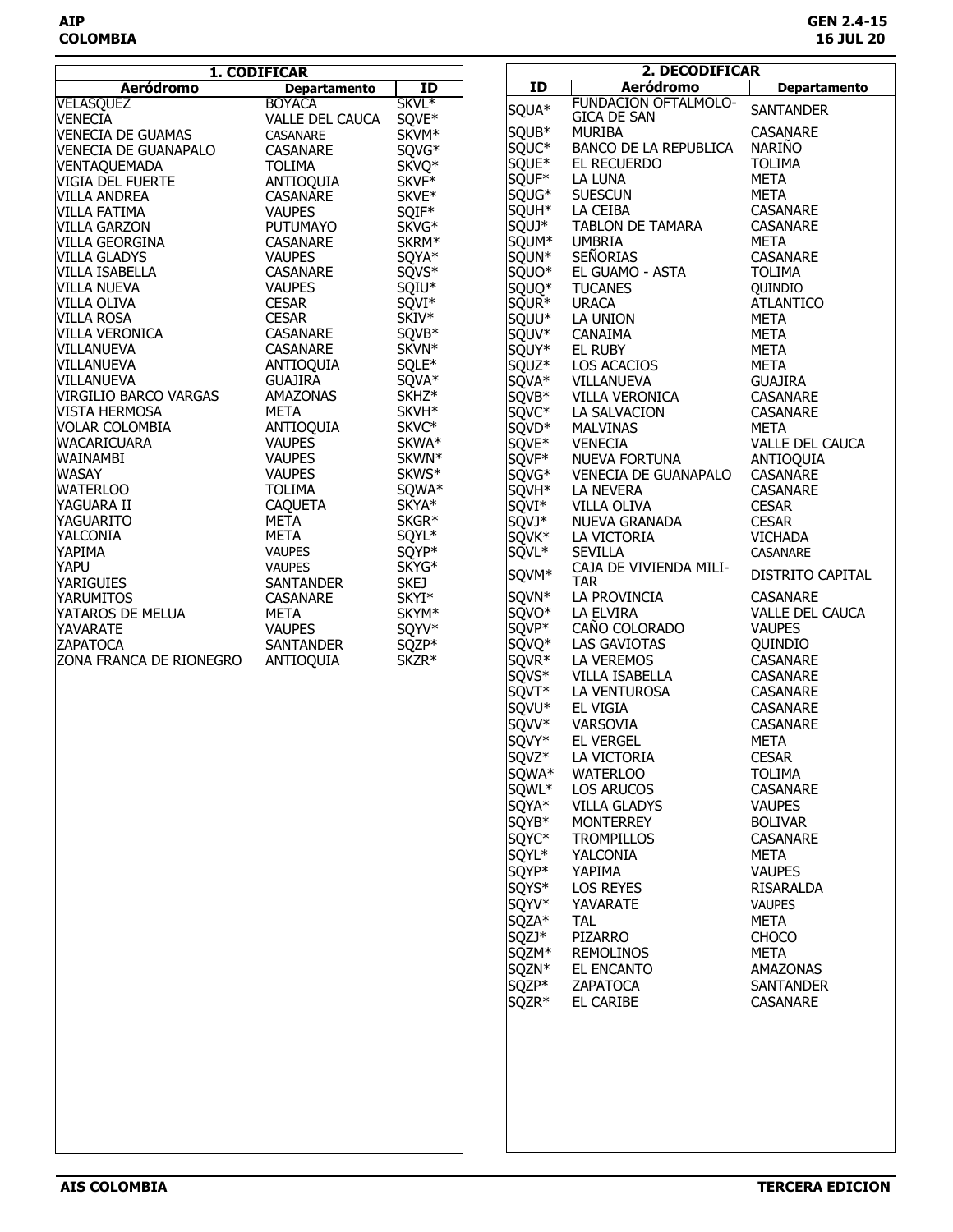## **INDICADORES DE DESTINATARIO**

El siguiente es el listado de Indicadores de Destinatario que se utilizarán en Colombia para el tránsito de los mensajes AMHS.

## **Notas**

- 1. Los indicadores de destinatario que se identifiquen como circulares, solo podrán ser operados por la central de comunicaciones AMHS de Colombia.
- 2. La Aeronáutica Civil de Colombia se encuentra administrativamente dividida en seis (6) Regionales Aeronáuticas, cada una con un indicador de lugar así:

|    | • Regional Aeronáutica Antioquia.                                                              | <b>SKRG</b> |
|----|------------------------------------------------------------------------------------------------|-------------|
|    | • Regional Aeronáutica Atlántico.                                                              | <b>SKBO</b> |
|    | • Regional Aeronáutica Cundinamarca.                                                           | <b>SKBO</b> |
|    | • Regional Aeronáutica Meta.                                                                   | <b>SKVV</b> |
|    | • Regional Aeronáutica Norte de Santander.                                                     | <b>SKCC</b> |
|    | • Regional Aeronáutica Valle.                                                                  | <b>SKCL</b> |
| 3. | El espacio aéreo Colombiano cuenta con trece (13) TMA, cada una con un indicador de lugar así: |             |

| ACC (TMA) Andes.             | <b>SKIP</b> |
|------------------------------|-------------|
| ACC (TMA) Barranquilla.      | <b>SKBQ</b> |
| ACC (TMA) Bogotá.            | <b>SKBO</b> |
| ACC (TMA) Bucaramanga.       | <b>SKBG</b> |
| ACC (TMA) Cali.<br>$\bullet$ | <b>SKCL</b> |
| ACC (TMA) Cúcuta.            | <b>SKCC</b> |
| ACC (TMA) El Yopal.          | <b>SKYP</b> |
| ACC (TMA) Amazónica.         | <b>SKLT</b> |
| ACC (TMA) Medellín.          | <b>SKRG</b> |
| ACC (TMA) Neiva.             | <b>SKNV</b> |
| ACC (TMA) Pereira.           | <b>SKPE</b> |
| ACC (TMA) San Andres.        | <b>SKSP</b> |
| ACC (TMA) Villavicencio.     | <b>SKVV</b> |

| AERONAUTICA CIVIL DE COLOMBIA (UAEAC) |                 |
|---------------------------------------|-----------------|
| Consejo Directivo (U.A.E.A.C.)        | <b>SKBOYAYX</b> |
| Ministerio de Transporte              | <b>SKBOYRYA</b> |

| <b>DIRECCIÓN GENERAL</b>                              |                 |
|-------------------------------------------------------|-----------------|
| Director General                                      | <b>SKBOYAYA</b> |
| Consejo de Seguridad Aeronáutica                      | <b>SKBOYAYK</b> |
| Comisión de Personal                                  | <b>SKBOYAYH</b> |
| Comité de Coordinación del Sistema de Control Interno | <b>SKBOYAYO</b> |
| Grupo de Divulgación y Prensa                         | <b>SKBOYADP</b> |
| Grupo de Escoltas y Seguridad Personal                | <b>SKBOYAES</b> |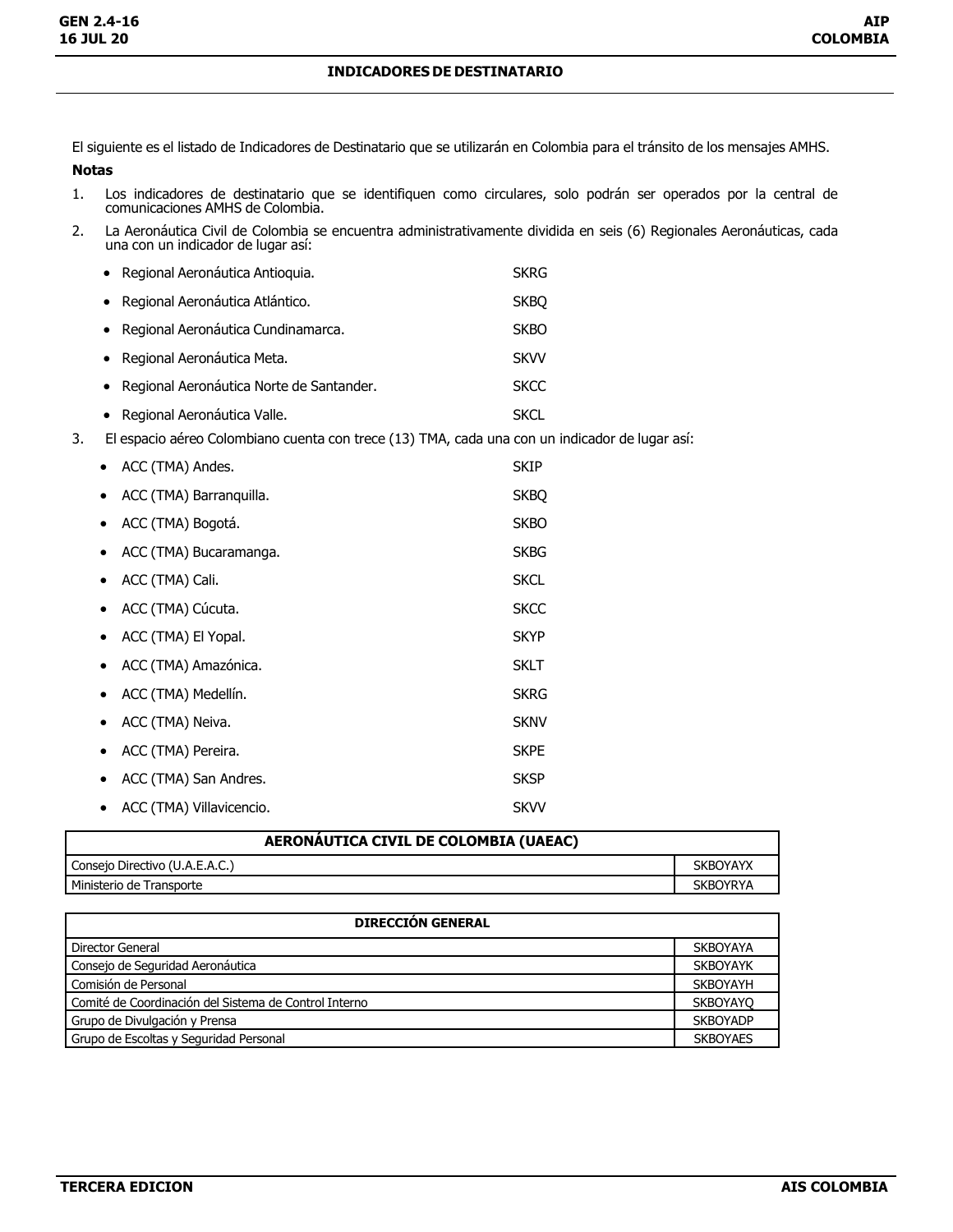| <b>OFICINA ASESORA DE PLANEACIÓN</b>                          |                 |
|---------------------------------------------------------------|-----------------|
| Jefe Oficina Asesora de Planeación                            | <b>SKBOYAYP</b> |
| Grupo de Programación y Seguimiento de Proyectos de Inversión | <b>SKBOZXPI</b> |
| Grupo de Organización y Calidad Aeronáutica                   | <b>SKBOZXPC</b> |

| <b>OFICINA DE CONTROL INTERNO</b>             |                 |
|-----------------------------------------------|-----------------|
| Jefe Oficina de Control Interno               | <b>SKBOYAYC</b> |
| l Grupo de Evaluación de Gestión y Resultados | <b>SKBOZXCE</b> |

| OFICINA ASESORA JURIDICA          |                 |
|-----------------------------------|-----------------|
| Jefe Oficina Asesora Jurídica     | <b>SKBOYAYJ</b> |
| Grupo de Asistencia Legal         | <b>SKBOZXJL</b> |
| Grupo de Representación Judicial  | SKBOZXJJ        |
| Grupo de de Jurisdicción Coactiva | <b>SKBOZXJC</b> |

| <b>OFICINA DE TRANSPORTE AÉREO</b>              |                 |  |
|-------------------------------------------------|-----------------|--|
| Jefe Oficina de Transporte Aéreo                | <b>SKBOYAYD</b> |  |
| Grupo de Asuntos Internacionales y Regulatorios | <b>SKBOZXDI</b> |  |
| Grupo de Servicios Aerocomerciales              | <b>SKBOZXDS</b> |  |
| Grupo de Vigilancia Aerocomercial               | <b>SKBOZXDV</b> |  |
| Grupo de Normas Aeronáuticas                    | <b>SKBOZXDN</b> |  |
| Grupo de Atención al Usuario                    | <b>SKBOZXDU</b> |  |
| Grupo de Estudios Sectoriales                   | <b>SKBOZXDE</b> |  |

| OFICINA DE COMERCIALIZACIÓN E INVERSIÓN      |                 |
|----------------------------------------------|-----------------|
| Jefe Oficina de Comercialización e Inversión | <b>SKBOYAYI</b> |
| Grupo de Estrategia Comercial y Marketing    | <b>SKBOZXIM</b> |
| Grupo de Gestión Económica                   | <b>SKBOZXME</b> |

| OFICINA CENTRO DE ESTUDIOS DE CIENCIAS AERONÁUTICAS - CEA     |                 |
|---------------------------------------------------------------|-----------------|
| Jefe Oficina Centro de Estudios de Ciencias Aeronáuticas      | <b>SKBOYAYE</b> |
| Grupo de Secretaría Académica                                 | <b>SKBOZXEA</b> |
| Grupo de Facultad de Aviación                                 | <b>SKBOZXEV</b> |
| Grupo de Facultad Aeronáutica                                 | <b>SKBOZXER</b> |
| Grupo de Planeación e Investigación                           | <b>SKBOZXEP</b> |
| Grupo de Extensión Académica                                  | <b>SKBOZXEX</b> |
| Coordinador Grupo de Aeronavegación                           | <b>SKBOZXET</b> |
| Coordinador Grupo de Servicios AIS/COM/MET                    | <b>SKBOZXEC</b> |
| Laboratorio Grupo de Servicios AIS/COM/MET                    | <b>SKBOCEAX</b> |
| Coordinador Grupo Soporte Técnico                             | <b>SKBOZXST</b> |
| Coordinador Grupo de Servicios y Extinción de Incendios - SEI | <b>SKBOZXEI</b> |
| Coordinador Pasantías                                         | <b>SKBOZXEE</b> |
| Centro de Documentación                                       | <b>SKBOZXEL</b> |
| Coordinador Seguridad Aeroportuaria                           | <b>SKBOZXEG</b> |
| Coordinador Audiovisuales                                     | <b>SKBOZXED</b> |
| Coordinador Trainar                                           | <b>SKBOZXEN</b> |

| <b>OFICINA DE REGISTRO</b> |                 |
|----------------------------|-----------------|
| Jefe Oficina de Registro   | <b>SKBOYAYR</b> |
| Grupo de Matrículas        | SKBOZXRM        |

| <b>SECRETARÍA GENERAL</b>               |                 |
|-----------------------------------------|-----------------|
| Secretario General                      | <b>SKBOYAYG</b> |
| Grupo de Administración de Inmuebles    | <b>SKBOZXGN</b> |
| Grupo de Investigaciones Disciplinarias | <b>SKBOZXGD</b> |
| Grupo de Archivo General                | <b>SKBOZXGG</b> |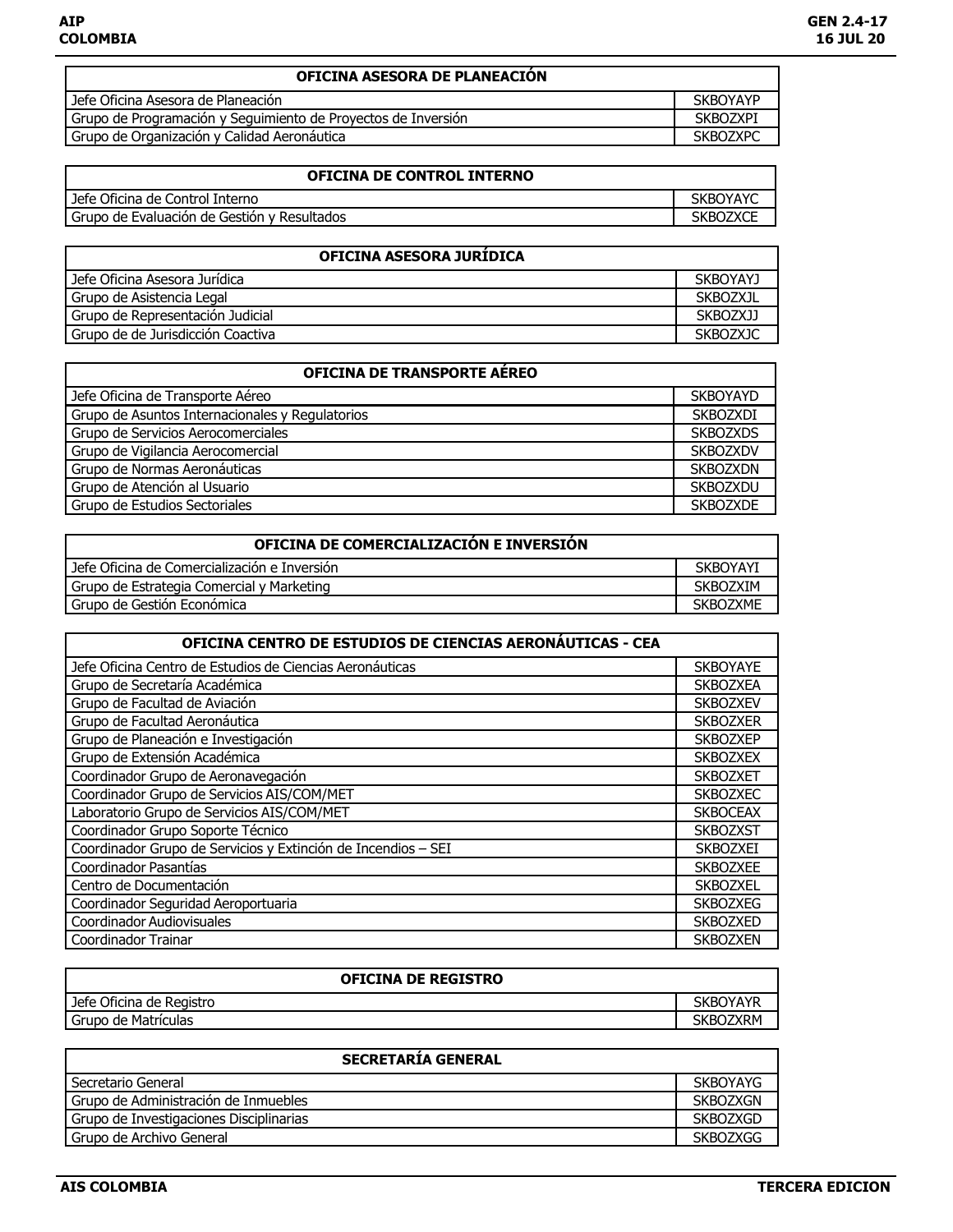| <b>DIRECCIÓN DE TALENTO HUMANO</b>   |                 |
|--------------------------------------|-----------------|
| Director de Talento Humano           | <b>SKBOZXGH</b> |
| Grupo de Nóminas                     | <b>SKBOZXHN</b> |
| Grupo de Situaciones Administrativas | <b>SKBOZXHA</b> |
| Grupo de Salud Ocupacional           | <b>SKBOZXHS</b> |
| Grupo de Bienestar Social            | <b>SKBOZXHB</b> |
| Grupo de Carrera Administrativa      | <b>SKBOZXHC</b> |

| <b>DIRECCIÓN ADMINISTRATIVA</b>    |                 |
|------------------------------------|-----------------|
| Director de Administrativa         | <b>SKBOZXGA</b> |
| Grupo de Procesos Precontractuales | <b>SKBOZXAP</b> |
| Grupo de Procesos Contractuales    | <b>SKBOZXAC</b> |
| Grupo de Seguros                   | <b>SKBOZXAS</b> |
| Grupo de Servicios Generales       | <b>SKBOZXAG</b> |
| Grupo de Almacén y Activos Fijos   | <b>SKBOZXAA</b> |

| <b>DIRECCIÓN FINANCIERA</b> |                 |
|-----------------------------|-----------------|
| Director de Financiera      | <b>SKBOZXGF</b> |
|                             |                 |
| Grupo de Tesorería          | <b>SKBOZXFT</b> |
| Grupo de Contabilidad       | <b>SKBOZXFC</b> |
| Grupo de Presupuesto        | <b>SKBOZXFP</b> |
| Grupo de Facturación        | <b>SKBOZXFF</b> |
| Grupo de Cartera            | <b>SKBOZXFR</b> |
| Grupo de Cuentas por Pagar  | <b>SKBOZXCP</b> |

| <b>DIRECCIÓN DE INFORMÁTICA</b>              |                 |
|----------------------------------------------|-----------------|
| Director de Informática                      | SKBOZXGI        |
| Grupo de Ingeniería y Tecnología Informática | <b>SKBOZXIT</b> |
| Grupo de Soporte Informático                 | <b>SKBOZXIP</b> |
| Grupo de Seguridad Informática               | <b>SKBOZXSI</b> |
| Grupo de Sistemas de Información             | <b>SKBOZXIF</b> |

| SECRETARIA DE SISTEMAS OPERACIONALES                  |                 |
|-------------------------------------------------------|-----------------|
| Secretario de Sistemas Operacionales                  | <b>SKBOYAYY</b> |
| Grupo de Evaluación de Provectos                      | <b>SKBOZXYE</b> |
| Grupo de Planes Maestros Aeropuertos No Concesionados | <b>SKBOZXVP</b> |
| Grupo de Coordinación de Servicios                    | <b>SKBOZXYC</b> |

| DIRECCIÓN DE SERVICIOS A LA NAVEGACIÓN AÉREA                     |                 |
|------------------------------------------------------------------|-----------------|
| Director de Servicios a la Navegación Aérea                      | <b>SKBOYAYO</b> |
| Grupo de Aeronavegación                                          | <b>SKBOZXOA</b> |
| Grupo de Servicios y Extinción de Incendios - SEI                | <b>SKBOZXOE</b> |
| Grupo de Procedimientos ATM                                      | <b>SKBOZXOP</b> |
| Grupo AIS/COM                                                    | <b>SKBOZXOC</b> |
| Grupo de Meteorología Aeronáutica                                | <b>SKBOZXOM</b> |
| Grupo de Búsqueda y Salvamento - SAR                             | <b>SKBOZXOS</b> |
| Dependencia Reguladora de la Afluencia del Tránsito Aéreo - FLOW | <b>SKBOZDZX</b> |
| Centro Nacional de Análisis y Pronóstico                         | <b>SKBOCNAP</b> |
| Banco de Datos OPMET                                             | <b>SKBOYZYX</b> |
| Banco de Datos NOTAM - Oficina NOTAM Internacional               | <b>SKBOYNYX</b> |
| Oficial Oficina NOTAM Internacional                              | <b>SKBOYNYF</b> |
| Dependencia del Servicio de Información Aeronáutica - AIS        | <b>SKBOYOYX</b> |
| Jefe Oficina AIS/Publicaciones                                   | <b>SKBOYOYA</b> |
| Oficina AIS/Publicaciones                                        | <b>SKBOYOYP</b> |
| Oficina AIS/MAP                                                  | <b>SKBOYOYM</b> |
| Centro de Comunicaciones AMHS                                    | <b>SKBOAMHS</b> |
| Jefe Centro de Comunicaciones AMHS                               | <b>SKBOYFYA</b> |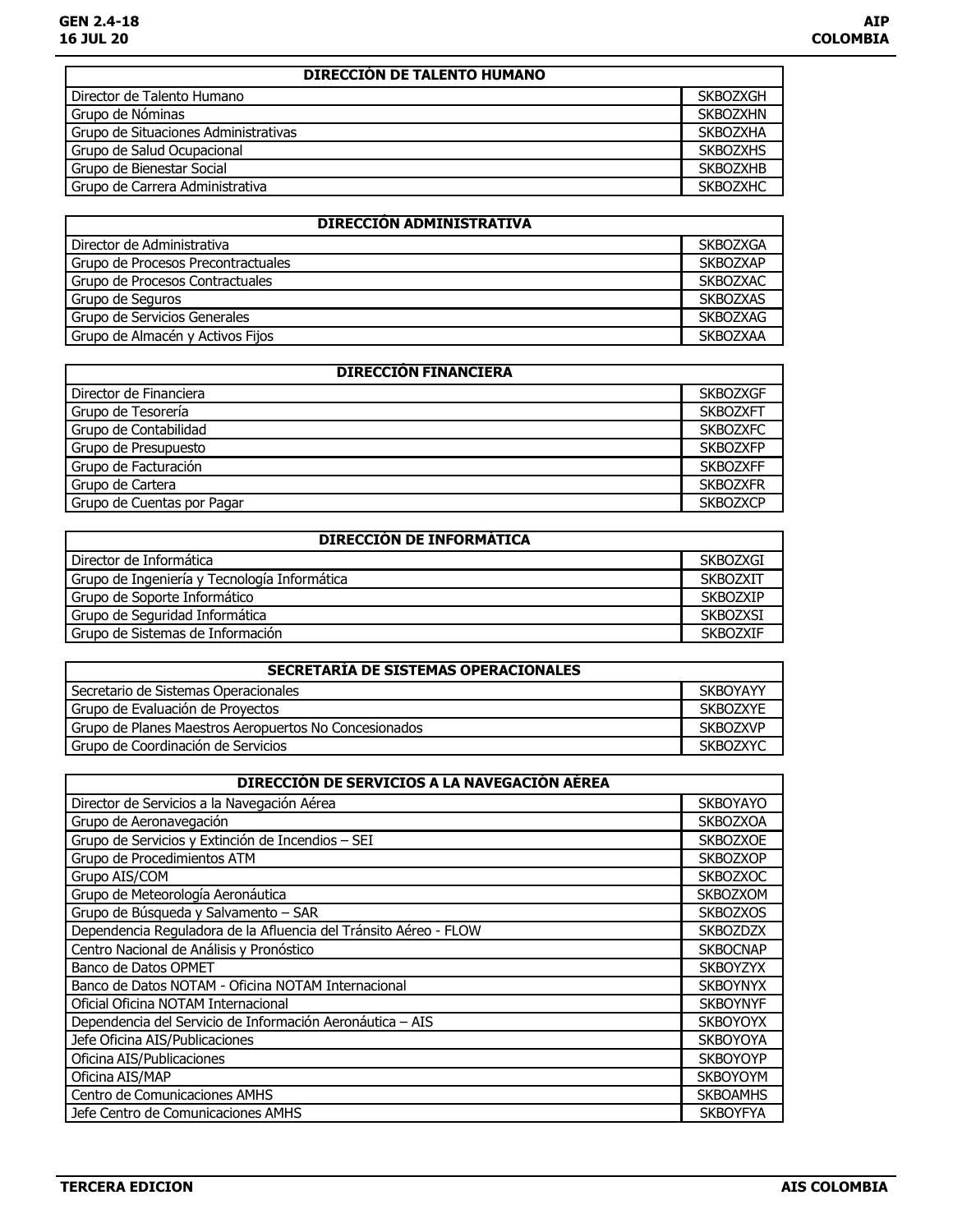| Oficina Planes de Vuelo Repetitivo                    | <b>SKBOZBZX</b> |
|-------------------------------------------------------|-----------------|
| Oficina Procedimientos AIS/COM/MET                    | <b>SKBOYTYP</b> |
| Circular Dirección de Servicios a la Navegación Aérea | <b>CIRCYAYO</b> |

| DIRECCIÓN DE TELECOMUNICACIONES Y AYUDAS A LA NAVAVEGACIÓN AÉREA |                 |
|------------------------------------------------------------------|-----------------|
| Director de Telecomunicaciones y Ayudas a la Navegación Aérea    | <b>SKBOYAYT</b> |
| Grupo de Energía y Sistemas Electromecánicos                     | <b>SKBOZXTE</b> |
| Grupo de Sistemas de Comunicaciones                              | <b>SKBOZXTC</b> |
| Grupo de Vigilancia Aeronáutica                                  | <b>SKBOZXTV</b> |
| Grupo de Ingeniería de Mantenimiento y Ayudas a la Meteorología  | <b>SKBOZXTM</b> |
| Grupo de Ayudas a la Navegación Aérea                            | <b>SKBOZXTN</b> |

| DIRECCIÓN DE SEGURIDAD Y SUPERVISION AEROPORTUARIA       |                 |
|----------------------------------------------------------|-----------------|
| Director de Seguridad y Supervisión Aeroportuaria        | <b>SKBOYAYV</b> |
| Grupo de Estudios y Proyectos de Seguridad Aeroportuaria | <b>SKBOZXVE</b> |
| Grupo de Supervisión Aeroportuaria                       | <b>SKBOZXVS</b> |
| Grupo de Sanidad Aeroportuaria                           | <b>SKBOZXVA</b> |

| DIRECCIÓN DE DESARROLLO AEROPORTUARIO                                   |                 |
|-------------------------------------------------------------------------|-----------------|
| Director de Desarrollo Aeroportuario                                    | <b>SKBOYAYL</b> |
| Grupo de Gestión y Desarrollo Aeroportuario de Proyectos Aeroportuarios | <b>SKBOZXLP</b> |
| Grupo de Interventoría y Supervisoría Aeroportuaria                     | SKBOZXLI        |
| Grupo de Gestión Ambiental y Sanitaria                                  | <b>SKBOZXLG</b> |
| Grupo de Inspección de Aeropuertos                                      | <b>SKBOZXLA</b> |

| SECRETARÍA DE SEGURIDAD AÉREA                                            |                 |
|--------------------------------------------------------------------------|-----------------|
| Secretario de Seguridad Aérea                                            | <b>SKBOYAYW</b> |
| Grupo de Investigación de Accidentes                                     | <b>SKBOZXWI</b> |
| Grupo de Investigaciones y Sanciones a las Infracciones Técnicas         | <b>SKBOZXIS</b> |
| Grupo de Prevención de Accidentes                                        | <b>SKBOZXWP</b> |
| Grupo de Aseguramiento de Calidad de los Servicios de Tránsito Aéreo ATS | <b>SKBOZXWC</b> |

| DIRECCIÓN DE ESTÁNDARES DE VUELO         |                 |
|------------------------------------------|-----------------|
| Director de Estándares de Vuelo          | <b>SKBOYAWS</b> |
| Grupo de Operaciones                     | <b>SKBOZXWO</b> |
| Grupo Técnico                            | <b>SKBOZXWT</b> |
| Grupo de Inspección de Aeronavegabilidad | <b>SKBOZXWV</b> |

| DIRECCION DE MEDICINA DE AVIACIÓN Y LICENCIAS AERONAUTICAS |                 |
|------------------------------------------------------------|-----------------|
| Director de Medicina de Aviación y Licencias Aeronáuticas  | <b>SKBOYAYM</b> |
| Grupo de Certificación y Educación Aeromédica              | <b>SKBOZXMC</b> |
| Grupo de Licencias Técnicas y Exámenes                     | <b>SKBOZXML</b> |

| DIRECCIONES REGIONALES AERONÁUTICAS                       |                 |
|-----------------------------------------------------------|-----------------|
| Director Regional Aeronáutica                             | SK//YAYZ        |
| Circular Directores Regionales                            | <b>SKZZYAYZ</b> |
|                                                           |                 |
| Grupo Administrativo y Financiero Regional Aeronáutica    | SK//ZXZA        |
| Circular Grupo Administrativo y Financiero                | <b>SKZZZXZA</b> |
|                                                           |                 |
| Grupo de Control y Seguridad Aérea Regional Aeronáutica   | SK//ZXZU        |
| Circular Grupo de Control y Seguridad Aérea               | <b>SKZZZXZU</b> |
|                                                           |                 |
| Grupo de Búsqueda y Salvamento - SAR Regional Aeronáutica | SK//YCYX        |
| Circular de Búsqueda y Salvamento - SAR                   | <b>SKZZYCYX</b> |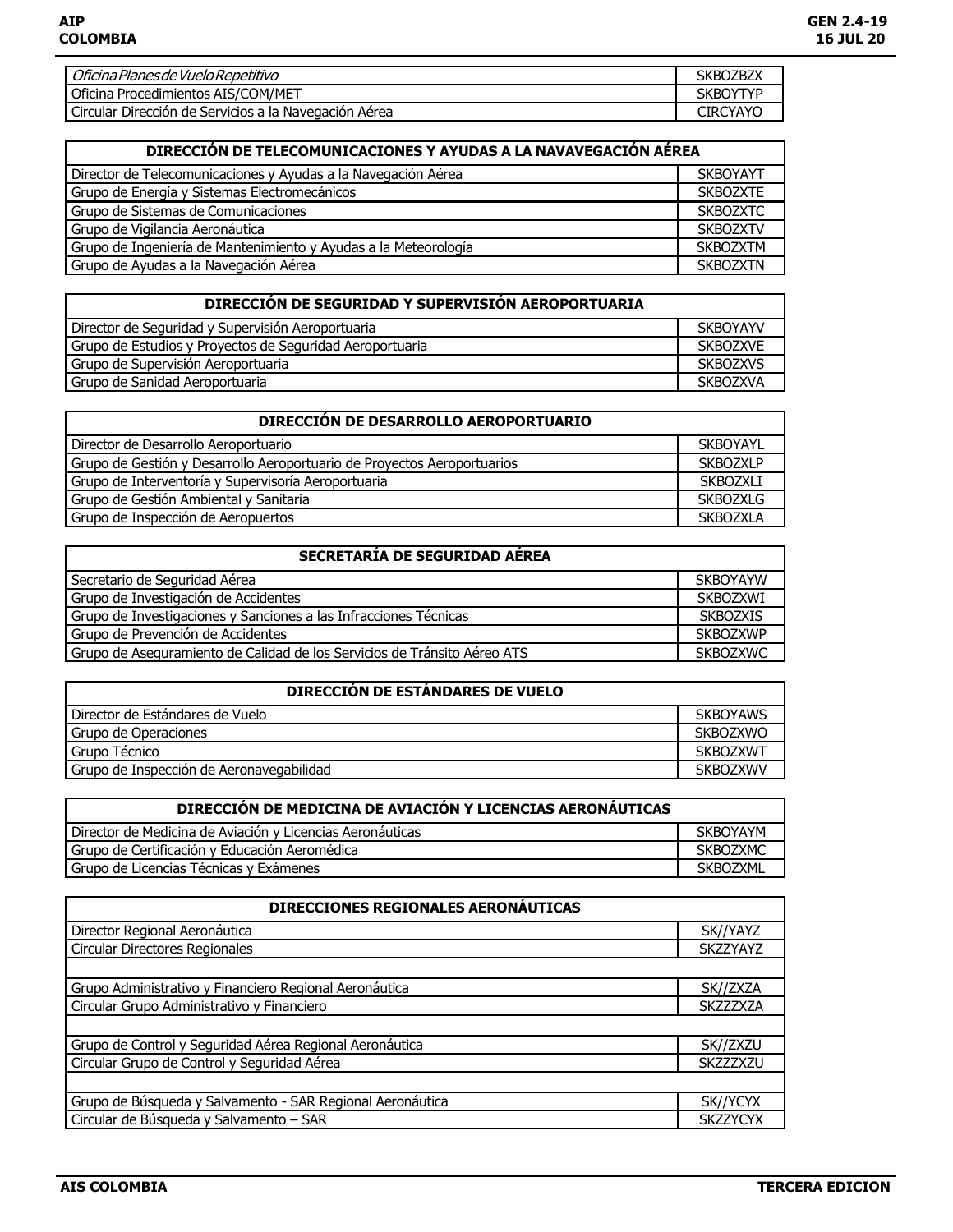| ADMINISTRADORES / GERENTES AEROPUERTO                  |                 |
|--------------------------------------------------------|-----------------|
| Administrador / Gerente Aeropuerto                     | SK//YDYX        |
| Circular Administradores / Gerentes de los Aeropuertos | <b>SKZZYDYX</b> |
|                                                        |                 |

| <b>GRUPO DE AERONAVEGACION</b>                                    |                 |
|-------------------------------------------------------------------|-----------------|
| Circular funcionarios Aeronavegación                              | <b>SKZZZGZX</b> |
|                                                                   |                 |
| Jefe Grupo de Aeronavegación Regional Aeronáutica                 | SK//ZGZR        |
| Circular Jefe Grupo de Aeronavegación                             | <b>SKZZZGZR</b> |
|                                                                   |                 |
| FIR/UIR Vuelos VFR El Dorado                                      | <b>SKEDZFZX</b> |
| FIR/UIR Vuelos VFR Ernesto Cortissoz                              | <b>SKECZFZX</b> |
| Circular FIR/UIR Vuelos VFR                                       | SKZZZFZX        |
|                                                                   |                 |
| FIR / UIR Vuelos IFR El Dorado                                    | <b>SKEDZQZX</b> |
| FIR / UIR Vuelos IFR Ernesto Cortissoz                            | <b>SKECZQZX</b> |
| Circular FIR / UIR Vuelos IFR                                     | <b>SKZZZQZX</b> |
|                                                                   |                 |
| Supervisor FIR / UIR El Dorado                                    | <b>SKEDZGZA</b> |
| Supervisor FIR / UIR Ernesto Cortissoz                            | <b>SKECZGZA</b> |
| Circular Supervisores FIR / UIR                                   | <b>SKZZZGZA</b> |
|                                                                   |                 |
| Centro de Control de Área - ACC (TMA)                             | SK//ZRZX        |
| Circular Centros de Control de Área - ACC (TMA)                   | <b>SKZZZRZX</b> |
|                                                                   |                 |
| Supervisor Centro de Control de Área - ACC (TMA)                  | SK//ZGZS        |
| Circular Supervisores Centro de Control de Área - ACC (TMA)       | <b>SKZZZGZS</b> |
|                                                                   |                 |
| Oficina de Control de Aproximación - APP (TMA)                    | SK//ZAZX        |
| Circular Oficinas de Control de Aproximación - APP (TMA)          | <b>SKZZZAZX</b> |
|                                                                   |                 |
| Centro de Información de Vuelo - FIC (TMA)                        | SK//ZIZX        |
| Circular Centros de Información de Vuelo - FIC (TMA)              | SKZZZIZX        |
|                                                                   |                 |
| Jefe Torre de Control de Aeródromo - TWR                          | SK//ZTZA        |
| Circular Jefes Torre de Control de Aeródromo - TWR                | <b>SKZZZTZA</b> |
|                                                                   |                 |
| Torre de Control de Aeródromo - TWR (Controlado y no Controlado)  | SK//ZTZX        |
| Circular Torres de Control de Aeródromo - TWR                     | <b>SKZZZTZX</b> |
|                                                                   |                 |
| Circular Funcionarios Aeronavegación Regional Aeronáutica         | SK//ZGZX        |
| Circular Torre de Control de Aeródromo - TWR Regional Aeronáutica | SK//ZTZT        |

| GRUPO DE SERVICIOS Y EXTINCIÓN DE INCENDIOS - SEI                               |                 |
|---------------------------------------------------------------------------------|-----------------|
| Circular Grupo de Servicios y Extinción de Incendios - SEI                      | <b>SKZZYBYS</b> |
|                                                                                 |                 |
| Jefe Grupo de Servicios y Extinción de Incendios - SEI Regional Aeronáutica     | SK//ZXZS        |
| Circular Jefes Grupo de Servicios y Extinción de Incendios - SEI                | <b>SKZZZXZS</b> |
|                                                                                 |                 |
| Circular Grupo de Servicios y Extinción de Incendios - SEI Regional Aeronáutica | SK//YBYB        |
| Grupo de Servicios y Extinción de Incendios - SEI                               | SK//YBYS        |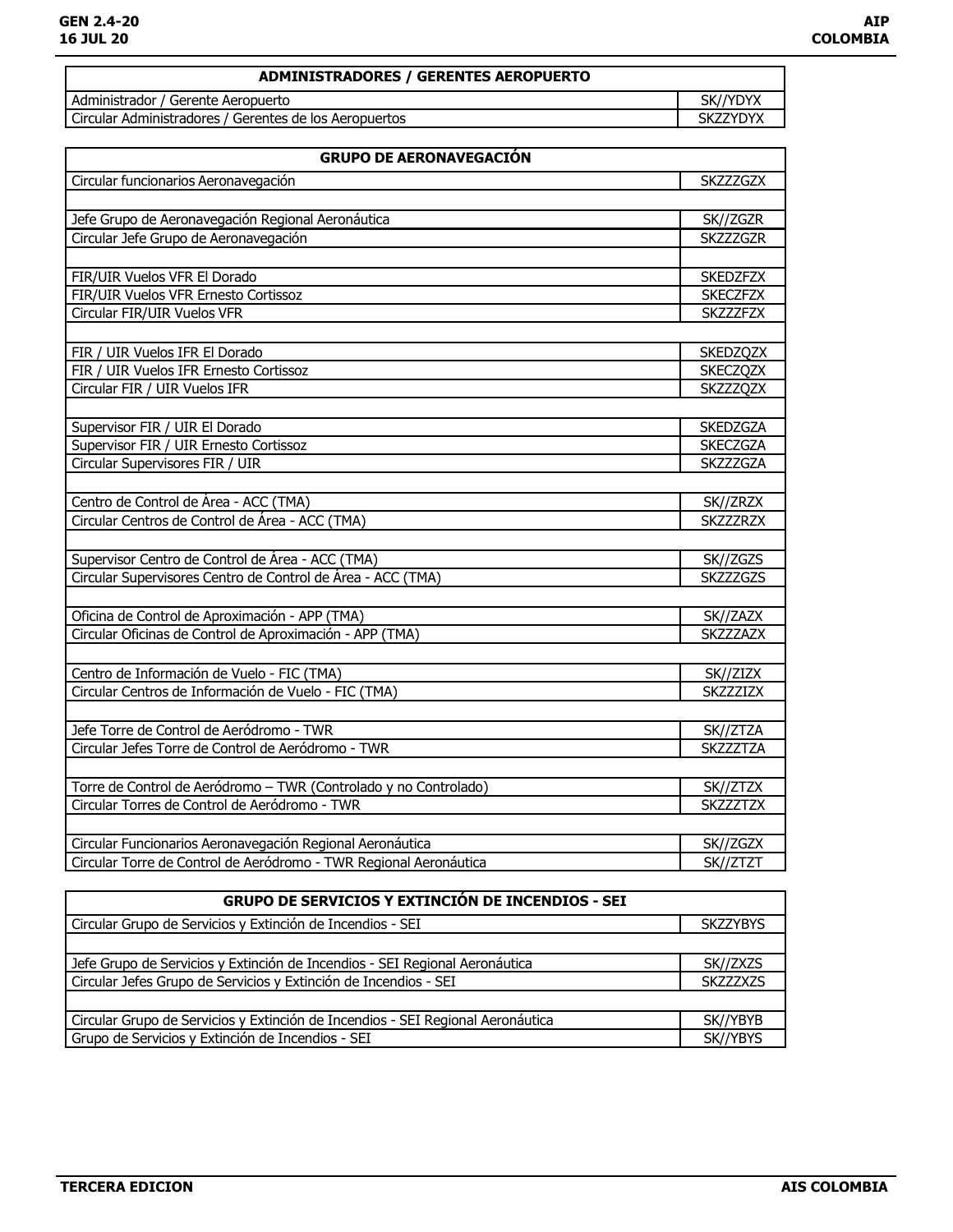| <b>GRUPO DE SERVICIOS AIS/COM/MET</b>                                                          |                  |
|------------------------------------------------------------------------------------------------|------------------|
| Circular Funcionarios Grupo de Servicios AIS/COM/MET                                           | <b>SKZZZZZYF</b> |
|                                                                                                |                  |
| Jefe Grupo de Servicios AIS/COM/MET Regional Aeronáutica                                       | SK//YFYR         |
| Circular Jefes Grupo de Servicios AIS/COM/MET                                                  | <b>SKZZYFYR</b>  |
|                                                                                                |                  |
| Supervisor Grupo de Servicios AIS/COM/MET Regional Aeronáutica                                 | SK//YTYU         |
| Circular Supervisores Grupo de Servicios AIS/COM/MET                                           | <b>SKZZYTYU</b>  |
|                                                                                                |                  |
| Oficina de Notificación de los Servicios de Tránsito Aéreo - ARO                               | SK//ZPZX         |
| Circular Oficinas de Notificación de los Servicios de Tránsito Aéreo - ARO                     | <b>SKZZZPZX</b>  |
| Estación Fija Aeronáutica - AFS/FILTRO                                                         | <b>SKBOYFYF</b>  |
|                                                                                                |                  |
| Estación Fija Aeronáutica - AFS/ Regional Aeronáutica                                          | SK//YFYW         |
| Circular Estaciones Fijas Aeronáuticas - AFS/Regional Aeronáutica                              | <b>SKZZYFYW</b>  |
|                                                                                                |                  |
| Estación Fija Aeronáutica - AFS                                                                | SK//YFYX         |
| Circular Estaciones Fijas Aeronáuticas - AFS                                                   | <b>SKZZYFYX</b>  |
|                                                                                                |                  |
| Circular Grupo de Servicios AIS/COM/MET Regional Aeronáutica                                   | SK//ZXYF         |
|                                                                                                |                  |
| Circular Oficina de Notificación de los Servicios de Tránsito Aéreo - ARO Regional Aeronáutica | SK//ZXZI         |
|                                                                                                |                  |
| Circular Estación Fija Aeronáutica - AFS Regional Aeronáutica                                  | SK//ZXYO         |
| Circular Estación Fija Aeronáutica - AFS                                                       | <b>SKZZZZYO</b>  |

| <b>GRUPO DE METEOROLOGÍA AERONÁUTICA</b>                    |                 |
|-------------------------------------------------------------|-----------------|
| Circular Grupo de Meteorología Aeronáutica                  | <b>SKZZYMYX</b> |
|                                                             |                 |
| Jefe Grupo de Meteorología Aeronáutica Regional Aeronáutica | SK//YMYR        |
| Circular Jefes Grupo de Meteorología Aeronáutica            | <b>SKZZYMYR</b> |
|                                                             |                 |
| Circular Regional Aeronáutica Funcionarios Meteorología     | SK//ZXZM        |
|                                                             |                 |
| Oficina Meteorológica                                       | SK//YMYX        |

| <b>CONCESIONES</b>                                                                |                 |
|-----------------------------------------------------------------------------------|-----------------|
| Barrancabermeja - Consorcio Promesa Sociedad Futura Aeropuertos de Oriente S.A.S. | <b>SKEJYDYA</b> |
| Barranguilla - Aeropuertos del Caribe S.A. - ACSA                                 | <b>SKBOYDYA</b> |
| Bogotá - Sociedad Concesionaria Operadora Aeroportuaria Internacional S.A.- OPAIN | <b>SKBOYDYA</b> |
| Bucaramanga - Consorcio Promesa Sociedad Futura Aeropuertos de Oriente S.A.S.     | <b>SKBGYDYA</b> |
| Cali - Aerocali S.A.                                                              | <b>SKCLYDYA</b> |
| Carepa - Operadora de Aeropuertos Centro Norte - AIRPLAN                          | <b>SKLCYDYA</b> |
| Cartagena - Sociedad Aeroportuaria de la Costa - SACSA                            | <b>SKCGYDYA</b> |
| Corozal - Operadora de Aeropuertos Centro Norte - AIRPLAN                         | <b>SKCZYDYA</b> |
| Cúcuta - Consorcio Promesa Sociedad Futura Aeropuertos de Oriente S.A.S.          | <b>SKCCYDYA</b> |
| Medellín - Operadora de Aeropuertos Centro Norte - AIRPLAN                        | <b>SKMDYDYA</b> |
| Montería - Operadora de Aeropuertos Centro Norte - AIRPLAN                        | <b>SKMRYDYA</b> |
| Pereira - Municipio de Pereira                                                    | <b>SKPEYDYA</b> |
| Providencia - Concesionario Aeropuerto San Andrés y Providencia S.A. - CASYP      | <b>SKPVYDYA</b> |
| Quibdó - Operadora de Aeropuertos Centro Norte - AIRPLAN                          | <b>SKUIYDYA</b> |
| Riohacha - Consorcio Promesa Sociedad Futura Aeropuertos de Oriente S.A.S.        | <b>SKRHYDYA</b> |
| Rionegro - Operadora de Aeropuertos Centro Norte - AIRPLAN                        | <b>SKRGYDYA</b> |
| San Andrés - Concesionario Aeropuerto San Andrés y Providencia S.A. - CASYP       | <b>SKSPYDYA</b> |
| Santa Marta - Consorcio Promesa Sociedad Futura Aeropuertos de Oriente S.A.S.     | <b>SKSMYDYA</b> |
| Valledupar - Consorcio Promesa Sociedad Futura Aeropuertos de Oriente S.A.S.      | <b>SKVPYDYA</b> |
| <b>Circular Concesiones</b>                                                       | <b>SKZZYDYA</b> |